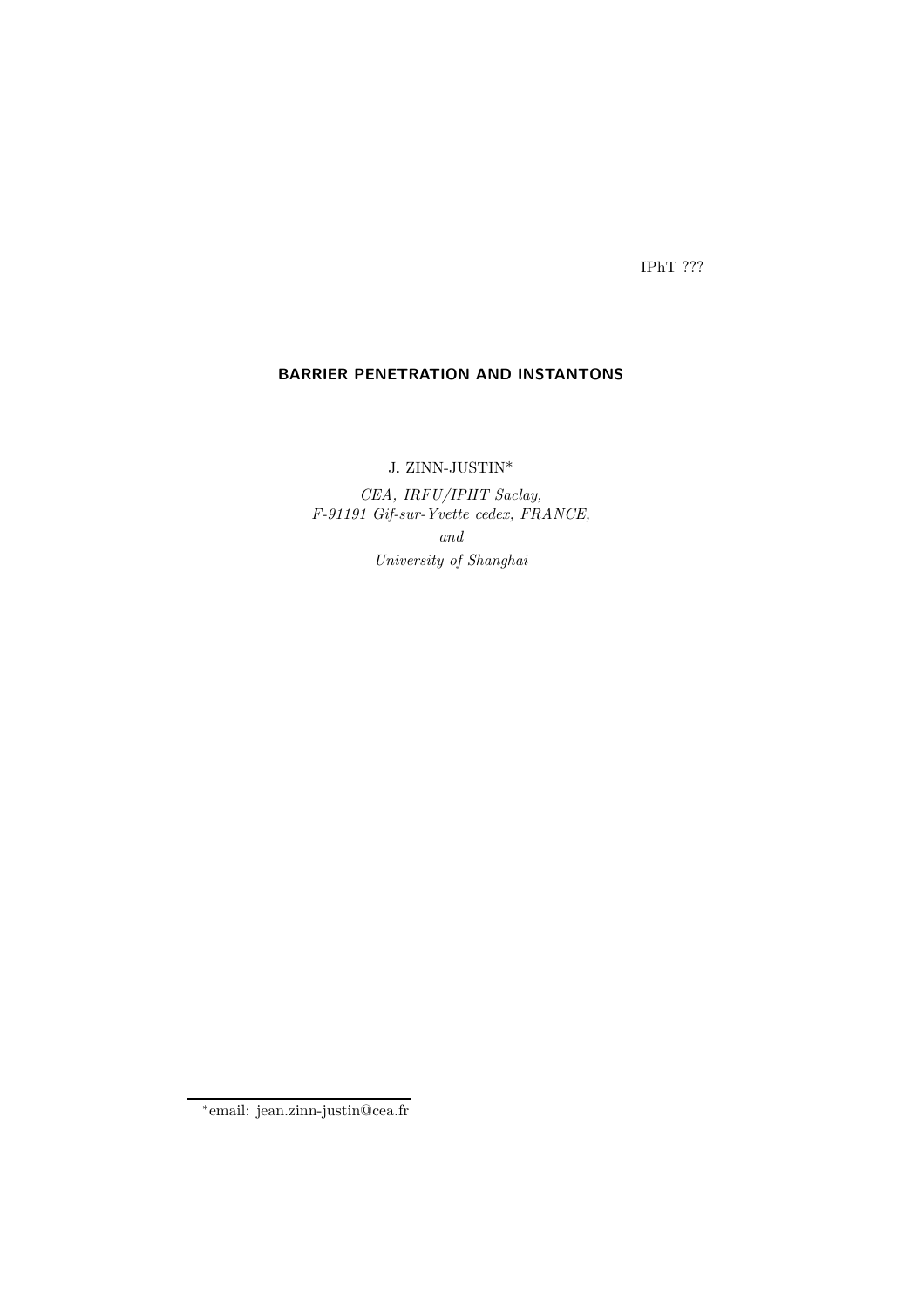# Contents

| 1 Barrier Penetration: Degenerate Classical Minima<br>1                                                                                                                                                                        |
|--------------------------------------------------------------------------------------------------------------------------------------------------------------------------------------------------------------------------------|
| 1.1 Quantum evolution. The semi-classical limit<br>$\overline{2}$                                                                                                                                                              |
| 3<br>1.2 Double-well potentials and instantons<br>. The second contract is a second contract of $\mathcal{L}^{\mathcal{A}}$                                                                                                    |
| 1.3 Collective coordinates and Gaussian integration $\quad \quad . \quad . \quad . \quad . \quad . \quad . \quad .$<br>9                                                                                                       |
| 1.4 An example: The quartic double-well potential 13                                                                                                                                                                           |
| . 14<br>1.5 The periodic cosine potential                                                                                                                                                                                      |
| . 19<br>1.6 Several degrees of freedom.                                                                                                                                                                                        |
| 2 Instantons and Quantum Metastability 20                                                                                                                                                                                      |
| 2.1 Path integral: Steepest descent calculation and instantons 21                                                                                                                                                              |
| 2.2 Collective coordinates: Alternative method $\cdots \cdots \cdots$ 24                                                                                                                                                       |
| 2.3 The quartic anharmonic oscillator for negative coupling $\ldots \ldots$ 25                                                                                                                                                 |
| 3 Metastable Vacua in Quantum Field Theory $\ldots \ldots \ldots \ldots \ldots 30$                                                                                                                                             |
| 3.1 General scalar field theory: Instanton contributions $\ldots \ldots \ldots$ 30                                                                                                                                             |
| 3.2 Instanton contributions and generating functional 38                                                                                                                                                                       |
| 3.3 Cosmology: The decay of the false vacuum $\hfill\ldots\ldots\ldots\ldots\ldots\ldots\;$ 39                                                                                                                                 |
|                                                                                                                                                                                                                                |
| 4 Metastable Vacua: The O(N) Generalization $\hfill\ldots\ldots\ldots\ldots\ldots\ldots\,47$                                                                                                                                   |
|                                                                                                                                                                                                                                |
| 4.2 The Jacobian at leading order 48                                                                                                                                                                                           |
| 4.3 The instanton contribution at leading order 49                                                                                                                                                                             |
| 4.4 Jacobian and continuous symmetries: Ordinary integrals 51                                                                                                                                                                  |
| 4.5 Jacobian with $O(N)$ symmetry: Path integrals $\quad \ldots \; \ldots \; \ldots \; \ldots \; .54$                                                                                                                          |
| 4.6 Jacobian with $O(N)$ symmetry: Field integrals 58                                                                                                                                                                          |
| 5 The $\phi^4$ Field Theory in Dimension 4 61                                                                                                                                                                                  |
| 5.1 Instanton contributions at leading order $\ldots \ldots \ldots \ldots \ldots 62$                                                                                                                                           |
| 5.2 Coupling constant renormalization 66                                                                                                                                                                                       |
| 5.3 The imaginary part of the <i>n</i> -point function $\ldots \ldots \ldots \ldots \ldots$                                                                                                                                    |
| 5.4 The massive theory                                                                                                                                                                                                         |
| 6 Quantum Field Theory: Degenerate Classical Minima 71                                                                                                                                                                         |
| 6.1 Instantons in stable boson field theories: General remarks 71                                                                                                                                                              |
| 6.2 Instantons in $CP(N-1)$ models<br>. 73                                                                                                                                                                                     |
| 6.3 Instantons in the $SU(2)$ gauge theory 78                                                                                                                                                                                  |
| 7 Perturbation Series at Large Orders. Summation Methods $\ldots \ldots$ 85                                                                                                                                                    |
| 7.1 Quantum mechanics resources in the contract of the contract of the contract of the contract of the contract of the contract of the contract of the contract of the contract of the contract of the contract of the contrac |
| 7.2 Scalar field theory                                                                                                                                                                                                        |
| 7.3 The $\phi^4$ field theory in four dimensions 90                                                                                                                                                                            |
| 7.4 Field theories with fermions<br>. 95                                                                                                                                                                                       |
| 7.5 Divergent series, Borel summability 102                                                                                                                                                                                    |
| 7.6 Large order behaviour and Borel summability<br>104                                                                                                                                                                         |
| 7.7 Practical summation methods<br>and the contract of the contract of the contract of<br>105                                                                                                                                  |
| 109<br>and a series of the<br>$\sim 100$ km s $^{-1}$                                                                                                                                                                          |
|                                                                                                                                                                                                                                |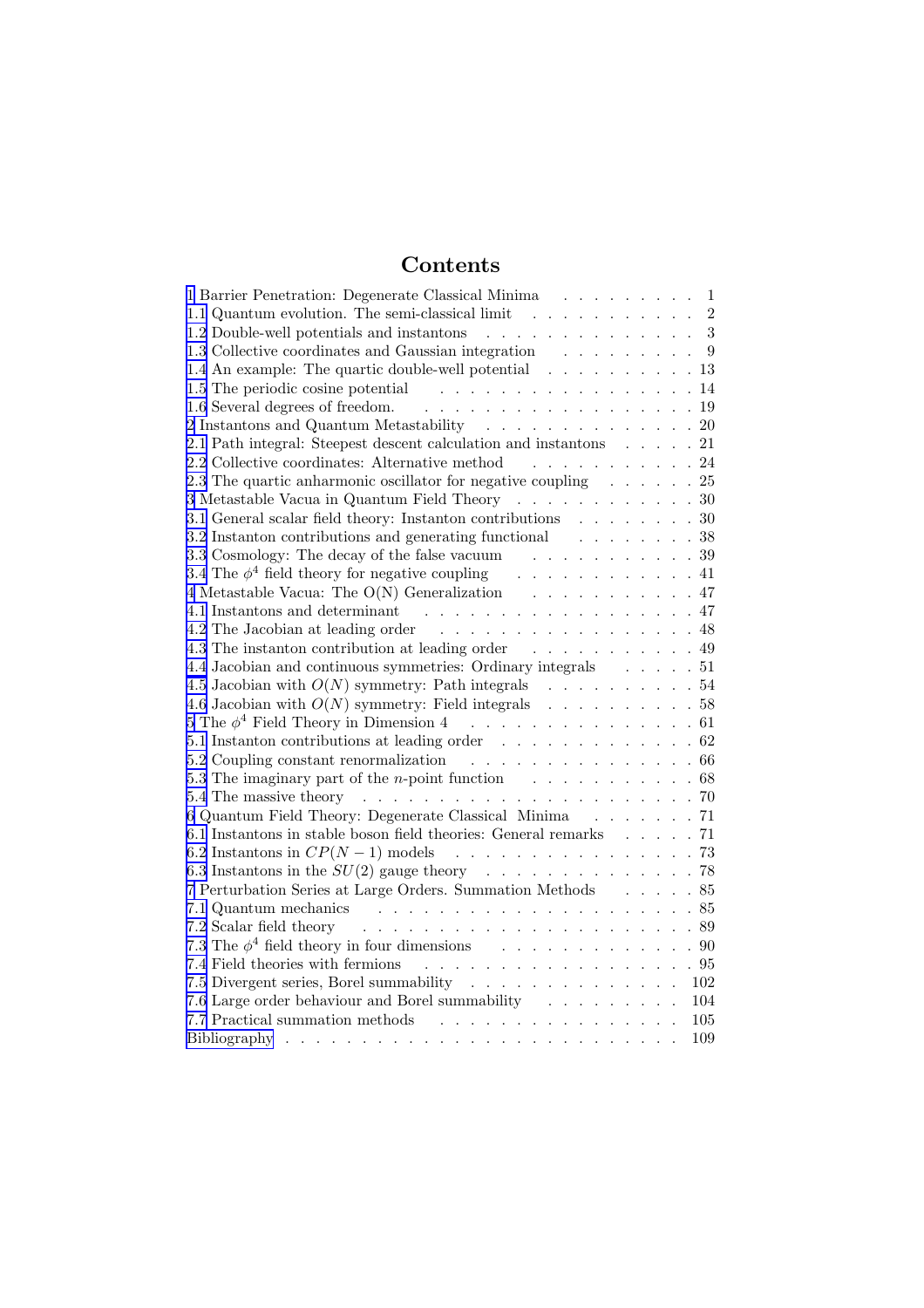## <span id="page-2-0"></span>Chapter 1

## Barrier Penetration: Degenerate Classical Minima

A classical particle is always reflected by a potential barrier if its energy is lower than the potential. In contrast, a quantum particle has a non-vanishing probability to tunnel through a barrier, a property also called barrier penetration or tunnelling.

This chapter is devoted to a study of a first physical manifestation of barrier penetration. Using the path integral formalism, we evaluate, in the semiclassical limit  $\hbar \rightarrow 0$ , the splitting between classically degenerate energy levels corresponding to symmetric minima of a potential. In the next chapter we calculate, in the same limit, the decay rate of metastable states. Since no classical trajectory can be associated to barrier penetration, one may wonder how it is possible to evaluate such effects in the semi-classical limit. Actually, it has been noticed that, formally, barrier penetration has a semi-classical interpretation in terms of classical particles moving in imaginary time (see the discussion at the end of section [1.1\)](#page-3-0). The Euclidean formalism based on calculating the density matrix at thermal equilibrium  $e^{-\beta H}$ , describes formally an evolution in imaginary time. We verify, in this chapter, that indeed it allows evaluating barrier penetration effects.

Although the methods can be generalized, we mainly discuss properties of the ground state or close excited energy levels and, thus, for example, the partition function for  $\beta \to \infty$ . Our tool is the steepest descent method applied to the path integral, but in this problem the saddle points correspond to solutions of the equations of the classical motion that are no longer constants. These solutions satisfy one condition: the difference between their action and the action of the minimal constant solution remains finite when  $\beta \to \infty$ . One associates to such solutions the name instanton.

To calculate instanton contributions at leading order, one must master two problems that are increasingly difficult: find the saddle points by solving classical equations, expand the integrand around the saddle point and evaluate the path integral at leading order by integrating over Gaussian fluctuations.

Note that calculations based on the steepest descent method lead to semiclassical evaluations that can also be obtained by solving the Schrödinger equation in the WKB approximation, but the steepest descent method can be gen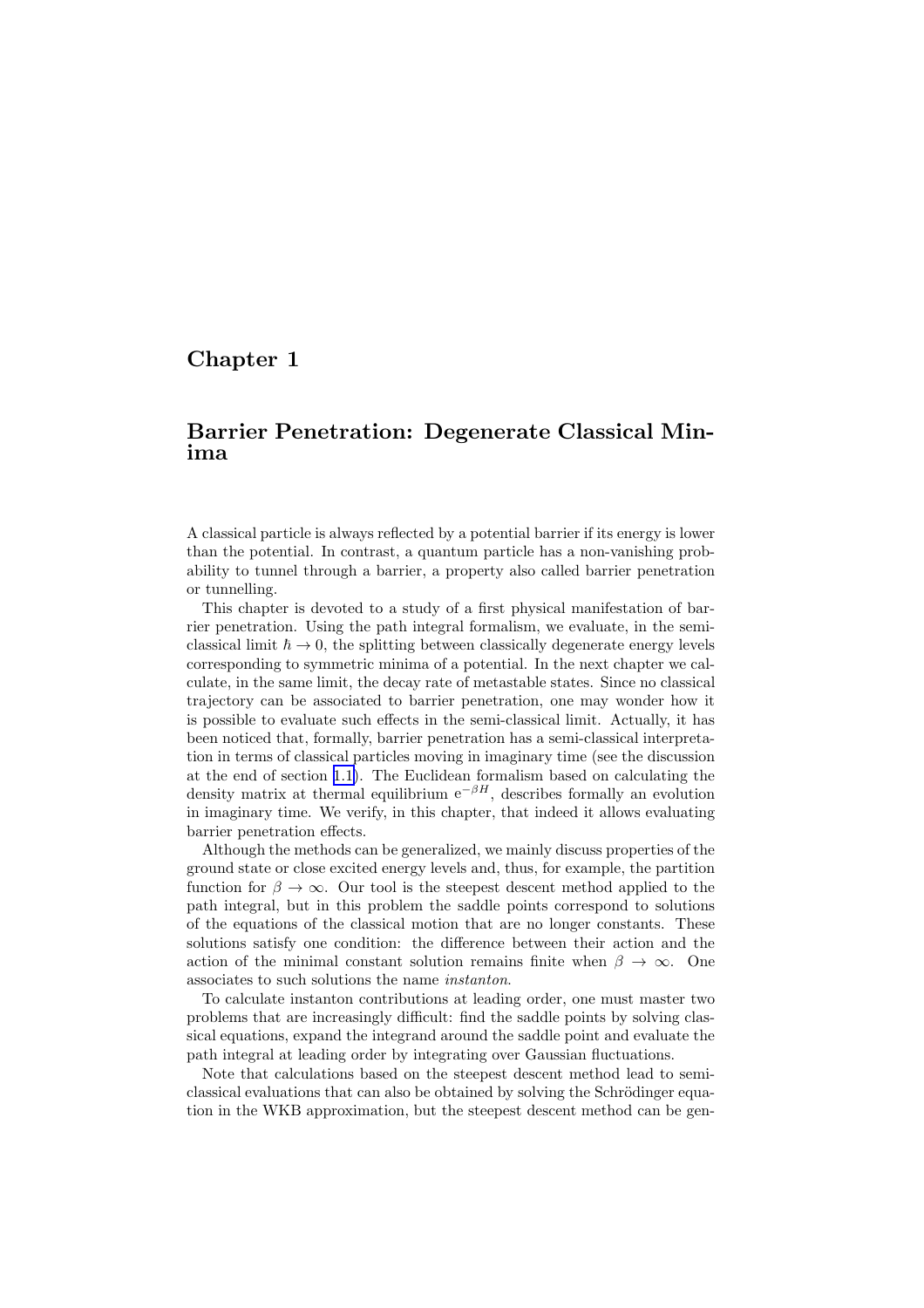<span id="page-3-0"></span>eralized much more easily to barrier penetration effects in quantum field theory.

Finally, as examples we discuss the quartic double-well potential and the periodic cosine potential.

## 1.1 Quantum evolution. The semi-classical limit

In this chapter, we consider the non-relativistic quantum mechanics of a particle mainly in one space dimension with a simple Hamiltonian of the form

$$
H(t) = \hat{p}^2 / 2m + V(\hat{q}), \qquad (1.1)
$$

where the operators  $\hat{p}, \hat{q}$  are d-component vectors and V is a regular function of q. The canonical commutation relations between the components of  $\hat{q}$  and the  $d$  components of the momentum operator  $\hat{p}$  are

$$
[\hat{q}, \hat{p}] = i\mathbf{1},\tag{1.2}
$$

where 1 is the identity operator.

The evolution operator  $U(t'', t')$  between time t' and t'' is a unitary operator solution of  $\theta$ 

$$
i\hbar \frac{\partial U}{\partial t}(t, t') = H(t)U(t, t'), \quad U(t', t') = 1.
$$
 (1.3)

When H is time-independent,  $U(t'', t') = e^{-iH(t'' - t')/\hbar}$  and the Hamiltonian is the generator of time-translations. For the matrix elements of  $U$ , in the basis in which the position operator  $\hat{q}$  is diagonal, equation (1.3) takes the form of a Schrödinger equation

$$
i\hbar \frac{\partial}{\partial t} \langle q | U(t, t') | q' \rangle = \left[ -\frac{\hbar^2}{2m} \frac{\partial^2}{(\partial q)^2} + V(q, t) \right] \langle q | U(t, t') | q' \rangle \tag{1.4}
$$

with the boundary conditions

$$
\langle q | U(t',t') | q' \rangle = \delta(q-q').
$$

It can be shown that this equation can be solved formally in the form of a path integral

$$
\langle q | U(t'',t') | q' \rangle = \int [dq(t)] e^{iS(q/\hbar)},
$$

where  $S$  is the classical action:

$$
\mathcal{S}(q) = \int_{t'}^{t''} \mathrm{d}t \left[ \frac{1}{2} m(\dot{q})^2 - V(q, t) \right]
$$

and the symbol  $\int [dq(t)]$  means here sum over all paths satisfying the boundary conditions  $q(t') = q'$  and  $q(t'') = q''$  [[1, 2\]](#page-110-0).

In what follows, we denote by  $\left[ dq(t) \right]$  (with brackets) the integration measure to distinguish path integrals from ordinary integrals.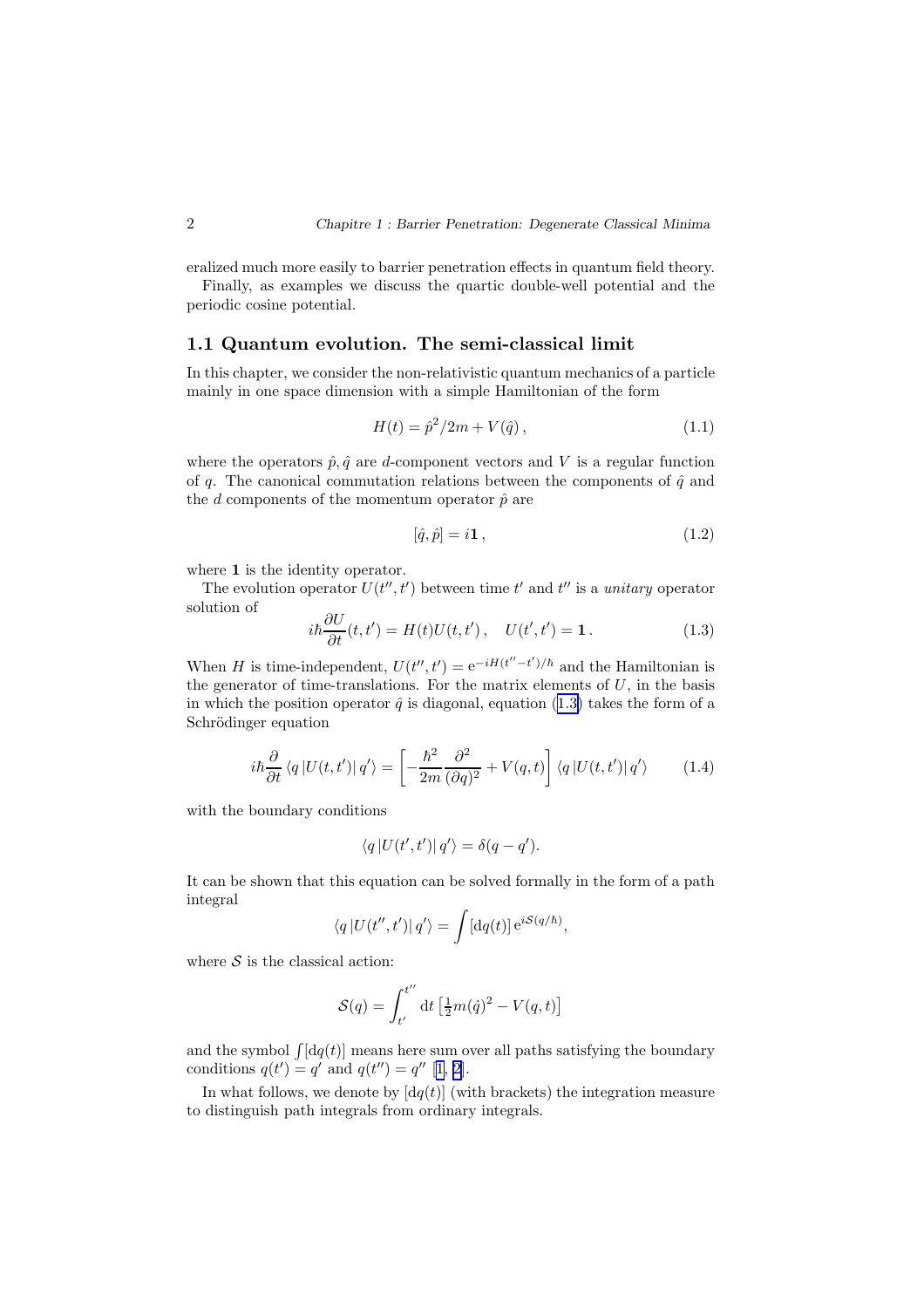#### <span id="page-4-0"></span>*Double-well potentials and instantons* 3

Path integral and semi-classical limit. In the limit in which the classical action is much larger than  $\hbar$ , the path integral can be evaluated by the stationary phase approximation. The critical path that gives the leading contribution to the path integral is then obtained by expressing that the action is stationary under a variation of the path. Thus, the critical path is exactly the classical path, that is, the path solution of the classical equations of motion. For a timeindependent potential and in  $d = 1$  space dimension, the classical trajectory is given by inverting the relation

$$
t - t' = \pm \int_{q'}^{q} \frac{\mathrm{d}s}{\sqrt{2m(E - V(s))}}
$$

with the boundary condition

$$
t'' - t' = \pm \int_{q'}^{q''} \frac{ds}{\sqrt{2m(E - V(s))}}.
$$

However, in quantum mechanics, barrier penetration, or tunnelling, corresponds to the classically forbidden region where  $Vq$ )  $>E$  and has no classical analogue. We then notice that, formally, the forbidden region corresponds to a classical trajectory in imaginary time. Since we will be only interested in calculating barrier penetration coefficients, we can thus study imaginary time evolution, that is, the matrix elements of the operator  $e^{-\tau H/\hbar}$ , which is identical to the matrix density at thermal equilibrium  $e^{-\beta H}/\mathcal{Z}$  ( $\mathcal{Z} = \text{tr } e^{-\beta H}$ ) up to a change in parametrization  $\beta \mapsto \tau/\hbar$ . We will work in the framework of quantum statistical physics and evaluate the matrix elements of  $e^{-\beta H}$  in the semi-classical limit [\[3](#page-110-0)]. Note that when  $\beta \to \infty$ , the operator  $e^{-\beta H}$  projects onto the ground state of the Hamiltonian and, therefore, provides also a tool to determine the structure of the ground state and the ground state energy.

### 1.2 Double-well potentials and instantons

We study a first family of quantum systems where tunnelling plays a role: the Hamiltonian has a discrete space symmetry, but the potential has minima at points that are not group invariant. The positions of the degenerate minima are then related by symmetry group transformations.

Classically, the minimal energy solutions correspond to particles at rest in any one of the minima of the potential. The position of the particle breaks (spontaneously) the symmetry of the system. In contrast, for a quantum system with a finite number of degrees of freedom, the ground state cannot be degenerate. Therefore, the ground state must correspond to a symmetric wave function, its modulus being maximal near each of the minima of the potential. This phenomenon is a consequence of barrier penetration, a particle initially in one of the minima having a non-vanishing probability to tunnel into the others. We evaluate here the energy splitting between the classically degenerate energy levels in the semi-classical limit.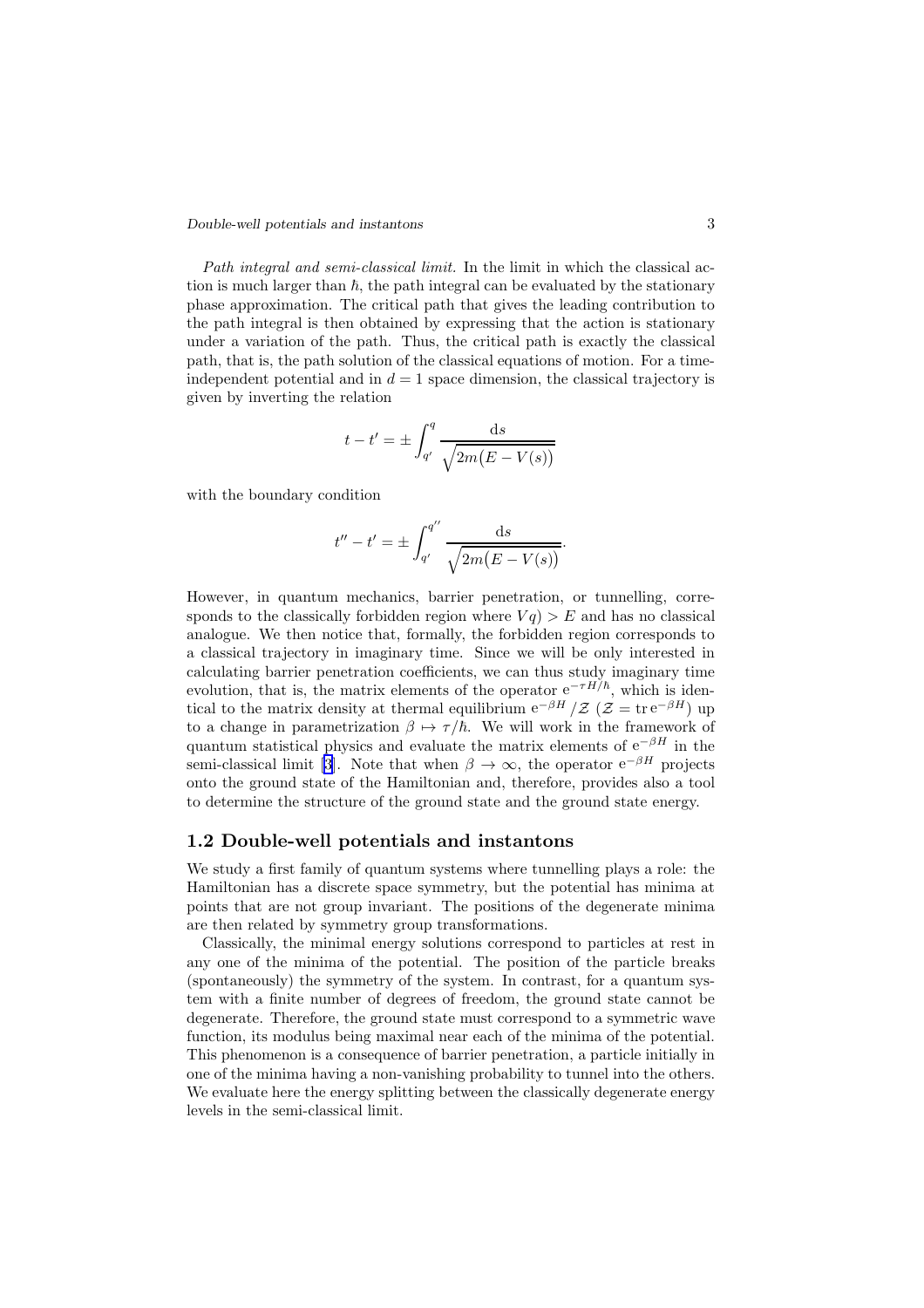<span id="page-5-0"></span>

FIG. 1.1 – Double-well potential.

#### 1.2.1 Double-well potentials

A simple example of such a situation is provided by a reflection-symmetric Hamiltonian with a potential of the form of a symmetric double-well (figure 1.1):

$$
H = \frac{1}{2}\hat{p}^2 + V(\hat{q}),\tag{1.5}
$$

where  $\hat{p}$  and  $\hat{q}$  are the momentum and position operator and the potential  $V(q)$ is a regular, positive, even function; it is minimum at two symmetric points  $q=\pm q_0\neq 0$  where it vanishes:

$$
V(q) = V(-q) \ge 0
$$
,  $V(\pm q_0) = 0$ ,  $V(q_0 + x) = \frac{1}{2}x^2 + O(x^4)$ .

The Hamiltonian (1.5) is clearly invariant under the reflection  $q \mapsto -q$ . To this reflection is associated an operator  $P$  that acts on wave functions as

$$
[P\psi](q) = \psi(-q). \tag{1.6}
$$

Reflection symmetry, then, is expressed by the commutation of the quantum Hamiltonian  $H$  with the reflection operator  $P$ :

$$
[P,H]=0.
$$

The two operators  $P$  and  $H$  can thus be diagonalized simultaneously: the eigenfunctions  $\psi_n$  of H are even or odd functions:

$$
[P\psi_{n,\pm}](q) = \psi_{n,\pm}(-q) = \pm \psi_{n,\pm}(q).
$$

Below we consider the two operators  $e^{-\tau H/\hbar}$  and  $Pe^{-\tau H/\hbar}$ . The eigenvalues of  $e^{-\tau H/\hbar}$  and  $Pe^{-\tau H/\hbar}$  corresponding to the eigenvectors  $\psi_{n,\pm}(q)$  are then, respectively,  $e^{-\tau E_{n,\pm}/\hbar}$  and  $\pm e^{-\tau E_{n,\pm}/\hbar}$ .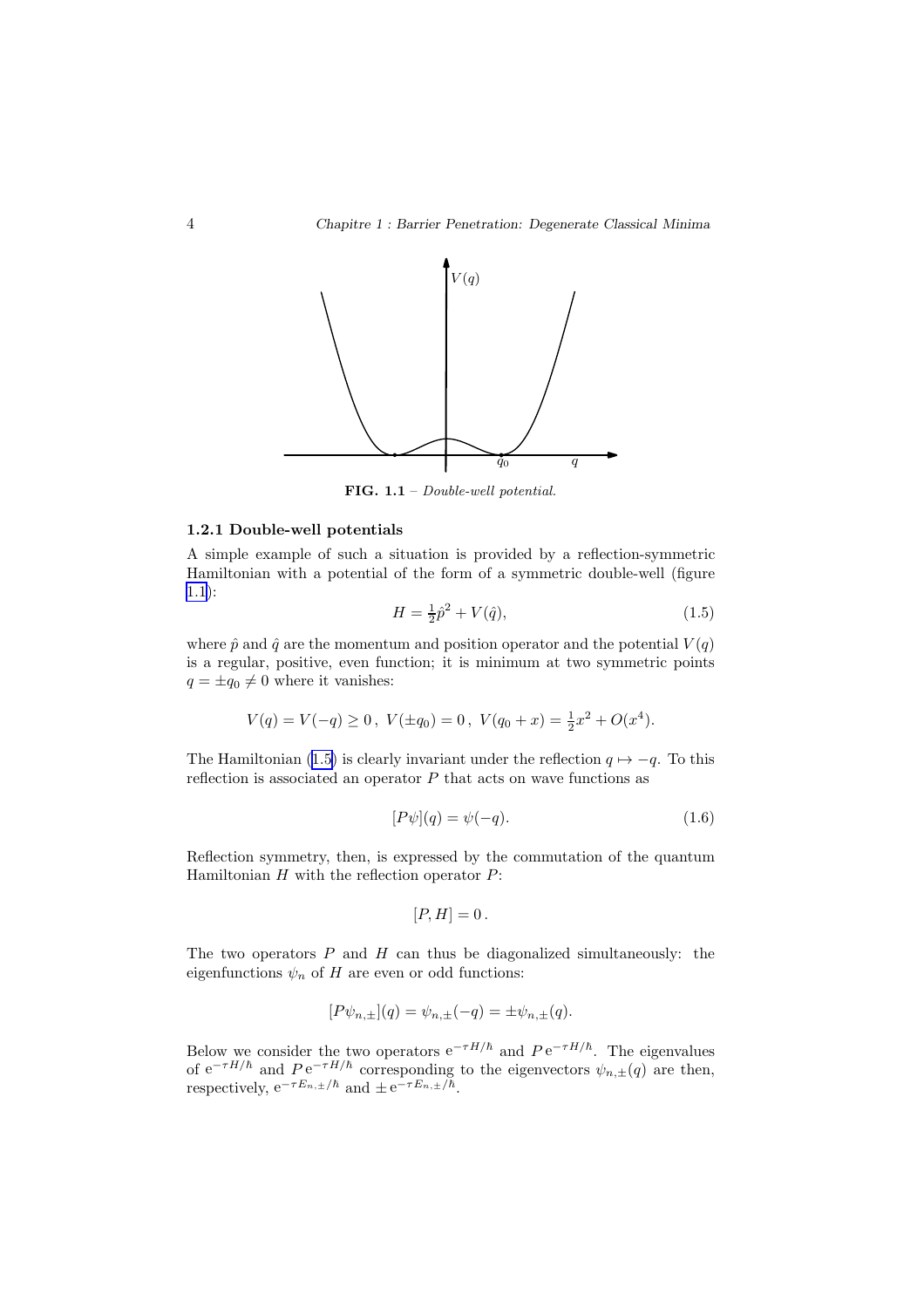<span id="page-6-0"></span>*Double-well potentials and instantons* 5

#### 1.2.2 Path integral in the semi-classical limit

The properties of the ground state, in the semi-classical limit, can be inferred from the partition function  $\mathcal{Z}(\tau/\hbar)$  in the limit  $\hbar \to 0$  and then  $\tau \to \infty$ . The partition function is given by the path integral

$$
\mathcal{Z}(\tau/\hbar) = \int_{q(-\tau/2) = q(\tau/2)} \left[ \mathrm{d}q(t) \right] \exp\left[-\mathcal{S}(q)/\hbar\right] \tag{1.7}
$$

with

$$
S(q) = \int_{-\tau/2}^{\tau/2} \left[\frac{1}{2}\dot{q}^2(t) + V(q(t))\right] dt.
$$
 (1.8)

The potential has two degenerate minima at  $q = \pm q_0$ . Thus, the action S is minimum for the two constant functions  $q(t) = \pm q_0$  that minimize both the kinetic and potential term. For  $\hbar \to 0$ , these two functions correspond to saddle points and, for symmetry reasons, they yield identical contributions. To calculate the contribution of one saddle point, for example,  $q(t) = -q_0$ , one can set

$$
q(t) = -q_0 + x(t)\sqrt{\hbar}.
$$

The action becomes

$$
S(x)/\hbar = \int_{-\tau/2}^{\tau/2} \left[ \frac{1}{2} \dot{x}^2(t) + V(q_0 - x(t)\sqrt{\hbar})/\hbar \right] dt.
$$
 (1.9)

One then expands in powers of  $\hbar$ . The first terms are quadratic in x and correspond to a harmonic oscillator. The existence of the two symmetric saddle points yields a factor 2, which simply indicates the presence of two states of energy  $E_0$  degenerate to all orders in  $\hbar$ , corresponding to two wave functions,  $\psi_{n,+} \pm \psi_{n,-}$  if the functions have the same normalization, located in each of the two wells of the potential.

#### 1.2.3 Level splitting

Notation. From now on, we restrict the discussion to the two lowest energy eigenvalues (the generalization to other levels is simple) and, thus, omit the subscript  $0$  on  $E$ .

Quite generally, one can show that the ground state wave function  $\psi_+$  with energy  $E_+$ , can be chosen positive and the wave function  $\psi_-(q)$  of the first excited state with energy  $E_$ , vanishes once. The functions  $\psi_+$  and  $\psi_-(q)$  are thus even and odd, respectively.

The analysis of section 1.2.2 indicates that energy difference  $E_--E_+$  vanishes faster than any power of  $\hbar$  and, thus, cannot easily be inferred from a calculation of tr e<sup> $-\tau H/\hbar$ </sup>. Indeed, in the double limit  $\hbar \to 0$  then  $\tau \to \infty$ , one finds

$$
\text{tr} \, e^{-\tau H/\hbar} \sim e^{-\tau E_+/\hbar} + e^{-\tau E_-/\hbar} \n\sim 2 \, e^{-\tau (E_+ + E_-)/2\hbar} \cosh[\tau (E_+ - E_-)/2\hbar].
$$
\n(1.10)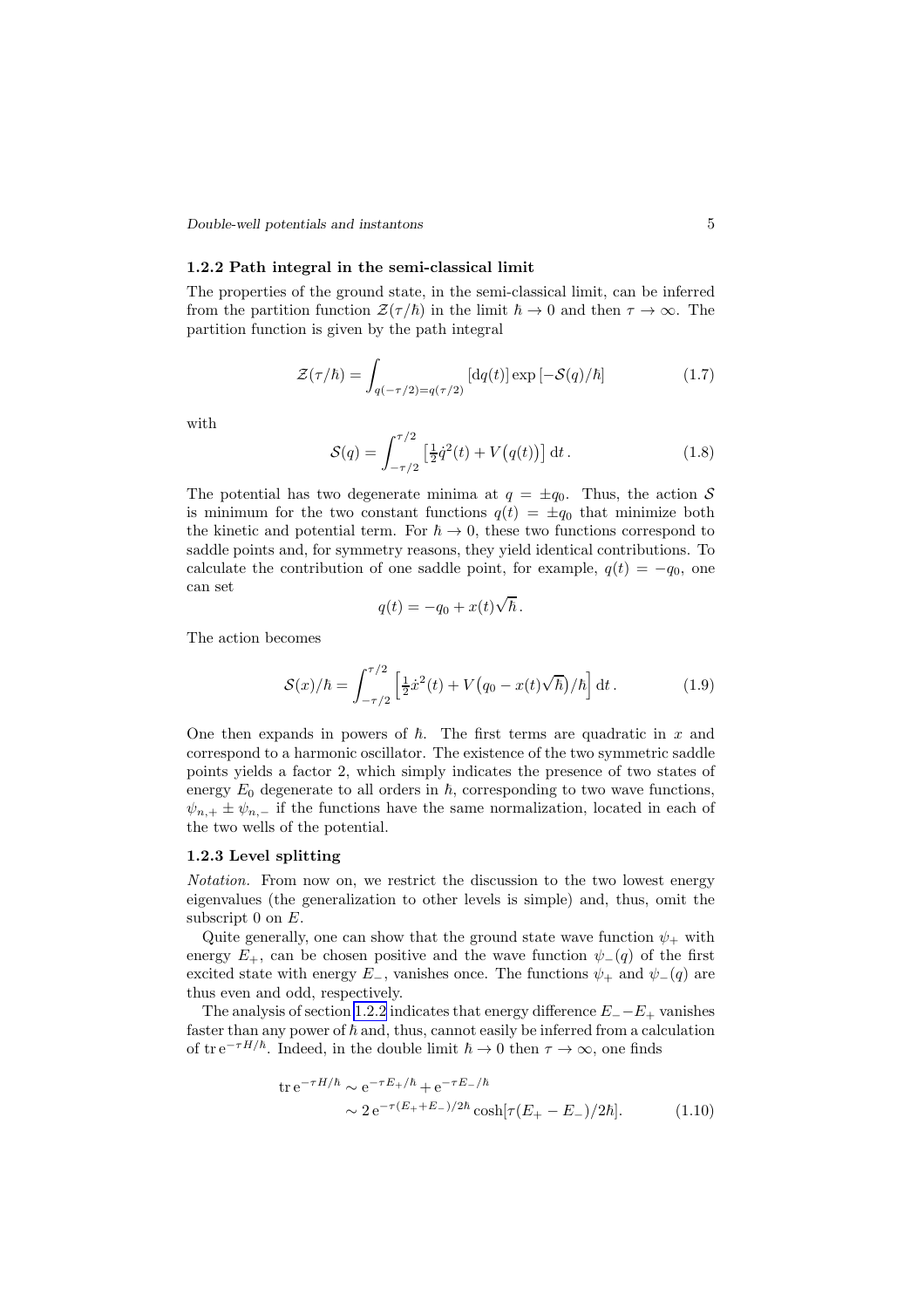<span id="page-7-0"></span>The partition function is dominated by the perturbative expansion of the halfsum  $E = \frac{1}{2}(E_+ + E_-)$ , and depends on the non-perturbative difference between  $E_+$  and  $E_-$  only at order  $(E_+ - E_-)^2$ .

The difference  $E_+ - E_-$  can more easily been inferred from the quantity tr  $P e^{-\tau H/\hbar}$ . Indeed, in the same limits  $\hbar \to 0$  then  $\tau \to \infty$ , one finds

$$
\begin{aligned} \text{tr}\,P\,\text{e}^{-\tau H/\hbar} &\sim \text{e}^{-\tau E_{+}/\hbar} - \text{e}^{-\tau E_{-}/\hbar} \\ &\sim -2\sinh[\tau (E_{+} - E_{-})/2\hbar] \,\text{e}^{-\tau (E_{+} + E_{-})/2\hbar} \,. \end{aligned} \tag{1.11}
$$

Since  $E_+ - E_-$  vanishes to all orders in  $\hbar$  (and  $E_\pm \sim \frac{1}{2}\hbar$ ), at leading order

$$
\text{tr}\,P\,\text{e}^{-\tau H/\hbar} \sim -\tau\,\text{e}^{-\tau/2}\,\frac{E_{+}-E_{-}}{\hbar}.\tag{1.12}
$$

Actually, it is convenient to calculate the ratio between the quantities (1.[10](#page-6-0)) and (1.11):

$$
\langle P \rangle \equiv \text{tr} \, P \, \text{e}^{-\tau H/\hbar} \bigg/ \text{tr} \, \text{e}^{-\tau H/\hbar} \sim -\frac{\tau}{2\hbar} (E_+ - E_-). \tag{1.13}
$$

The path integral representation of tr  $P e^{-\tau H/\hbar}$  differs from the representation of the partition function only in the (twisted) boundary conditions:

$$
\operatorname{tr} P e^{-\tau H/\hbar} = \int_{q(-\tau/2) = -q(\tau/2)} \left[ \mathrm{d}q(t) \right] \exp \left[ -\mathcal{S}(q)/\hbar \right] \tag{1.14}
$$

withthe same action  $(1.8)$  $(1.8)$  $(1.8)$ .

#### 1.2.4 Instantons

Following the analysis of section [1.2.3,](#page-6-0) we calculate the twisted partition function

$$
\text{tr}\,P\,\text{e}^{-\tau H/\hbar} = \int_{q(\tau/2) = -q(-\tau/2)} \left[ \text{d}q(t) \right] \exp\left[-\mathcal{S}(q)/\hbar\right] \tag{1.15}
$$

with

$$
S(q) = \int_{-\tau/2}^{\tau/2} \left[\frac{1}{2}\dot{q}^2(t) + V(q(t))\right] dt,
$$
\n(1.16)

for  $\hbar \to 0$  and  $\tau \to \infty$ .

While the path integral representing  $\text{tr} e^{-\tau H/\hbar}$  is dominated by the constant saddle points  $q(t) = \pm q_0$ , these paths do not contribute to the integral (1.15) because they do not satisfy the corresponding boundary conditions. This is consistent with the property that the difference  $E_{+} - E_{-}$  vanishes faster than any power of  $\hbar$ . One must thus look for non-constant solutions of the equation of the Euclidean classical motion. Moreover, the action of these solutions must have a finite limit in the relevant limit  $\tau \to \infty$ , otherwise they do not contribute. One associates to such solutions the name instanton, as if they would correspond to particles.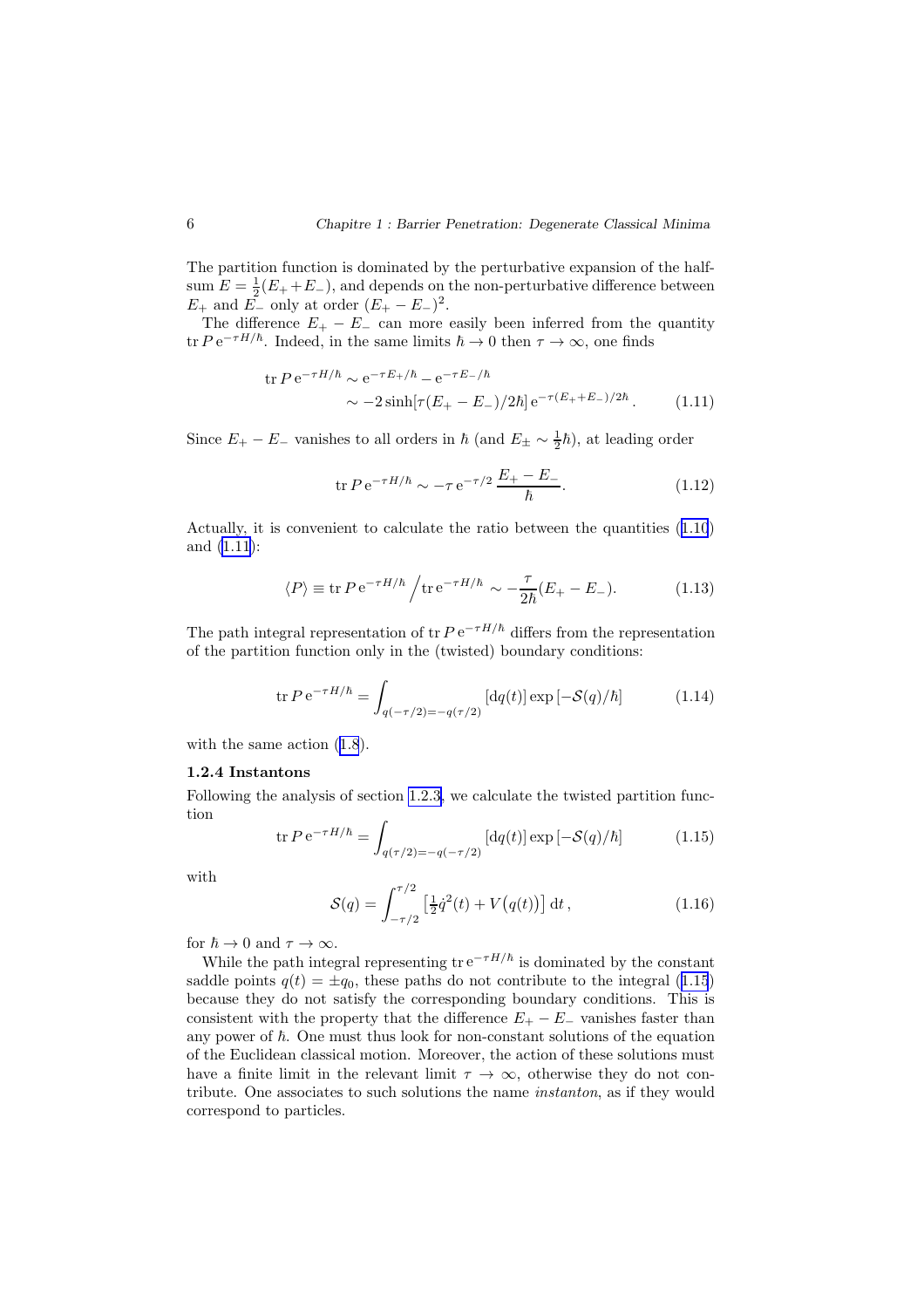#### <span id="page-8-0"></span>*Double-well potentials and instantons* 7

Since both the kinetic term and the potential are positive, this condition implies that both vanish for  $|t| \to \infty$ . This implies

$$
q(-\infty) = \pm q_0
$$
 and  $q(+\infty) = \mp q_0$ .

The splitting between the two energy levels thus depends on the existence of instanton solutions joining the two symmetric minima of the potential (Fig. 1.2).

The saddle point equation, obtained by varying the Euclidean action, is identical to the equation of the usual classical motion  $(i.e.,$  in real time) in the potential  $-V(q)$ :

$$
-\ddot{q} + V'(q) = 0.
$$
\n(1.17)

In the limit  $\tau \to \infty$ , for finite action solutions  $q_c(t)$ , the integration of the equation yields

$$
\frac{1}{2}\dot{q}_c^2(t) - V(q_c(t)) = 0.
$$
\n(1.18)

Moreover, if  $q_c(t)$  is a solution,  $q_c(t - t_0)$  is a solution. For  $\tau$  large but finite, the parameter  $t_0$  varies in an interval of size  $\tau$ .

The integration of equation (1.18) implies that  $q_c(t)$  is obtained by inverting

$$
t - t_0 = \pm \int_0^{q_c} \frac{\mathrm{d}y}{\sqrt{2V(y)}}.
$$

Moreover, one infers from equation (1.18) that the corresponding action can be written as

$$
A = \int_{-\infty}^{+\infty} dt \, \dot{q}_c^2(t) \,. \tag{1.19}
$$

Once the saddle point is identified, the corresponding contribution to the path integral is, in general, given at leading order by a Gaussian integration. Here, the integration involves a rather subtle problem that we discuss later. However, note that we have found two families (two signs) of degenerate saddle points, which depend on the parameter  $t_0$ . Since for  $\tau$  large but finite,  $t_0$  varies in an interval of size  $\tau$ , the sum over all saddle points generates a factor  $\tau$ , consistent with expression  $(1.13)$  $(1.13)$ .



FIG.  $1.2$  – Instanton-type solution.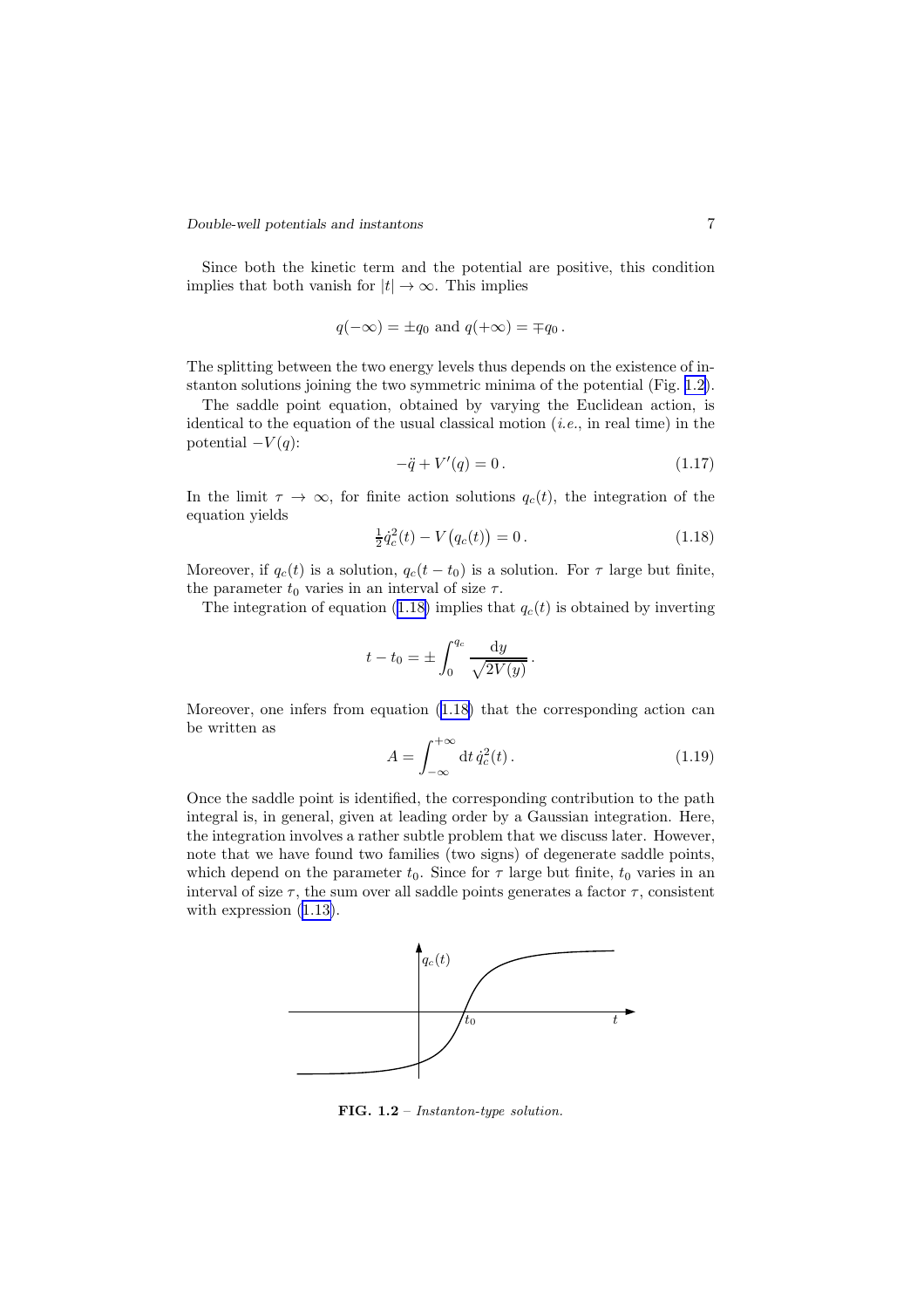#### 1.2.5 Gaussian integration and zero mode

We now expand the action  $S(q)$  around the saddle point, setting

$$
q(t) = q_c(t) + r(t), \quad r(\tau/2) = -r(-\tau/2).
$$

To second order in  $r$ , the expansion takes the form

$$
S(q_c+r) = A + \int_{-\tau/2}^{\tau/2} dt \left[ \frac{1}{2} \dot{r}^2(t) + V''(q_c(t)) r^2(t) \right] + O(r^3).
$$

The quadratic form in  $r$  can be written as

$$
\Sigma(r) = \int_{-\tau/2}^{\tau/2} dt \left[ \frac{1}{2} \dot{r}^2(t) + \frac{1}{2} V''(q_c(t)) r^2(t) \right]
$$
  
= 
$$
\frac{1}{2} \int dt_1 dt_2 r(t_1) M(t_1, t_2) r(t_2),
$$

where

$$
M(t_1, t_2) = \frac{\delta^2 \mathcal{S}}{\delta q_c(t_1) \delta q_c(t_2)} = \left[ -d_{t_1}^2 + V''(q_c(t_1)) \right] \delta(t_1 - t_2).
$$
 (1.20)

The differential operator M acts on a function  $r(t)$  as

$$
\int dt' M(t, t')r(t') = \frac{\delta}{\delta r(t)} \Sigma(r) = -\ddot{r}(t) + V''(q_c(t))r(t).
$$
 (1.21)

It has the form of a Hermitian quantum Hamiltonian, t playing the role of a position variable and  $V''(q_c(t))$  being the potential. All its eigenvalues are real as well as its determinant.

Note that in the limit  $\tau \to \infty$ , only the trajectories that satisfy  $r(\pm \infty) = 0$ contribute to the path integral in such a way that the boundary conditions are automatically satisfied.

Naively, the Gaussian integral over  $r(t)$  then leads to

$$
\text{tr } P \, \mathrm{e}^{-\tau/\hbar} \propto \mathrm{e}^{-A/\hbar} \int \left[ \mathrm{d}r(t) \right] \exp \left( -\Sigma(r)/\hbar \right) \propto \frac{\mathrm{e}^{-A/\hbar}}{\sqrt{\mathrm{det}(M/\hbar)}},
$$

an expression that must be evaluated in the limit  $\tau \to \infty$ .

The zero mode. Differentiating the equation of motion (1.[17](#page-8-0)) with respect to  $t$ , one finds

$$
\[ -d_t^2 + V''(q_c(t)) \] \dot{q}_c(t) = 0. \tag{1.22}
$$

Comparing with equation (1.21), one recognizes the action of M on  $\dot{q}_c$ . Since the function  $\dot{q}_c(t)$  is square integrable (equation (1.[19\)](#page-8-0)), the equation implies that  $\dot{q}_c(t)$  is an eigenvector of M with vanishing eigenvalue:

$$
M\dot{q}_c = 0.\t\t(1.23)
$$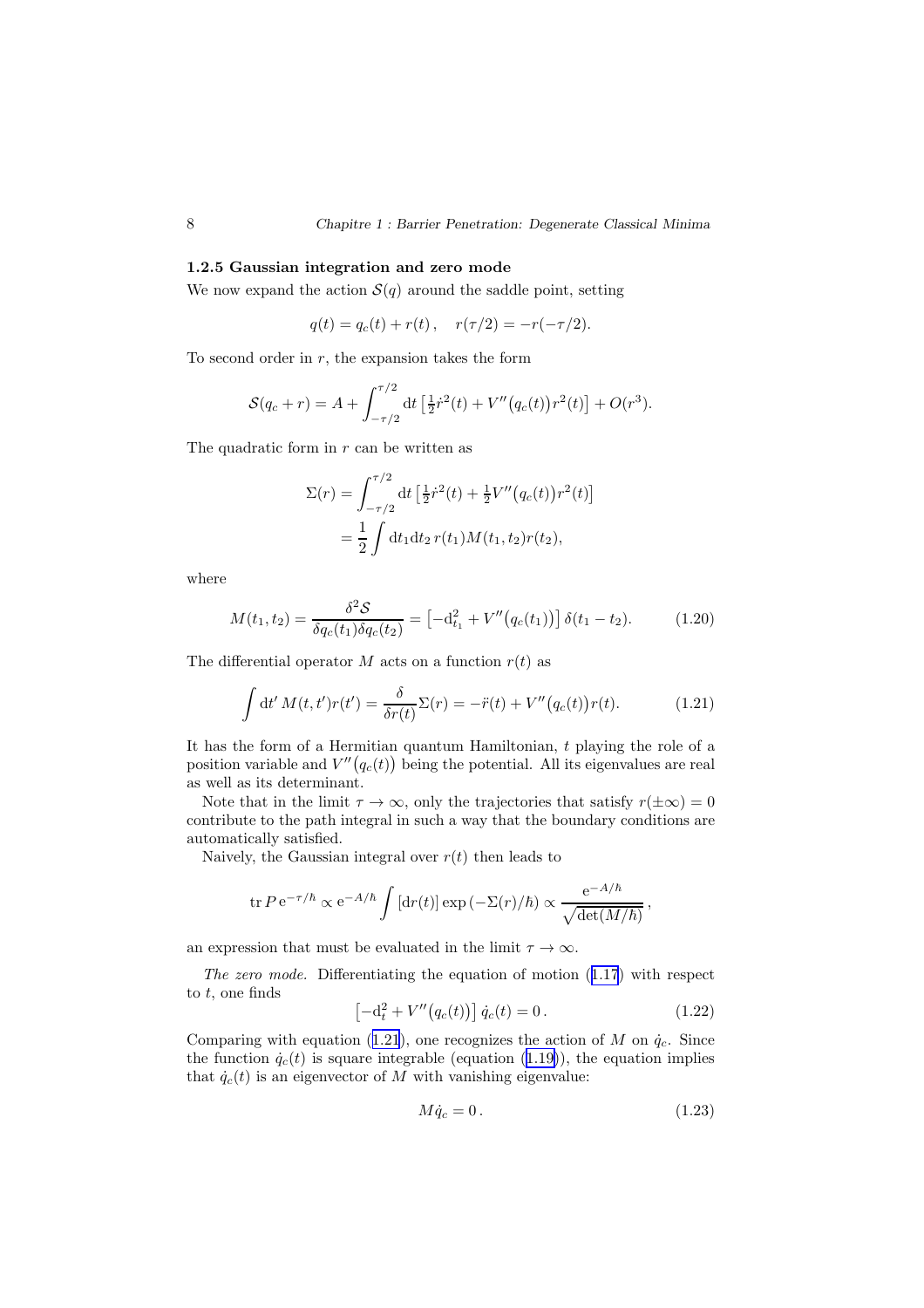<span id="page-10-0"></span>The Gaussian integration yields a result proportional to  $(\det M)^{-1/2}$ , which is thus infinite!

The problem could have been anticipated: as we have already pointed out, due to time-translation invariance, one finds a one-parameter family of degenerate saddle points related by continuous time-translations. The action is thus invariant under an infinitesimal variation of  $q_c(t)$ , which corresponds to a variation of the parameter  $t_0$  and, thus, is proportional to  $\dot{q}_c$ . The problem that we face here is by no means specific to path integrals, as the example of an ordinary integral will show. Its solution requires the introduction of collective coordinates associated to the continuous symmetries of the integrand.

Another remark is important here. One infers from the general theory of orthogonal functions that the number of zeros of eigenfunctions of the Hamiltonian  $M$  is directly related to the hierarchy of eigenvalues: the ground state of M has no zero, the first excited state has one zero... In the present example, the eigenfunction  $\dot{q}_c(t)$  does not vanish (see Fig. [1.2](#page-8-0)): thus, it corresponds to the ground state, and all other eigenvalues of M are positive.

### 1.3 Collective coordinates and Gaussian integration

To investigate the problem of the zero mode, we first consider an ordinary integral in which the integrand is invariant under some continuous group of transformations, here rotations in the plane.

#### 1.3.1 Zero modes in simple integrals

We consider a double integral of the general form:

$$
I(g) = \int d^2 \mathbf{x} e^{-S(\mathbf{x})/g}, \ S(\mathbf{x}) = -\mathbf{x}^2/2 + (\mathbf{x}^2)^2/4, \tag{1.24}
$$

where **x** is the two-component vector  $(x_1, x_2)$ , and the integrand is a function only of  $x^2$ .

For  $q \to 0_+$ , this integral can be calculated by the steepest descent method. A naive approach is the following: the saddle points are solutions of the equation

$$
\frac{\partial S}{\partial x_{\mu}} = -x_{\mu}(1 - \mathbf{x}^2) = 0.
$$
\n(1.25)

The origin  $x = 0$ , which corresponds to a relative maximum, is not a relevant saddle point. The minima correspond to

$$
|\mathbf{x}| = 1. \tag{1.26}
$$

Due to the rotation invariance of the integrand, one finds here also a oneparameter family of degenerate saddle points belonging to a circle, since only the length of the vector x is determined by the saddle point equation. If one chooses one particular saddle point and evaluates its contribution in the Gaussian approximation, one finds a result that involves the determinant of the matrix

$$
M_{\mu\nu} = \left. \frac{\partial^2 S}{\partial x_{\mu} \partial x_{\nu}} \right|_{|\mathbf{x}|=1} = 2x_{\mu} x_{\nu} . \tag{1.27}
$$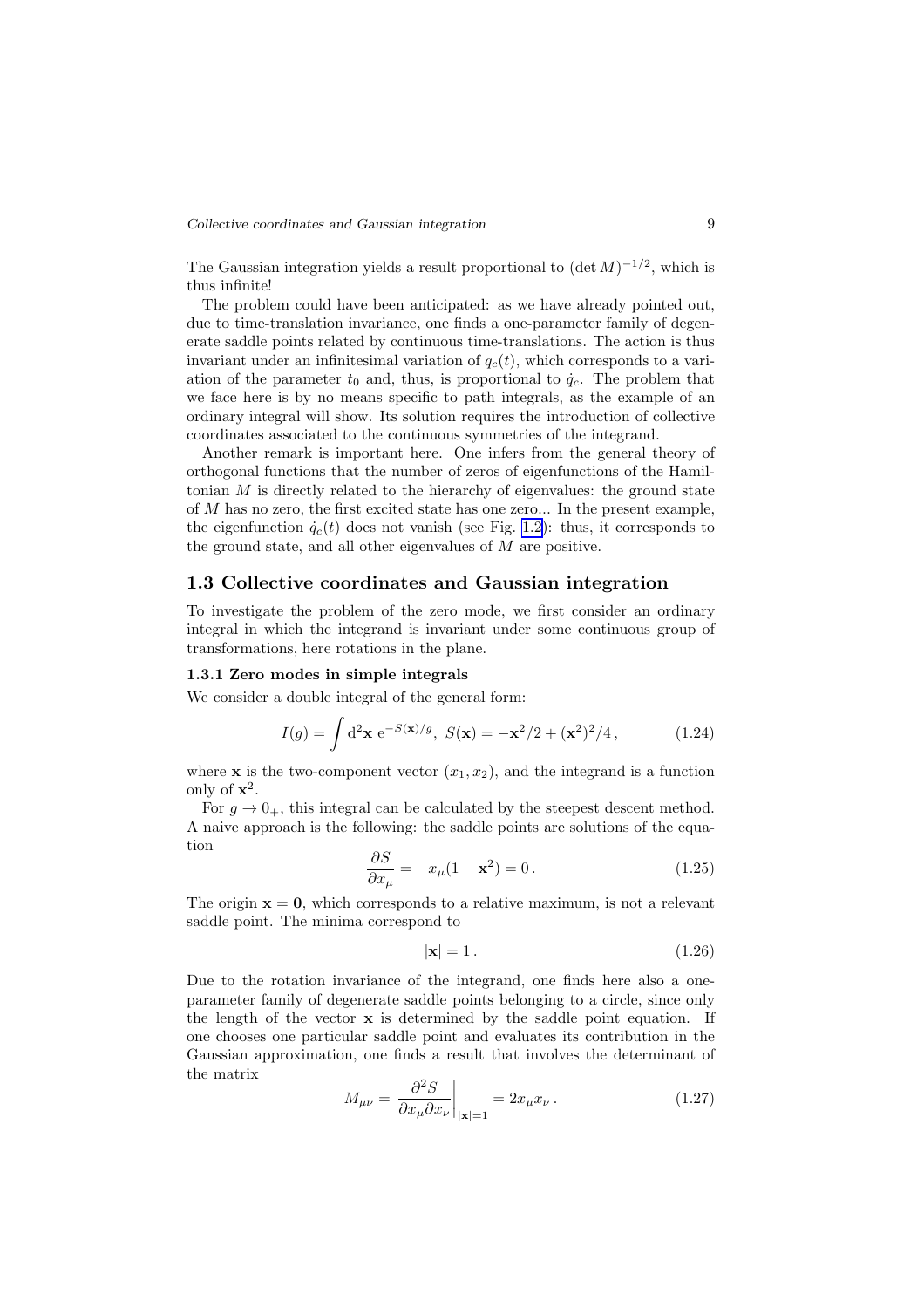<span id="page-11-0"></span>The matrix is a projector on the vector x. The vector orthogonal to x corresponds to a flat direction for the integrand and, thus, is an eigenvector with a vanishing eigenvalue.

Here, the problem has a straightforward solution: the integral over the angular variable that parametrizes the set of all saddle points, also called the collective coordinate, must be calculated exactly; only the integral over the length of the vector can be evaluated by the steepest descent method. This is the strategy we want to generalize to path integrals.

#### 1.3.2 Collective coordinates in path integrals

In the case of a path integral also, it is necessary to integrate exactly over the variables that parametrize the saddle points, the so-called collective coordinates [[4](#page-110-0)]. In the example of the instanton solutions of equation (1.[18](#page-8-0)), the timetranslation parameter  $t_0$  is the collective coordinate. To be able to integrate, one must explicitly factorize the integration over the collective coordinate in the integration measure. This is the idea of the method of collective coordinates. The problem is slightly more subtle than in the example (1.[24\)](#page-10-0) because the number of integration variables is infinite.

Collective coordinates and Faddeev–Popov's method. To factorize the integration over the collective time parameter (the collective coordinate), we introduce the so-called Faddeev–Popov's method.

We denote now by  $q_c(t)$  a particular solution of the saddle point equation (1.[18\)](#page-8-0) corresponding to  $t_0 = 0$  and the general solution then is  $q_c(t - t_0)$ .

We start from the identity

$$
1 = \frac{1}{\sqrt{2\pi\xi}} \int_{-\infty}^{+\infty} d\lambda \, e^{-\lambda^2/2\xi},
$$

where  $\xi$  is an arbitrary constant. We introduce the vector with unit  $\mathcal{L}^2$  norm

$$
g_0(t) = \dot{q}_c(t)/||\dot{q}_c||
$$
 with  $||\dot{q}_c||^2 = \int dt \, \dot{q}_c^2(t)$ .

We then change variables,  $\lambda \mapsto t_0$ , setting

$$
\lambda = \int dt g_0(t) \big( q(t+t_0) - q_c(t) \big).
$$

We obtain the new identity

$$
\frac{1}{\sqrt{2\pi\xi}}\int dt_0 \left[\int dt g_0(t)\dot{q}(t+t_0)\right] \exp\left\{-\frac{1}{2\xi}\left[\int dt g_0(t)\big(q(t+t_0) - q_c(t)\big)\right]^2\right\}
$$
\n
$$
= 1.
$$
\n(1.28)

The constant  $\xi$  has been introduced partially for cosmetic reasons, but is considered to be of order  $\hbar$ .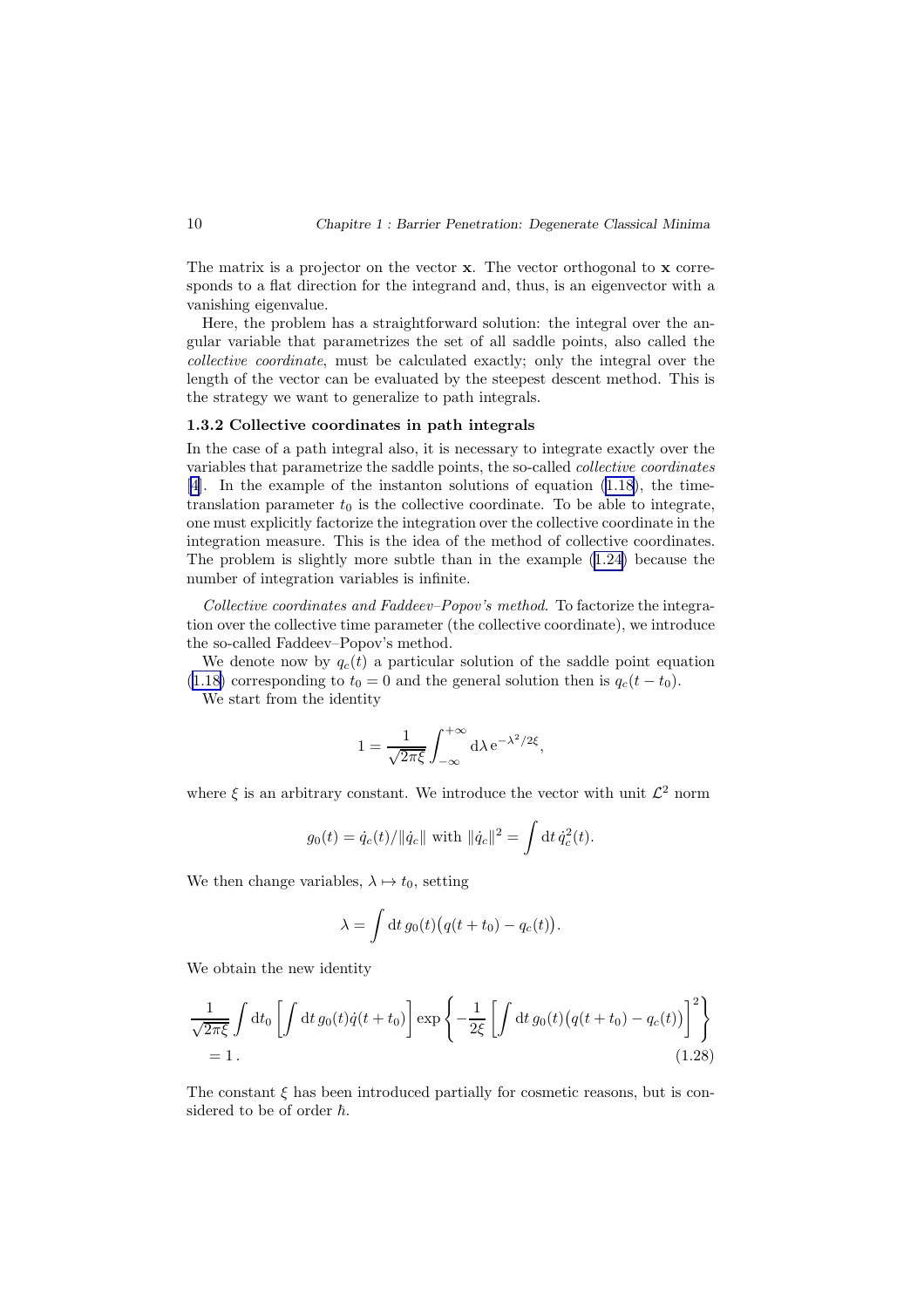*Collective coordinates and Gaussian integration* 11

We insert identity  $(1.28)$  $(1.28)$  $(1.28)$  into the path integral  $(1.15)$  $(1.15)$  $(1.15)$ :

$$
\operatorname{tr} P e^{-\tau H/\hbar} = \frac{1}{\sqrt{2\pi\xi}} \int \mathrm{d}t_0 \int \left[ \mathrm{d}q(t) \right] \left[ \int \mathrm{d}t \, g_0(t) \dot{q}(t+t_0) \right] \exp \left[ -\mathcal{S}_\xi(q)/\hbar \right],
$$

where the total action

$$
S_{\xi}(q) = S(q) + \frac{\hbar}{2\xi} \left[ \int dt \, g_0(t) \big( q(t + t_0) - q_c(t) \big) \right]^2
$$

is no longer invariant under time-translations because time appears explicitly through the function  $q_c(t)$  and thus  $g_0(t)$ .

The function  $q(t + t_0)$  can now be renamed  $q(t)$ . This affects  $\mathcal{S}(q)$ , but we change variables,  $t - t_0 \mapsto t$ , in the action. Then, for  $\tau = \infty$ , one recovers the initial action because the integration domain is not modified.

The integrand then no longer depends on the variable  $t_0$  and the integration over  $t_0$  is immediate. For  $\tau \to \infty$ ,

$$
\text{tr}\,P\,\text{e}^{-\tau H/\hbar} \sim \frac{\tau}{\sqrt{2\pi\xi}} \int \left[\text{d}q(t)\right] \left[\int \text{d}t\,g_0(t)\dot{q}(t)\right] \exp\left[-\mathcal{S}_\xi(q)/\hbar\right] \tag{1.29}
$$

with

$$
\mathcal{S}_{\xi}(q) = \mathcal{S}(q) + \frac{\hbar}{2\xi} \left[ \int dt \, g_0(t) \big( q(t) - q_c(t) \big) \right]^2.
$$

At leading order for  $\hbar \to 0$ , in the Jacobian  $q(t)$  can be replaced by  $q_c(t)$  and thus

$$
\int dt g_0(t)\dot{q}(t) \sim \int dt g_0(t)\dot{q}_c(t) = ||\dot{q}_c||.
$$

### 1.3.3 Gaussian integration

The saddle point equation becomes

$$
\frac{\delta S}{\delta q(t)} + \frac{\hbar}{\xi} g_0(t) \int dt' \dot{g}_0(t') \big( q(t') - q_c(t') \big) = 0. \tag{1.30}
$$

Clearly, the solution of this equation is  $q(t) = q_c(t)$ . The second functional derivative of the action at the saddle point is then modified by an additional contribution:

$$
\frac{\delta^2 \mathcal{S}}{\delta q_c(t_1)\delta q_c(t_2)} \mapsto M_{\xi}(t_1,t_2) \equiv \frac{\delta^2 \mathcal{S}}{\delta q_c(t_1)\delta q_c(t_2)} + \frac{\hbar}{\xi}g_0(t_1)g_0(t_2).
$$

The additional operator is a projector on to the eigenvector of  $\delta^2 S / \delta q_c \delta q_c$ corresponding to the vanishing eigenvalue. The modified operator, thus, has the same eigenvectors and the same eigenvalues as the initial operator  $\delta^2 S / \delta q_c \delta q_c$ , with one exception: the eigenvalue corresponding to the eigenvector  $\dot{q}_c \propto g_0$  is now

$$
\mu = \hbar/\xi \tag{1.31}
$$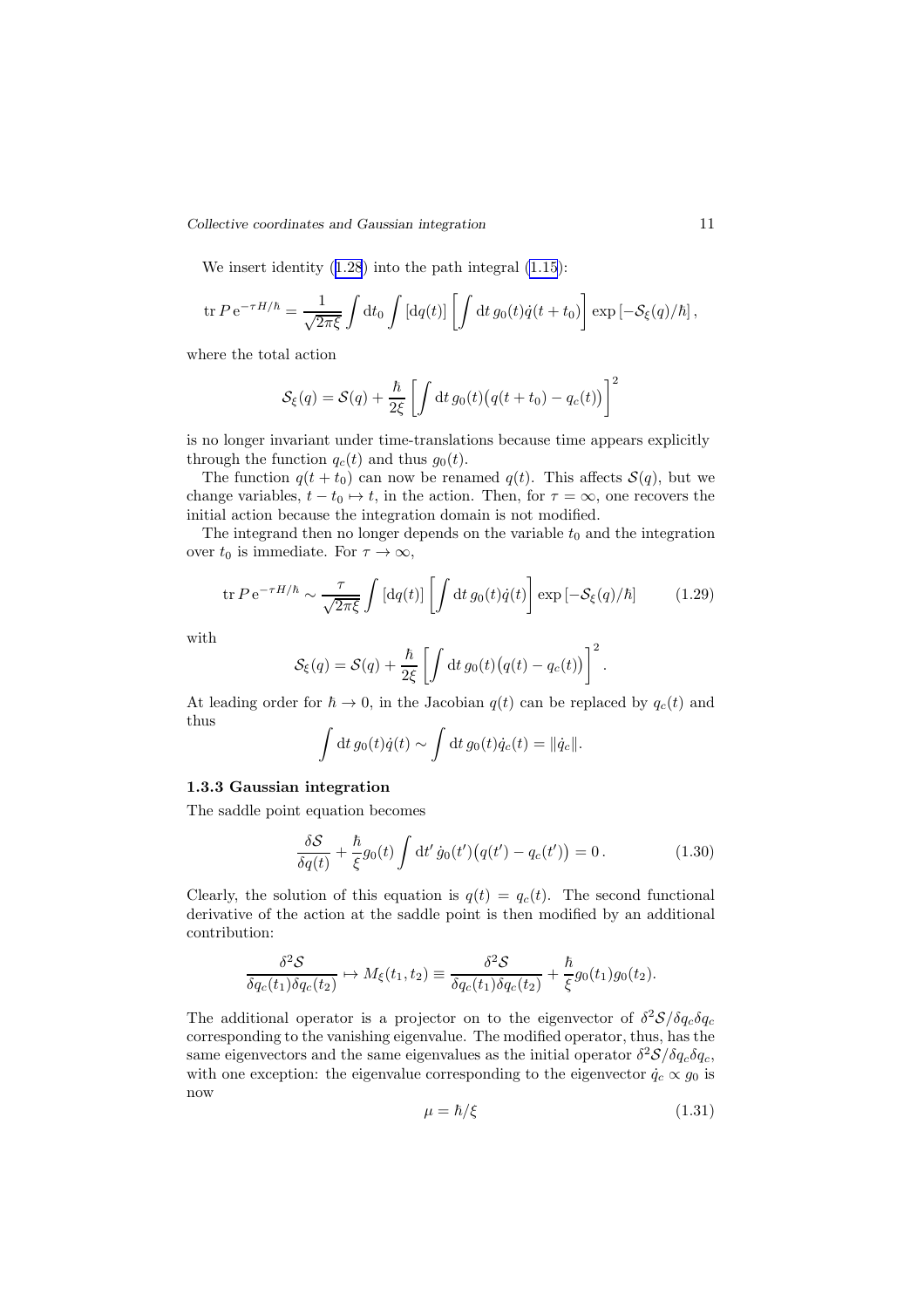instead of 0. Therefore, the determinant of the operator  $M_{\xi}$  no longer vanishes and the problem of the zero mode is solved.

The normalization of the path integral can be inferred by comparing it to the partition function  $\mathcal{Z}_0(\tau/\hbar)$  of the harmonic oscillator:

$$
\mathcal{Z}_0(\tau/\hbar) = \int_{q(-\tau/2) = q(\tau/2)} \left[ dq(t) \right] \exp \left\{ -\frac{1}{2\hbar} \int_{-\tau/2}^{\tau/2} dt \left[ \dot{q}^2(t) + q^2(t) \right] \right\}, (1.32)
$$

which for  $\tau \to \infty$  reduces to  $e^{-\tau/2}$ . In this limit, the Gaussian integral can be expressed in terms of the operator

$$
M_0(t_1, t_2) = \left[ -(\mathbf{d}_{t_1})^2 + 1 \right] \delta(t_1 - t_2). \tag{1.33}
$$

As we indicate later, the quantity that can be easily evaluated is the determinant of the operator  $(M + \varepsilon)(M_0 + \varepsilon)^{-1}$ , where  $\varepsilon$  is an arbitrary constant. For  $\varepsilon \to 0$ , this expression vanishes linearly in  $\varepsilon$  and we thus set

$$
\lim_{\varepsilon \to 0} \frac{1}{\varepsilon} \det \left( M + \varepsilon \right) \left( M_0 + \varepsilon \right)^{-1} \equiv \det' M M_0^{-1},\tag{1.34}
$$

where det'M means determinant in the subspace orthogonal to  $\dot{q}_c$ . On the other hand, what is needed here is (the factors  $\hbar$  cancel in the ratio of Gaussian integrals)

$$
\det M_{\xi} = \det(M + \mu |0\rangle \langle 0|) M_0^{-1}
$$
  
= 
$$
\lim_{\varepsilon \to 0} \det(M + \varepsilon + \mu |0\rangle \langle 0|) (M_0 + \varepsilon)^{-1},
$$

where  $|0\rangle$  is s shorthand notation for the vector  $g_0$  and  $\mu = \hbar/\xi$ . Then, after some simple algebra,

$$
\det (M + \varepsilon + \mu |0\rangle \langle 0|) (M_0 + \varepsilon)^{-1} = \det (M + \varepsilon) (M_0 + \varepsilon)^{-1}
$$

$$
\times \det [1 + \mu |0\rangle \langle 0| (M + \varepsilon)^{-1}]
$$

$$
= (1 + \mu/\varepsilon) \det (M + \varepsilon) (M_0 + \varepsilon)^{-1}.
$$

In the limit  $\varepsilon \to 0$ , one thus finds

$$
\det^\prime\!M M_0^{-1}\,\hbar/\xi\,.
$$

Collecting all factors, one concludes that the Gaussian integration over the configurations in the neighbourhood of the saddle point yields a factor

$$
\frac{\tau}{\sqrt{2\pi\hbar}}\|\dot{q}_c\| (\det'MM_0^{-1})^{-1/2} e^{-\tau/2}.
$$

As expected, the dependence on  $\xi$  has cancelled.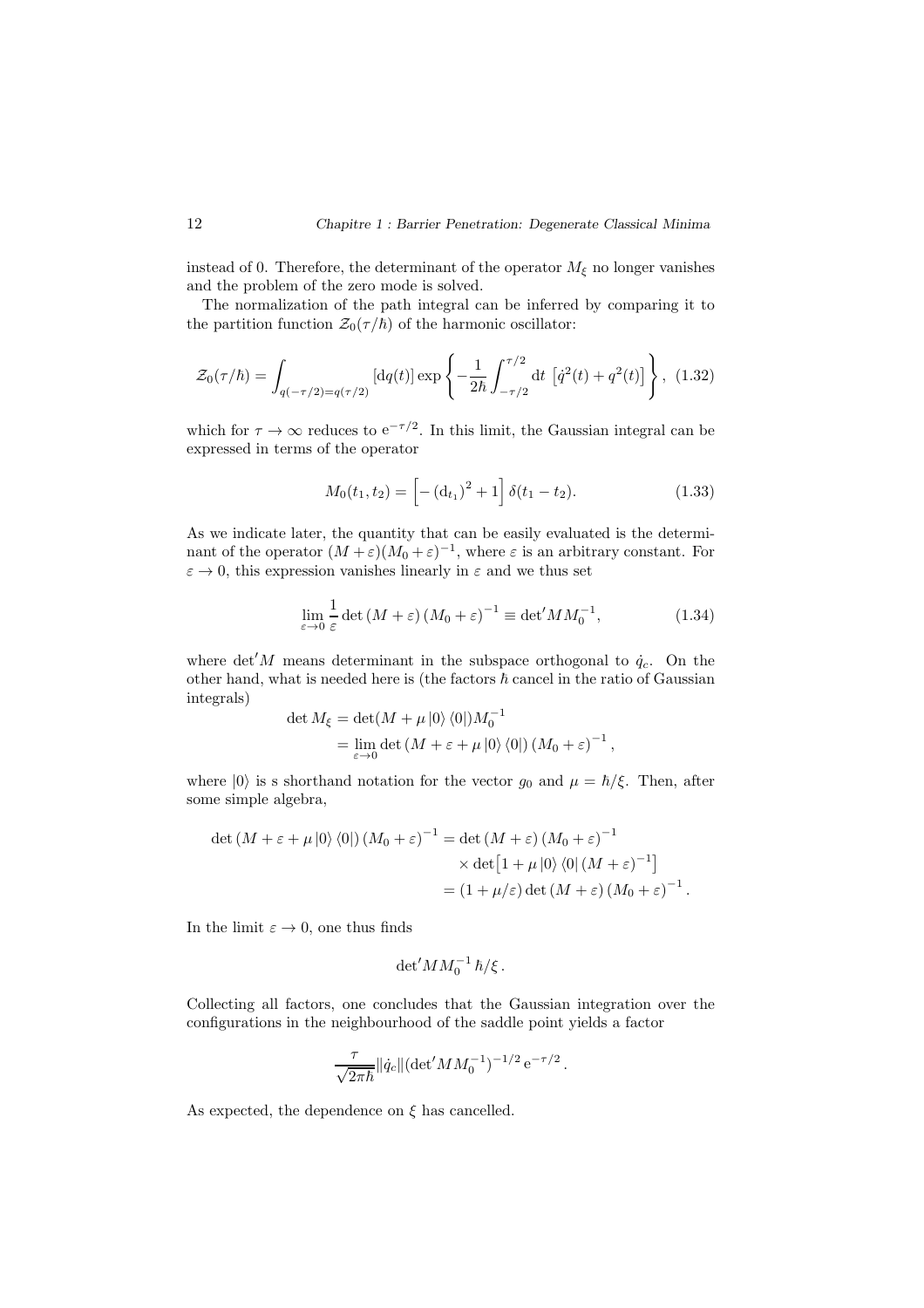<span id="page-14-0"></span>Taking into account the two families of saddle points and the ratio 2 between  $\mathcal{Z}_0(\tau/\hbar)$  and tre<sup>- $\tau H/\hbar$ </sup> for  $\tau \to \infty$ , one obtains

$$
\text{tr}\,P\,\text{e}^{-\tau H/\hbar}\,/\,\text{tr}\,\text{e}^{-\tau H/\hbar}\sim\frac{\tau}{\sqrt{2\pi\hbar}}\,\|\dot{q}_c\|\left[\det'M\,(\det M_0)^{-1}\right]^{-1/2}\,\text{e}^{-A/\hbar}\tag{1.35}
$$

and, thus, using the result (1.[13\)](#page-7-0), the splitting of levels

$$
E_{-} - E_{+} \sim 2\sqrt{\frac{\hbar}{2\pi}} ||\dot{q}_{c}|| \left[ \det' M \left( \det M_{0} \right)^{-1} \right]^{-1/2} e^{-A/\hbar}
$$
 (1.36)

The difference decreases exponentially for  $\hbar \rightarrow 0$  and, thus, faster than any power of  $\hbar$ , a result consistent with the perturbative discussion of section [1.2.2.](#page-6-0)

Remark. We have calculated the instanton contribution only in the  $\tau =$  $\infty$  limit, in which the action has boundary conditions invariant under timetranslations. The calculation for  $\tau$  large but finite, involves a few additional subtleties.

## 1.4 An example: The quartic double-well potential

The simplest explicit example is provided by the quartic double-well potential corresponding to the Hamiltonian

$$
H = \frac{1}{2}\hat{p}^2 + \frac{1}{2}\left(\hat{q}^2 - \frac{1}{4}\right)^2.
$$
 (1.37)

The instanton and multi-instanton contributions have been studied very thoroughly [\[5–8](#page-110-0)].

#### 1.4.1 Instantons

The saddle point equation, which is the equation of the classical motion in Euclidean or imaginary time, is

$$
-\ddot{q}(t) + 2q(t)\left(q^2(t) - \frac{1}{4}\right) = 0.
$$
\n(1.38)

In the limit  $\tau \to \infty$ , the equation has two families of solutions with finite action:

$$
q_c^{\pm}(t) = \pm \frac{1}{2} \tanh\bigl((t - t_0)/2\bigr),\tag{1.39}
$$

where  $t_0$  is an integration constant, reflection of time-translation invariance for  $\tau$  infinite.

The corresponding value of the action is

$$
\mathcal{S}(q_c) = \frac{1}{6} \tag{1.40}
$$

Moreover, (equation (1.[19\)](#page-8-0))

$$
\|\dot{q}_c\| = \sqrt{A} = \frac{1}{\sqrt{6}}.
$$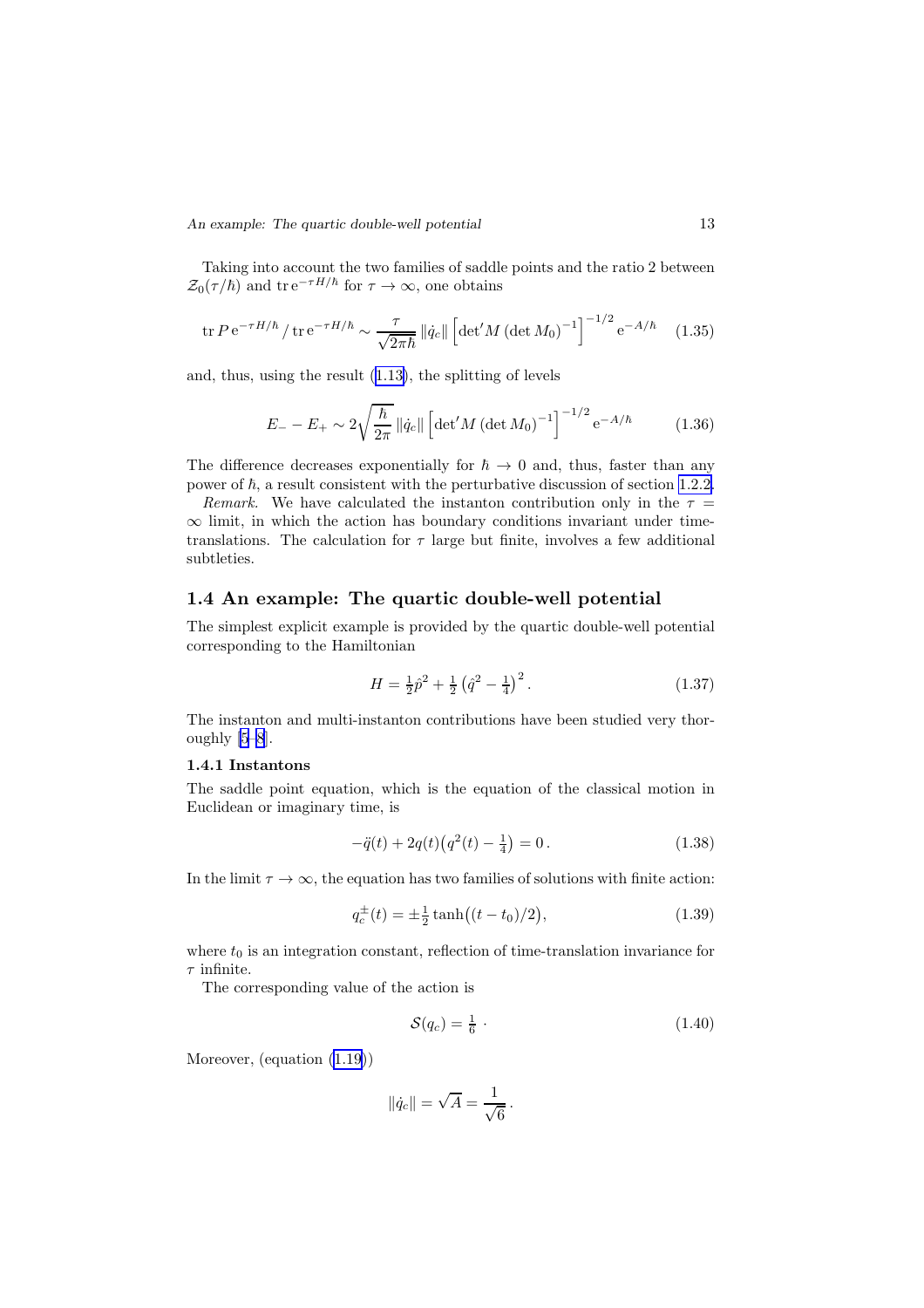<span id="page-15-0"></span>Finally,

$$
M = -\mathrm{d}_{t}^{2} + 1 - \frac{3}{2\cosh^{2}(t/2)}.
$$

The operator M has the form of a Hamiltonian of Bargmann–Wigner's type: the corresponding Schrödinger equation can be solved explicitly. Quantum scattering is reflectionless and the poles of the S-matrix yield the spectrum of the Hamiltonian. The determinant can also be calculated explicitly. Then,

$$
\det\left(M+\varepsilon\right)\left(M_0+\varepsilon\right)^{-1}\underset{\varepsilon\to 0}{\sim}\frac{\varepsilon}{12}.
$$

Using the general result (1.[36\)](#page-14-0) one obtains the asymptotic behaviour of  $E_{+}$ − $E_{-}$ for  $\hbar \to 0$ :

$$
E_{-} - E_{+} = 2\sqrt{\frac{\hbar}{\pi}} e^{-1/6\hbar} (1 + O(\hbar)). \qquad (1.41)
$$

Remark. It is possible to study the semi-classical effects to all orders in anexpansion in powers of  $e^{-1/6\hbar}$  by a multi-instanton analysis [[5](#page-110-0)--[6\]](#page-110-0). This has led to a conjecture, later proved to a large extent [\[7](#page-110-0)], which generalizes the usual Bohr–Sommerfeld's formula to the situation of potentials with degenerate minima. The energy eigenvalues  $E$  of the Hamiltonian are solutions of a secular equation that can be written, in the case of the quartic double-well potential, as [\[8](#page-110-0)]

$$
\Gamma^{2}(\frac{1}{2} - B(E,\hbar)) \left( -\frac{2}{\hbar} \right)^{2B(E,\hbar)} e^{-A(E,\hbar)} + 2\pi = 0 \qquad (1.42)
$$

with

$$
B(E,\hbar) = -B(E,-\hbar) = \frac{E}{\hbar} + \sum_{k=1}^{\infty} \hbar^k b_{k+1}(E/\hbar), \qquad (1.43)
$$

$$
A(E,\hbar) = -A(E,-\hbar) = \frac{1}{3\hbar} + \sum_{k=1}^{\infty} \hbar^k a_{k+1}(E/\hbar).
$$
 (1.44)

The coefficients  $a_k(s)$  and  $b_k(s)$  are even or odd polynomials in s according to the degree k.

For  $\hbar \rightarrow$ , the perturbative expansion applies to energy eigenvalues  $E = O(\hbar)$ . while the semi-classical WKB expansion assumes  $E = O(1)$ . This amounts to summing the terms of largest degree in  $E$  to all orders in  $\hbar$ .

### 1.5 The periodic cosine potential

We now consider the slightly more complicated problem of a periodic potential. We examine the spectrum of the Hamiltonian

$$
H = \frac{1}{2}\hat{p}^2 + g^{-1}\left(1 - \cos\hat{q}\sqrt{g}\right),\tag{1.45}
$$

where the constant  $q > 0$  plays the role of  $\hbar$  and we thus we set  $\hbar = 1$ .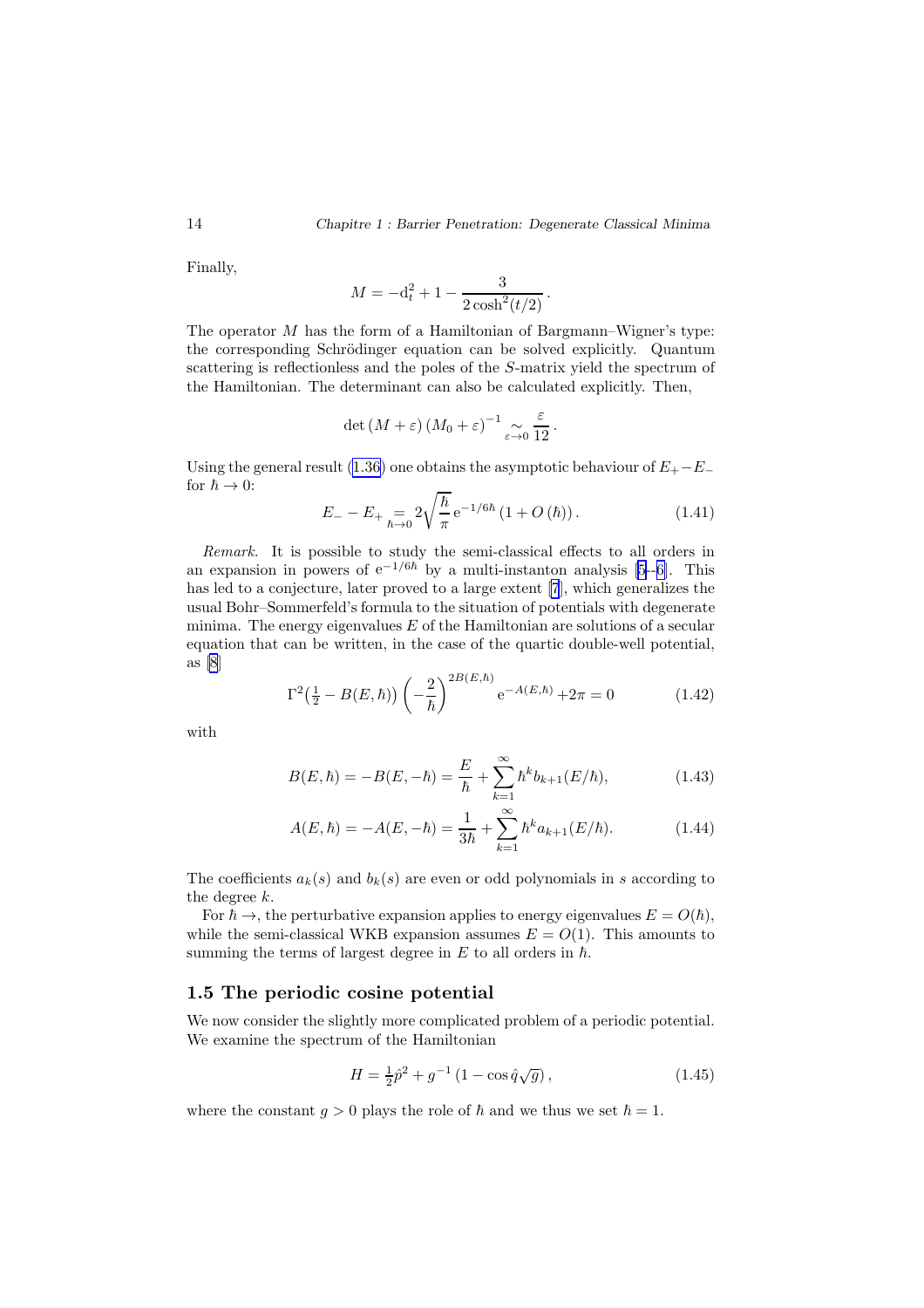Since the cosine potential is periodic, it has an infinite number of degenerate classical minima. We can expand the potential in powers of  $g$  around each of the minima starting from a harmonic approximation. Correspondingly, the energy eigenvalues have an expansion in powers of  $g$ , which is independent of the chosen minimum. To all orders in  $g$ , the Hamiltonian thus has an infinite number of degenerate ground states. However, we know that the spectrum of the Hamiltonian  $H$  is continuous and has, at least for  $g$  small enough, a band structure: this property again is due to barrier penetration.

#### 1.5.1 Eigenvalues and eigenstates

We now introduce the unitary operator  $T$  that generates an elementary translation of one period  $2\pi/\sqrt{g}$ . Since it commutes with the Hamiltonian,

$$
[T, H] = 0, \t(1.46)
$$

both operators can be diagonalized simultaneously. Each eigenfunction  $\psi_{N,\theta}$ of H is thus characterized by an angle  $\theta$  (pseudo-momentum) eigenvalue of T:

$$
T\psi_{N,\theta} = e^{i\theta} \psi_{N,\theta} , \quad H\psi_{N,\theta} = E_N(g,\theta)\psi_{N,\theta} , \qquad (1.47)
$$

where the eigenvalue  $E_N(g, \theta)$  is a periodic function of  $\theta$  and  $E_N(g, \theta) = N +$  $1/2 + O(g)$ .

The partition function in the  $\theta$ -sector. We can consider the Hamiltonian in the subspace of wave functions satisfying

$$
T\psi(q) = e^{i\theta} \psi(q),
$$

as a Hamiltonian  $H_{\theta}$  on the interval  $(0, 2\pi/\sqrt{g})$ . It is still Hermitian but no longer real. The corresponding partition function in the sector of angle  $\theta$  is then given by the sum

$$
\mathcal{Z}(\beta, g, \theta) = \text{tr} \, \mathrm{e}^{-\beta H_{\theta}} = \sum_{N} \mathrm{e}^{-\beta E_{N}(g, \theta)},\tag{1.48}
$$

In particular, for  $\beta$  large,

$$
\mathcal{Z}(\beta, g, \theta) \underset{\beta \to \infty}{\sim} e^{-\beta E_0(g, \theta)}.
$$
 (1.49)

Twisted partition functions. We also define the twisted partition function  $\mathcal{Z}_l(\beta, g) = \text{tr}' T^l e^{-\beta H}$ . The notation  $\text{tr}'$  has the following meaning: since the diagonal matrix elements of  $e^{-\beta H}$  in configuration space are periodic functions of q, we integrate only over one period. Thus,

$$
\mathcal{Z}_l(\beta, g) = \frac{1}{2\pi} \int_0^{2\pi} d\theta \sum_N e^{-\beta E_N(g, \theta)} \int dq \, \psi_{N, \theta}^*(q) \psi_{N, \theta}(q + 2\pi l/\sqrt{g})
$$

$$
= \frac{1}{2\pi} \int_0^{2\pi} d\theta \sum_N e^{-\beta E_N(g, \theta)} e^{il\theta} = \frac{1}{2\pi} \int_0^{2\pi} d\theta \, \mathcal{Z}(\beta, g, \theta) e^{il\theta}. \tag{1.50}
$$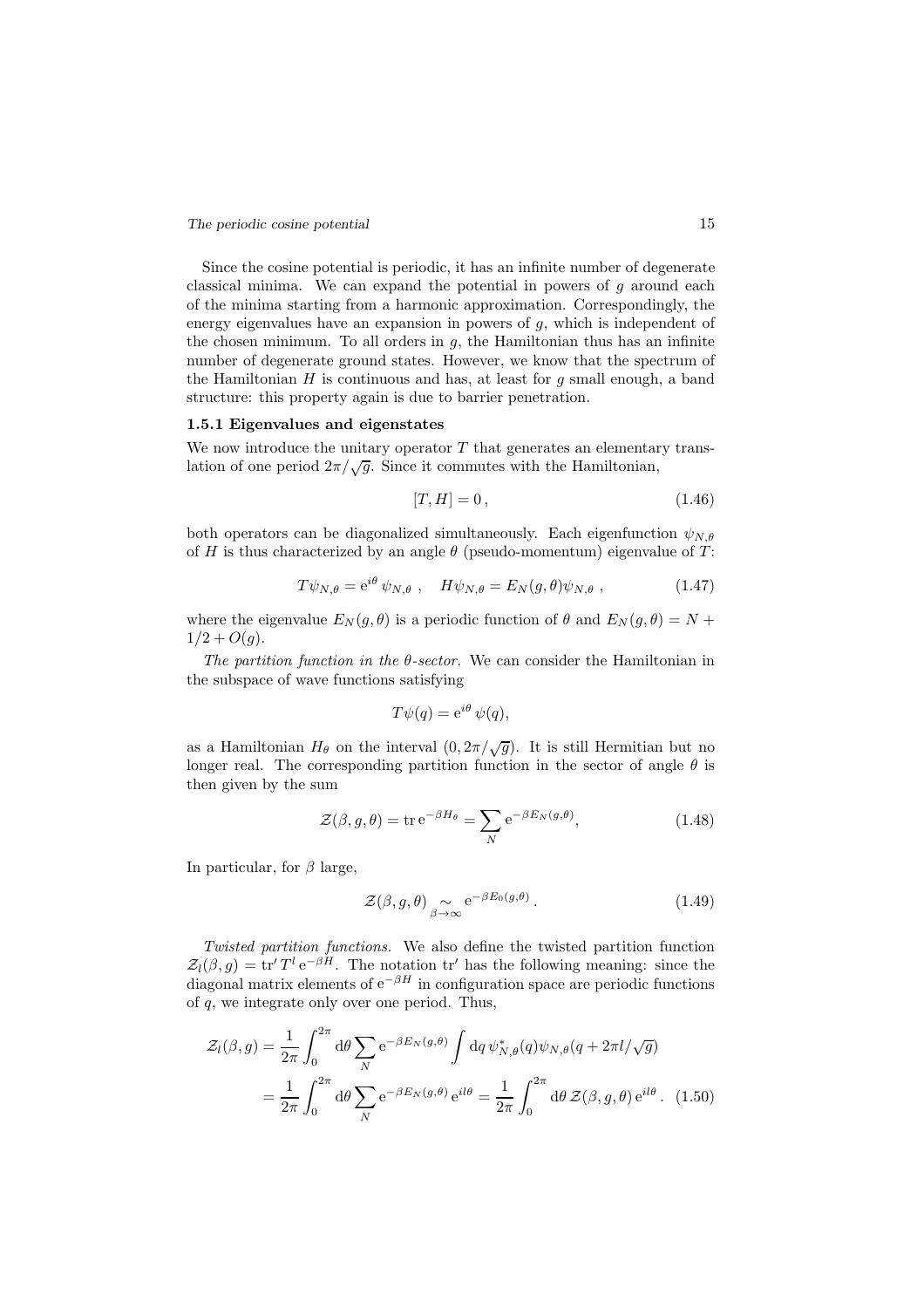<span id="page-17-0"></span>Inverting this last relation, we find

$$
\mathcal{Z}(\beta, g, \theta) = \sum_{l=-\infty}^{+\infty} e^{-il\theta} \mathcal{Z}_l(\beta, g) = \sum_{l=-\infty}^{+\infty} e^{-il\theta} \operatorname{tr}' T^l e^{-\beta H}.
$$
 (1.51)

This is the representation we now use to calculate  $\mathcal{Z}(\beta, g, \theta)$ .

Path integral representation. The path integral representation of  $\mathcal{Z}_l(\beta, g)$  is

$$
\mathcal{Z}_l(\beta, g) = \int_{q(\beta/2) = q(-\beta/2) + 2\pi l/\sqrt{g}} \left[ \mathrm{d}q(t) \right] \exp\left[ -\mathcal{S}(q) \right] \tag{1.52}
$$

with

$$
S(q) = \int_{-\beta/2}^{\beta/2} dt \left[ \frac{1}{2} \dot{q}^2(t) + g^{-1} \left( 1 - \cos q \sqrt{g} \right) \right]. \tag{1.53}
$$

Note that a factor  $e^{-il\theta}$  can be incorporated in the path integral. Indeed since

$$
-il = -\frac{\sqrt{g}}{2\pi} \big( q(\beta/2) - q(-\beta/2) \big) = -\frac{i\sqrt{g}}{2\pi} \int_{-\beta/2}^{+\beta/2} \mathrm{d}t \, \dot{q}(t) \, ,
$$

this corresponds to adding to  $S(q)$  the integral of a local density

$$
S(q) \mapsto S_{\theta}(q) = S(q) + \frac{i\theta\sqrt{g}}{2\pi} \int_{-\beta/2}^{+\beta/2} dt \, \dot{q}(t) \,. \tag{1.54}
$$

The sum  $(1.51)$  over l then is obtained by summing over all trajectories contributing in expression  $(1.52)$ . When q is considered as an angular variable, the integer  $l$  is the winding number corresponding to the number of coverings of the circle and the integral of  $\dot{q}$  is a topological term that characterizes the mappings of the circle  $S_1$  on  $S_1$ :

$$
\mathcal{Z}(\beta, g, \theta) = \int [\mathrm{d}q(t)] \,\mathrm{e}^{-\mathcal{S}_{\theta}(q)}.
$$

This expression has natural generalizations in the case of the  $\theta$ -vacuum of the  $CP(N-1)$  model and non-Abelian gauge theories (see sections [6.2,](#page-74-0)[6.3\)](#page-79-0).

The large  $\beta$  limit. We now concentrate on the large  $\beta$  limit and, thus, the lowest band  $N = 0$ . In a band, the energy eigenvalue is a periodic function of  $\theta$  that can be expanded in a Fourier series:

$$
E_0(g,\theta) = \sum_{-\infty}^{+\infty} \mathcal{E}_l(g) e^{il\theta}, \quad \mathcal{E}_l = \mathcal{E}_{-l}.
$$
 (1.55)

All coefficients  $\mathcal{E}_l$  except  $\mathcal{E}_0$  vanish to all orders in a perturbative expansion in g. Like in the case of the double-well potential, we thus observe that it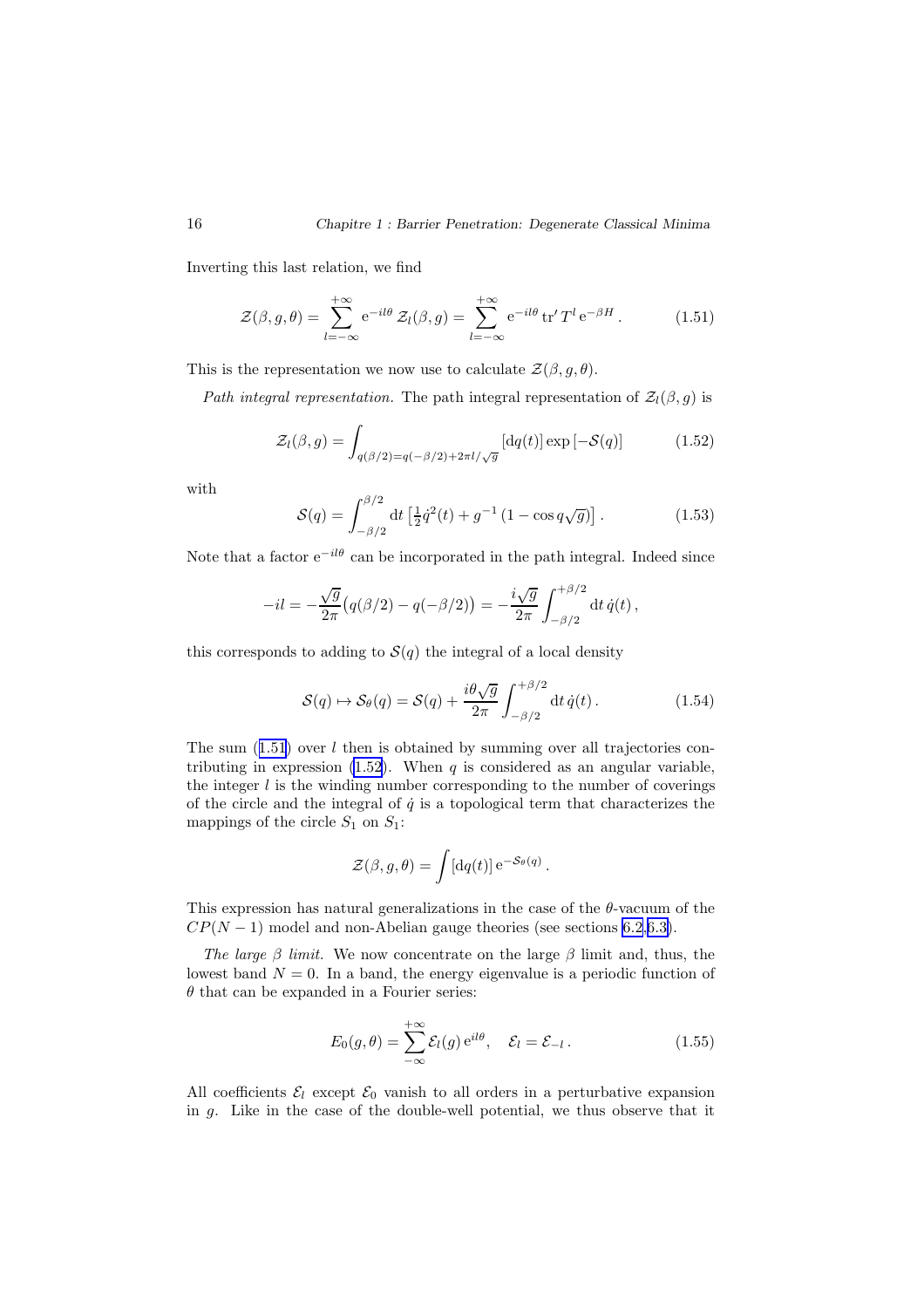is difficult to determine the dependence on  $\theta$  of the energy levels from the partition function.

Instead we consider

$$
\mathcal{Z}_1(\beta, g) = \text{tr}' \, T \, \text{e}^{-\beta H} \underset{\beta \to \infty}{\sim} \frac{1}{2\pi} \int_0^{2\pi} \text{d}\theta \, \text{e}^{i\theta} \, \text{e}^{-\beta E_0(\theta, g)} \,. \tag{1.56}
$$

For  $g \to 0$ ,  $E_0(\theta, g) - \mathcal{E}_0(g)$  vanishes faster than any power of g. Therefore, for  $g \to 0$  and  $\beta \to \infty$ , we can expand equation (1.56):

$$
\mathcal{Z}_1(\beta, g) \sim e^{-\beta \mathcal{E}_0(\theta, g)} \int \frac{d\theta}{2\pi} e^{i\theta} \left[ 1 - \beta \big( E_0(\theta, g) - \mathcal{E}_0 \big) + \cdots \right] \quad . \tag{1.57}
$$

The integration over  $\theta$  selects  $\mathcal{E}_{-1} = \mathcal{E}_1$ :

$$
\text{tr}' \, T \, \text{e}^{-\beta H} \sim -\beta \, \text{e}^{-\beta E_0(\theta, g)} \, \mathcal{E}_1(g), \quad g \to 0 \,, \quad \beta \to \infty \,. \tag{1.58}
$$

This equation can be more conveniently rewritten as

$$
\text{tr}' \, T \, \text{e}^{-\beta H} / \, \text{tr}' \, \text{e}^{-\beta H} \sim -\beta \mathcal{E}_1(g). \tag{1.59}
$$

If  $\mathcal{E}_1$  does not vanish, this implies that translation symmetry is not spontaneously broken.

Remark. To evaluate the other Fourier series coefficients  $\mathcal{E}_2, \mathcal{E}_3, \ldots$ , for g small, a simple method is to consider  $\mathrm{tr}' T^l e^{-\beta H}$  for  $l = 2, 3, \ldots$  This evaluation requires a multi-instanton analysis[[5](#page-110-0)--[6\]](#page-110-0).

#### 1.5.2 The instanton contributions

The path integral representations of the partition function  $\operatorname{tr}' T e^{-\beta H}$  is given by equation (1.[52\)](#page-17-0). We recall that  $q(-\beta/2)$  varies over only one period of the potential. For  $\beta$  large and g small, due to the boundary conditions, the path integral is dominated by instanton configurations which connect two consecutive minima of the potential. Solving the equation of motion explicitly, one finds

$$
q_c(t) = \frac{4}{\sqrt{g}} \tan^{-1} e^{(t - t_0)},
$$
\n(1.60)

and the corresponding classical action, in the infinite  $\beta$  limit, is

$$
\mathcal{S}(q_c) = 8/g. \tag{1.61}
$$

Generalizing the calculations of the double-well potential, one obtains

$$
\mathcal{E}_1(g) \underset{g \to 0}{\sim} -\frac{4}{\sqrt{\pi g}} e^{-8/g} . \tag{1.62}
$$

Without evaluating  $\mathcal{E}_l$  for  $l \geq 2$  explicitly, one verifies that the corresponding boundary conditions for  $\operatorname{tr}' T^l e^{-\beta H}$  select an multi-instanton configuration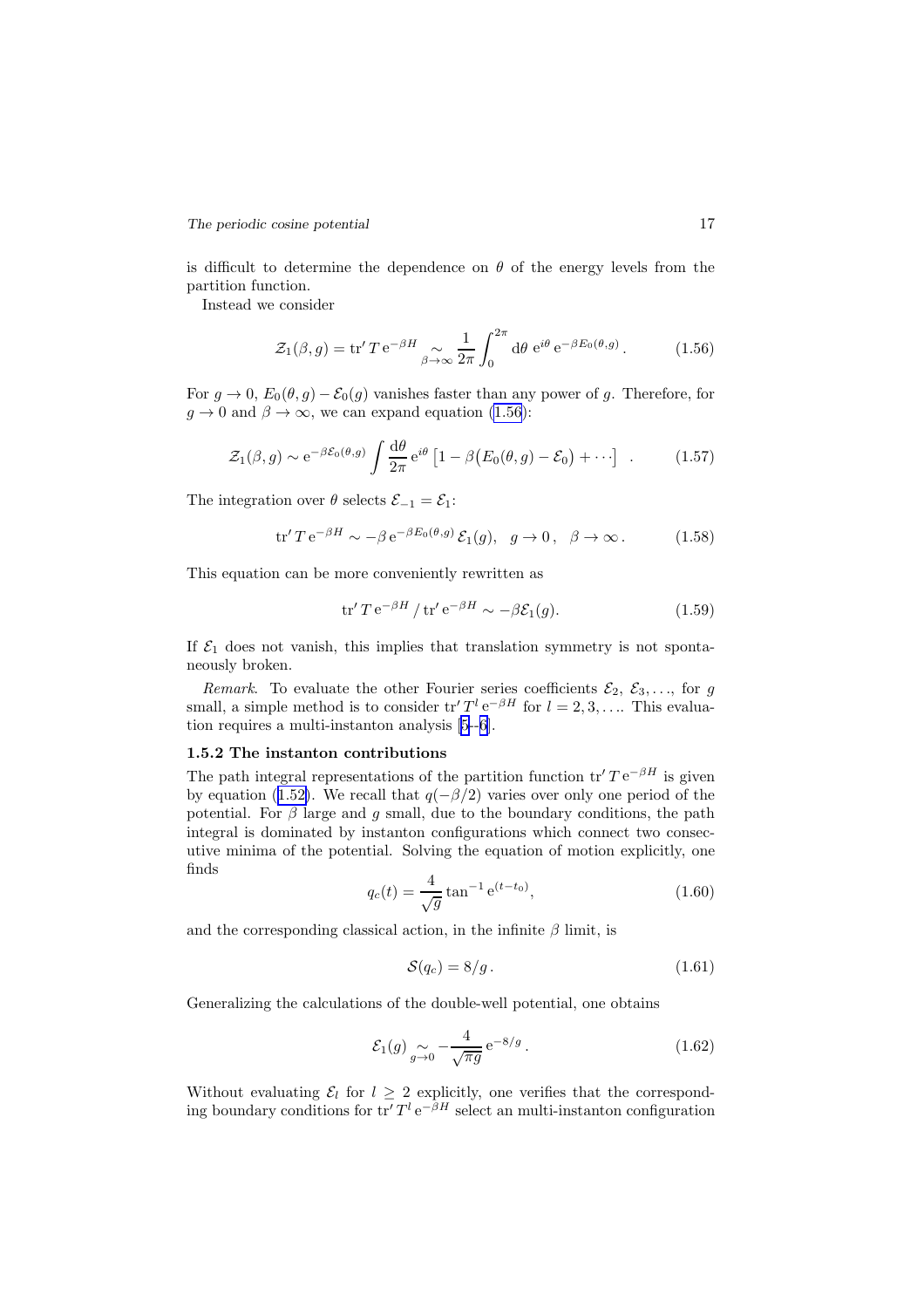which for  $\beta$  large has an action  $8l/g$ . Therefore,  $\mathcal{E}_1$  gives the dominant nonperturbative contribution for g small, and

$$
E_0(\theta, g) = \mathcal{E}_0(g) - \frac{8}{\sqrt{\pi g}} e^{-8/g} \left[ 1 + O(g) \right] \cos \theta + O\left(e^{-16/g}\right). \tag{1.63}
$$

Discussion. We have illustrated with two examples that, as anticipated, in a theory in which, at the classical level, a discrete symmetry is spontaneously broken because the classical potential has degenerate minima, the existence of instantons implies that quantum fluctuations restore the symmetry.

Note that in the case of continuous symmetries, in contrast to discrete symmetries where quantum fluctuations lead to exponentially small effects in  $1/\hbar$  or the equivalent coupling constant, the effects of quantum fluctuations show up already at first order in perturbation theory as a consequence of the Goldstone phenomenon.

While in theories in which the dynamical variables live in flat Euclidean space, instantons are always associated with a degeneracy of the classical minimum of the potential, this is no longer necessarily the case when the space has curvature or is topologically non-trivial.

An example is provided by the cosine potential with compactified space, the position q representing a point on a circle of radius  $2\pi/\sqrt{g}$ , corresponding to the case  $\theta = 0$ . The Hamiltonian then corresponds to an  $O(2)$  rotator in a potential or a one-dimensional classical spin chain in a magnetic field. The classical minimum is no longer degenerate because all minima are identified to one point on the circle. The quantum ground state is equally unique since the Hilbert space consists in strictly periodic eigenfunctions. Still instanton solutions exist but they start from and return to the same classical minimum, winding around the circle. They are stable because the circle is topologically non-trivial. They generate the exponentially small corrections to the perturbative expansion that we have determined above.

General spectral equation. For the cosine potential, to all orders in the expansion parameter and the number of instantons, it has been conjectured that all energy eigenvalues are solution of the spectral equation of the form (here writtenfor the potential  $\frac{1}{16}(1 - \cos 4q)$  [[8\]](#page-110-0)

$$
\left(\frac{2}{g}\right)^{-B(E,g)} \frac{e^{A(E,g)/2}}{\Gamma[\frac{1}{2} - B(E,g)]} + \left(\frac{-2}{g}\right)^{B(E,g)} \frac{e^{-A(E,g)/2}}{\Gamma[\frac{1}{2} + B(E,g)]} = \frac{2\cos\theta}{\sqrt{2\pi}}.
$$

The first few terms of the perturbative expansions of the functions A and B for the periodic potential are

$$
B(E,g) = E + g \left( E^2 + \frac{1}{4} \right) + g^2 \left( 3 E^3 + \frac{5}{4} E \right) + \mathcal{O} \left( g^3 \right),
$$
  
 
$$
A(E,g) = g^{-1} + g \left( 3 E^2 + \frac{3}{4} \right) + g^2 \left( 11 E^3 + \frac{23}{4} E \right) + \mathcal{O} \left( g^3 \right).
$$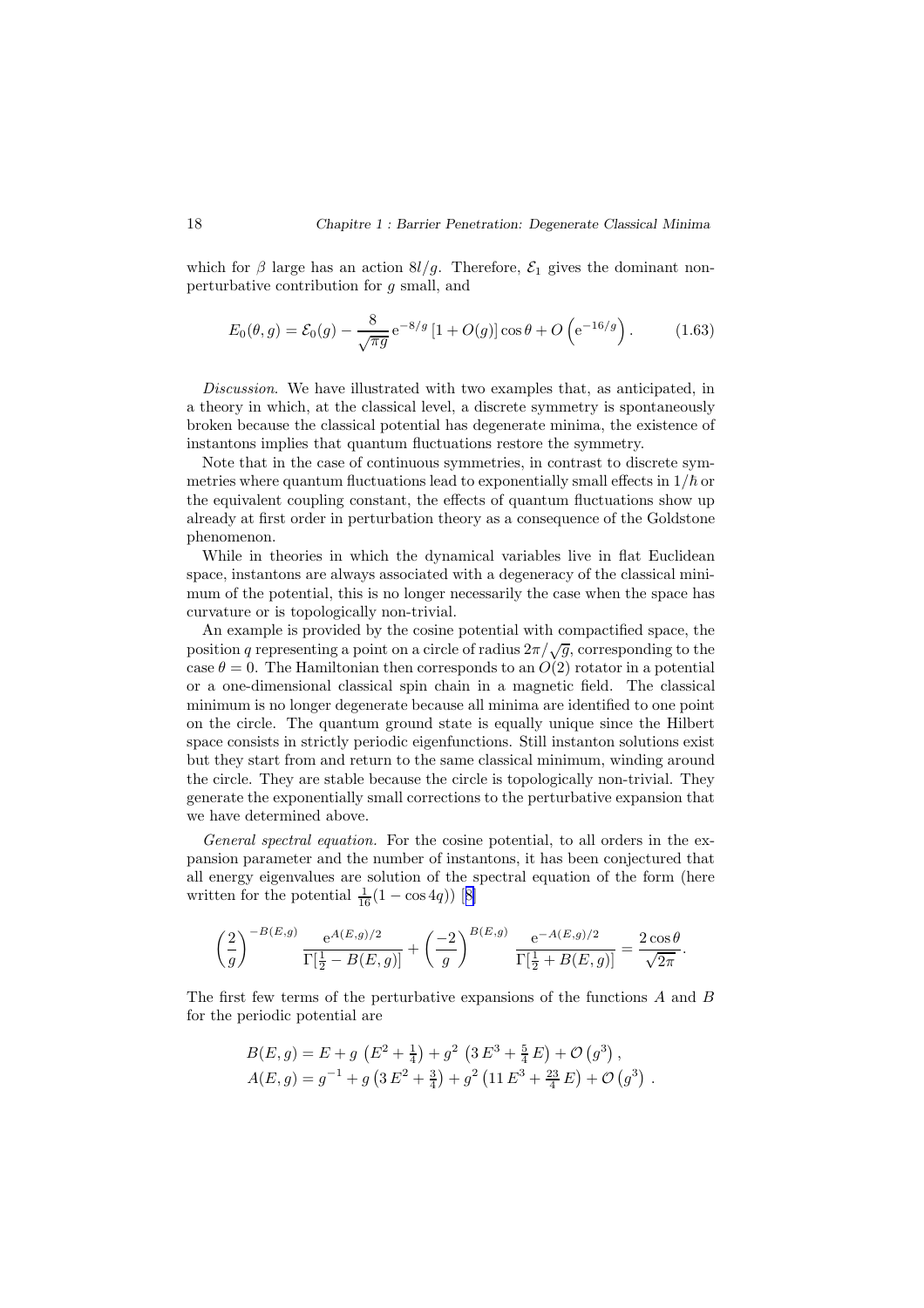<span id="page-20-0"></span>*Several degrees of freedom.* 19

## 1.6 Several degrees of freedom.

 $\cdot$ 

In general, for paths in  $\mathbb{R}^N$ , the equations of motion cannot be solved explicitly and the discussion is more involved. However, there is one situation where the existence of instantons can be proved, when the action takes the special form

$$
S(q) = \frac{1}{2} \int dt \left\{ \dot{\mathbf{q}}^2(t) + \left[ \nabla_q \mathcal{U}(\mathbf{q}(t)) \right]^2 \right\}.
$$
 (1.64)

This situation is not as artificial as it may appear since it occurs in the case of path integrals associated with the Fokker-Planck equation or supersymmetric quantum mechanics in the leading order approximation. We now assume that  $U(q)$  is a polynomial with at least two isolated minima where  $\nabla_q U(q)$  thus vanishes. Any instanton solution must start and end up at a minimum of the potential. Using a remark that will again be useful later, we start from the inequality

$$
\int dt \left[\dot{\mathbf{q}}(t) \pm \nabla_q \mathcal{U}(\mathbf{q}(t))\right]^2 \geq 0.
$$

Expanding we obtain

$$
\mathcal{S}(q) \geq |\mathcal{U}(q_1) - \mathcal{U}(q_2)|,
$$

where  $q_1$  and  $q_2$  thus are two minima of the potential. Equality corresponds to a local minimum of the action. Then, the classical solution must satisfy

$$
\dot{\mathbf{q}}(t) \pm \nabla_q \mathcal{U}(\mathbf{q}(t)) = 0. \qquad (1.65)
$$

These equations, which involve only the first order derivative in time, characterize a gradient flow. Depending on the sign in equation  $(1.65)$ ,  $\mathcal{U}(q)$  increases or decreases along the classical path.

As an exercise, it is suggested to study the example in  $\mathbb{R}^2$ ,

$$
\mathcal{U}(q_1,q_2) = -\frac{1}{2} \left( q_1^2 + q_2^2 \right) - \alpha q_1 q_2 + \frac{1}{3} \left( q_1^3 + q_2^3 \right) + \alpha q_1 q_2 \left( q_1 + q_2 \right),
$$

as a function of  $\alpha$ .

One dimension. In one dimension, the form  $(1.64)$  is not a restriction since it contains all Hamiltonians of the form (1.[5\)](#page-5-0). For example, for the quartic double-well potential (1.[37](#page-14-0)),

$$
\mathcal{U}(q) = \frac{1}{3}q^3 - \frac{1}{4}q
$$

and, thus,  $|\mathcal{U}(1/2) - \mathcal{U}(-1/2)| = 1/6$ . For the cosine potential,

$$
\mathcal{U}(q) = \frac{4}{g}\cos(q\sqrt{g}/2)
$$

and, thus,  $|\mathcal{U}(2\pi/\sqrt{g}) - \mathcal{U}(0)| = 8/g$ .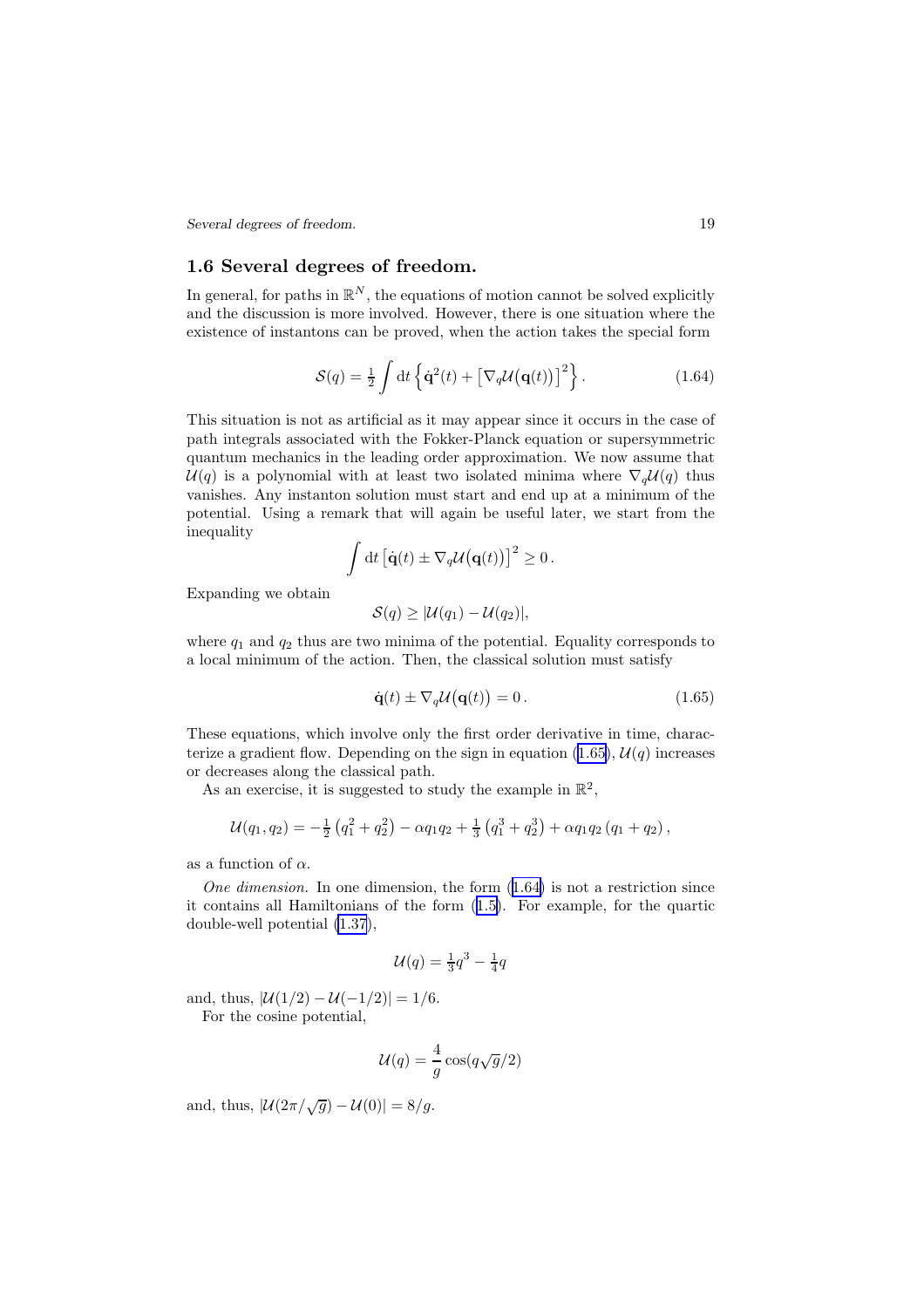## <span id="page-21-0"></span>Chapter 2

## Instantons and Quantum Metastability

We now study another situation in which quantum tunnelling plays a role: the decay of metastable states. We assume a quantum particle initially located in the well of a potential that corresponds to a local but not absolute minimum. Due to quantum tunnelling, a quantum particle has a finite probability per unit time to leave the well and this is the probability we now want to determine in the limit  $\hbar \to 0$ .

As a restriction, we discuss only initial states localized deep in the well, that is close to the pseudo-ground state in the well (the equivalent of a classical particle almost at rest). We will show that, as for the perturbative calculation, one can derive the decay rate from the partition function  $\mathcal{Z}(\tau/\hbar) = \text{tr} e^{-\tau H/\hbar}$ for  $\tau \to \infty$ .



FIG.  $2.1$  – Potential well leading to metastability.

Quantum metastability. In the example of a potential of the type exhibited in Fig. 2.1, the origin is not the absolute minimum of the potential. A state corresponding to a wave function  $\psi(t)$ , localized at initial time  $t = 0$  (t is here the real physical time of the Schrödinger equation) in the well of the potential around  $q = 0$ , decays through barrier penetration. In order to understand how to calculate the decay rate, we imagine varying a parameter in the potential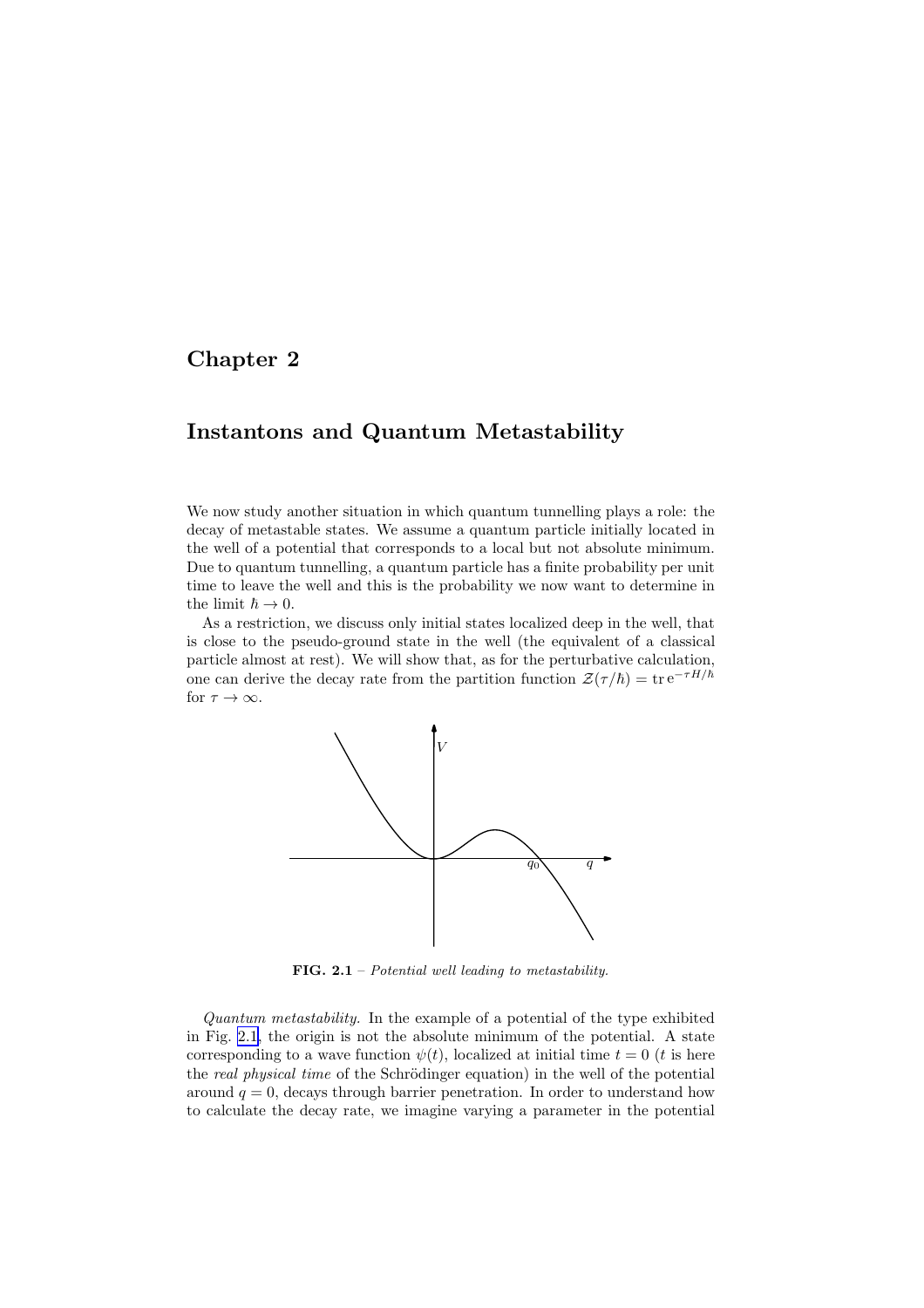<span id="page-22-0"></span>in order to pass continuously from a situation where the origin is an absolute minimum to a situation where it becomes only a relative minimum. In the stable situation, the solution of the time-dependent Schrödinger equation, corresponding to the ground state energy  $E_0$ , behaves as

$$
\psi_0(t) \sim e^{-iE_0t/\hbar}.
$$

After analytic continuation,  $E_0$  becomes complex and, thus,  $\psi_0(t)$  decreases exponentially with time:

$$
|\psi_0(t)| \underset{t \to +\infty}{\sim} e^{-|\operatorname{Im} E_0|t/\hbar}
$$
.

The parameter  $|\hbar / \text{Im} E_0|$  is the lifetime of a now metastable state with wave function  $\psi(t)$ . Let us point out that the decay of a state receives contributions from the continuation of all excited states. However, one expects, for intuitive reasons, that when the real part of the energy increases the corresponding contribution decreases faster with time, a property that can, indeed, be verified in examples. Thus, for large times, only the component corresponding to the pseudo-ground state survives. We now show how to calculate Im  $E_0$  for  $\hbar \to 0$ .

## 2.1 Path integral: Steepest descent calculation and instantons

We begin with a situation, where in the Hamiltonian

$$
H = \frac{1}{2m}\hat{p}^2 + V(\hat{q}),
$$

the potential (assumed to be analytic) has an absolute minimum at the origin where

$$
V(q) = \frac{1}{2}m\omega^2 q^2 + O(q^3).
$$

By an analytic continuation in a parameter in  $V$ , we pass to a situation where the minimum of the potential at  $q = 0$  is only relative and, thus, there exist values of  $q$  for which  $V < 0$  (figure [2.1](#page-21-0).

The imaginary part of  $\mathcal{Z}(\tau/\hbar) = \text{tr} e^{-\tau H/\hbar}$  for  $\tau \to \infty$  is expected to have to form

Im 
$$
\mathcal{Z}(\tau/\hbar) \sim \text{Im} \, e^{-\tau E_0/\hbar} \sim -\frac{\tau}{\hbar} \text{Im} \, E_0 \, e^{-\tau \text{Re} E_0/\hbar}
$$
.

For  $\hbar \to 0$ , Re  $E_0$  can be replaced by the value its assumes in the harmonic approximation and, thus,

Im 
$$
\mathcal{Z}(\tau/\hbar) \sim -\frac{\omega \tau}{\hbar} e^{-\omega \tau/2} \text{Im} E_0.
$$
 (2.1)

Instantons. Since we have learned in chapter [1](#page-2-0) that, in path integrals, tunnelling is related to instantons, we look for non-trivial saddle points of the path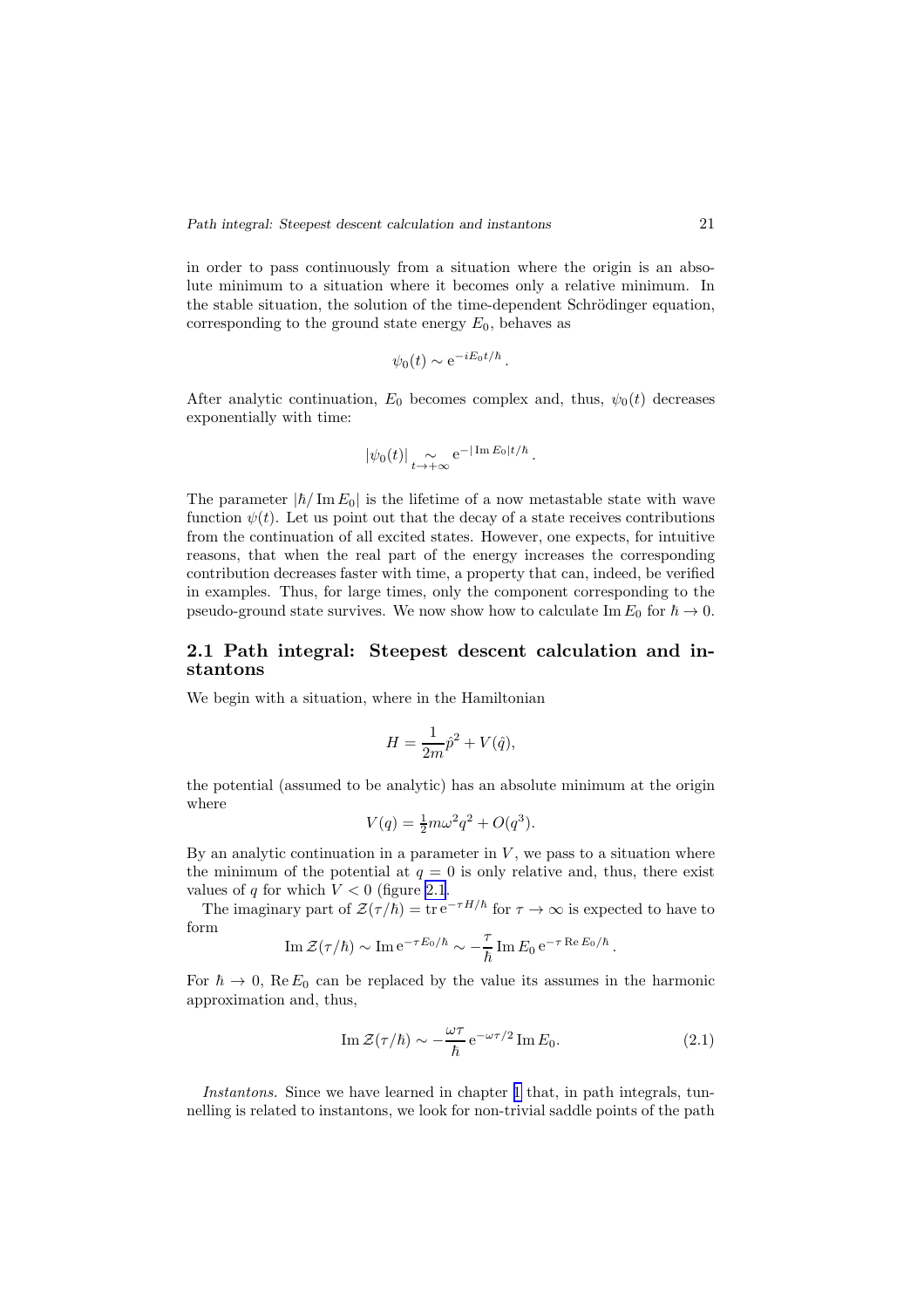<span id="page-23-0"></span>integral. The saddle point equation, obtained by varying the Euclidean action, is

$$
-m\ddot{q}(t) + V'(q(t)) = 0 \t\t(2.2)
$$

with  $q(-\tau/2) = q(\tau/2)$ .

The functions

$$
q(t) = q_{\text{ext.}} = \text{const.},\tag{2.3}
$$

where  $q_{\text{ext}}$  corresponds to an extremum of the potential, are clearly solutions. We do not take into account the saddle points with  $V < 0$  because one can verify that the analytic continuation leads to integration domains that avoid such saddle points. On the other hand, the contributions of saddle points corresponding to extrema where  $V > 0$  are of order  $e^{-\tau V_{\text{ext.}}/\hbar}$  and, thus, negligible for  $\tau \to \infty$  and  $\hbar \ll 1$  since we consider only energy eigenvalues of order  $\hbar$ .

Therefore, we look for solutions that have an action that has a finite limit when  $\tau \to +\infty$ , that is, *instanton-type* solutions.

The solutions of equation (2.2) with periodic boundary conditions correspond to periodic motions in *real time* in the potential  $-V(q)$ . It is clear that trajectories can be found that oscillate around the minima of  $-V$ . For  $\tau \to \infty$ , one end-point of the classical trajectory must converge toward a point where the velocity and thus  $V'(q)$  vanish. Moreover, the action remains finite in this limit only if  $V(q(t))$  and  $\dot{q}$  vanish for  $|t| \to \infty$ . These conditions are compatible only the corresponding classical trajectory comes increasingly closer to the origin. Thus, the classical trajectory starts from the origin at time  $-\infty$ , is reflected at the zero  $q_0$  of the potential and returns to the origin for  $t \to +\infty$ . This situation has to be contrasted with the situation of degenerate minima, where the instanton interpolates between different minima of the potential.

A first integration of the equation of motion (2.2) yields

$$
\frac{1}{2}m\dot{q}^{2}(t) - V(q(t)) = 0.
$$
\n(2.4)

In the limit  $\tau \to \infty$ , the classical solution  $q_c(t)$  is thus given by  $(t_0$  is an integration constant)

$$
|t - t_0| = \sqrt{m} \int_{q_c}^{q_0} \frac{\mathrm{d}q'}{\sqrt{2V(q')}}.
$$

The instanton action. If  $q_c(t)$  is a finite action solution on the interval  $t \in$  $(-\infty, +\infty)$ , then from equation (2.4) we infer

$$
\frac{1}{2}m \int dt \, \dot{q}_c^2(t) = \int dt \, V(q_c(t))
$$

and, thus, the corresponding classical action

$$
\mathcal{S}(q_c) \equiv A = m \int_{-\infty}^{+\infty} dt \, \dot{q}_c^2(t) = 2 \int_0^{q_0} \sqrt{2V(q)} dq \qquad (2.5)
$$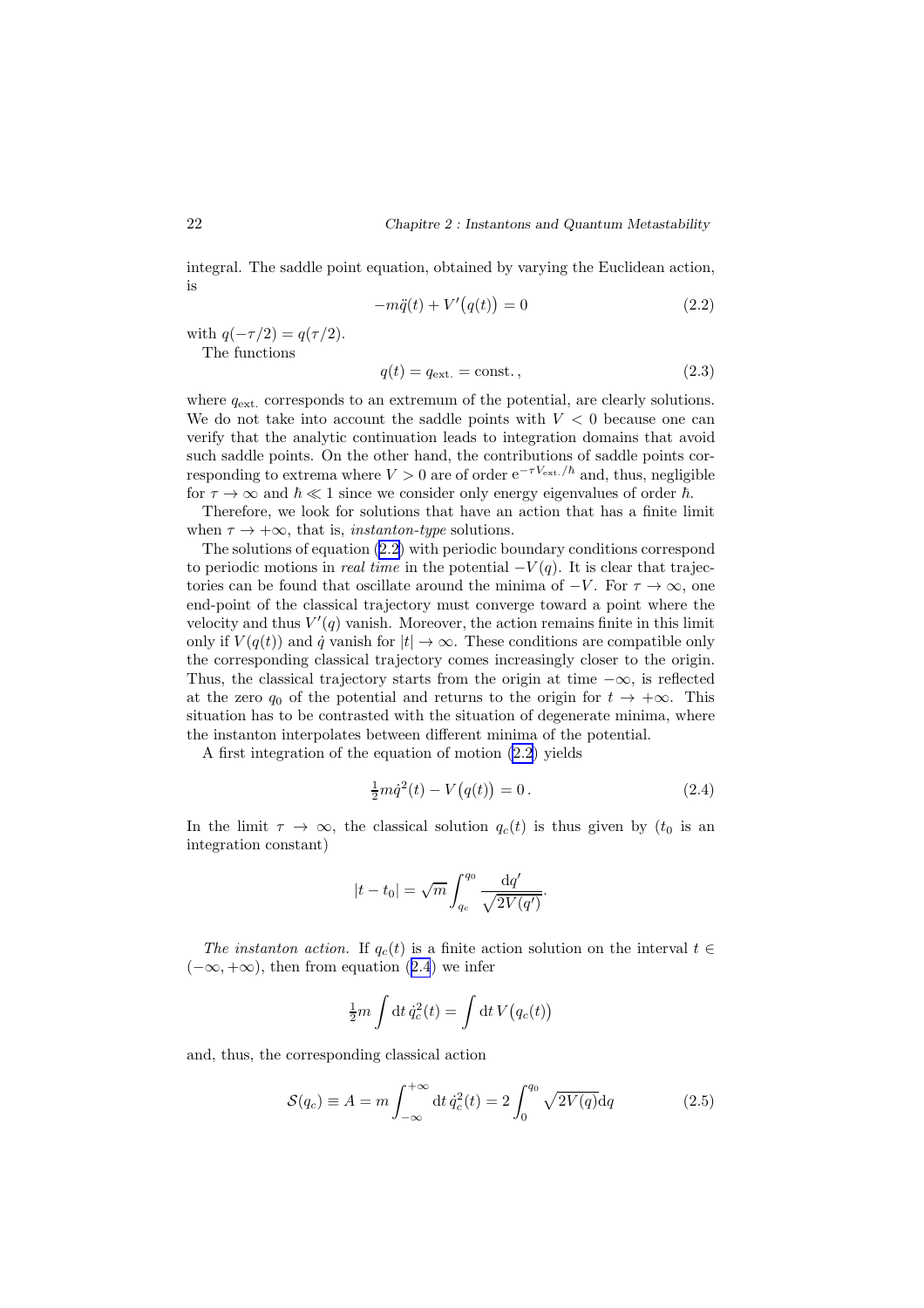*Path integral: Steepest descent calculation and instantons* 23

is positive. The instanton thus gives a contribution of the order of  $e^{-A/\hbar}$ , which decreases exponentially for  $\hbar/A \rightarrow 0$ .

#### Remarks.

(i) One may wonder whether it makes sense to take into account such small contributions, since  $E_0$  is first dominated by an expansion to all orders in  $\hbar$ . Actually, if one starts from a stable situation and proceeds by analytic continuation, one can obtain two complex conjugate results. Each result is indeed dominated by the same trivial saddle point  $q(t) \equiv 0$ , from which originates the perturbation series whose terms are all real. In contrast, if one calculates the difference between the two continuations, the contribution of the leading saddle point cancels and the difference is dominated by the instanton. As a consistency check, one must thus verify that the instanton contribution is purely imaginary.

(ii) Since the Euclidean action is invariant under time-translations, the classical solution depends on an arbitrary parameter  $t_0$ , which for finite  $\tau$ , varies in the interval  $[-\tau/2, \tau/2]$ . As in the example of section [1.2.1](#page-5-0), one finds a one-parameter family of degenerate saddle points. In the calculation of the contribution of a saddle point the dependence on  $t_0$  disappears, and thus all saddle points give the same contribution.

(iii) One could have also considered trajectories that oscillate  $n$  times around the maximum of the potential in a time interval  $\tau$ . It is easy to verify that the corresponding action in the limit  $\tau \to \infty$  becomes

$$
S(q_c) = nA, \t\t(2.6)
$$

and yields a contribution of order  $e^{-nA/\hbar}$ . For  $\hbar \to 0$ , the  $n = 1$  contribution thus dominates the imaginary part of the path integral.

Leading order contribution: Gaussian approximation. The arguments of section [1.2.1](#page-5-0) apply also here. The naive steepest descent method with Gaussian integration involves the determinant of the operator

$$
M(t_1, t_2) = \frac{\delta^2 \mathcal{S}}{\delta q_c(t_1) \delta q_c(t_2)} = \left[ -m \mathrm{d}_{t_1}^2 + V''(q_c(t_1)) \right] \delta(t_1 - t_2). \tag{2.7}
$$

A differentiation with respect to time of the equation of motion (2.[2\)](#page-23-0) yields

$$
[-md_t^2 + V''(q_c(t))] \dot{q}_c(t) \equiv M \dot{q}_c = 0.
$$
 (2.8)

Thus,  $\dot{q}_c$  (which is square integrable, see equation (2.[5\)](#page-23-0)) is an eigenvector of the Hermitian operator  $M$  and the corresponding eigenvalue vanishes.

However, let us point out one notable difference between this situation and the situation of degenerate minima. As we have already pointed out, from the general theory of orthogonal functions one infers that the number of zeros of an eigenfunction of the Hamiltonian  $M$  is directly related to the hierarchy of eigenvalues: the ground state of  $M$  has no zero, the first excited state has one zero... Thus, the eigenfunction  $\dot{q}_c(t)$ , which vanishes exactly once, for  $t = t_0$ , corresponds to the first excited state, and this implies that the operator M has one negative eigenvalue. The product det  $'M$  of the non-vanishing eigenvalues of M is negative and  $\sqrt{\det M}$  is imaginary, as expected.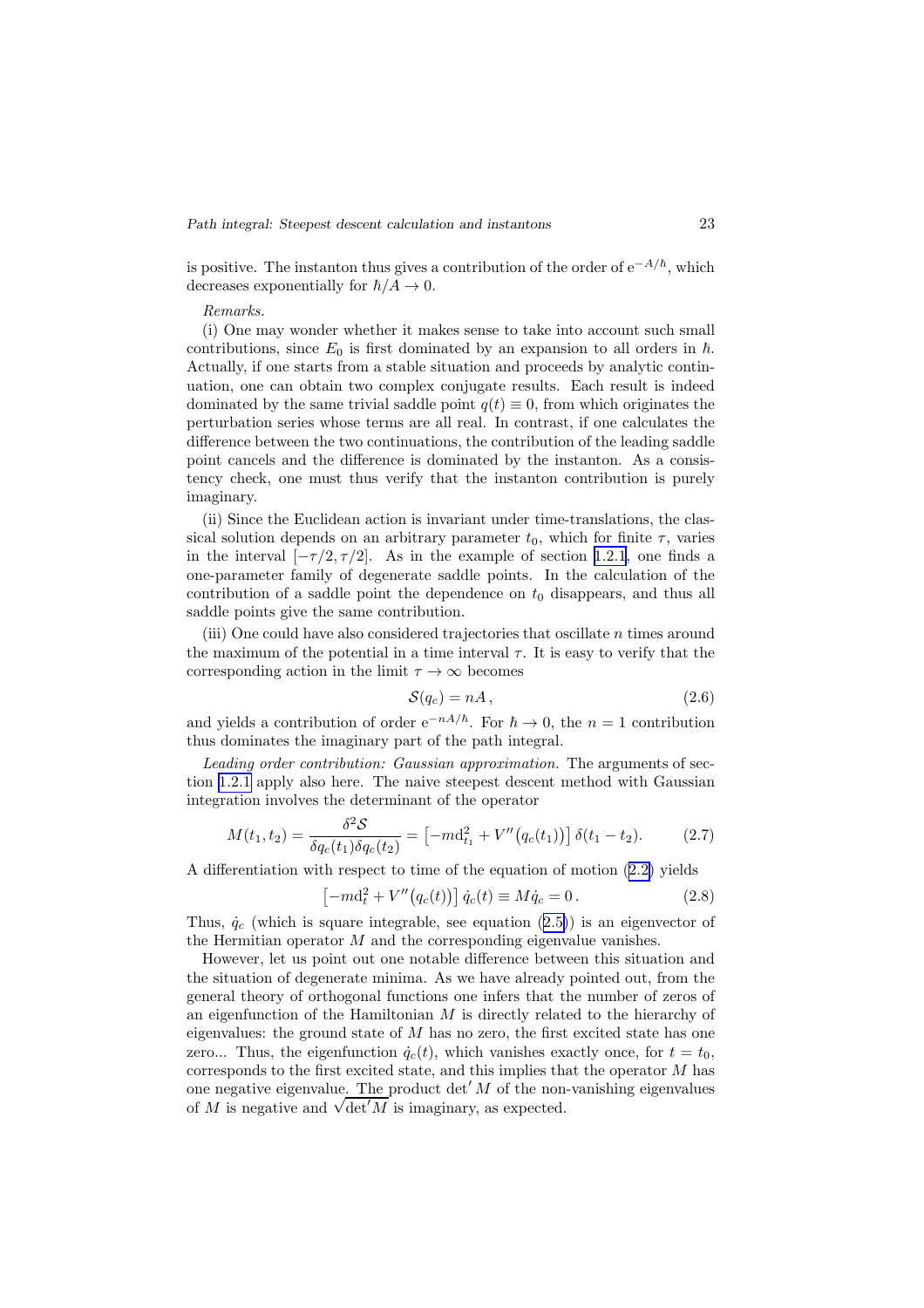### <span id="page-25-0"></span>2.2 Collective coordinates: Alternative method

Again, due to the existence of the time zero mode, it is necessary to introduce a time collective coordinate, and one can use the Gaussian approximation only for the modes orthogonal to  $\dot{q}_c$ . The method of section [1.3.2](#page-11-0) can be adapted to this new situation, but it is instructive to briefly outline an alternative solution to the same problem.

We now denote by  $q_c(t)$  the particular solution of the saddle point equation (2.[2\)](#page-23-0) corresponding to  $t_0 = 0$  and, thus, the general solution is  $q_c(t - t_0)$ .

To introduce an integration variable associated with time-translations, we set

$$
q(t) = q_c(t - t_0) + r(t - t_0)\sqrt{\hbar},
$$
\n(2.9)

where  $t_0$  is no longer a simple parameter, but forms, together with the path  $r(t)$  a new set of integration variables. However, an infinitesimal variation of  $t_0$ adds to  $q(t)$  a contribution proportional to  $\dot{q}_c$ . In order for the new set  $\{t_0, r(t)\}$ to include only independent variables, any variation of  $r(t)$  must be orthogonal to a variation of  $t_0$ :

$$
\int \dot{q}_c(t - t_0)r(t - t_0)dt = 0.
$$
\n(2.10)

After a short calculation, one then recovers the Jacobian obtained by the Faddeev–Popov method (for a general discussion see chapter [4](#page-48-0)). At leading order, the Jacobian of the transformation that relates  $q(t)$  to the set  $\{t_0, r(t)\}$ reduces to

$$
J = ||\dot{q}_c|| / \sqrt{\hbar} = \frac{1}{\sqrt{\hbar}} \left[ \int \dot{q}_c^2(t) dt \right]^{1/2} = \sqrt{A/m\hbar}.
$$
 (2.11)

Since the integrand does not depend on  $t_0$ , the integration over the collective coordinate  $t_0$  yields simply a factor  $\tau$  (but in the case of correlation functions, the integration restores time-translation symmetry). The integration over  $r(t)$ yields a factor  $(\det' M)^{-1/2}$ , where  $\det' M$  is the product of all non-vanishing eigenvalues of  $M$ , which is also the determinant of  $M$  when restricted to the subspace orthogonal to  $\dot{q}_c$ .

Normalization. To normalize the path integral, we compare it to its limit at  $\hbar = 0$  (a harmonic oscillator), which in the limit  $\tau \to \infty$  reduces to  $e^{-\omega \tau/2}$ . For  $\hbar \to 0$ , the operator M tends toward the operator

$$
M_0(t_1, t_2) = \left[ -m \mathrm{d}_{t_1}^2 + m \omega^2 \right] \delta(t_1 - t_2). \tag{2.12}
$$

In the comparison between the contribution of the instanton and the reference path integral corresponding to the harmonic oscillator, one must recall that the two path integrals differ by one Gaussian integration since in the instanton contribution one Gaussian mode has been excluded. It is thus necessary to divide the instanton contribution by the factor

$$
\int_{-\infty}^{+\infty} e^{-\lambda^2/2} d\lambda = (2\pi)^{1/2}.
$$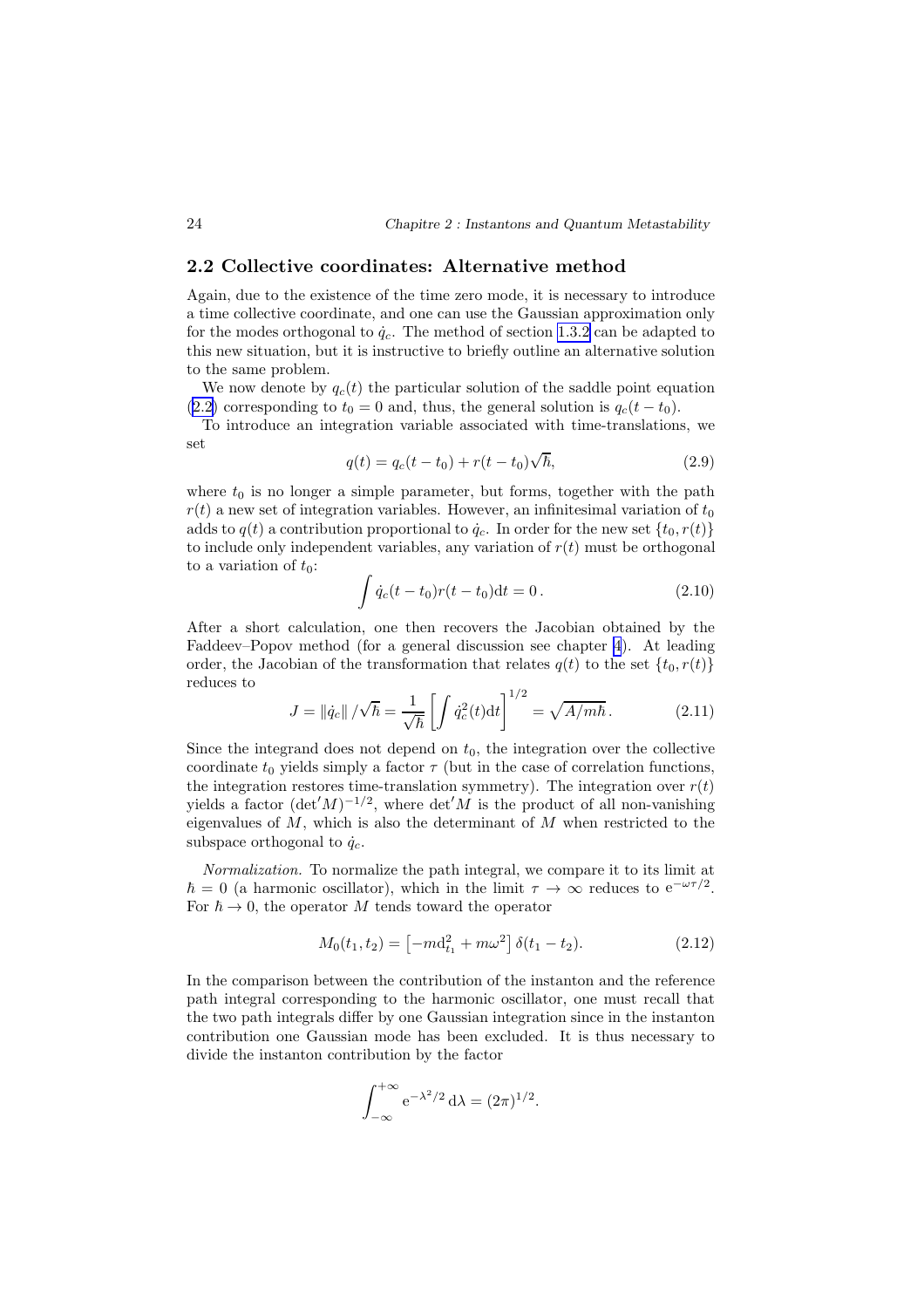<span id="page-26-0"></span>Dividing by a factor 2i, one then obtains the imaginary part of  $\mathcal{Z}(\tau/\hbar)$  in the form (2.[1](#page-22-0)). Collecting all factors, one obtains[[3\]](#page-110-0)

$$
\operatorname{Im} \mathcal{Z}(\tau/\hbar) \sim \frac{1}{2i} \left[ \det'(M M_0^{-1}) \right]^{-1/2} \sqrt{\frac{A}{m\hbar}} \frac{\tau}{\sqrt{2\pi}} e^{-\omega \tau/2} e^{-A/\hbar},
$$

and, finally,

$$
\operatorname{Im} E_0 \sim \frac{1}{2i} \left[ \det'(M M_0^{-1}) \right]^{-1/2} \sqrt{\frac{A\hbar}{2\pi m}} \,\mathrm{e}^{-A/\hbar} \,. \tag{2.13}
$$

The result is finite and real since, as we have pointed out,  $M$  has one negative eigenvalue.

## 2.3 The quartic anharmonic oscillator for negative coupling

We now apply the preceding results to the example of the quartic anharmonic potential in which the sign of the quartic term is changed from positive to negative values. The corresponding Hamiltonian is

$$
H = \frac{1}{2}\hat{p}^2 + \frac{1}{2}\hat{q}^2 + \frac{1}{4}g\hat{q}^4.
$$
\n(2.14)

We can infer the eigenvalues of  $H$  from a calculation of the partition function

$$
\mathcal{Z}(\beta) = \text{tr}\,\mathrm{e}^{-\beta H} = \int_{q(-\beta/2) = q(\beta/2)} \left[ \text{d}q(t) \right] \exp\left[-\mathcal{S}(q)\right],\tag{2.15}
$$

where  $S(q)$  is the Euclidean action,

$$
S(q) = \int_{-\beta/2}^{\beta/2} \left[ \frac{1}{2} \dot{q}^2(t) + \frac{1}{2} q^2(t) + \frac{1}{4} g q^4(t) \right] dt.
$$
 (2.16)

We have set  $\hbar = 1$  because after the change  $q(t) \mapsto q(t)g^{-1/2}$ , one verifies that the parameter g plays here the role of  $\hbar$ .

A generalization of the arguments applicable to integrals over a finite number of variables indicates that the path integral  $(2.15)$  defines a function of g that is analytic in the half-plane  $\text{Re}(g) > 0$ . In this domain, the integral is dominated for  $q \to 0$  by the saddle point  $q(t) \equiv 0$ . Thus, it can be calculated by expanding the integrand in powers of  $g$  and integrating the successive terms. This generates a perturbative expansion of the partition function, from which, in the limit  $\beta \to \infty$ , an expansion of the ground state energy  $E_0(g)$  can be inferred.

Negative coupling. For all  $g < 0$ , the Hamiltonian is no longer bounded from below. Therefore, the energy eigenvalues, considered as analytic functions of g, have a singularity at  $g = 0$  and the perturbation series is always divergent.

To understand how to define and evaluate  $E_0(q)$  for q negative, we first study a simple integral that illustrates some aspects of the problem.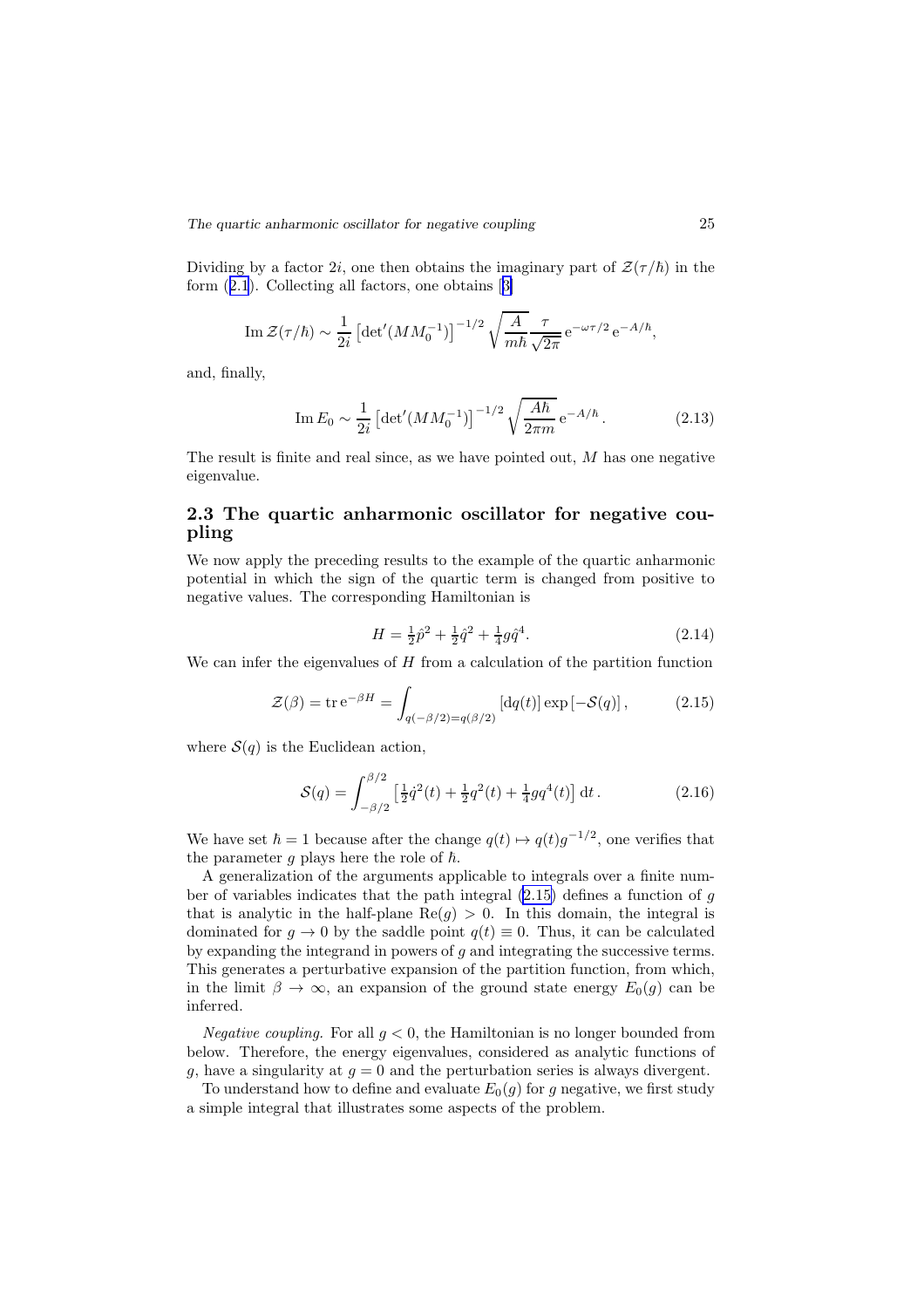#### 2.3.1 The simple quartic integral

The expansion of the integral

$$
I(g) = \frac{1}{\sqrt{2\pi}} \int_{-\infty}^{+\infty} e^{-(x^2/2 + gx^4/4)} dx,
$$
\n(2.17)

yields, order by order in g, the number of Feynman diagrams contributing to the partition function  $(2.15)$  $(2.15)$ . For g positive and small, the integral is dominated by the saddle point at the origin and thus

$$
I(g) = 1 + O(g). \tag{2.18}
$$

The function  $I(q)$  is analytic in a cut plane. To continue the integral analytically to  $g < 0$ , it is necessary to rotate the integration contour C as one changes the phase of  $q$ , for example, like

$$
C: \ \operatorname{Arg} x = -\frac{1}{4} \operatorname{Arg} g \pmod{\pi}.
$$

Then,  $\text{Re}(gx^4)$  always remains positive. Depending on the orientation of the rotation in the  $q$  plane, one obtains two different, complex conjugate, expressions  $I_{\pm}(g)$ :

for 
$$
g = \mp |g| + i0
$$
:  $I_{\pm}(g) = \frac{1}{\sqrt{2\pi}} \int_{C_{\pm}} e^{-(x^2/2 + gx^4/4)} dx$   
with  $C_{\pm}$ :  $\operatorname{Arg} x = \mp \frac{\pi}{4} \pmod{\pi}$ , (2.19)

For  $g \to 0^-$ , the two integrals are still dominated by the saddle point at the origin since the contributions of the other saddle points,

$$
x + gx3 = 0 \Rightarrow x2 = -1/g, \qquad (2.20)
$$

are of order

$$
e^{-(x^2/2+gx^4/4)} \sim e^{1/4g} \ll 1. \tag{2.21}
$$

However, the discontinuity of  $I(q)$  across the cut is given by the difference between the two integrals:

$$
I_{+}(g) - I_{-}(g) = 2i \operatorname{Im} I(g) = \frac{1}{\sqrt{2\pi}} \int_{C_{+} - C_{-}} e^{-\left(x^{2}/2 + gx^{4}/4\right)} dx.
$$
 (2.22)

It corresponds to the contour  $C_+ - C_-,$  which, as Fig. [2.2](#page-28-0) shows, can be deformed into the sum of contours  $C_1$  and  $C_2$  that avoid the leading saddle point but contain the non-trivial saddle points  $S_1$  and  $S_2$ :  $x = \pm 1/\sqrt{-g}$ . This shows that the contributions of the saddle point at the origin cancel, and that the integral is now dominated by the saddle points  $S_1$  and  $S_2$ . Evaluating their contributions, one then finds

Im 
$$
I(g) \sim 2^{-1/2} e^{1/4g}
$$
. (2.23)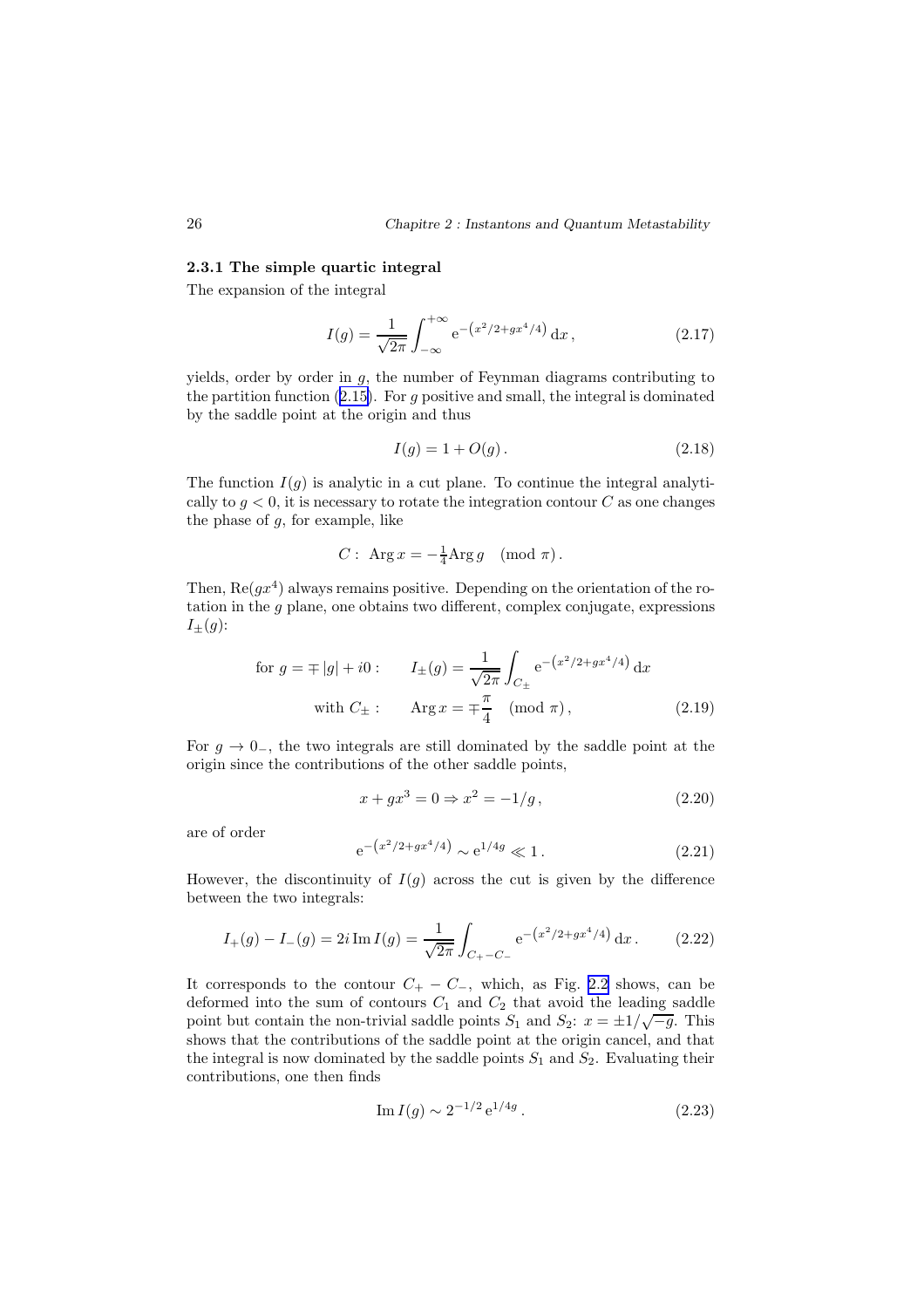<span id="page-28-0"></span>*The quartic anharmonic oscillator for negative coupling* 27



FIG. 2.2 – The integration contours  $C_+$ ,  $C_-$ ,  $C_1$  and  $C_2$ .

As a consequence, for g negative and small, while the real part of the integral is dominated by the perturbative expansion, the leading contributions to the imaginary part come from the non-trivial saddle points and are exponentially small.

#### 2.3.2 Path integral

We now generalize this strategy to the path integral (2.[15](#page-26-0)). Inspired by the preceding example, we rotate the integration domain in functional  $q(t)$  space while we change the phase of  $g$  to go from positive to negative values:

$$
q(t) \mapsto q(t) e^{-i\theta},
$$

where  $\theta$  is independent of time. However, there is one major difference with the case of a simple integral: the domain must satisfy Re  $\left[\dot{q}^2(t)\right] > 0$ , because the kinetic term  $\int \dot{q}^2(t) dt$  determines the integration space in the path integral.

For  $g$  negative, the two conditions

$$
Re[gq^{4}(t)] > 0, Re[\dot{q}^{2}(t)] > 0,
$$
\n(2.24)

are satisfied if one integrates over a domain satisfying

$$
Arg q(t) = -\theta \pmod{\pi}, \ \pi/8 < \theta < \pi/4 \ \text{or} \ -\pi/4 < \theta < -\pi/8. \tag{2.25}
$$

For  $q \to 0$ , the two path integrals corresponding to the two analytic continuations are here also dominated by the saddle point at the origin

$$
q(t)=0\,,
$$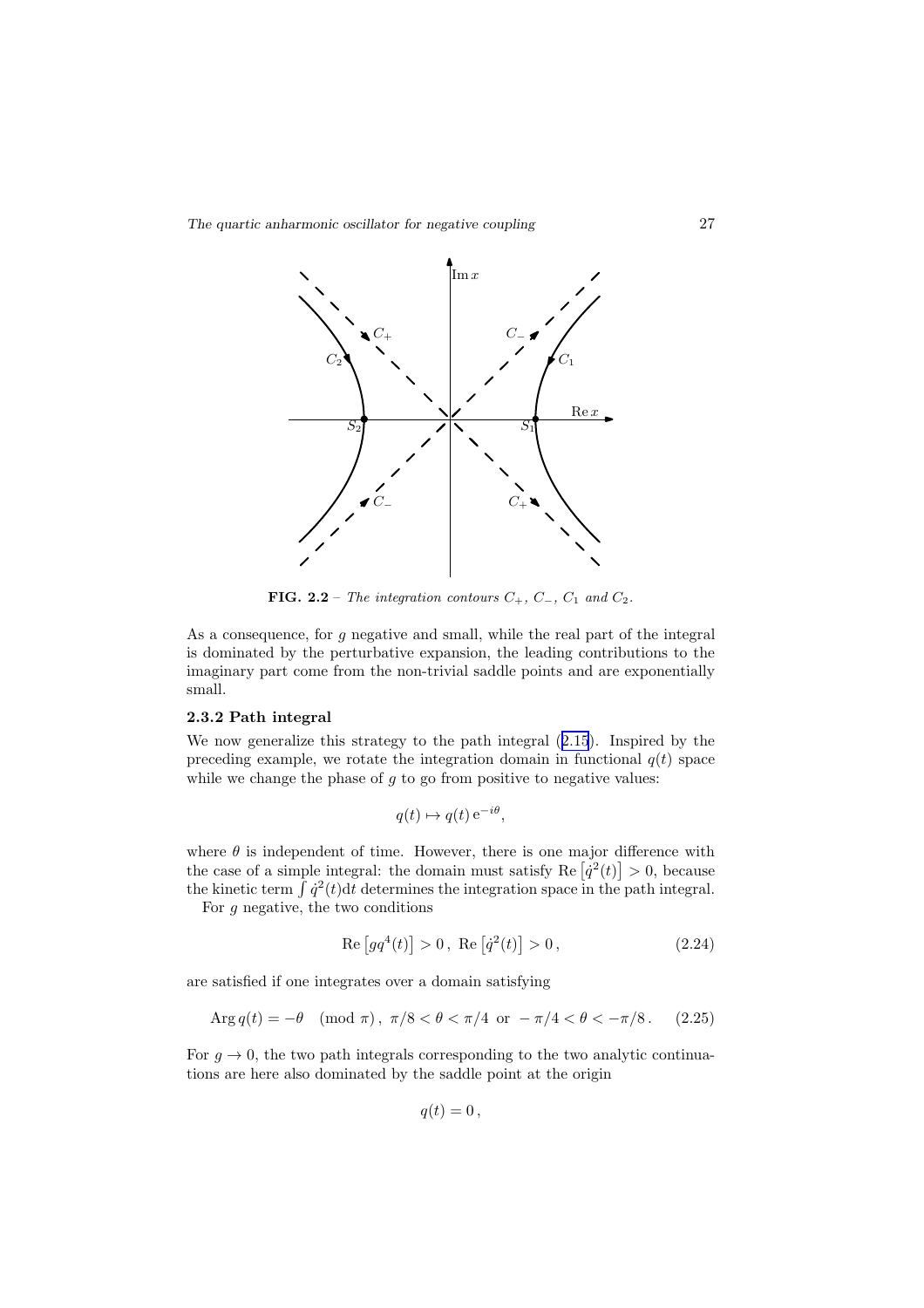but in the difference, this contribution cancels.

The contribution of the saddle points corresponding to the constant functions

$$
q^2(t) = -1/g,
$$

is of the order of  $e^{\beta/4g}$  and is thus negligible for  $\beta \to \infty$ .

We then look for saddle points that are non-trivial solutions of the Euclidean equation of motion for  $g < 0$ :

$$
-\ddot{q}(t) + q(t) + g q^{3}(t) = 0
$$
\n(2.26)

with

$$
q(-\beta/2) = q(\beta/2). \tag{2.27}
$$

We are only interested in *instanton*-type solutions, whose action remains finite when  $\beta \to +\infty$ .

#### 2.3.3 Instantons

The solutions of equation  $(2.26)$  with the periodic condition  $(2.27)$  have an interpretation as describing a classical periodic motion, in real time, in the potential

$$
-V(q) = -\frac{1}{2}q^2 - \frac{1}{4}gq^4.
$$
\n(2.28)

It is clear that the equation of motion has solutions that correspond to oscillations around the minima of–V,  $q = \pm \sqrt{-1/g}$ . In the infinite  $\beta$  limit, the finite action condition implies that the equation (2.26) can be integrated once as

$$
\frac{1}{2}\dot{q}^2 - \frac{1}{2}q^2 - \frac{1}{4}gq^4 = 0.
$$

The classical solutions then are  $(t_0$  is an integration constant)

$$
q_c(t) = \pm \left(-\frac{2}{g}\right)^{1/2} \frac{1}{\cosh(t - t_0)}.\tag{2.29}
$$

The corresponding value of the classical action is

$$
S(q_c) = -\frac{4}{3g} + O\left(e^{-\beta}/g\right). \tag{2.30}
$$

Since the Euclidean action is time-translation invariant, the classical solution depends on one arbitrary parameter  $t_0$ , which for  $\beta$  finite, varies in an interval of size  $\beta$ . We thus find two families of degenerate saddle points that depend on one parameter.

Leading order contribution. The operator second functional derivative of the action is given by

$$
M(t_1, t_2) = \frac{\delta^2 \mathcal{S}}{\delta q_c(t_1) \delta q_c(t_2)} = \left[ -\left(\frac{\mathrm{d}}{\mathrm{d}t_1}\right)^2 + 1 + 3g q_c^2(t_1) \right] \delta(t_1 - t_2). \quad (2.31)
$$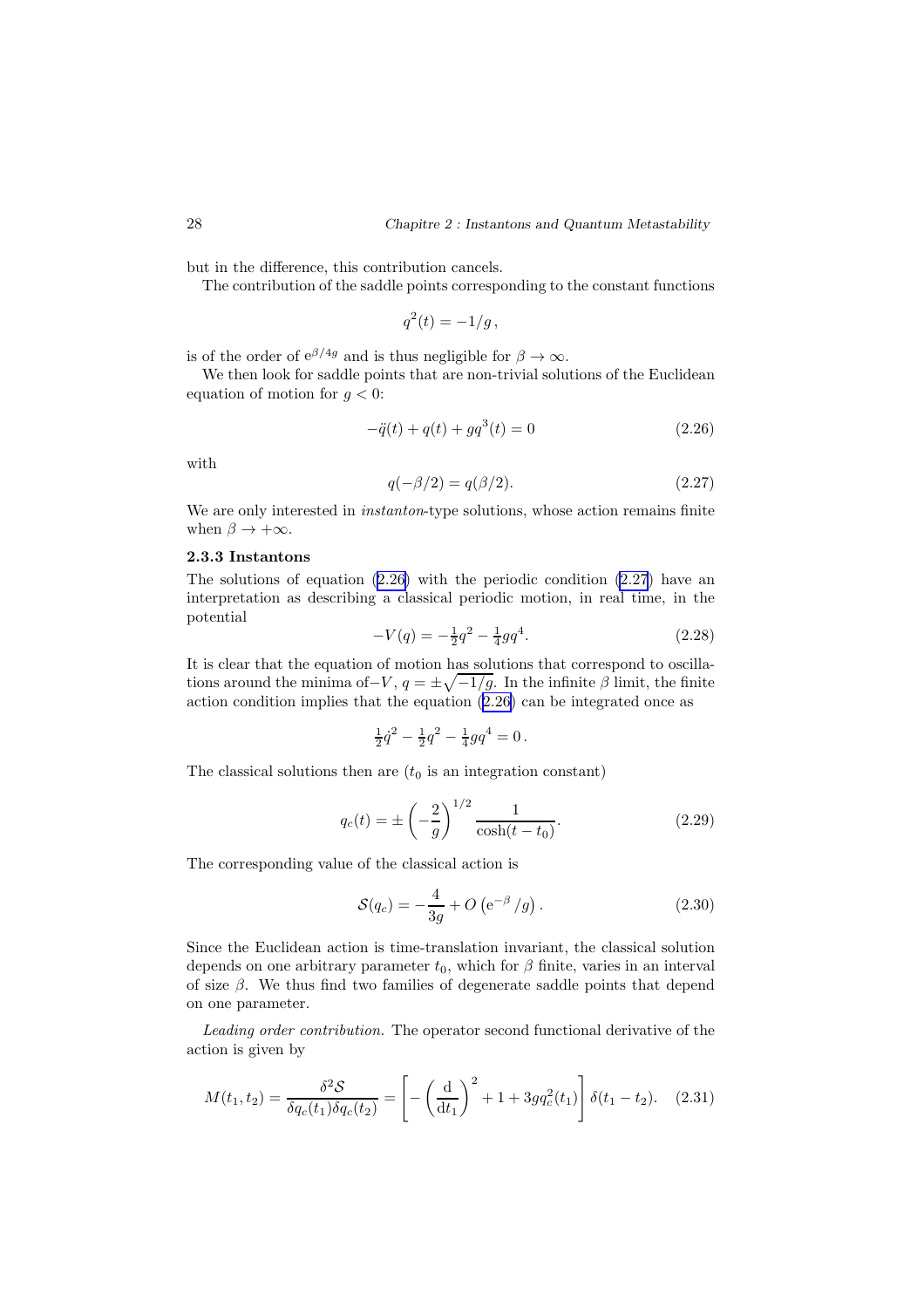One verifies that the function  $\dot{q}_c(t)$  is square integrable and, therefore, M has a zero mode corresponding to the eigenvector  $\dot{q}_c$ .

Taking into account the two families of saddle points, the zero mode and collecting all factors, one obtains

$$
\text{Im}\,\text{tr}\,\text{e}^{-\beta H} \sim \frac{2}{2i} \left[ \det' M M_0^{-1} \right]^{-1/2} J \frac{\beta}{\sqrt{2\pi}} \,\text{e}^{-\beta/2} \,\text{e}^{4/3g},\tag{2.32}
$$

where  $J$  is the Jacobian  $(2.11)$  $(2.11)$  $(2.11)$ . Moreover, it is easy to calculate the eigenvalues of  $M$  analytically because  $M$  is a Hamiltonian with a Bargmann–Wigner-type potential. One finally obtains

Im 
$$
E_0(g) = \frac{4}{\sqrt{2\pi}} \frac{e^{4/3g}}{\sqrt{-g}} [1 + O(g)], \quad g \to 0_-.
$$
 (2.33)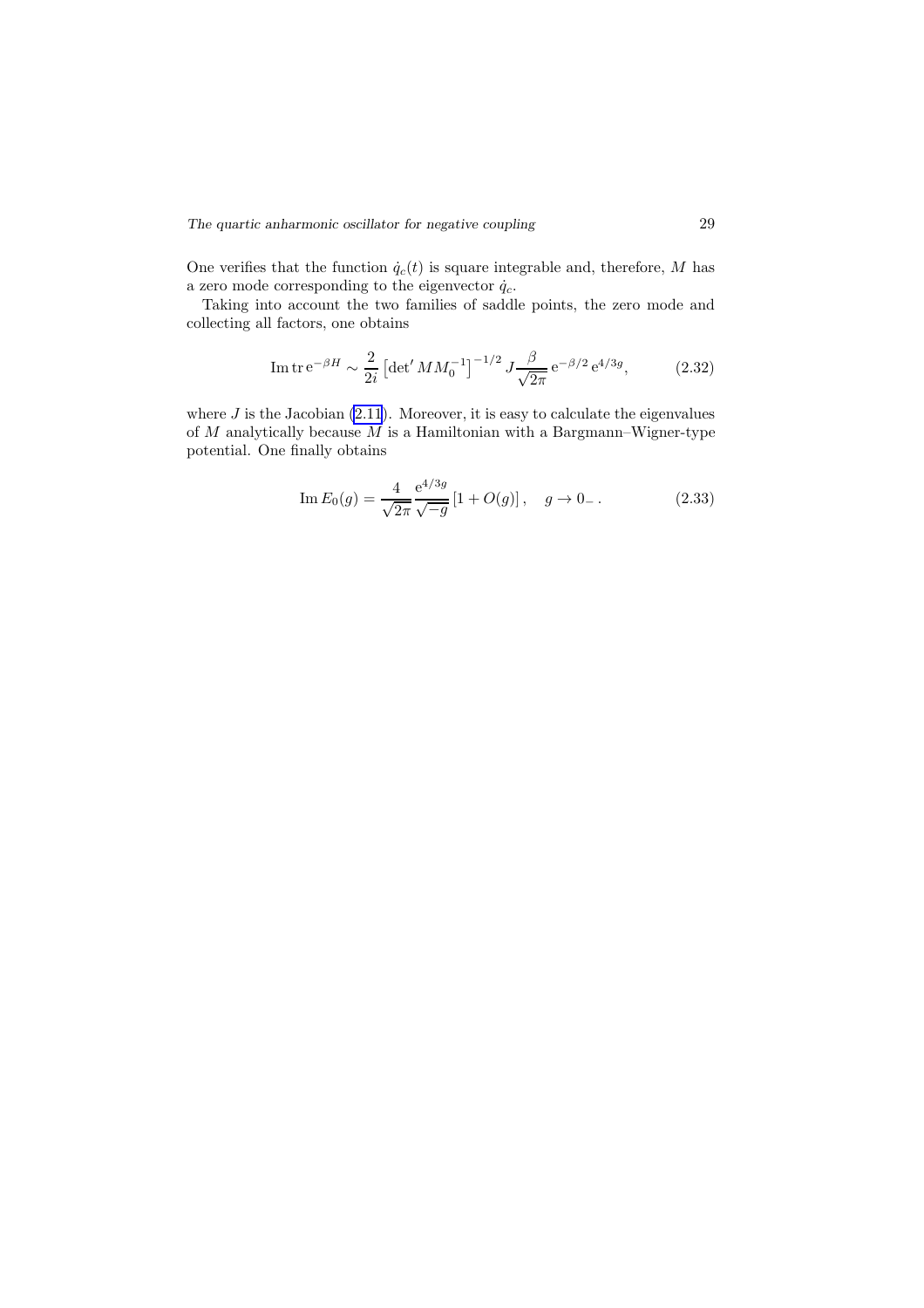## <span id="page-31-0"></span>Chapter 3

## Metastable Vacua in Quantum Field Theory

With this chapter, we begin a semi-classical study of barrier penetration in quantum field theory [\[11](#page-110-0)], generalizing the methods explained in quantum mechanics. We have shown that in quantum mechanics barrier penetration is associated with classical motion in imaginary time; thus, we consider here also quantum field theory in its Euclidean formulation.

From the point of view of field integrals, in the semi-classical limit barrier penetration is also related to finite action solutions (instantons) of the Euclidean classical field equations. We first try to characterize such solutions. We then explain how to evaluate the instanton contributions at leading order, the main new problem arising from UV divergences.

In this chapter, we discuss the decay of metastable states in the case of scalar field theories[[12, 13\]](#page-110-0). We have argued that the lifetime of metastable states is related to the imaginary part of the 'ground state' energy. In the case of the vacuum amplitude, we find that the instanton contribution is proportional to the space–time volume. Dividing by the volume we, therefore, obtain the probability per unit time and unit volume of a metastable pseudo-vacuum to decay.

For later purpose, we also calculate the imaginary part not only of the vacuum amplitude but also of correlation functions.

We first consider general scalar field theories. As an application, we mention the decay of the false vacuum in a cosmological context.

We then discuss a scalar field theory with a  $\phi^4$  interaction, generalization of the quartic anharmonic oscillator, in the dimensions in which it is superrenormalizable, that is, two and three dimensions.

## 3.1 General scalar field theory: Instanton contributions

We consider a d-dimensional field theory for a scalar field  $\phi$ , with a local Euclidean action of the form

$$
S(\phi) = \int d^d x \left[ \frac{1}{2} \left( \partial_\mu \phi(x) \right)^2 + g^{-1} V \left( \phi(x) \sqrt{g} \right) \right],\tag{3.1}
$$

at tree level, in which the potential  $V(\phi)$  has a relative minimum at  $\phi = 0$ , where

$$
V(\phi) = \frac{1}{2}m^2\phi^2 + O(\phi^3), \quad m > 0,
$$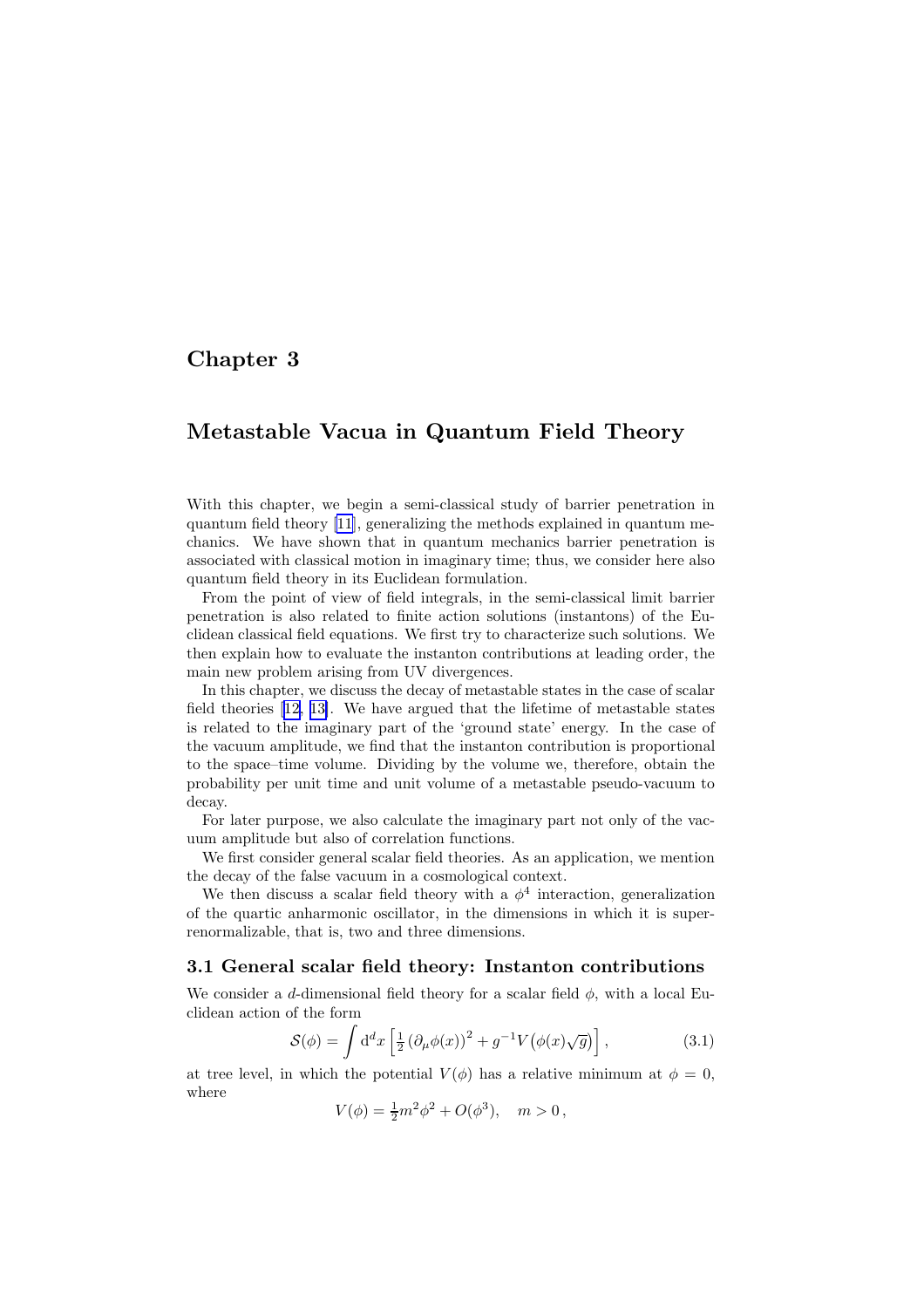<span id="page-32-0"></span>(an example is displayed in figure 3.1) and the parameter  $g$  plays a role equivalent to  $\hbar$ .

Assuming that at some initial time the quantum mechanical state corresponds to fields concentrated around the unstable minimum of the potential, the 'false' vacuum, we want, for example, to evaluate in the semi-classical limit  $g \to 0$  the probability for the false vacuum to decay into the true vacuum of the theory.



FIG. 3.1 – Potential with a metastable minimum.

The quantum partition function at zero temperature, or vacuum amplitude, is given by the field integral

$$
\mathcal{Z} = \int [\mathrm{d}\phi(x)] \exp[-\mathcal{S}(\phi)],\tag{3.2}
$$

where the field integral is normalized with respect to the free or Gaussian theory with the action

$$
S_0(\phi) = \frac{1}{2} \int d^d x \left[ \left( \partial_\mu \phi(x) \right)^2 + m^2 \phi^2(x) \right], \tag{3.3}
$$

in such a way that  $\mathcal{Z}(g=0) = 1$ .

More generally, we consider also the effect of barrier penetration on correlation functions. The complete n-point correlation function can be written as

$$
\langle \phi(x_1)\phi(x_2)\dots\phi(x_n)\rangle = Z^{(n)}(x_1,\dots,x_n)/\mathcal{Z},\qquad (3.4)
$$

where  $\mathcal Z$  is the partition function (or vacuum amplitude) (3.2) and

$$
Z^{(n)}(x_1,\ldots,x_n) = \int \left[\mathrm{d}\phi(x)\right] \phi(x_1)\phi(x_2)\ldots\phi(x_n)\exp[-\mathcal{S}(\phi)].\tag{3.5}
$$

Again, we normalize field integrals with respect to the vacuum amplitude of the free field theory (3.3).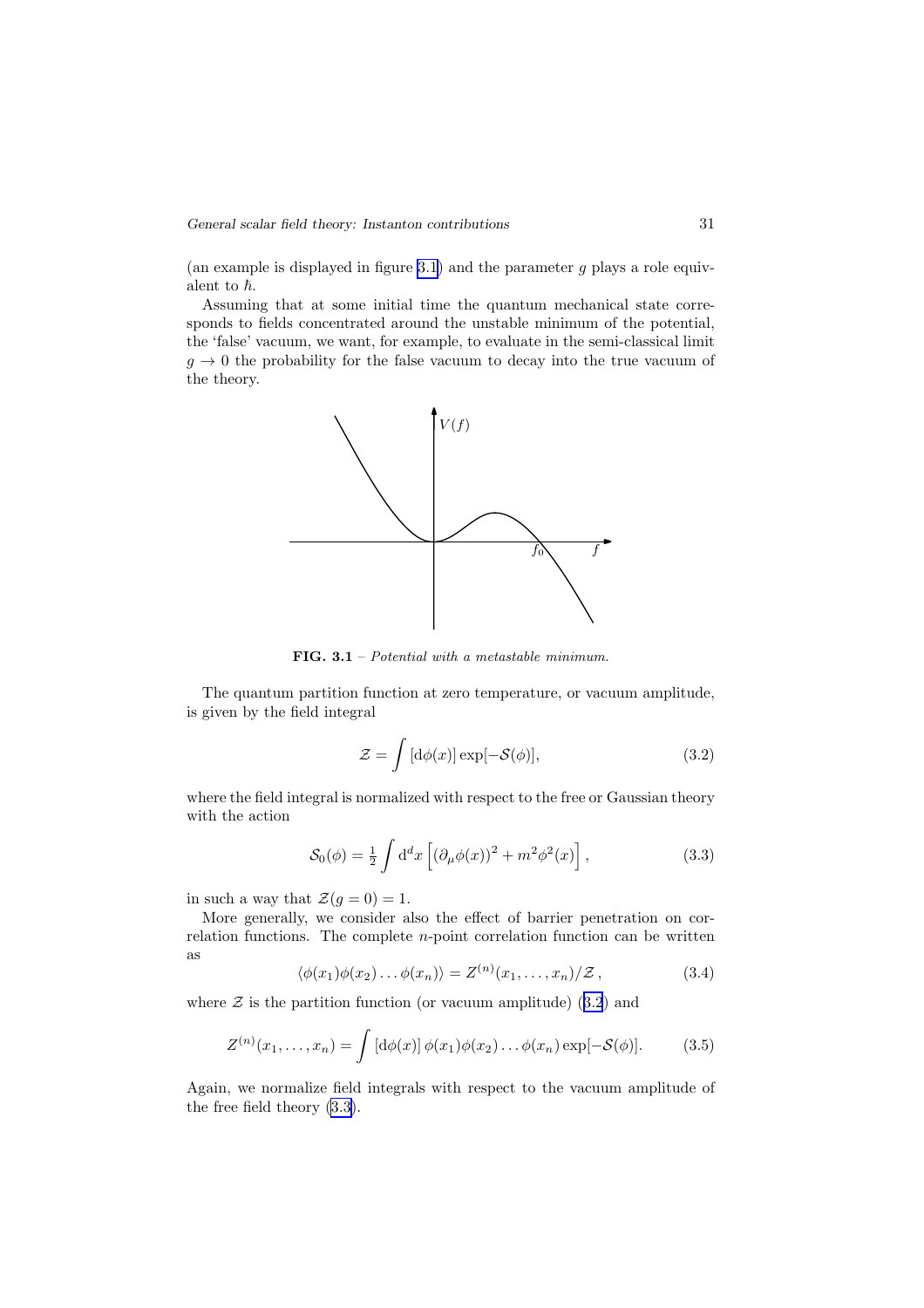#### <span id="page-33-0"></span>3.1.1 The instanton solution

The calculation of the barrier penetration amplitude involves the determination of instanton (finite action) solutions of the Euclidean field equation and, at leading order, a Gaussian integration around the instanton. The classical field equation reads

$$
-\nabla_x^2 \phi(x) + \frac{1}{\sqrt{g}} V'(\phi(x)\sqrt{g}) = 0.
$$
\n(3.6)

A theorem establishes, under mild assumptions, that spherically symmetric solutions give the minimal action (and thus the leading contribution). Therefore, one looks for such solutions, setting

$$
r = |x - x_0|, \quad f(r) = \sqrt{g}\phi_c(x).
$$
 (3.7)

The classical equation of motion reduces to

$$
\frac{\mathrm{d}^2 f}{\mathrm{d}r^2} + \frac{d-1}{r} \frac{\mathrm{d}f}{\mathrm{d}r} = V'(f). \tag{3.8}
$$

Interpreting  $r$  as a time, one notes that the equation describes the motion of a particle in a potential  $-V(f)$  and submitted to a viscous damping force. Since one looks for finite action solutions, one imposes the boundary condition

$$
f(r) \to 0 \quad \text{for} \quad r \to \infty \,. \tag{3.9}
$$

Moreover, a solution that goes to 0 goes exponentially as  $e^{-mr}$ .

The leading solution is even and is determined by its value at the origin  $f(0)$ . We call  $f_0$  the non-trivial zero of the potential (figure [3.1](#page-32-0)). If we choose for  $f(0)$  a value for which the potential  $-V(f(0))$  is too large,  $-V(f)$  will remain positive until  $r$  becomes very large. When  $r$  is large, the damping force is small so that energy is almost conserved and the particle will overshoot. By contrast, if  $f(0)$  is too close to  $f_0$ , the particle will lose too much energy and, therefore, undershoot, the asymptotic value  $f(r)$  then corresponding to the maximum  $f_+$ ,  $0 < f_+ < f_0$ , of  $V(f)$ . Thus, somewhere in between, we expect to find a value  $f(0)$ , which corresponds to a solution which goes to zero at infinity and, therefore, has a finite action.

The virial theorem (see below) implies

$$
S(\phi_c) = \frac{1}{d} \int \left(\partial_\mu \phi_c(x)\right)^2 d^d x > 0 \tag{3.10}
$$

and, thus, the corresponding action is positive. We set

$$
\mathcal{S}(\phi_c) = A/g \tag{3.11}
$$

with

$$
A = \frac{1}{d} \int (\partial_{\mu} f)^2 d^d x = \frac{1}{d} S_d \int_0^{\infty} r^{d-1} f'^2(r) dr , \qquad (3.12)
$$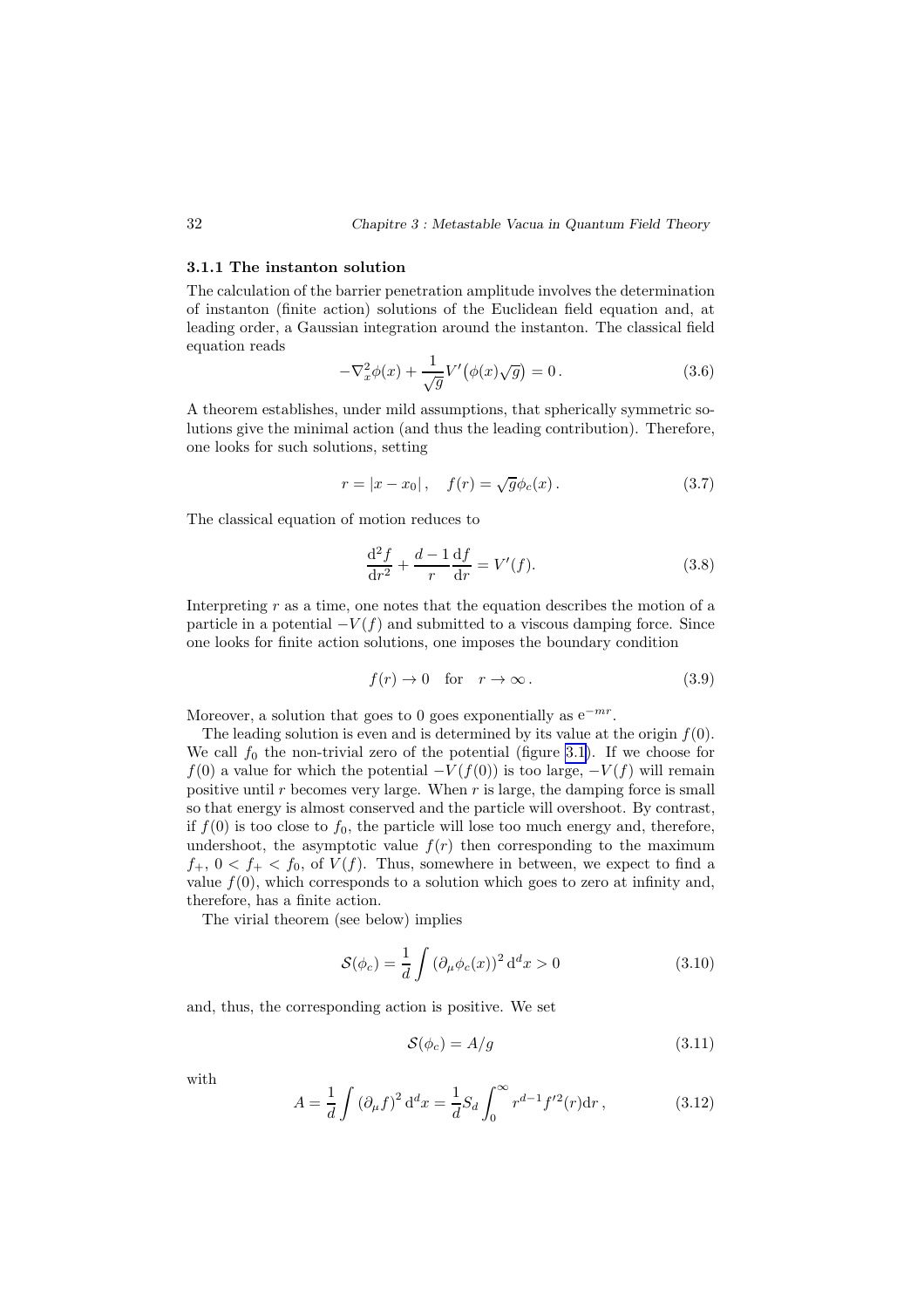*General scalar field theory: Instanton contributions* 33

where  $S_d$ , the area of the d-dimensional sphere, is

$$
S_d = 2\pi^{d/2} / \Gamma(d/2). \tag{3.13}
$$

The virial theorem. If  $\phi_c(x)$  has a finite action so does  $\phi_c(\lambda x)$ . In the action (3.[1\)](#page-31-0) evaluated at  $\phi_c(\lambda x)$ , we then change variables  $\lambda x \mapsto x$ . The action then becomes

$$
\mathcal{S}(\lambda, \phi_c) = \lambda^{2-d} \frac{1}{2} \int d^d x \left( \partial_\mu \phi(x) \right)^2 + \lambda^{-d} \int d^d x \, g^{-1} V(\phi(x) \sqrt{g}).
$$

The action being stationary for  $\phi_c(x)$ , is stationary for  $\lambda = 1$ . Expressing that the derivative with respect to  $\lambda$  vanishes for  $\lambda = 1$ , we obtain

$$
(d-2)\frac{1}{2}\int d^d x \left(\partial_\mu \phi(x)\right)^2 + d \int d^d x \, g^{-1} V\big(\phi(x)\sqrt{g}\big) = 0. \tag{3.14}
$$

### 3.1.2 The problem of the Gaussian integration

In simple situations, to calculate the contribution of a saddle point one expands at the saddle point. This amounts here to setting

$$
\phi(x) = \phi_c(x) + \chi(x),
$$

and expanding the action in powers of  $\chi$ . A leading order, one finds, for example for the partition function or vacuum amplitude,

$$
\mathcal{Z} = e^{-A/g} \int [\mathrm{d}\chi(x)] \exp \left[ -\frac{1}{2} \int \mathrm{d}^d x \, \mathrm{d}^d x' \, \chi(x) M(x, x') \chi(x') \right],
$$

where

$$
M(x, x') = \frac{\delta^2 \mathcal{S}(\phi)}{\delta \phi(x) \delta \phi(x')} \Big|_{\phi = \phi_c}
$$
  
= 
$$
[-\nabla_x^2 + V''(f(r))] \delta^{(d)}(x - x').
$$
 (3.15)

The Gaussian integration around the saddle point thus involves the determinant of the operator **M** with kernel  $M(x, x')$ .

However, differentiating the equation of motion (3.[6](#page-33-0)) with respect to  $x_{\mu}$ , one discovers that the d functions  $\partial_{\mu}\phi_c = \partial_{\mu}f(r)/\sqrt{g}$  are eigenvectors of M with vanishing eigenvalue:

$$
-\nabla_x^2 \partial_\mu \phi_c(x) + V''(f(r)) \partial_\mu \phi_c(x) = 0 \quad \Leftrightarrow \quad \mathbf{M} \partial_\mu \phi_c = 0. \tag{3.16}
$$

This property is not surprising. Due to translation symmetry, one finds a family of degenerate saddle points  $\phi_c(x-x_0)$  depending on d parameters  $x_{0\mu}$ . It is then necessary to sum over all saddle points, and thus to take the collective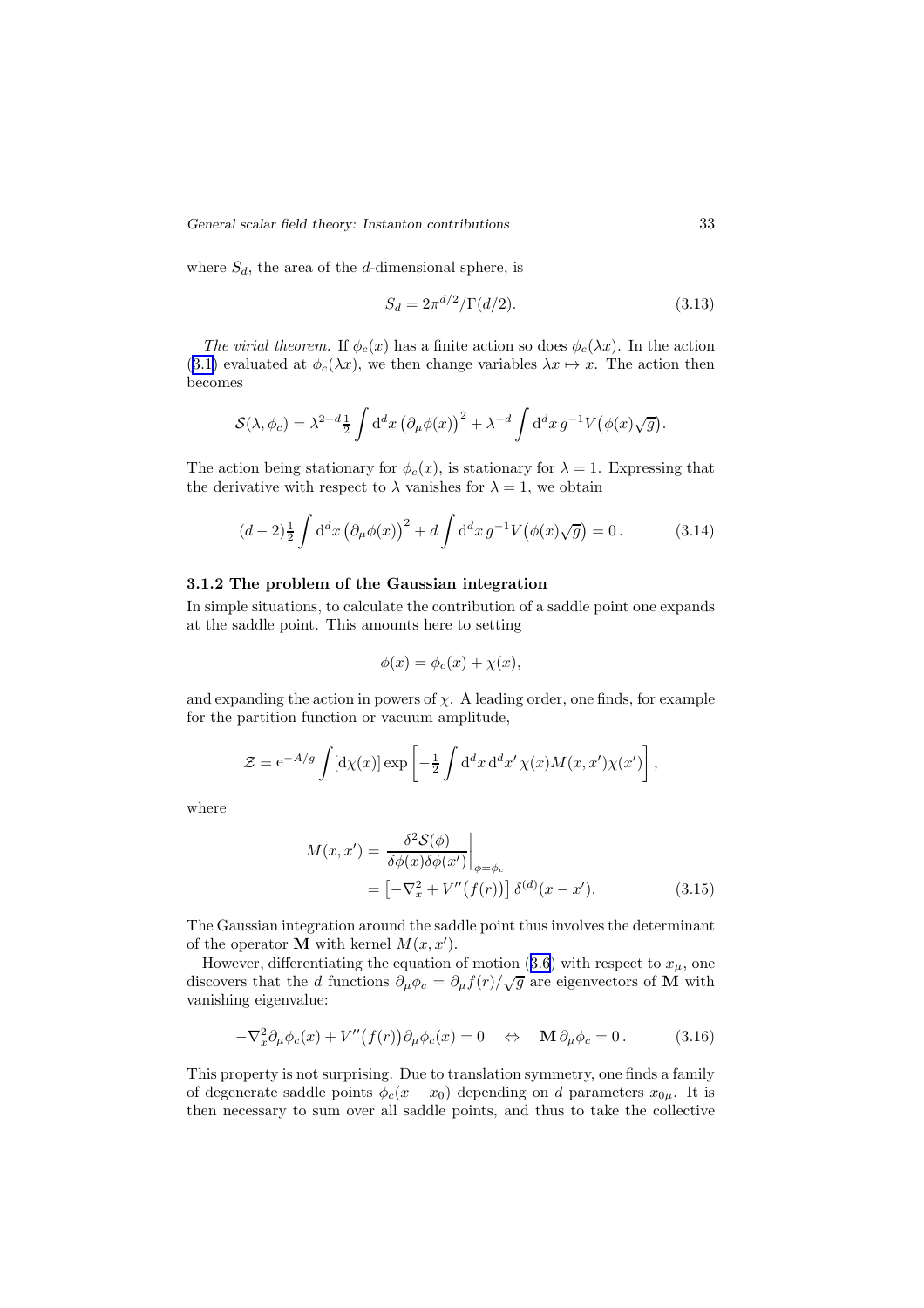coordinates  $x_{0\mu}$  as d of our integration variables, over which one eventually integrates exactly [\[14](#page-110-0)]. To change variables,  $\phi(x) \mapsto (x_0, \{\chi_n\})$ , we set

$$
\phi(x) = \phi_c(x - x_0) + \sum_{n=1} \chi_n \psi_n(x - x_0),
$$

where the functions  $\psi_n(x)$  are normalized eigenfunctions of M orthogonal to all  $\partial_{\mu}\phi_c(x)$ .

As shown in section [4.6,](#page-59-0) the change of variables generates a Jacobian, which canbe expressed in terms of determinant of  $d \times d$  matrices as [[10\]](#page-110-0)

$$
\mathcal{J}_{\text{tr.}}(\phi) = \frac{1}{J_{\text{tr.}}} \det \int d^d x \, \partial_\mu \phi_c(x) \partial_\nu \phi(x), \tag{3.17}
$$

with

$$
J_{\rm tr.} = \det^{1/2} \int d^d x \, \partial_\mu \phi_c(x) \partial_\nu \phi_c(x).
$$

At leading order  $\phi(x) = \phi_c(x)$ , and the invariance under space rotations implies

$$
\int d^d x \,\partial_\mu \phi_c(x) \partial_\nu \phi(x) = \frac{\delta_{\mu\nu}}{d} \int d^d x \left[ \nabla_x \phi_c(x) \right]^2.
$$

Thus, using equations (3.[11](#page-33-0), 3.[12](#page-33-0)), one finds

$$
\mathcal{J}_{\text{tr.}}(\phi_c) = J_{\text{tr.}} = \left[\frac{1}{d} \int d^d x \left(\nabla_x \phi_c(x)\right)^2\right]^{d/2} = \left(\frac{A}{g}\right)^{d/2}.
$$
 (3.18)

Moreover, the result must be multiplied by a factor  $(2\pi)^{-1/2}$  for each collective coordinate, since to each one is associated one Gaussian integration in the normalization integral.

The integration over the variables  $\chi_n$  then generates the determinant of M in the subspace orthogonal to the zero eigenvalue sector.

## 3.1.3 The determinant: A few remarks

After division by the Gaussian normalization integral (3.[3\)](#page-32-0), we have to evaluate the limit of the ratio of determinants

$$
\Omega = \det' \mathbf{M} \mathbf{M}_0^{-1} \equiv \lim_{\varepsilon \to 0_+} \varepsilon^{-d} \det \mathbf{K}(\varepsilon)
$$
\n(3.19)

with

$$
\mathbf{K}(\varepsilon) = (\mathbf{M}_0 + \varepsilon)^{-1} (\mathbf{M} + \varepsilon)
$$

and

$$
\langle x \left| \mathbf{M}_0 \right| x' \rangle = \left( -\nabla_x^2 + m^2 \right) \delta^{d)}(x - x').
$$

The  $\varepsilon$  contribution is, of course, only relevant in the zero-mode sector. The operator  $\bf{K}$  can also be written as

$$
\mathbf{K}(\varepsilon) = \mathbf{1} - \mathbf{\Xi}(\varepsilon)
$$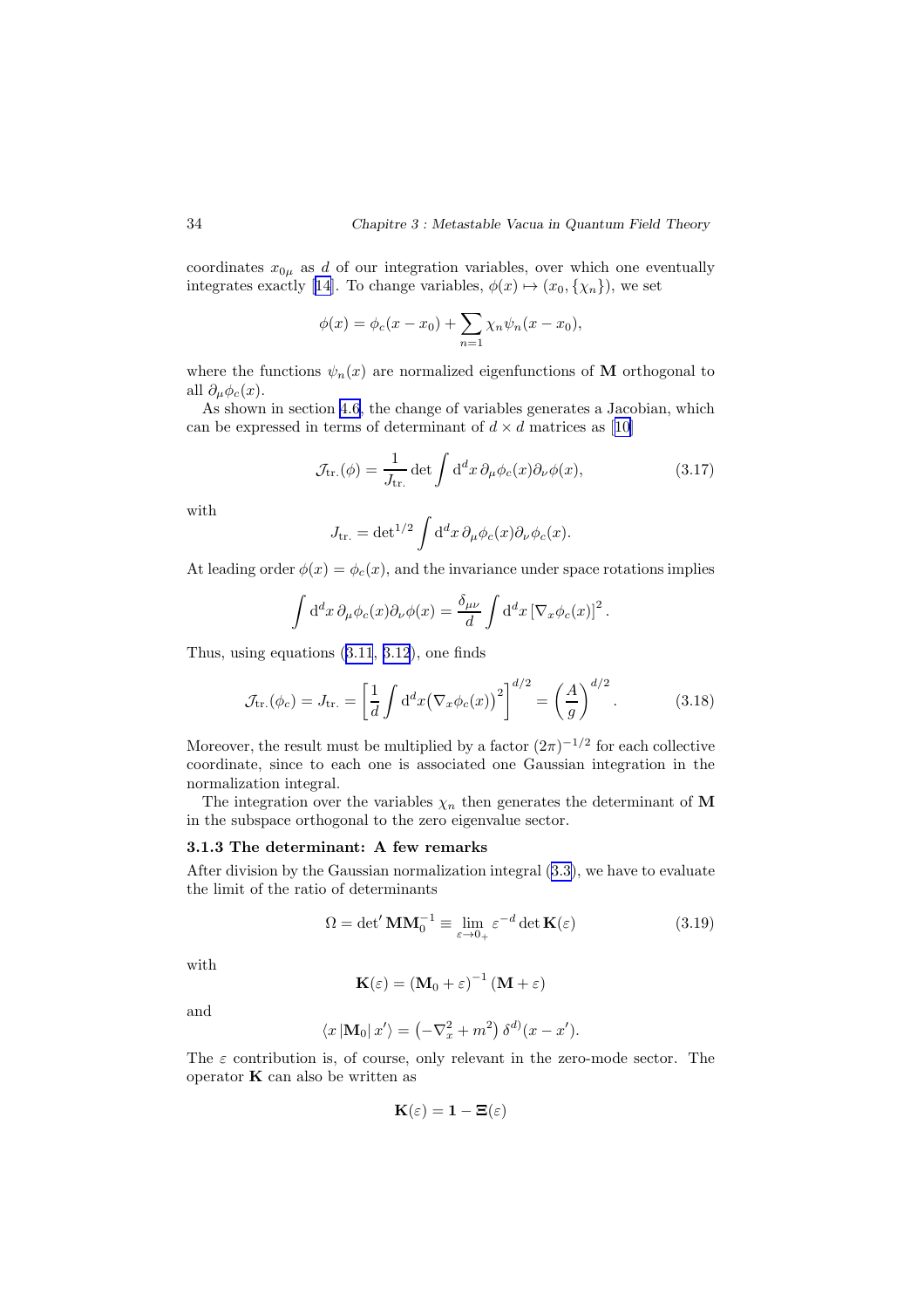<span id="page-36-0"></span>*General scalar field theory: Instanton contributions* 35

with

$$
\mathbf{\Xi}(\varepsilon) = -(\mathbf{M}_0 + \varepsilon)^{-1} \mathcal{V}(r),
$$

where we have set

$$
\mathcal{V}(r) = V''(f(r)) - m^2.
$$

The operator  $\Xi$  is equivalent to a Hermitian operator since

$$
\boldsymbol{\Xi}=\left(\mathbf{M}_{0}+\boldsymbol{\varepsilon}\right)^{-1/2}\mathbf{Q}\left(\mathbf{M}_{0}+\boldsymbol{\varepsilon}\right)^{1/2}
$$

with

$$
\mathbf{Q} = -(\mathbf{M}_0 + \varepsilon)^{-1/2} \mathcal{V}(r) (\mathbf{M}_0 + \varepsilon)^{-1/2}.
$$

Thus, it has a real spectrum.

Traces. Denoting by  $\xi_n$  the eigenvalues of  $\Xi$ , and introducing the perturbative propagator

$$
\left(-\nabla_x^2 + m^2 + \varepsilon\right) G_2(x - x') = \delta^{(d)}(x - x') \implies G_2(x) = \frac{1}{(2\pi)^d} \int \frac{d^d p \, e^{ipx}}{p^2 + m^2 + \varepsilon},
$$

we can calculate the successive traces of Ξ.

First,

$$
\operatorname{tr} \Xi = \sum_{n=0} \xi_n = -G_2(0) \int d^d x \, \mathcal{V}(r).
$$

This trace is divergent for  $d \geq 2$ , a problem we will have to solve by introducing the corresponding renormalization (see section [3.1.5\)](#page-38-0). Next,

$$
\operatorname{tr} \Xi^2 = \sum_{n=0} \xi_n^2 = \int \mathrm{d}^d x \, \mathrm{d}^d x' \, \mathcal{V}(r) G_2^2(x - x') \mathcal{V}(r'),
$$

which is UV finite for  $d < 4$ . For  $d > 4$ , this confirms that the spectrum is discrete and accumulates to 0. For  $d = 4$ , an additional renormalization is required but the other traces are finite.

Successive traces of Ξ are related to successive one-loop diagrams.

Eigenvalues. The corresponding spectral equation

$$
\Xi\psi_n=\xi_n\psi_n
$$

can be rewritten as

$$
\left[-\nabla_x^2 + m^2 + \varepsilon + \mathcal{V}(r)/\xi_n\right]\psi_n(x) = 0.
$$
\n(3.20)

In the limit  $\varepsilon \to 0$ ,  $\Xi$  has one eigenvalue  $\xi_0$  larger than 1 (because  $\partial_\mu \phi_c$  vanishes once) and the eigenvalue  $\xi_1 = 1$  d times degenerate (corresponding to  $\partial_\mu \phi_c$ ). All other eigenvalues are smaller than 1.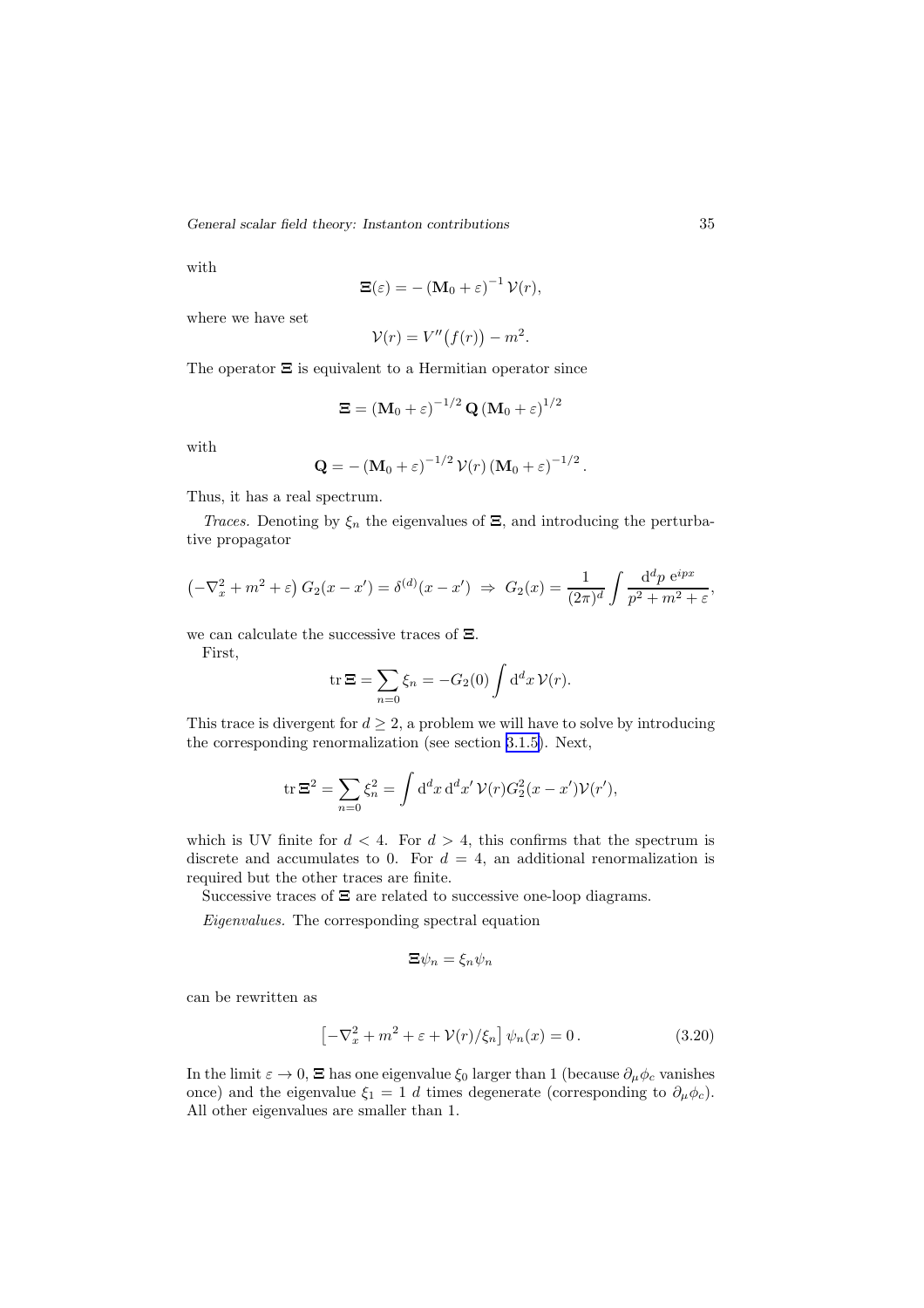<span id="page-37-0"></span>Then,  $\Omega$  can be written formally as the product

$$
\Omega = \lim_{\varepsilon \to 0+} (1 - \xi_0) \left( \frac{1 - \xi_1}{\varepsilon} \right)^d \prod_{n > 1} (1 - \xi_n).
$$

The equation  $(3.20)$  $(3.20)$  has the form of a Schrödinger equation. Thus, the relevant ratio  $(1 - \xi_1)/\varepsilon$  can be evaluated by first order perturbation theory,  $(1 - \xi_1)$ inducing a variation of the potential, $-\varepsilon$  being the corresponding energy shift and  $\partial_{\mu}\phi_c$  the unperturbed eigenfunction. One finds

$$
\frac{1-\xi_1}{\varepsilon} \sim \left[ \int_0^\infty f'^2(r) r^{d-1} dr \right] \left[ \int_0^\infty \mathcal{V}(r) f'^2(r) r^{d-1} dr \right]^{-1} \equiv R \, .
$$

Thus,

$$
\Omega = (1 - \xi_0) R^d \prod_{n > 1} (1 - \xi_n).
$$

Also, using  $\ln \det = \text{tr} \ln$ , formally

$$
\Omega = R^d \exp\left[-\sum_{k=1}^{\infty} \frac{1}{k} \left(\text{tr}\,\mathbf{\Xi}^k(0) - d\right)\right].\tag{3.21}
$$

In fact, to ensure the convergence of the sum, one must first separate all eigenvalues with  $|\xi_n - 1| \geq 1$  and factorize their contributions.

#### 3.1.4 The unrenormalized instanton contribution at leading order

The instanton contribution yields the discontinuity of the function across its cut. The imaginary part is obtained by dividing by a factor  $2i$ . The imaginary part of the ground state energy density is then obtained from equation (3.[28\)](#page-39-0). At leading order, the real part of the partition function is 1. Collecting all factors, one finds

Im 
$$
\mathcal{E} \equiv -\text{Im}\ln(\text{Re}\,\mathcal{Z} + i\,\text{Im}\,\mathcal{Z})/\text{volume}_{g\to 0} - \frac{1}{2i} \left(\frac{A}{2\pi}\right)^{d/2} (\Omega)^{-1/2} \frac{e^{-A/g}}{g^{d/2}}.
$$

Moreover,  $\delta^2 \mathcal{S} / (\delta \phi_c)^2$  has one and only one negative eigenvalue so that the final result is real, as expected.

For correlation functions, in expression [\(3](#page-32-0).5) one can replace at leading order the field  $\phi(x)$  by  $\phi_c(x)$  in the product  $\prod_{i=1}^n \phi(x_i)$ . One finds

Im 
$$
Z^{(n)}(x_1,...,x_n) = \frac{1}{2i} \left(\frac{A}{2\pi}\right)^{d/2} (\Omega)^{-1/2} \frac{e^{-A/g}}{g^{(d+n)/2}} F_n(x_1,...,x_n)
$$
 (3.22)

with

$$
F_n(x_1, \dots, x_n) = \int d^d x_0 \prod_{i=1}^n f(x_i - x_0).
$$
 (3.23)

Note one important feature of this expression: each component of  $x_0$  generates a factor  $g^{-1/2}$ . While for the vacuum amplitude the integration over  $x_0$  generates a factor proportional to the volume, for non-trivial correlation functions the integration restores translation invariance.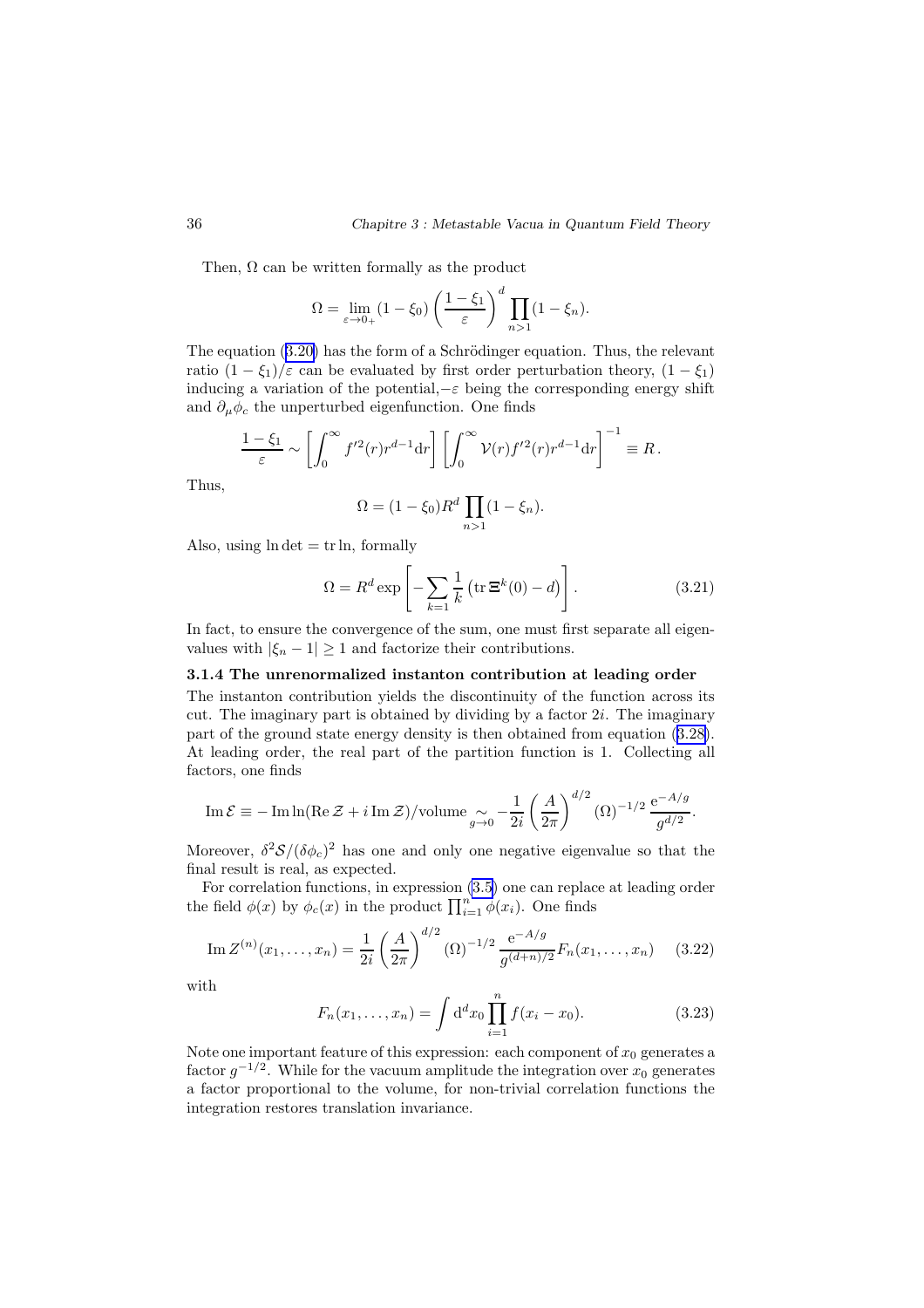<span id="page-38-0"></span>*General scalar field theory: Instanton contributions* 37

#### 3.1.5 Renormalization

As we have already noticed, the determinant of the operator M is actually UV divergent for  $d > 1$  and we have to deal with this new problem. To define properly the field theory in two and three dimensions, one first introduces a UV cut-off, for example by modifying the action in the form

$$
\mathcal{S}_{\Lambda}(\phi) = \int d^d x \left[ \frac{1}{2} \phi(x) \left( -\nabla^2 + \nabla^4 / \Lambda^2 + \cdots \right) \phi(x) + g^{-1} V \big( \phi(x) \sqrt{g} \big) \right].
$$

For large cut-off  $\Lambda$  the modification of the instanton contribution is negligible. One then adds to the classical action counter-terms that cancel the divergences in the perturbative expansion, order by order in a loop expansion, that is, here an expansion in powers of g. Finally, one takes the infinite cut-off limit. The renormalized action has the form

$$
\mathcal{S}_{\rm r}(\phi) = \frac{1}{g} \mathcal{S}_{\Lambda}(\phi \sqrt{g}) + \delta \mathcal{S}_{1}(\phi \sqrt{g}) + \cdots + g^{L-1} \delta \mathcal{S}_{L}(\phi \sqrt{g}) + \cdots
$$

At leading order, only the one-loop counter-terms contribute in the instanton calculation. To render correlation functions finite, one has to subtract to the regularized action the divergent part of the one-loop term:

$$
\delta S_1(\phi\sqrt{g}) = -\frac{1}{2} \left( \operatorname{tr} \ln \frac{\delta^2 S}{\delta \phi \delta \phi} - \operatorname{tr} \ln \frac{\delta^2 S_0}{\delta \phi \delta \phi} \right)_{\operatorname{div}}.
$$

When evaluated for  $\phi = \phi_c$ , this contribution exactly cancels the divergence in the determinant coming from the Gaussian integration around the saddle point. At one-loop order, one can choose

$$
\delta S_1(\phi\sqrt{g}) = -\frac{1}{2}G_2(0)\int d^dx \left[V''(\phi(x)\sqrt{g}) - m^2\right],
$$

where  $G_2(x)$  is the regularized perturbative propagator:

$$
G_2(x) = \frac{1}{(2\pi)^d} \int \frac{\mathrm{d}^d p \, \mathrm{e}^{ipx}}{m^2 + p^2 + p^4/\Lambda^2 + \cdots} \,. \tag{3.24}
$$

.

Evaluating the contribution of the counter-term for  $\phi(x) = \phi_c(x)$ , one verifies that it exactly cancels tr  $\Xi$  in the expression (3.[21\)](#page-37-0). Thus, formally, in the infinite cut-off limit

$$
\Omega_{\text{ren.}} = R^d \exp\left[d - \sum_{k=2}^{\infty} \frac{1}{k} \left(\text{tr}\,\mathbf{\Xi}^k(0) - d\right)\right],\tag{3.25}
$$

an expression that is indeed finite order by order for  $d < 4$  (but one must still separate the eigenvalues of  $\Xi$  such that  $|1 - \xi| \geq 1$  to render the series convergent).

The property that counter-terms determined from the perturbative expansion render also the instanton contributions finite, can be proved to all orders. The general argument relies, in particular, on the property that the classical solutions are smooth functions.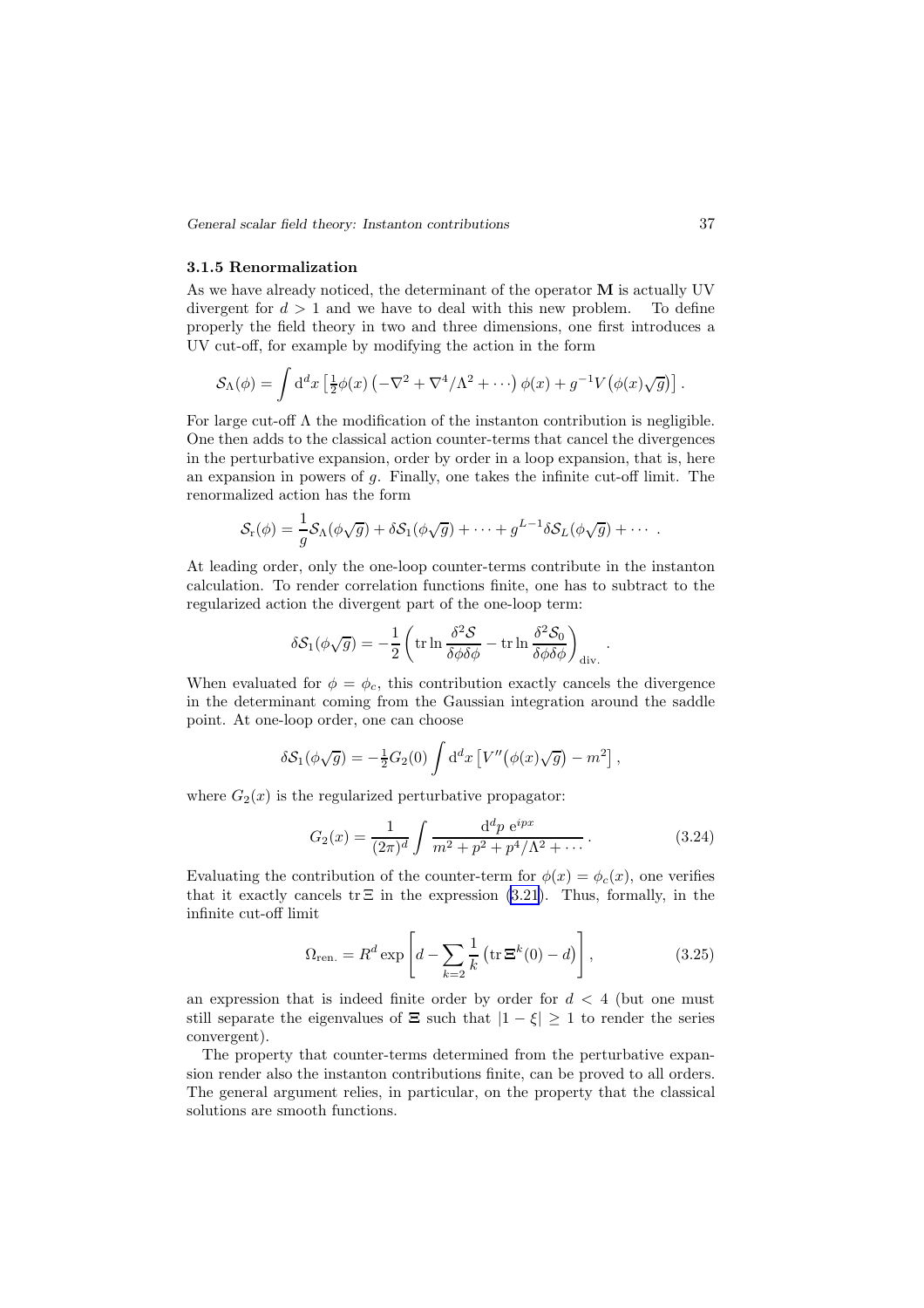## <span id="page-39-0"></span>3.2 Instanton contributions and generating functional

We now discuss the contributions of instantons to correlation functions. A generating functional of the functions  $Z^{(n)}$  (equation (3.[4\)](#page-32-0)) is given by

$$
\mathcal{Z}(J) = \int \left[ d\phi(x) \right] \exp\left[ -\mathcal{S}(\phi) + \int d^d x \, J(x) \phi(x) \right]. \tag{3.26}
$$

At leading order in the instanton contribution, the generating functional  $\mathcal{Z}(J)$ is the sum of a formally real expansion in powers of  $g$  and an imaginary, exponentially small for  $g \to 0$ , instanton contribution of order  $e^{-A/g}$ .

We thus write the functional  $\mathcal{Z}(J)$  in the form

$$
\mathcal{Z}(J) = \mathcal{Z}_0(J) + \varepsilon \mathcal{Z}_1(J),
$$

where  $\mathcal{Z}_0$  is the perturbative contribution,  $\mathcal{Z}_1$  the leading instanton contribution and the parameter  $\varepsilon$  is introduced here only as a book-keeping device to indicate that we expand in the instanton contribution.

The generating functional of connected correlation functions is given by

$$
\mathcal{W}(J) = \ln \mathcal{Z}(J) = \ln \mathcal{Z}_0(J) + \varepsilon \mathcal{Z}_1(J)/\mathcal{Z}_0(J) + O\left(\varepsilon^2\right). \tag{3.27}
$$

Expanding

$$
W(J) = W_0(J) + \varepsilon W_1(J) + O(\varepsilon^2),
$$

we find

$$
\mathcal{W}_1(J)=\mathcal{Z}_1(J)/\mathcal{Z}_0(J).
$$

We set  $(\iota = 0, 1)$ 

$$
W_{\iota}^{(n)}(x_1,\ldots,x_n) = \left(\prod_{i=1}^n \frac{\delta}{\delta J(x_i)}\right) \mathcal{W}_{\iota}(J)\Big|_{J=0}
$$

To simplify the explicit expressions, we now assume that  $\mathcal{S}(\phi) = \mathcal{S}(-\phi)$  and thus, that correlation functions with  $n$  odd vanish, but the method is general.

Then, one finds, for example,

$$
\mathcal{W}_1(J=0) = \mathcal{Z}_1(0)/\mathcal{Z}_0(0),\tag{3.28}
$$

.

$$
W_1^{(2)}(x_1, x_2) = Z_1^{(2)}(x_1, x_2) / \mathcal{Z}_0(0) - Z_0^{(2)}(x_1, x_2) \mathcal{Z}_1(0) / \mathcal{Z}_0^2(0), \quad (3.29)
$$

and

 $(4)$ 

$$
W_1^{(4)}(x_1, x_2, x_3, x_4)
$$
  
=  $Z_1^{(4)}(x_1, x_2, x_3, x_4)/Z_0(0) - Z_0^{(2)}(x_1, x_2)Z_1^{(2)}(x_3, x_4)/Z_0^2(0) + 5$  terms  
-  $Z_0^{(4)}(x_1, x_2, x_3, x_4)Z_1(0)/Z_0^2(0)$   
+  $2Z_0^{(2)}(x_1, x_2)Z_0^{(2)}(x_3, x_4)Z_1(0)/Z_0^3(0) + 2$  terms. (3.30)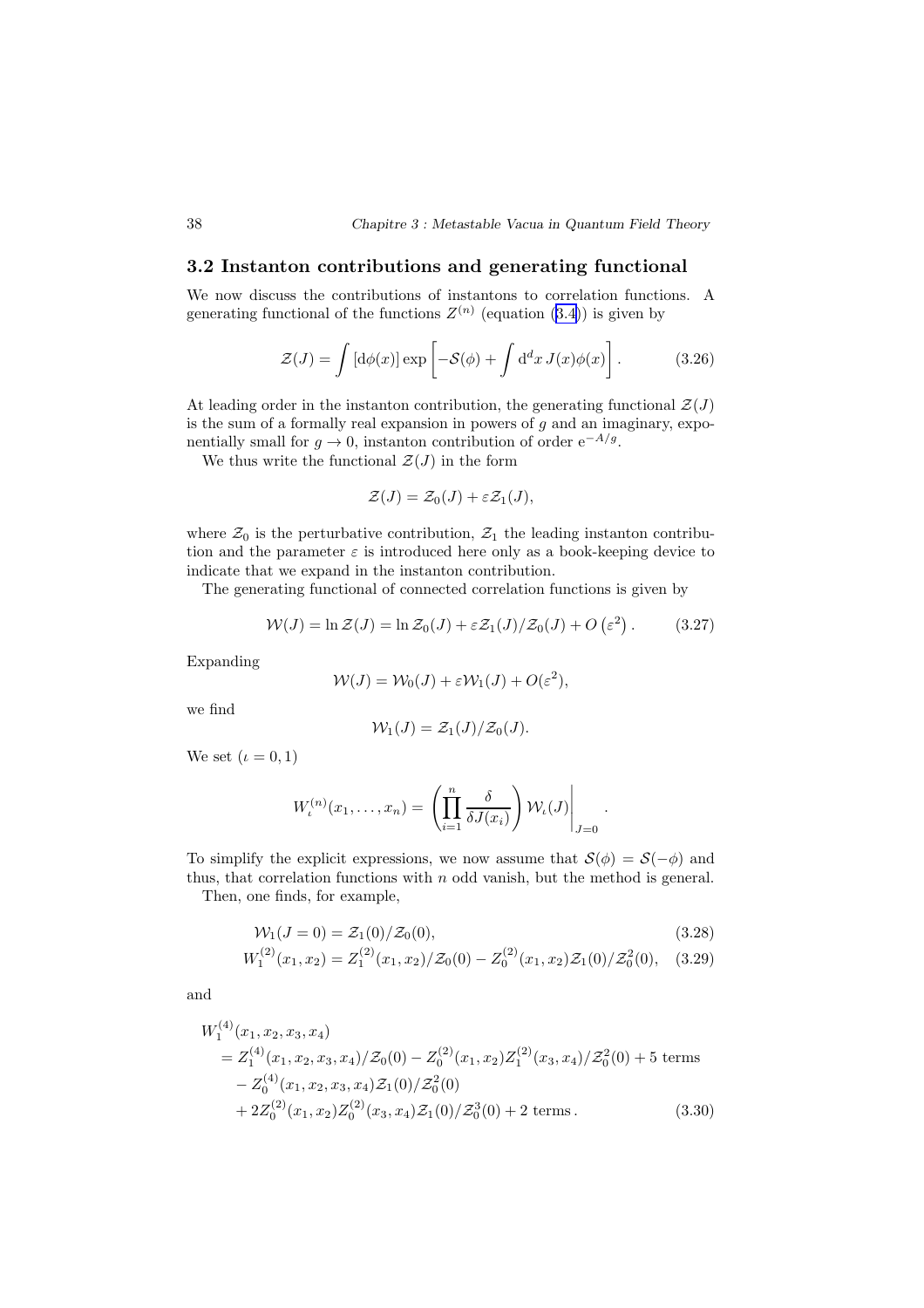At leading order,  $Z_1^{(n)}$  is proportional to  $(\phi_c)^n$ . Since the classical field  $\phi_c$ is of order  $1/\sqrt{g}$  (equation (3.[7\)](#page-33-0)),  $Z_1^{(n)}$  of order  $g^{-n/2} \mathcal{Z}_1(0)$  (see, e.g., equa-tion (3.[55\)](#page-45-0)). This implies  $Z_1^{(4)} \gg Z_1^{(2)} \gg \mathcal{Z}_1$  and thus, at leading order, the disconnected contributions are subleading.

Finally, from the well-known property of the Legendre transformation, if we expand the vertex (1PI) functional in the form

$$
\Gamma(\phi) = \Gamma_0(\phi) + \varepsilon \Gamma_1(\phi) + O\left(\varepsilon^2\right),\tag{3.31}
$$

where  $\Gamma_0(\phi)$  is the Legendre transform of  $\mathcal{W}_0(J)$ , then

$$
\Gamma_1(\phi) = -\mathcal{W}_1\big(J_0(\phi)\big)
$$

with

$$
J_0(\phi) = \frac{\delta \Gamma_0}{\delta \phi}.
$$

Setting

$$
\Gamma^{(n)}(x_1,\ldots,x_n) = \left(\prod_{i=1}^n \frac{\delta}{\delta \phi(x_i)}\right) \Gamma(\phi)\Big|_{\phi=0},
$$

one finds, for example,

$$
\Gamma_1^{(2)}(x_1, x_2) = -\int d^d y_1 d^d y_2 \Gamma_0^{(2)}(x_1, y_1) W_1^{(2)}(y_1, y_2) \Gamma_0^{(2)}(x_2, y_2)
$$
 (3.32)

and

$$
\Gamma_1^{(4)}(\mathbf{x}) = -\int \left(\prod_{i=1}^4 \mathrm{d}^d y_i \Gamma_0^{(2)}(x_i, y_i)\right) W_1^{(4)}(\mathbf{y})
$$

$$
-\int \mathrm{d}^d y \, \mathrm{d}^d z \, \Gamma_0^{(2)}(x_1, y) W_1^{(2)}(y, z) \Gamma_0^{(4)}(z, x_2, x_3, x_4) + 3 \text{ terms.} \tag{3.33}
$$

One finds that the 1-line reducible parts are subleading.

### 3.3 Cosmology: The decay of the false vacuum

In preceding sections we have determined the probability for a 'false vacuum' of a quantum field theory to decay through barrier penetration. While the calculation has direct applications for large order behaviour (see chapter [7\)](#page-86-0) and issues in statistical physics, it has also been speculated that such a phenomenon could be linked to the dynamics of the early universe[[12\]](#page-110-0).

When the universe started to cool down, some symmetries started to be spontaneously broken. Some region might have been trapped in the wrong phase. The false vacuum must eventually decay in the true vacuum, but if the process is slow enough, it might have occurred at a much later time when the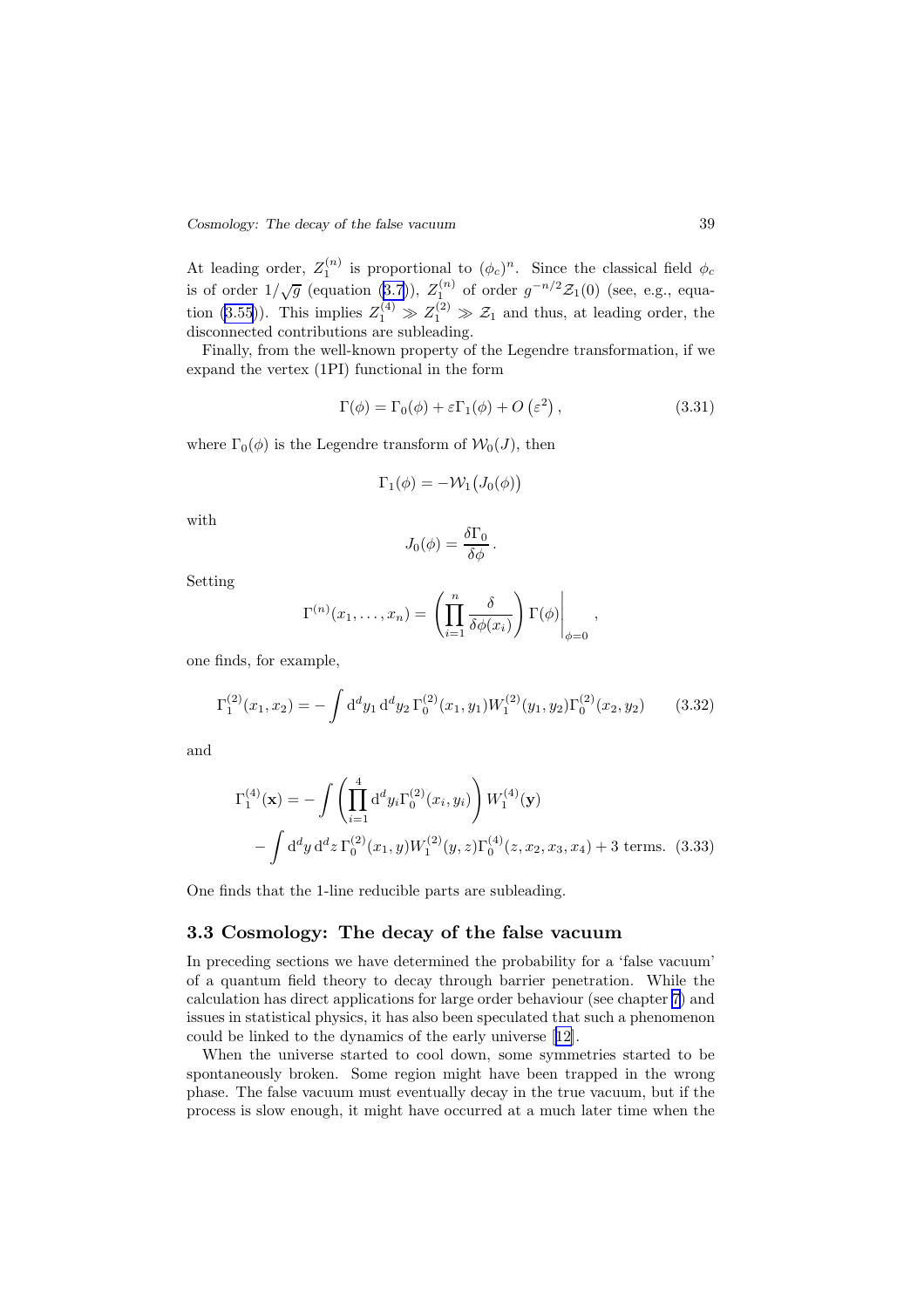universe was already cool. This is the kind of physical speculation that we here have in mind.

According to the previous discussion, if the universe is in the wrong vacuum, there is some probability at each point in space for some bubble of true vacuum to be created, and if the bubble is large enough, it becomes favourable for it to expand, absorbing eventually the whole space. To discuss what happens once a bubble has been created, it is useful to consider first the analogous problem in ordinary quantum mechanics.

Quantum mechanics. In the language of particle physics, a semi-classical description of the decay process would be the following: a particle is sitting in the well of the potential corresponding to the unstable minimum. At a given time, it makes a quantum jump and reappears outside of the barrier, at the point where the potential has the same value as in the bottom of the well, with zero velocity (by energy conservation). Then its further trajectory can be entirely described by classical mechanics.

Field theory. We apply the same ideas to the field theoretical model we discuss in this chapter. At time zero the system makes quantum jump. According to the previous discussion, the value of the field at time zero is then (with the choice  $x_{0\mu} = 0$ )

$$
\phi(t = 0, \mathbf{x}) = \phi_c(x_d = 0, \mathbf{x}), \qquad (\mathbf{x} = x_1, \dots, x_{d-1}), \tag{3.34}
$$

and its time derivative vanishes,

$$
\partial_t \phi(t=0, \mathbf{x}) = 0. \tag{3.35}
$$

At a later time  $\phi(t, \mathbf{x})$  then obeys the *real-time* field equation,

$$
\left[\nabla_i^2 - \partial_t^2\right]\phi(t, \mathbf{x}) = \frac{1}{\sqrt{g}}V'(\sqrt{g\phi}).\tag{3.36}
$$

The first equation (3.34) tells us that the same function describes the form of the instanton in Euclidean space, and its shape in ordinary  $(d-1)$  space when it materializes. We now consider the continuation in real time of the solution of the Euclidean field equation  $\phi_c[(\mathbf{x}^2 - t^2)^{1/2}]$  (since  $\phi_c(r)$  is an even function, the sign in front of the square root is irrelevant). It satisfies the conditions (3.34,3.35) and obviously obeys the field equation (3.36). It is, therefore, the solution of our problem for positive times.

Since the size of the bubble is given by microphysics, the interior of the bubble corresponds to small values of r on a macroscopic scale,

$$
0 \le x^2 - t^2 = r^2 \ll 1 \, .
$$

Therefore, after a short time the bubble starts expanding at almost the speed of light.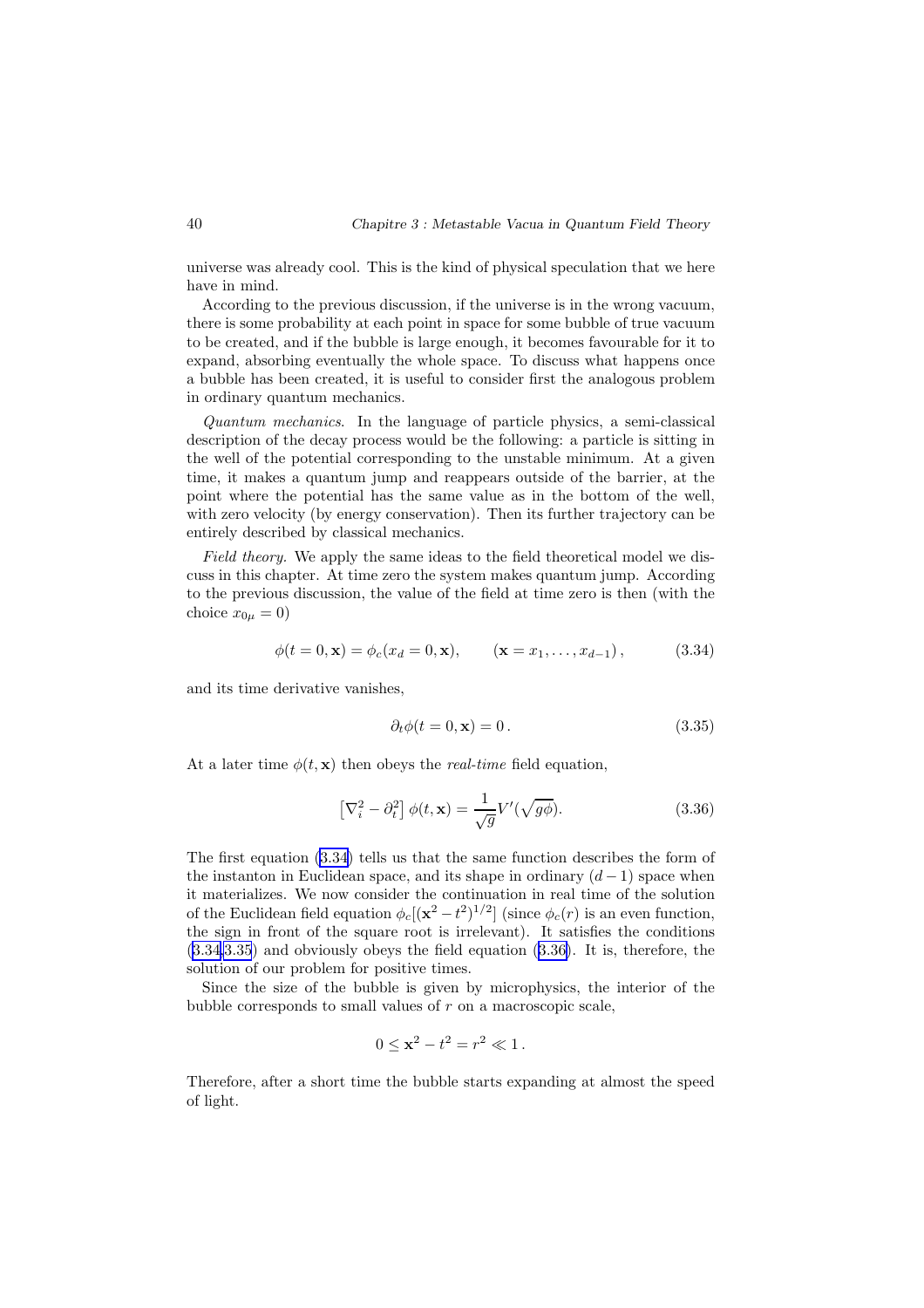<span id="page-42-0"></span>*The*  $\phi^4$  *field theory for negative coupling* 41

# $3.4$  The  $\phi^4$  field theory for negative coupling

We now consider the concrete example of the  $\phi^4$  field theory which, in the tree approximation, corresponds to the action

$$
S(\phi) = \int d^d x \left[ \frac{1}{2} \left( \partial_\mu \phi(x) \right)^2 + \frac{1}{2} m^2 \phi^2(x) + \frac{1}{4!} g m^{4-d} \phi^4(x) \right],\tag{3.37}
$$

m being the mass and g the dimensionless coupling constant (the power of  $m$ which appears in front of the interaction term  $\phi^4$  takes care of the dimension).

The complete  $n$ -point correlation function has the functional representation (3.[4\)](#page-32-0). We normalize all field integrals with respect to the vacuum amplitude at  $g = 0$ , to avoid introducing a non-trivial g-dependence through the normalization. Thus,  $\mathcal{Z}(q=0) = 1$ .

Instantons. As functions of g, correlation functions are analytic functions with a cut on the real negative axis. We assume that we start from positive values of g and proceed by analytic continuation to define the field integral for g negative. The imaginary part of correlation functions is given by the difference between the continuations above and below the negative  $g$ -axis. For  $g$  small, only non-trivial saddle points contribute to the imaginary part. Therefore, we look for non-trivial finite action solutions of the Euclidean field equations, that is, instanton configurations, and then calculate the corresponding contributions.

### 3.4.1 Instantons: Classical solutions and classical action

The instanton solutions. The field equation corresponding to the action (3.37) is

$$
\left(-\nabla^2 + m^2\right)\phi_c(x) + \frac{1}{6}gm^{4-d}\phi_c^3(x) = 0.
$$
 (3.38)

We set  $(g \text{ is negative})$ ,

$$
\phi_c(x) = (-6/g)^{1/2} m^{d/2 - 1} f(mx).
$$
\n(3.39)

In terms of  $f$ , the classical action  $(3.37)$  reads

$$
S(f) = -\frac{6}{g} \int d^d x \left[ \frac{1}{2} \left( \partial_\mu f \right)^2 + \frac{1}{2} f^2 - \frac{1}{4} f^4 \right]. \tag{3.40}
$$

The function  $f(x)$  then satisfies the parameter-free equation

$$
\left(-\nabla^2 + 1\right)f(x) - f^3(x) = 0.
$$
\n(3.41)

It can be shown that the solution with the smallest action is spherically symmetric. Therefore, we choose an arbitrary origin  $x_0$  and set

$$
r = |x - x_0|.
$$
 (3.42)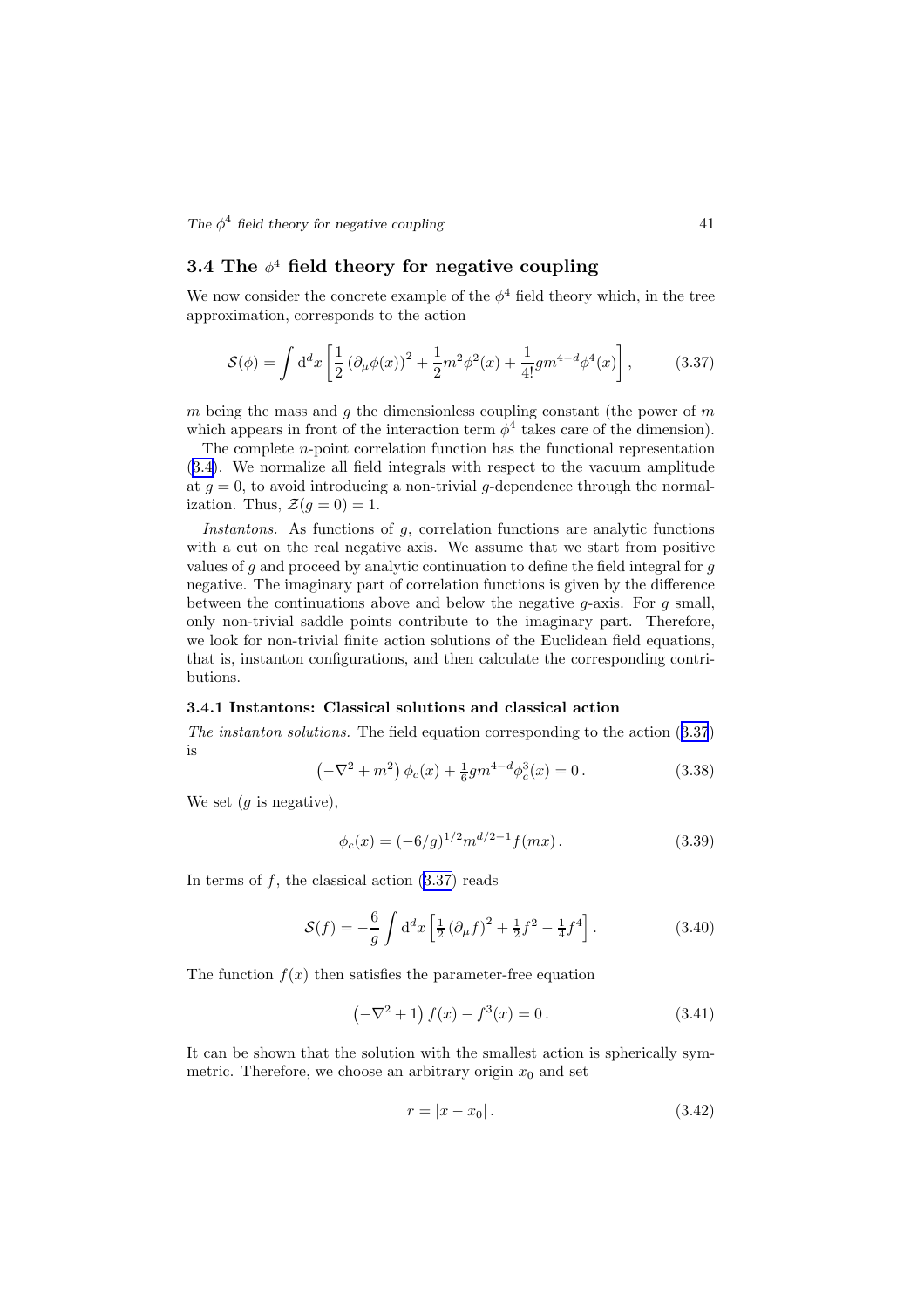<span id="page-43-0"></span>A function  $f(x)$  that depends only on the radial variable r satisfies the differential equation,

$$
\left[-\left(\frac{\mathrm{d}}{\mathrm{d}r}\right)^2 - \frac{d-1}{r}\frac{\mathrm{d}}{\mathrm{d}r} + 1\right]f(r) - f^3(r) = 0.\tag{3.43}
$$

The equation describes the motion of a particle in a potential  $-V(f)$ :

$$
V(f) = \frac{1}{2}f^2 - \frac{1}{4}f^4,\tag{3.44}
$$

submitted in addition to a viscous damping force (for  $d > 1$ ).

Since we look for finite action solutions we impose the boundary condition

$$
f(r) \to 0 \quad \text{for} \quad r \to \infty \,. \tag{3.45}
$$

Equation (3.43) shows that if  $f(r)$  goes to zero at infinity it goes exponentially. The equation has solutions even in  $r$ , which are thus determined by the value of f at the origin. For a generic value of  $f(0)$ , the corresponding solution tends at infinity toward one of the minima  $f = \pm 1$  of the potential  $-V(f)$ . The condition  $(3.45)$  is satisfied only for a discrete set of initial values of  $f(0)$ . Moreover, it can be shown that the minimal action solution corresponds to the function for which  $|f(0)|$  is minimal in the set, and which vanishes only at infinity.

One then finds a double family of d-parameter solutions obtained from a particular one by  $\pm f(|x-x_0|)$ .

Solutions and classical action. Since  $g$  is dimensionless, the corresponding classical action has the form

$$
S(\phi_c) \equiv S(f) = -A/g, \qquad (3.46)
$$

in which A is a pure number. Scaling arguments lead to the relations

$$
A = \frac{6}{d} \int \left[\partial_{\mu} f(x)\right]^2 \mathrm{d}^d x = \frac{3}{2} \int f^4(x) \mathrm{d}^d x = \frac{6}{4 - d} \int f^2(x) \mathrm{d}^d x \,,\tag{3.47}
$$

which show that A is positive. We also note that these relations can be true only for  $d < 4$  and thus the dimension 4 is singular (see chapter [5](#page-62-0)).

The relevant solutions of equation (3.43) are analytic even functions with singularities closest to the origin poles on the imaginary axis with residues  $\pm i\sqrt{2}$ . For  $r \to \infty$ , they converge exponentially toward solutions of the linear equation obtained by omitting the  $f^3$  term. They are determined by the value atthe origin. We give here the numerical results for  $d = 1, 2, 3$  [[15](#page-111-0)]:

$$
d = 1: f(0) = \sqrt{2} = 1.4142135623..., \qquad A = 8.
$$
 (3.48)

$$
d = 2: f(0) = 2.20620086465074607(1), \quad A = 35.10268957367896(1). \tag{3.49}
$$

$$
d = 3: f(0) = 4.3373876799769943(1), \qquad A = 113.38350781527714(1). (3.50)
$$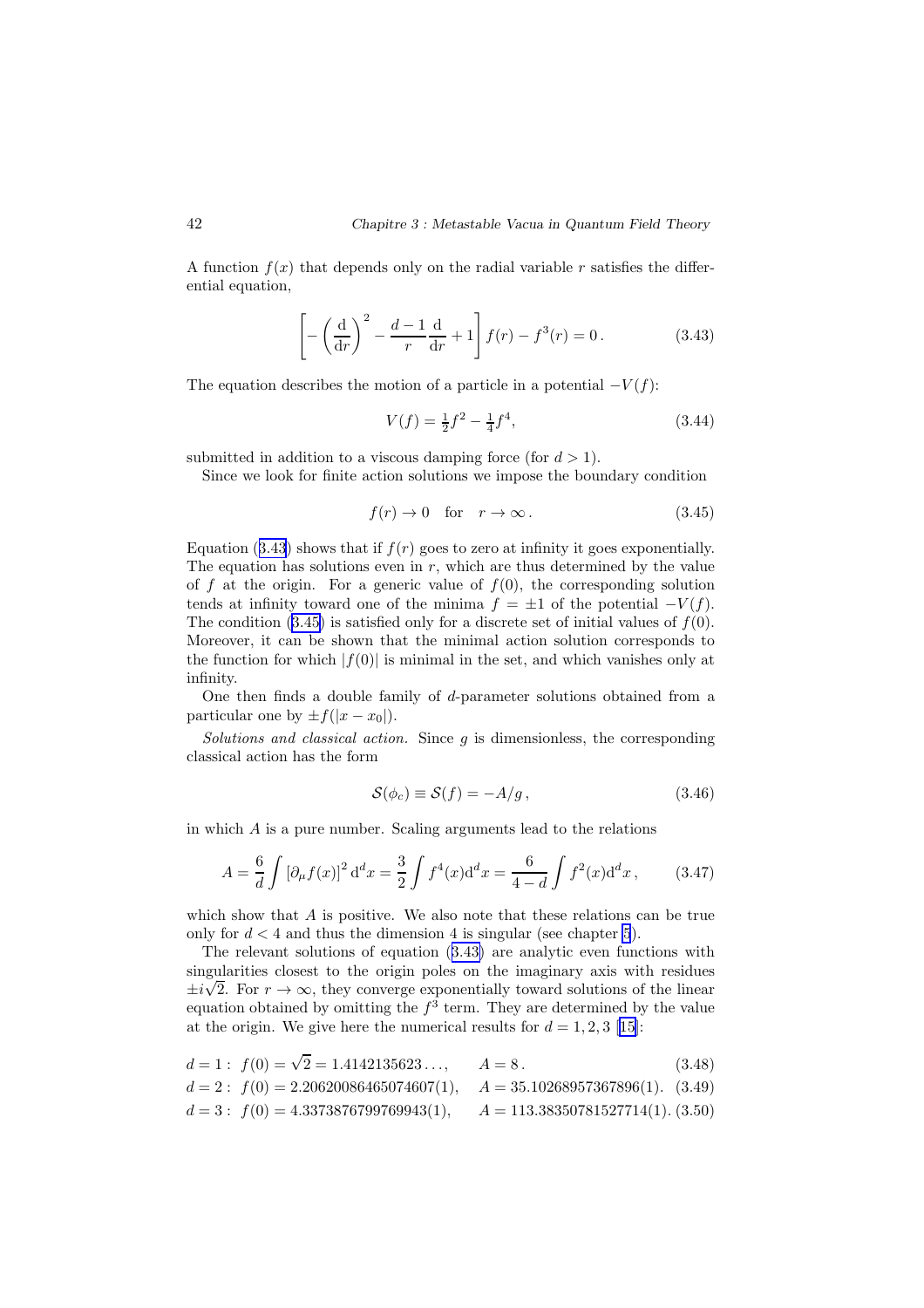<span id="page-44-0"></span>The  $\phi^4$  field theory for negative coupling 43

Asymptotically for  $r \to \infty$ ,

$$
f(r) = F\sqrt{\frac{2}{\pi}}r^{1-d/2}K_{d/2-1}(r) + o(e^{-3r})
$$

where  $K_{\nu}$  is a modified Bessel function of the second kind normalized such that

$$
K_{\nu}(r) \underset{r \to \infty}{\sim} \sqrt{\frac{\pi}{2r}} e^{-r}.
$$

More precisely, the relative error is proportional to  $-f^2/8$ . One finds

 $\sqrt{ }$ J  $\mathcal{L}$ for  $d = 1$ ,  $F = 2\sqrt{2} = 2.8284271246...$ , for  $d = 2$ ,  $F = 3.518062198024(1)$ , for  $d = 3$ ,  $F = 2.712808360940(1)$ .

For what follows, it is convenient to introduce the notation

$$
I_n = \int_0^\infty r^{d-1} f^n(r) dr.
$$
 (3.51)

Then,

$$
I_2 = \frac{4-d}{4} I_4 \, , \, \int_0^\infty r^{d-1} f'^2(r) \mathrm{d}r = \frac{d}{4} I_4 \, , \, A = \frac{3}{2} S_d I_4 \, , \tag{3.52}
$$

where  $S_d$  is given in equation (3.[13](#page-34-0)).

For  $d = 1$ , this yields

$$
I_2 = 2
$$
,  $I_4 = \frac{8}{3} = 2.666666...$ ,  $I_6 = \frac{64}{15} = 4.266666...$  (3.53)

For  $d=2$ ,

$$
I_2 = 1.862255520490447(1), I_4 = 3.724511040980895(1),
$$
  

$$
I_6 = 11.3127606567358398(1).
$$

For  $d=3$ ,

$$
I_2 = 1.5037954778249919(1), I_4 = 6.0151819112999679(1),
$$
  
 $I_6 = 52.5106549691091922(1).$ 

### 3.4.2 The result at leading order

The result at leading order involves the operators

$$
M(x, x') = \left[ -\nabla_x^2 + m^2 + \frac{1}{2}gm^{4-d}\phi_c^2(x) \right] \delta^{(d)}(x - x'), \qquad (3.54)
$$

$$
= \left[ -\nabla_x^2 + m^2 - 3m^2 f^2(mr) \right] \delta^{(d)}(x - x')
$$

and

$$
\mathbf{M}_0(x, x') = \left(-\nabla_x^2 + m^2\right) \delta^{(d)}(x - x').
$$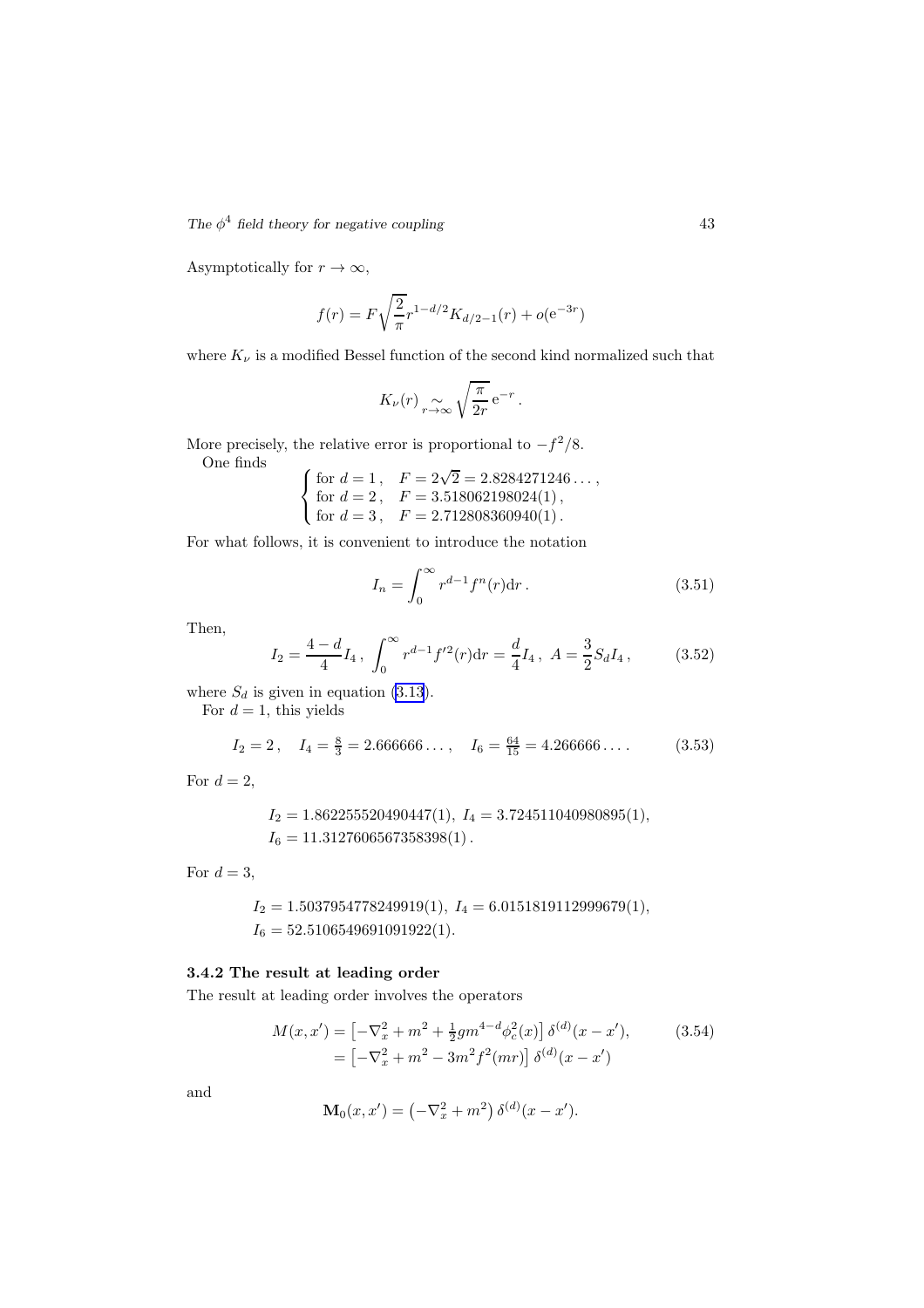<span id="page-45-0"></span>Adapting the results of section [3.1.4](#page-37-0) to the  $\phi^4$  example, one then finds

Im 
$$
Z^{(n)}(x_1,...,x_n) = \frac{1}{2i} \left(\frac{A}{2\pi}\right)^{d/2} (\Omega)^{-1/2} \frac{e^{A/g}}{(-g)^{(d+n)/2}} F_n(x_1,...,x_n),
$$
 (3.55)

with

$$
F_n(x_1,\ldots,x_n) = m^{d+n(d-2)/2} 6^{n/2} \int d^d x_0 \prod_{i=1}^n f(m(x_i - x_0)), \qquad (3.56)
$$

and

$$
\Omega = \left. \left( \det' \mathbf{M} \mathbf{M}_0^{-1} \right) \right|_{m=1} = \lim_{\varepsilon \to 0+} \varepsilon^{-d} \det \left[ \left( \mathbf{M} + \varepsilon \right) \left( \mathbf{M}_0 + \varepsilon \right)^{-1} \right] \Big|_{m=1} . \quad (3.57)
$$

Wave function arguments of the kind used for the Schrödinger equation show directly that  $\partial_{\mu}\phi_c$  is not the ground state of M. One state exists with a negative eigenvalue so that the final result is real as expected.

Discussion. A few comments concerning expression  $(3.22)$  $(3.22)$  $(3.22)$  are here in order. We have obtained a result for the complete correlation functions, improperly normalized, for convenience, with respect to the free field theory. We notice, however, that, because  $\phi_c(x)$  is proportional to  $1/\sqrt{-g}$ , the imaginary part of the *n*-point function increases with *n* for  $g$  small. It follows then from the discussion of section [3.2](#page-39-0) that at leading order the correlation functions normalized with respect to the partition function corresponding to the complete action (3.[37](#page-42-0)) have the same behaviour as those renormalized with respect to the free field theory.

Moreover, for the same reason, in the complete  $n$ -point function, the imaginary part coming from disconnected parts is subleading by at least a power of  $g$ . For the connected *n*-point correlation function, one thus finds at leading order

$$
\operatorname{Im} W^{(n)} \sim \operatorname{Im} Z^{(n)},
$$

a result that is consistent with the observation that the explicit expression (3.[22\)](#page-37-0) is indeed connected. To pass from connected correlation functions to 1PI functions, one has first to subtract the reducible contributions which involve functions with a smaller number of arguments and which are, therefore, negligible at leading order, and then to amputate the remaining part. Again for the same reason only the perturbative part of the propagator matters; therefore, to amputate expression (3.[22\)](#page-37-0) one has to simply multiply it by the product of the inverse free propagators corresponding to each external line. Introducing the Fourier transform of  $f$ ,

$$
\tilde{f}(p) = \int d^d x \ e^{-ipx} f(r),
$$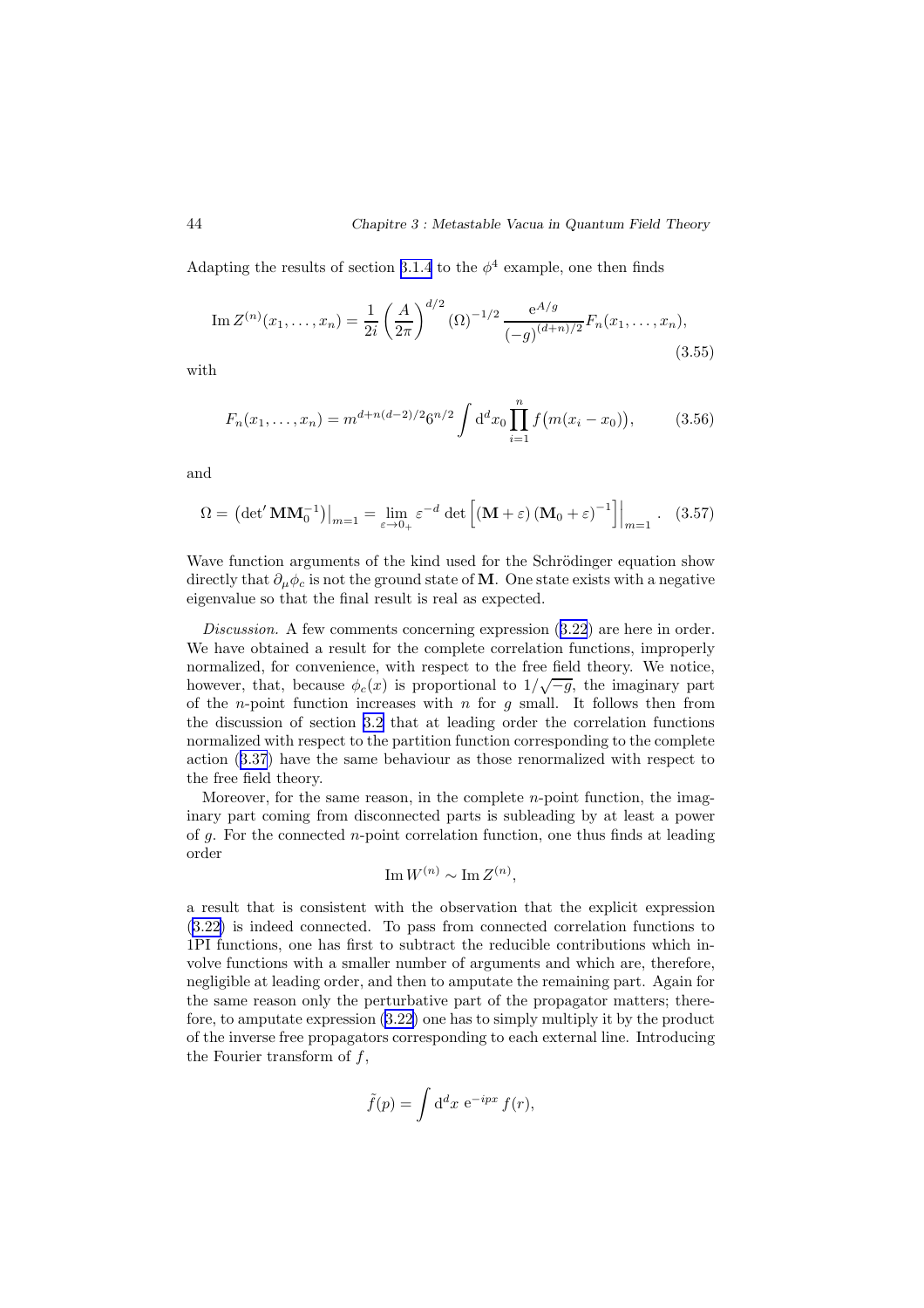and writing the *n*-point 1PI function  $\tilde{\Gamma}^{(n)}$  in momentum space representation, one obtains

Im 
$$
\tilde{\Gamma}^{(n)}(p_1, ..., p_n) \sim -\frac{1}{2i} \left(\frac{A}{2\pi}\right)^{d/2} (\Omega)^{-1/2} \frac{e^{A/g}}{(-g)^{(d+n)/2}} m^{d-n(d/2+1)}
$$
  

$$
\times 6^{n/2} \prod_{i=1}^n \tilde{f}(p_i/m) (p_i^2 + m^2).
$$
 (3.58)

At leading order, the structure of the imaginary part of the *n*-point function is particularly simple in momentum representation; in particular it depends only on the square of the momenta and not of their scalar products.

### 3.4.3 The determinant

We specialize the expressions of section [3.1.3](#page-35-0) to the  $\phi^4$  theory and  $m = 1$ . We have to calculate the determinant (3.[57\)](#page-45-0) that we can rewrite as

$$
\Omega = \lim_{\varepsilon \to 0+} \varepsilon^{-d} \det \left[ \mathbf{1} - \mathbf{\Xi}(\varepsilon) \right]
$$

with

$$
\Xi(\varepsilon) = 3(-\nabla_x^2 + 1 + \varepsilon)^{-1}f^2.
$$

The operator  $\Xi$  is equivalent to a positive Hermitian operator since  $f^2$  is positive.

To renormalize, we choose a counter-term such that the inverse two-point function in the Fourier representation satisfies

$$
\tilde{\Gamma}^{(2)}(p=0) = m^2.
$$

The one-loop counter-term is then

$$
\delta S_1 = -\frac{1}{4} G_2(0) g m^{4-d} \int d^d x \, \phi^2(x). \tag{3.59}
$$

It has the effect of cancelling tr Ξ. We can then directly use the expression (3.[25\)](#page-38-0):

$$
\Omega_{\text{ren.}} = R^d \exp\left[d - \sum_{k=2}^{\infty} \frac{1}{k} \left(\text{tr } \Xi^k(0) - d\right)\right],
$$

where one must still separate the eigenvalues of  $\Xi$  such that  $|1 - \xi| \geq 1$ . For example, here the first contributing trace is

$$
\operatorname{tr} \Xi^2 = \sum_{n=0} \xi_n^2 = 9 \int d^d x \, d^d x' f^2(r) G_2^2(x - x') f^2(r').
$$

The spectral equation then reads

$$
\Xi \psi = \xi \psi \iff \left( -\nabla_x^2 + 1 - 3f^2(x)/\xi \right) \psi(x) = 0. \tag{3.60}
$$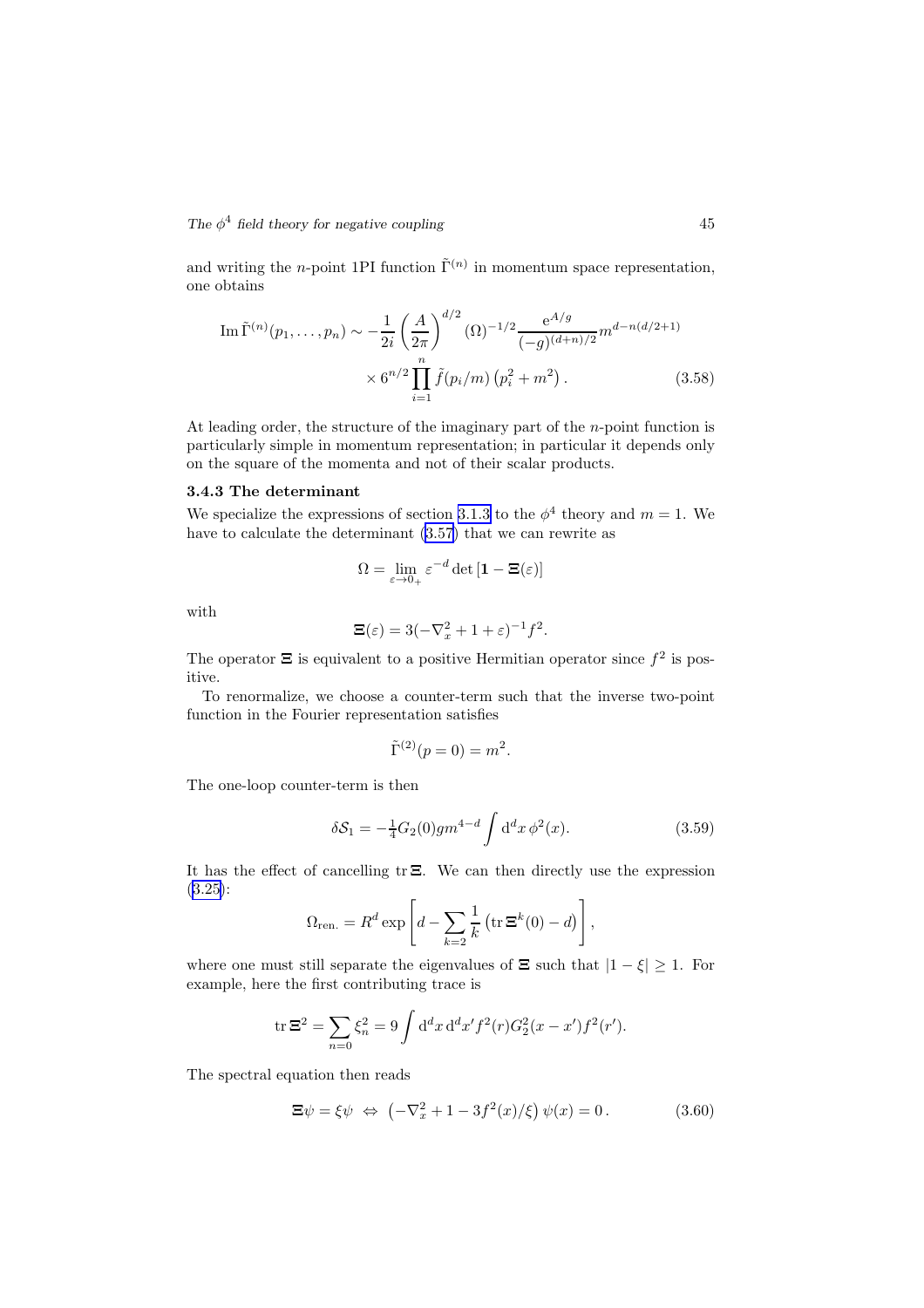The largest eigenvalue is  $\xi_0 = 3$  which corresponds to  $\psi(x) = f(r)$ . The next eigenvalue  $\xi_1 = 1$  is d times degenerate and corresponds to the zero-modes  $\psi_{\mu}(x) = x_{\mu} f'(r)/r$ . All other eigenvalues  $n > 1$  satisfy  $0 < \xi_n < 1$  and, thus,  $|1 - \xi| < 1$ . It is thus necessary to factorize only the contribution of the first eigenvalue and expand in modified traces

$$
\operatorname{tr}' \Xi^k = \operatorname{tr} \Xi^k - 3^k - d. \tag{3.61}
$$

Zero-mode sector. In the zero-mode sector,  $\xi - 1$  is of order  $\varepsilon$  and can be considered as inducing a perturbation to the initial potential. Thus, the energy shift can be calculated by first order perturbation theory:

$$
\varepsilon \int r^{d-1} f'^2(r) \mathrm{d} r = 3(1-\xi_1) \int r^{d-1} f^2(x) f'^2(x) \mathrm{d} r \,.
$$

After an integration by parts, one obtains

$$
R \equiv \lim_{\varepsilon \to 0} \frac{1 - \xi_1}{\varepsilon} = \frac{dI_4}{4(I_6 - I_4)}.
$$
 (3.62)

Then,

$$
\Omega_{\text{ren.}} = -2R^d \exp\left(d + 3 - \sum_{k=2}^{\infty} \frac{1}{k} \operatorname{tr}' \Xi^k\right).
$$
 (3.63)

Dimension 1. For  $d = 1$ , where no one-loop renormalization is required, one finds

$$
R = (1 - \xi_1)/\varepsilon = \frac{5}{12}
$$
 (3.64)

and

$$
\Omega = \lim_{\varepsilon \to 0_+} \varepsilon^{-1} \det \left[ \mathbf{1} - \mathbf{\Xi}(\varepsilon) \right] = -\frac{1}{12} \, .
$$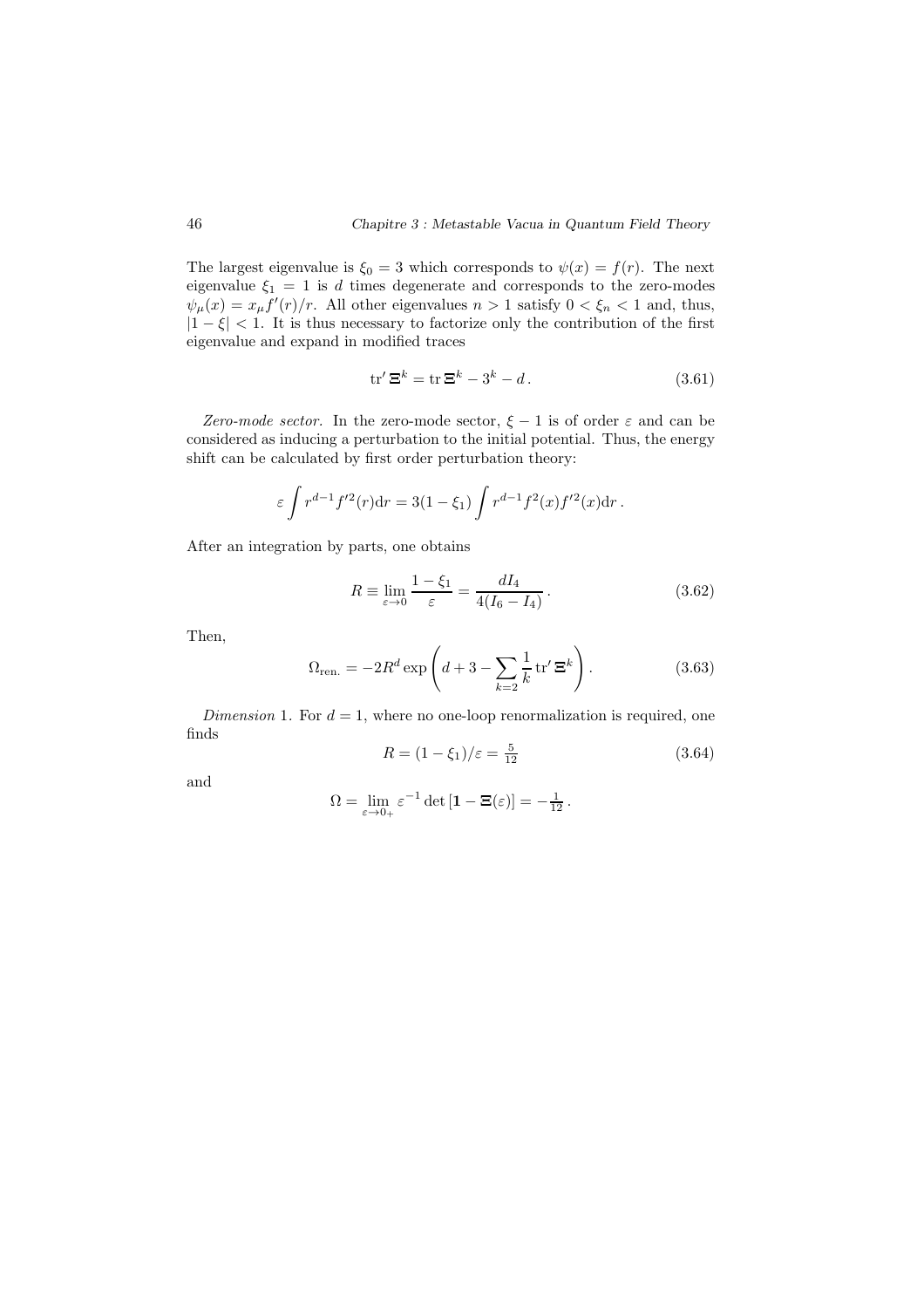# Chapter 4

<span id="page-48-0"></span> $\epsilon$ 

# Metastable Vacua: The O(N) Generalization

We now generalize the study of section [3.4](#page-42-0) to the situation where  $\phi$  is an Ncomponent field and the action is  $O(N)$  invariant. We work out in some detail the example of the  $(\phi^2(x))^2$  field theory corresponding to the tree level action

$$
S(\phi) = \int d^d x \left[ \frac{1}{2} \left( \partial_\mu \phi(x) \right)^2 + \frac{1}{2} m^2 \phi^2(x) + \frac{1}{4!} g m^{4-d} \left( \phi^2(x) \right)^2 \right],\tag{4.1}
$$

generalizing the action (3.[37](#page-42-0)), but part of the discussion applies to more general scalar field theories. In particular, we calculate the exact form of the Jacobian when the instanton solution breaks both  $d$  dimensional space translations and the  $O(N)$  internal symmetry.

### 4.1 Instantons and determinant

The corresponding field equations are

$$
\left(-\nabla^2 + m^2\right)\phi_\alpha(x) + \frac{1}{6}gm^{4-d}\phi^2(x)\phi_\alpha(x) = 0.
$$
 (4.2)

Using the Sobolev inequalities, one can show that the minimal action solution is

$$
\phi_c(x) = \mathbf{u}\phi_c(r), \quad \phi_c(r) = (-6/g)^{1/2} m^{d/2 - 1} f(mr), \tag{4.3}
$$

where the vector **u** of components  $u_{\alpha}$  is a constant unit vector,  $\mathbf{u}^2 = 1$ , and f the solution of equation (3.[43\)](#page-43-0).

The second derivative of the action is then

$$
M_{\alpha\beta}(x, x') = \left[ \left( -\nabla_x^2 + m^2 - m^2 f^2(mr) \right) \delta_{\alpha\beta} - 2m^2 f^2(mr) u_{\alpha} u_{\beta} \right] \delta^{(d)}(x - x'). \tag{4.4}
$$

At x, x' fixed, the matrix  $M_{\alpha\beta}$  has two operator eigenvalues, one corresponding to the eigenvector  $u_{\alpha}$ :

$$
M_{\rm L}(x, x') = \left(-\nabla_x^2 + m^2 - 3m^2 f^2(mr)\right) \delta^{(d)}(x - x'),\tag{4.5}
$$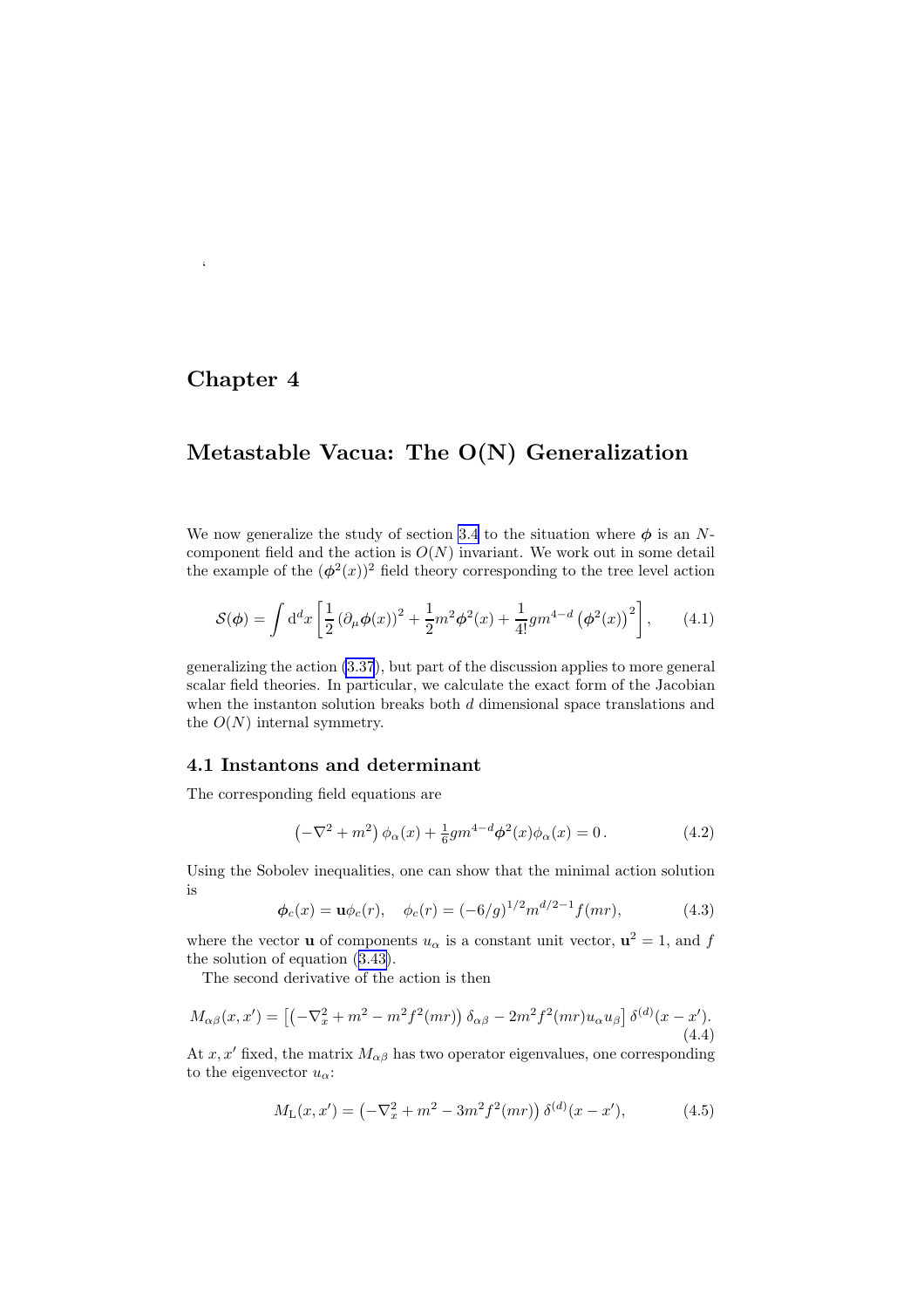which is the operator for  $N = 1$  and the second one, corresponding to the vector space orthogonal to **u**, thus  $(N-1)$  times degenerate:

$$
M_{\mathcal{T}}(x, x') = \left(-\nabla_x^2 + m^2 - m^2 f^2(mr)\right) \delta^{(d)}(x - x'). \tag{4.6}
$$

This second operator has  $f(mr)$  for eigenvector with eigenvalue zero, corresponding to the breaking of the  $O(N)$  symmetry. This implies the introduction of  $(N-1)$  collective coordinates related to the coset space  $SO(N)/SO(N-1)$ , which is isomorphic to the sphere  $S_{N-1}$ .

### 4.2 The Jacobian at leading order

We parametrize the field in the form

$$
\phi(x) = \phi_{\mathcal{L}}(x + x_0)\mathbf{u} + \phi_{\mathcal{T}}(x + x_0),
$$

where

$$
\mathbf{u} \cdot \boldsymbol{\phi}_{\mathrm{T}}(x) = 0 \, .
$$

We then introduce the quantity

$$
\mathbf{J}(\boldsymbol{\phi}) = \det g_{ij} \left( \int d^d x \, \phi_c(x) \phi_{\mathrm{L}}(x) \right)^{N-d-1} \det I_{\mu\nu}
$$

with

$$
I_{\mu\nu}(\phi) = \int d^d x \, d^d x' \left[ \partial_\mu \phi_c(x) \cdot \partial_\nu \phi(x) \phi_c(x') \phi_L(x') - \partial_\mu \phi_c(x) \partial_\nu \phi_c(x') \phi_T(x) \cdot \phi_T(x') \right]. \tag{4.7}
$$

The Jacobian is then (the derivation is postponed to section [4.6](#page-59-0)):

$$
\mathcal{J}=\mathbf{J}(\boldsymbol{\phi})/\mathbf{J}^{1/2}(\boldsymbol{\phi}_c).
$$

Leading order calculation. At leading order,  $\phi_{\text{L}} = \phi_c$  and  $\phi_{\text{T}} = 0$  and the Jacobian factorizes:

$$
\mathcal{J} = \mathbf{J}^{1/2}(\boldsymbol{\phi}_c) = J_{\text{tr.}} J_{\text{rot}},
$$

where

$$
J_{\rm tr.} = \det^{1/2} \int d^d x \, \partial_\mu \phi_c(x) \cdot \partial_\nu \phi_c(x) \tag{4.8a}
$$

$$
J_{\rm rot} = \det^{1/2} \mathbf{g} \left[ \int d^d x \, \phi_c^2(x) \right]^{(N-1)/2}, \qquad (4.8b)
$$

where the matrix **g** represents the metric tensor  $g_{ij}$  on the sphere. Denoting by  $\theta_i$  a set of  $N-1$  parameters parametrizing the sphere, then

$$
g_{ij} = \frac{\partial \mathbf{u}}{\partial \theta_i} \cdot \frac{\partial \mathbf{u}}{\partial \theta_j}
$$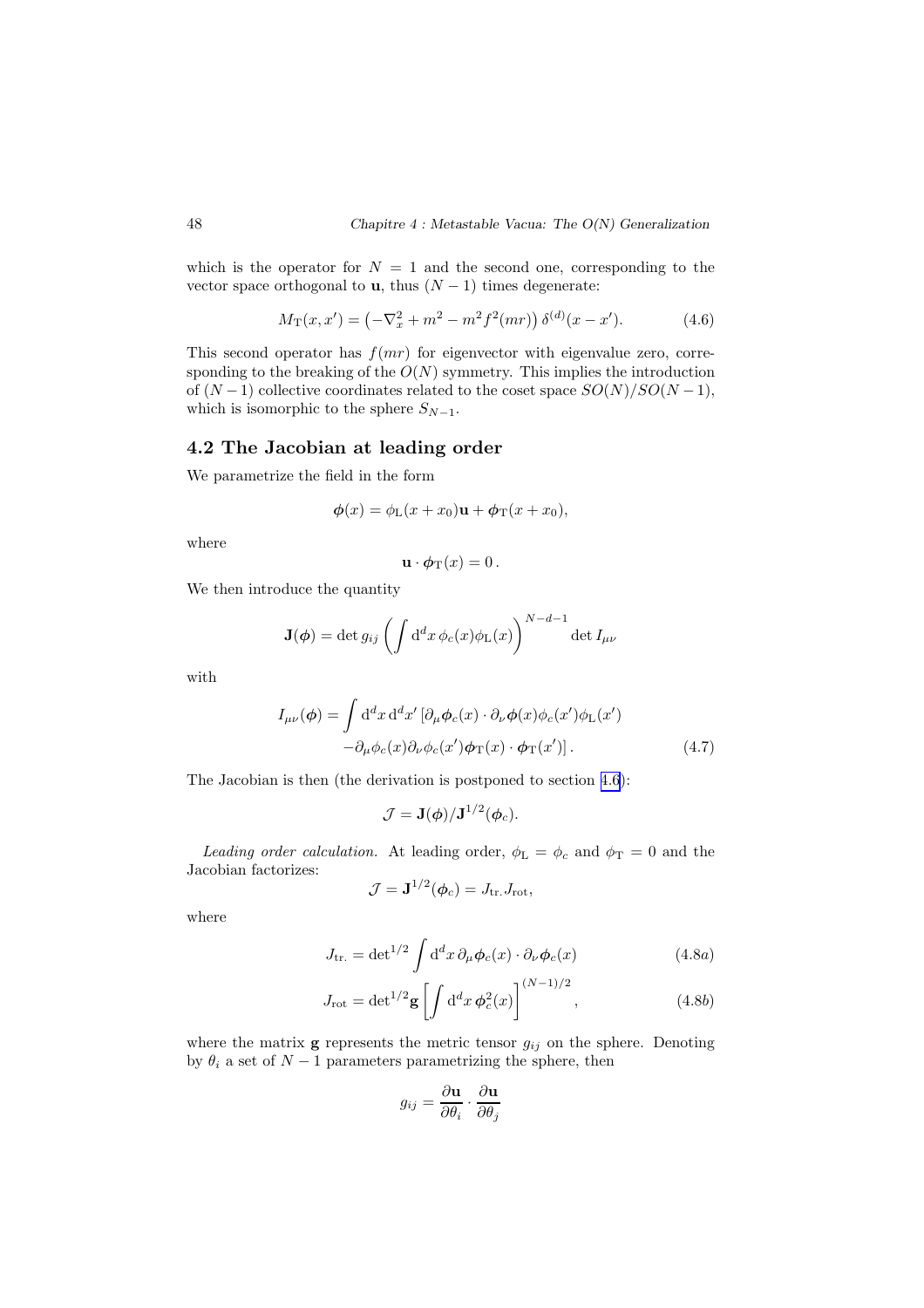*The instanton contribution at leading order* 49

and  $\int \prod_i d\theta_i \det^{1/2} g$  is the covariant surface element of  $S_{N-1}$ . Since  $\phi_c(x)$  depends only on the radial coordinate r, the matrix

$$
J_{\text{tr.}}^{\mu\nu} \equiv \int d^d x \, \partial_\mu \phi_c(x) \cdot \partial_\nu \phi_c(x) = \frac{1}{d} \delta_{\mu\nu} \int d^d x \, (\partial_\mu \phi_c(x))^2, \tag{4.9}
$$

and thus

$$
J_{\text{tr.}} = \det^{1/2} J_{\text{tr.}}^{\mu\nu} = \left[ \frac{1}{d} \int d^d x \left( \partial_\mu \phi_c(x) \right)^2 \right]^{d/2} = \left( \frac{A}{g} \right)^{d/2}.
$$

Finally, for  $J_{\text{rot}}$  one needs

$$
\int d^d x \phi_c^2(x) = -\frac{6}{m^2 g} \int d^d x f^2(x) = -\frac{6}{m^2 g} S_d I_2 = \frac{d-4}{gm^2} A. \tag{4.10}
$$

Thus,

$$
J_{\rm rot} = det^{1/2} \mathbf{g} \left( \frac{(d-4)A}{m^2 g} \right)^{(N-1)/2}.
$$

Moreover, one must again divide by a factor  $\sqrt{2\pi}$  for each collective coordinate, coming from the corresponding Gaussian integrations in the normalization integral. At leading order, this yields the factor

$$
\det^{1/2} g m^{1-N} (d-4)^{(N-1)/2} \left(\frac{A}{2\pi g}\right)^{(d+N-1)/2}
$$

# 4.3 The instanton contribution at leading order

To  $M_L(x, x')$  is associated  $\mathbf{K}_L$ , whose spectrum has already been discussed and to  $M_T(x, x')$  for  $m = 1$ 

$$
\mathbf{K}_\mathrm{T} = \mathbf{1} - \mathbf{\Xi}_\mathrm{T}
$$

with

$$
\Xi_{\mathrm{T}} = (-\nabla_x^2 + 1 + \varepsilon)^{-1} f^2 = \Xi_{\mathrm{L}}/3.
$$

The leading eigenvalue of  $\Xi_{\rm T}$  is 1 and corresponds to the zero-mode.

Finally, the relevant determinant is

$$
\Omega_T = \lim_{\varepsilon \to 0_+} \frac{1}{\varepsilon} \, \det \left[ \left( \mathbf{M}_0 + \varepsilon \right)^{-1} \left( \mathbf{M}_T + \varepsilon \right) \right] \Big|_{m=1} \ .
$$

In the zero-mode sector, the relation between the eigenvalue  $\xi_{T\,0}$  and  $\varepsilon$  is again given by first order perturbation theory:

$$
R_{\rm T} \equiv \lim_{\varepsilon \to 0} \frac{1 - \xi_{\rm T\,0}}{\varepsilon} = \frac{I_2}{I_4} \,. \tag{4.11}
$$

.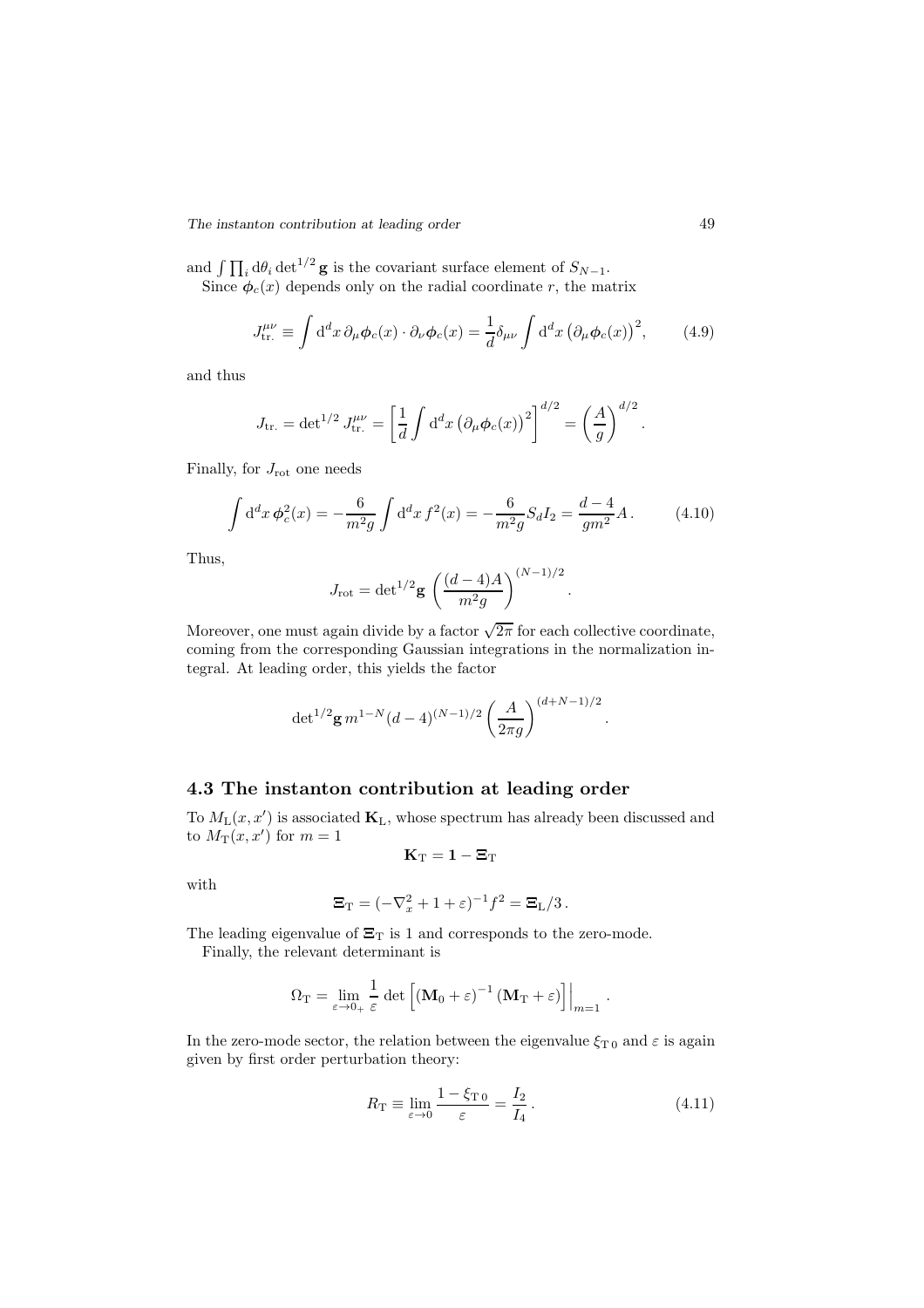Thus, before renormalization,

$$
\Omega_{\rm T} = R_{\rm T} \exp \left[ - \sum_{k=1}^{\infty} \frac{1}{k} \left( \text{tr } \Xi_L^k / 3^k - 1 \right) \right].
$$

The determinant has to be renormalized. We choose a counter-term such that the inverse two-point function satisfies

$$
\tilde{\Gamma}^{(2)}(p=0) = m^2.
$$

The counter-term is then

$$
\delta S_1 = -\frac{1}{12}(N+2)G_2(0)gm^{4-d} \int d^d x \, \phi^2(x). \tag{4.12}
$$

It has the effect of cancelling  $tr \Xi$  and this leads to the cancellation of  $tr \Xi_T$ . Thus,

$$
\left[\Omega_{\rm T}\right]_{\rm ren.} = R_{\rm T} \exp\left[1 - \sum_{k=2} \frac{1}{k} \left(\text{tr}\,\mathbf{\Xi}_{\rm L}^k / 3^k - 1\right)\right].\tag{4.13}
$$

The leading order result is then multiplied by the factor  $[\Omega_T]_{\text{ren.}}^{-(N-1)/2}$ .

The integration over the sphere  $S_{N-1}$ . In the case of the partition function, the integration over collective coordinates yields the product of the surface of the  $S_{N-1}$  sphere,  $2\pi^{N/2}/\Gamma(N/2)$ , and the space volume. Collecting all factors, one obtains

$$
\frac{2\pi^{N/2}}{\Gamma(N/2)} \left( \frac{(d-4)A}{2\pi g} \left[ \Omega_{\text{T}} \right]_{\text{ren.}} \right)^{(N-1)/2}.
$$
 (4.14)

In the case of correlation functions, the integration over the sphere has the effect of averaging the product  $(\phi_c)_{\alpha_1} \ldots (\phi_c)_{\alpha_n}$  and thus the factor  $u_{\alpha_1} u_{\alpha_2} \ldots u_{\alpha_n}$ . Setting

$$
T_{\alpha_1 \alpha_2 \dots \alpha_n} = \langle u_{\alpha_1} u_{\alpha_2} \dots u_{\alpha_n} \rangle_{S_{N-1}}, \tag{4.15}
$$

one finds for the two-point function, for example,

$$
T_{\alpha\beta} = \frac{1}{N} \delta_{\alpha\beta} \,. \tag{4.16}
$$

Similarly, for the four-point function

$$
T_{\alpha\beta\gamma\delta} = \frac{1}{N(N+2)} \left( \delta_{\alpha\beta} \delta_{\gamma\delta} + \delta_{\alpha\gamma} \delta_{\beta\delta} + \delta_{\alpha\delta} \delta_{\gamma\beta} \right). \tag{4.17}
$$

By convention

$$
T = \langle 1 \rangle_{S_{N-1}} = 1.
$$

Dimension 1. The case  $d = 1$  corresponds to the  $O(N)$  symmetric anharmonic oscillator with the Hamiltonian

$$
H = \frac{1}{2}\mathbf{p}^2 + \frac{1}{2}m^2\mathbf{q}^2 + \frac{1}{4!}g(\mathbf{q}^2)^2.
$$
 (4.18)

Then,  $J = -24/g$ ,

$$
\det'(1 - \Xi_T) = \frac{1}{3},
$$
  

$$
R_T = \frac{3}{4} \implies \Omega_T = \frac{1}{4}.
$$

and (equation (3.[53\)](#page-44-0))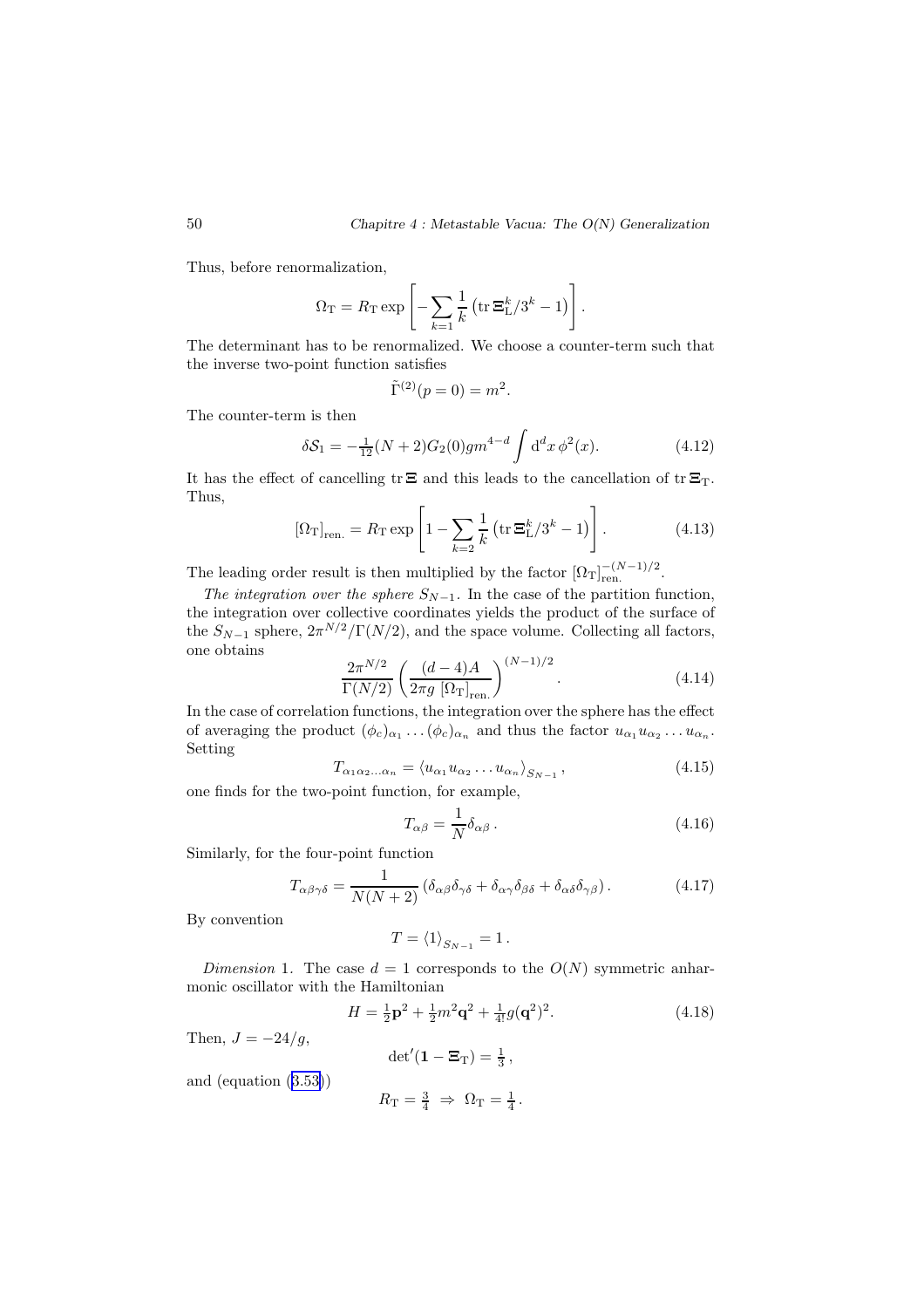<span id="page-52-0"></span>*Jacobian and continuous symmetries: Ordinary integrals* 51

# 4.4 Jacobian and continuous symmetries: Ordinary integrals

We now justify the form of the Jacobian used in chapter [4.](#page-48-0) We begin the analysis with ordinary integrals, the generalization to path and field integrals being then simple.

#### 4.4.1 Ordinary integrals

We want to evaluate the integral

$$
\mathcal{I} = \int_{\mathbb{R}^N} d^N x \ e^{-S(\mathbf{x})/g},\tag{4.19}
$$

in the limit  $q \to 0_+$ , where the function S is analytic and symmetric under the transformations of a continuous Lie group G, subgroup of  $O(N)$ , acting on **x**. We assume that, in this limit, the function  $S$  is minimum at non  $G$ -symmetric saddle points  $x_c$  that are left invariant by the transformations of a subgroup H of G. The solution  $x_c$  then depends on p parameters  $\tau^i$  parametrizing the coset (homogeneous) space  $G/H$ . The second derivative of S thus has a multiple zero eigenvalue corresponding to the p eigenvectors  $\partial \mathbf{x}_c/\partial \tau^i$  (zero modes). To apply the steepest descent method, one must take the parameters  $\tau^i$  as collective coordinates and restrict the steepest descent calculation to the remaining  $N - p$  variables. The problem is then to calculate the Jacobian of the corresponding change of variables.

Collective coordinates and Jacobian. We introduce an orthonormal basis  $\mathbf{e}_{\alpha}$ ,  $\alpha = 1, \ldots, N$ , such that the vectors  $\mathbf{e}_{\alpha}$  with  $\alpha > p$  span the subspace orthogonal to all vectors  $\partial \mathbf{x}_c/\partial \tau^i$ :

$$
\mathbf{e}_{\alpha} \cdot \frac{\partial \mathbf{x}_{c}}{\partial \tau^{i}} = 0 \,\forall \alpha > p. \tag{4.20}
$$

We then change variables  $\mathbf{x} \mapsto {\tau^i, r^a}$ , setting

$$
\mathbf{x} = \mathbf{x}_c(\boldsymbol{\tau}) + \sum_{a > p} r^a \mathbf{e}_a(\boldsymbol{\tau}). \tag{4.21}
$$

The corresponding Jacobian is

$$
J = \det \left( \frac{\partial \mathbf{x}}{\partial \tau^i}, \frac{\partial \mathbf{x}}{\partial r^a} \right) = \det \left( \frac{\partial \mathbf{x}}{\partial \tau^i}, \mathbf{e}_a(\boldsymbol{\tau}) \right), \ a > p,
$$

where  $\mathbf{x}(\tau)$  is a substitute for the expansion (4.21). We then expand the vectors  $\partial$ **x**/ $\partial \tau^i$  on the basis {**e**<sub>α</sub>}:

$$
\frac{\partial \mathbf{x}}{\partial \tau^i} = \sum_{\alpha} \mathbf{e}_{\alpha}(\tau) \frac{\partial \mathbf{x}(\tau)}{\partial \tau^i} \cdot \mathbf{e}_{\alpha}(\tau).
$$
 (4.22)

Inside the determinant, the components with  $\alpha > p$  can be omitted and the Jacobian becomes  $(a > p)$ 

$$
J = \det \left( \sum_{j \le p} \mathbf{e}_j \frac{\partial \mathbf{x}(\tau)}{\partial \tau^i} \cdot \mathbf{e}_j, \mathbf{e}_a \right) = \det \frac{\partial \mathbf{x}(\tau)}{\partial \tau^i} \cdot \mathbf{e}_j, \qquad (4.23)
$$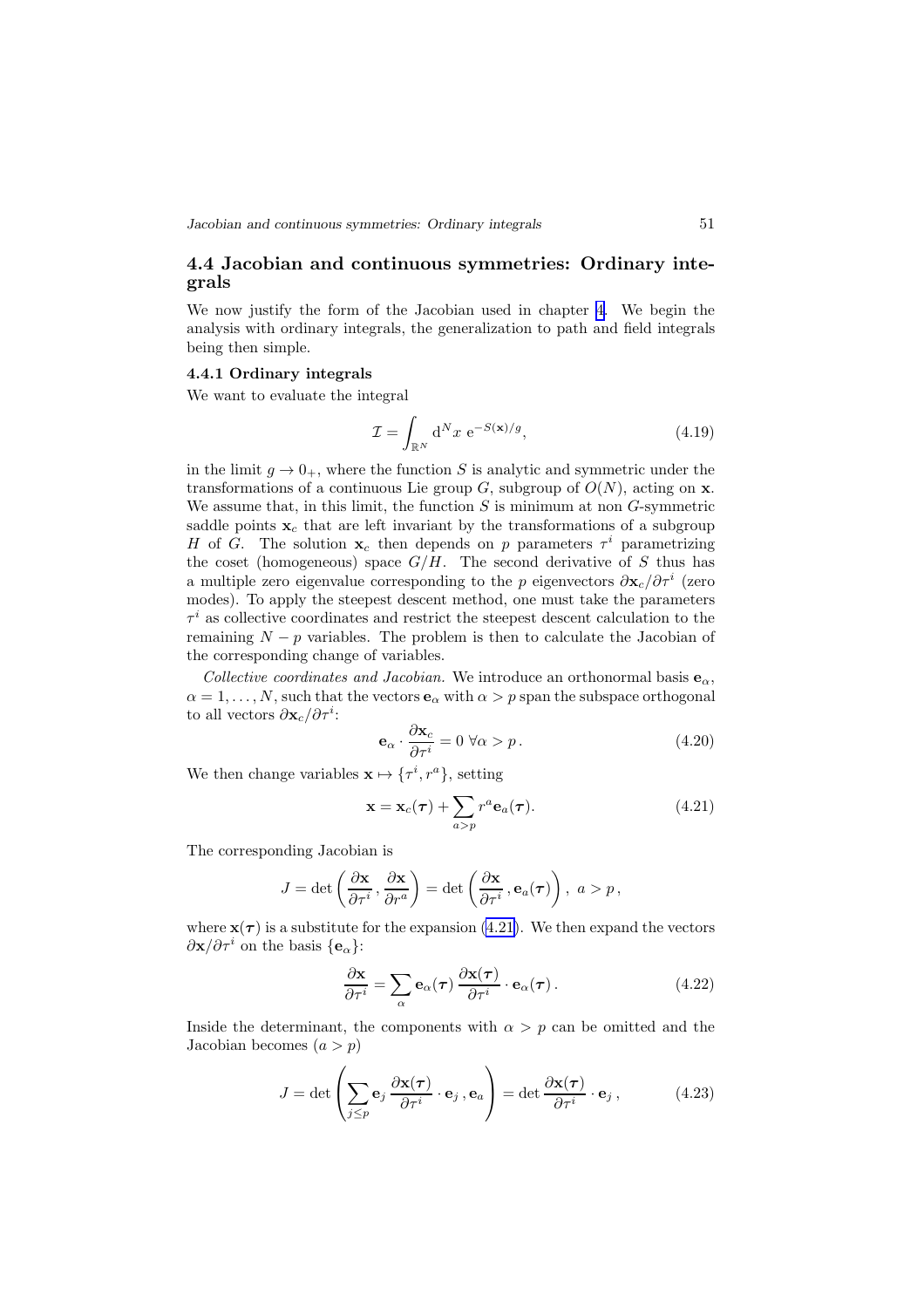<span id="page-53-0"></span>because the basis is orthonormal.

The expansion (4.[22\)](#page-52-0) can be also applied to  $\mathbf{x}_c$ , where it reduces to

$$
\frac{\partial \mathbf{x}_c}{\partial \tau^i} = \sum_{j \leq p} \mathbf{e}_j(\boldsymbol{\tau}) \, \frac{\partial \mathbf{x}_c(\boldsymbol{\tau})}{\partial \tau^i} \cdot \mathbf{e}_j(\boldsymbol{\tau})
$$

and, introducing the  $p \times p$  matrix

$$
R_{ij}(\boldsymbol{\tau}) = \frac{\partial \mathbf{x}_c(\boldsymbol{\tau})}{\partial \tau^i} \cdot \mathbf{e}_j(\boldsymbol{\tau}),
$$

conversely,

$$
\mathbf{e}_i(\boldsymbol{\tau}) = \sum_j R_{ij}^{-1}(\boldsymbol{\tau}) \frac{\partial \mathbf{x}_c(\boldsymbol{\tau})}{\partial \tau^j}.
$$

It follows that

$$
J = \det \frac{\partial \mathbf{x}(\tau)}{\partial \tau^i} \cdot \frac{\partial \mathbf{x}_c(\tau)}{\partial \tau^j} \det \mathbf{R}^{-1}(\tau) = \det \frac{\partial \mathbf{x}(\tau)}{\partial \tau^i} \cdot \frac{\partial \mathbf{x}_c(\tau)}{\partial \tau^j} / \det \frac{\partial \mathbf{x}_c(\tau)}{\partial \tau^i} \cdot \mathbf{e}_j.
$$

Finally,

$$
\det^2 \frac{\partial \mathbf{x}_c(\tau)}{\partial \tau^i} \cdot \mathbf{e}_j = \det \left( \sum_k \frac{\partial \mathbf{x}_c(\tau)}{\partial \tau^i} \cdot \mathbf{e}_k \frac{\partial \mathbf{x}_c(\tau)}{\partial \tau^j} \cdot \mathbf{e}_k \right)
$$

$$
= \det \left( \frac{\partial \mathbf{x}_c(\tau)}{\partial \tau^i} \cdot \frac{\partial \mathbf{x}_c(\tau)}{\partial \tau^j} \right),
$$

because the projector

$$
\Pi_{\alpha\beta} = \sum_{i \le p} e_i^{\alpha} e_i^{\beta},\tag{4.24}
$$

is the identity in the subspace spanned by the vectors  $\partial x_c^{\alpha}/\partial \tau^i$ .

It is convenient to introduce the metric tensor on the manifold  $G/H$ , which can be written as

$$
g_{ij} = \frac{\partial \mathbf{x}_c}{\partial \tau^i} \cdot \frac{\partial \mathbf{x}_c}{\partial \tau^j}.
$$
 (4.25)

One can then rewrite the integration measure Jacobian as [\[9](#page-110-0)]

$$
J d^N \mathbf{x} \, \delta^{(p)}(\mathbf{x}_T) \prod_i d\tau^i \tag{4.26}
$$

with

$$
J = (\det g_{ij})^{-1/2} \det \left( \frac{\partial \mathbf{x}}{\partial \tau^i} \cdot \frac{\partial \mathbf{x}_c}{\partial \tau^j} \right),
$$
 (4.27)

where  $\mathbf{x}_T$  is the projection of  $\mathbf{x} - \mathbf{x}_c$  on the basis  $\mathbf{e}_{i \leq p}$ . The form (4.26, 4.27) is the easiest to generalize to functional integrals.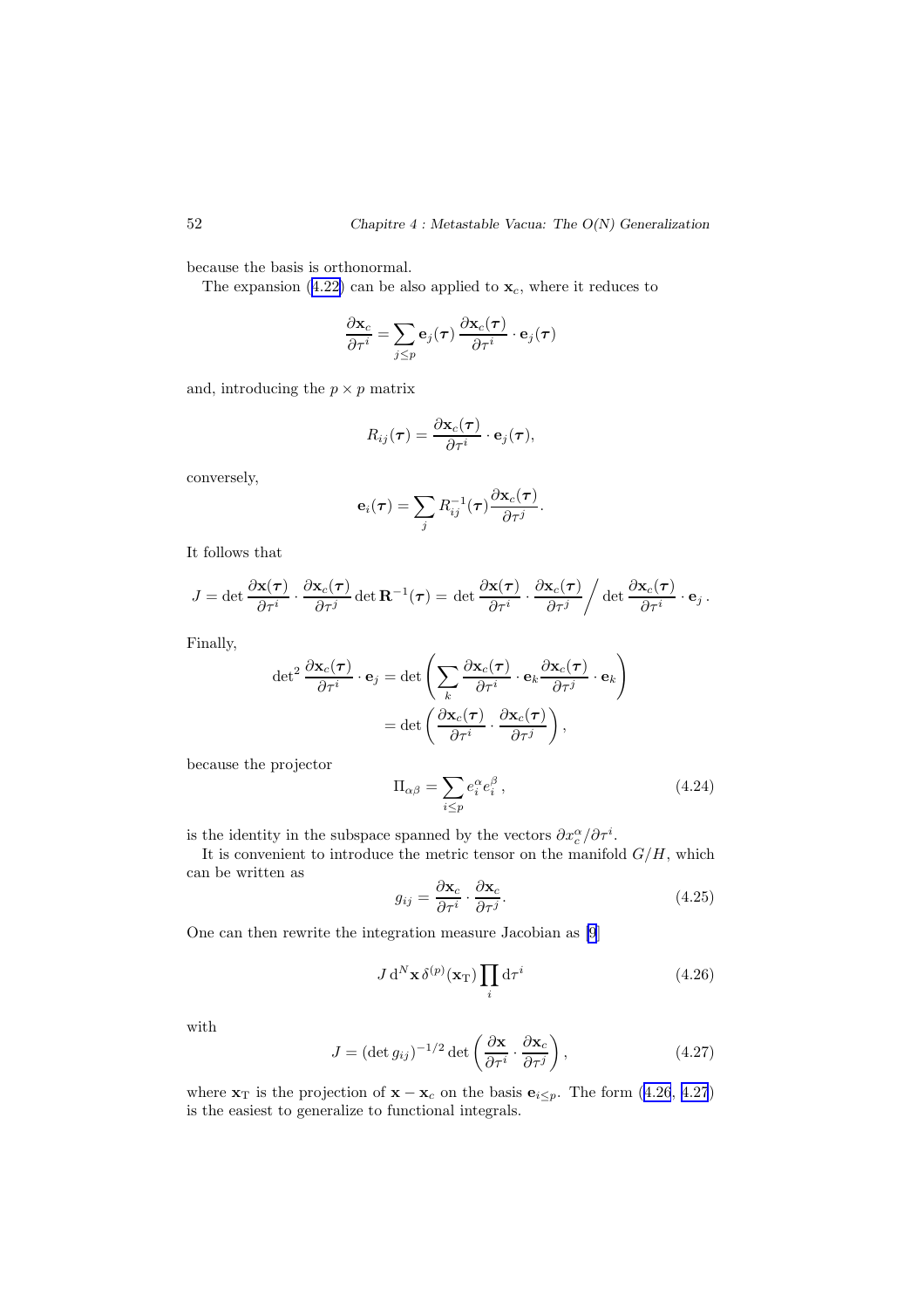<span id="page-54-0"></span>*Jacobian and continuous symmetries: Ordinary integrals* 53

The Faddeev–Popov method. An alternative method is to impose the conditions

$$
C_i(\boldsymbol{\tau}) \equiv \frac{\partial \mathbf{x}_c(\boldsymbol{\tau})}{\partial \tau^i} \cdot (\mathbf{x} - \mathbf{x}_c(\boldsymbol{\tau})) = 0,
$$

which determine  $\tau$  as a function of x. This can be achieved by introducing inside the integral (4.[19](#page-52-0)) the identity

$$
\int \prod_i \mathrm{d} \tau^i \,\delta\big(C_i(\boldsymbol{\tau})\big) \det \left(\frac{\partial C_j}{\partial \tau^k}\right) = 1 \,.
$$

Inside the integral we can then solve for  $x$  in terms of  $\tau$  by parametrizing  $x$  as in expression (4.[21](#page-52-0)). We note that  $(a > p)$ 

$$
\mathbf{e}_a(\boldsymbol{\tau})\cdot \frac{\partial \mathbf{x}_c(\boldsymbol{\tau})}{\partial \tau^i}=0 \ \Rightarrow \ \frac{\partial \mathbf{e}_a(\boldsymbol{\tau})}{\partial \tau^j}\cdot \frac{\partial \mathbf{x}_c(\boldsymbol{\tau})}{\partial \tau^i} + \mathbf{e}_a(\boldsymbol{\tau})\cdot \frac{\partial^2 \mathbf{x}_c(\boldsymbol{\tau})}{\partial \tau^i \partial \tau^j}=0\,.
$$

Thus,

$$
\frac{\partial C_i}{\partial \tau^j} = -\frac{\partial \mathbf{x}_c(\boldsymbol{\tau})}{\partial \tau^i} \cdot \frac{\partial \mathbf{x}(\boldsymbol{\tau})}{\partial \tau^j}.
$$

Finally,

$$
\prod_i \delta\big(C_i(\boldsymbol{\tau})\big) = \delta^{(p)}(\mathbf{x}_{\mathrm{T}}) \det^{-1} \frac{\partial \mathbf{x}_c(\boldsymbol{\tau})}{\partial \tau^i} \cdot \mathbf{e}_j
$$

and the preceding result in the form (4.[26](#page-53-0)) is recovered.

Note that nowhere the explicit group structure has been used. Assuming  $\tau = 0$  belongs to the manifold  $G/H$ , there exists, therefore, elements **g** of G such that

$$
\mathbf{x}_c(\tau) = \mathbf{g}\mathbf{x}_c(0). \tag{4.28}
$$

which leads to additional simplifications since the explicit dependence in  $\tau$  can then be eliminated.

Application to the  $O(N)$  Jacobian. We consider the special example of a function S that depends only on  $x^2$ . We assume that S has non-trivial saddle points of the form

$$
\mathbf{x}_c = \mathbf{u}|\mathbf{x}_c| \text{ with } \mathbf{u}^2 = 1.
$$

The groups G and H are thus  $O(N)$  and  $O(N-1)$ , respectively. The coset space  $O(N)/O(N-1)$  is isomorphic to the sphere  $S_{N-1}$ .

Then,

$$
\frac{\partial \mathbf{x}_c}{\partial \tau^i} = |\mathbf{x}_c| \frac{\partial \mathbf{u}}{\partial \tau^i}
$$

and x can be written as

$$
\mathbf{x} = \mathbf{x}_c(\boldsymbol{\tau}) + r\mathbf{u}\,,
$$

since **u** is the only vector orthogonal to all vectors  $\partial \mathbf{x}_c / \partial \tau^i$ . The projector (4.[24\)](#page-53-0) then becomes

$$
\Pi_{\alpha\beta} = \delta_{\alpha\beta} - u^{\alpha} u^{\beta},\tag{4.29}
$$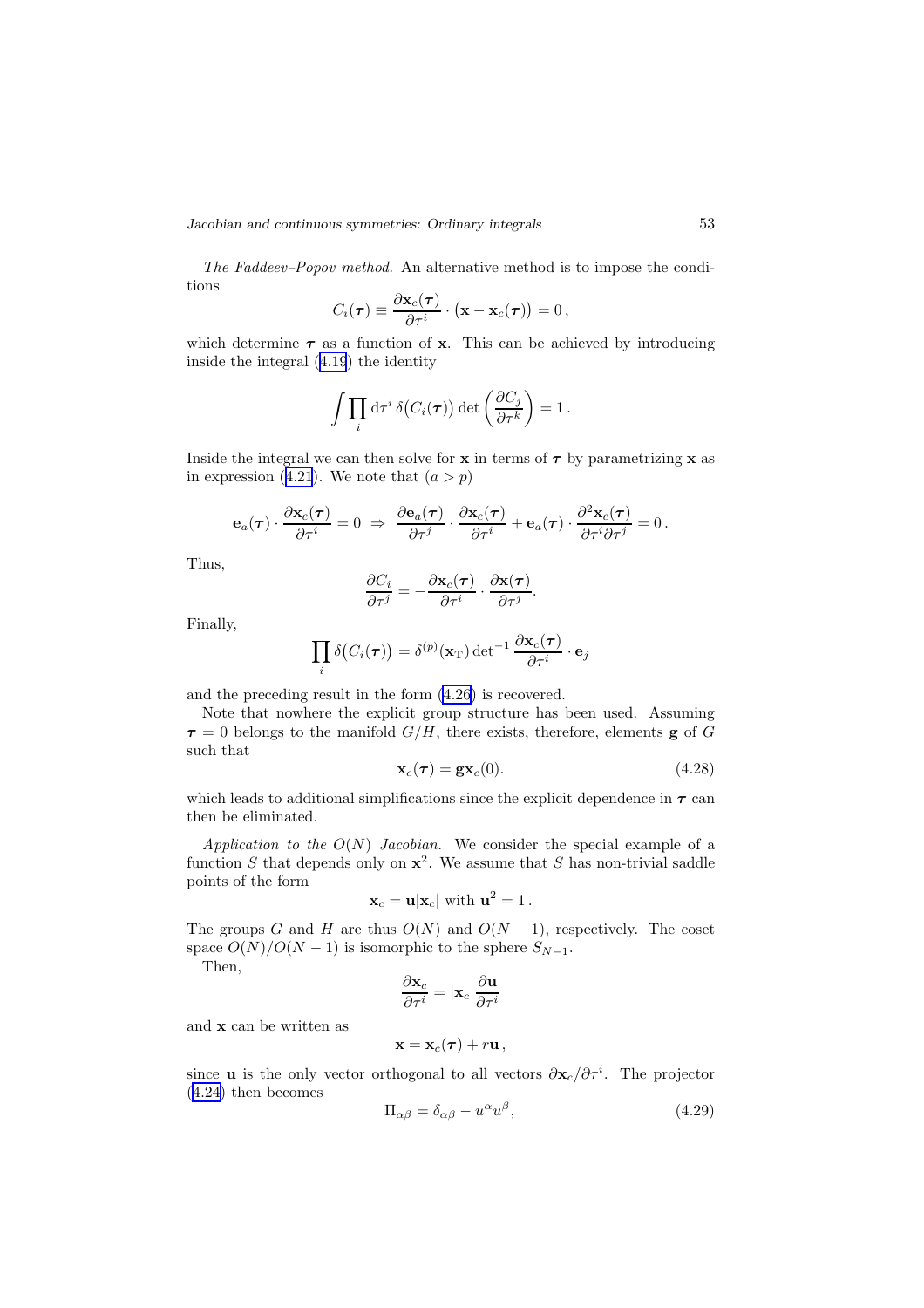<span id="page-55-0"></span>and  $g_{ij}$  (defined in equation (4.[25\)](#page-53-0)) is the metric on the sphere  $S_{N-1}$  in the  $\tau^i$ parametrization. The expression (4.[27\)](#page-53-0) reduces to

$$
J = \det \left[ (|\mathbf{x}_c| + r) \left( \frac{\partial \mathbf{u}}{\partial \tau^i} \cdot \frac{\partial \mathbf{u}}{\partial \tau^j} \right) \right] = \det \left[ g_{ij} \left( |\mathbf{x}_c| + r \right) \right] = \left( |\mathbf{x}_c| + r \right)^{N-1} \det g_{ij}.
$$

Thus the Jacobian of the change of variables  $\mathbf{x} \mapsto {\tau^i, r}$  becomes

$$
J = \left(|\mathbf{x}_c| + r\right)^{N-1} \det^{1/2} g_{ij}(\boldsymbol{\tau}).
$$

We use invariance under rotation of the  $x$  integral to rotate the  $e_i$  basis to a fixed basis with  $\mathbf{u} \mapsto (1, 0...)$  in terms of an orthonormal basis containing  $\mathbf{u}$ , calling  $x_1$  the component on **u**. We can then integrate over **u** and obtain the surface  $\sigma_N$  of the  $S_{N-1}$  sphere. We call  $x_1$  the sum  $|\mathbf{x}_c| + r$  and find

$$
\mathcal{I} = \sigma_N \int d^N x \, x_1^{N-1} \, \delta^{(N-1)}(\mathbf{x}_T) \, e^{-S(\mathbf{x})/g} = \sigma_N \int_0^\infty dx_1 \, x_1^{N-1} \, e^{-S(x_1)/g},
$$

which is the result that one obtains by introducing immediately radial and angular variables.

# 4.5 Jacobian with  $O(N)$  symmetry: Path integrals

The generalization of expressions (4.[26,](#page-53-0) 4.[27\)](#page-53-0) is simple (in particular, because no specific group properties have been used). We denote by  $q(t), t \in \mathbb{R}$ , the N-component path over which one integrates. Scalar products of vectors are then replaced by space integrals and sums. The Jacobian can be written as[[9\]](#page-110-0)

$$
\mathcal{J} = \det \mathbf{J}(\mathbf{q}) / \det^{1/2} \mathbf{J}(\mathbf{q}_c), \qquad (4.30)
$$

where  $\mathbf{q}_c$  is the instanton solution and  $\mathbf{J}(\mathbf{q})$  the matrix with elements

$$
J_{ij}(\mathbf{q}) = \int \mathrm{d}t \, \frac{\partial \mathbf{q}}{\partial \tau^i} \cdot \frac{\partial \mathbf{q}_c}{\partial \tau^j}.
$$
 (4.31)

#### 4.5.1 Space translations

We first assume that  $q(t)$  has one component and the instanton solution breaks only the symmetry of the action under space translations. Then, the function  $J(q)$  in (4.31) reduces to the expression

$$
J(q) = \int dt \, \dot{q}(t) \dot{q}_c(t),
$$

derived directly (equation (1.[29](#page-12-0))). Moreover, one integrates over all paths  $q(t)$ with the constraint

$$
\int dt (q(t) - q_c(t)) \dot{q}_c(t) = 0.
$$

Setting

$$
q(t) = q_c(t) + r(t),
$$

after an integration by parts one obtains (assuming the boundary terms cancel)

$$
J(q) = J(q_c) \left[ 1 - \frac{1}{J(q_c)} \int dt \, \ddot{q}_c(t) r(t) \right].
$$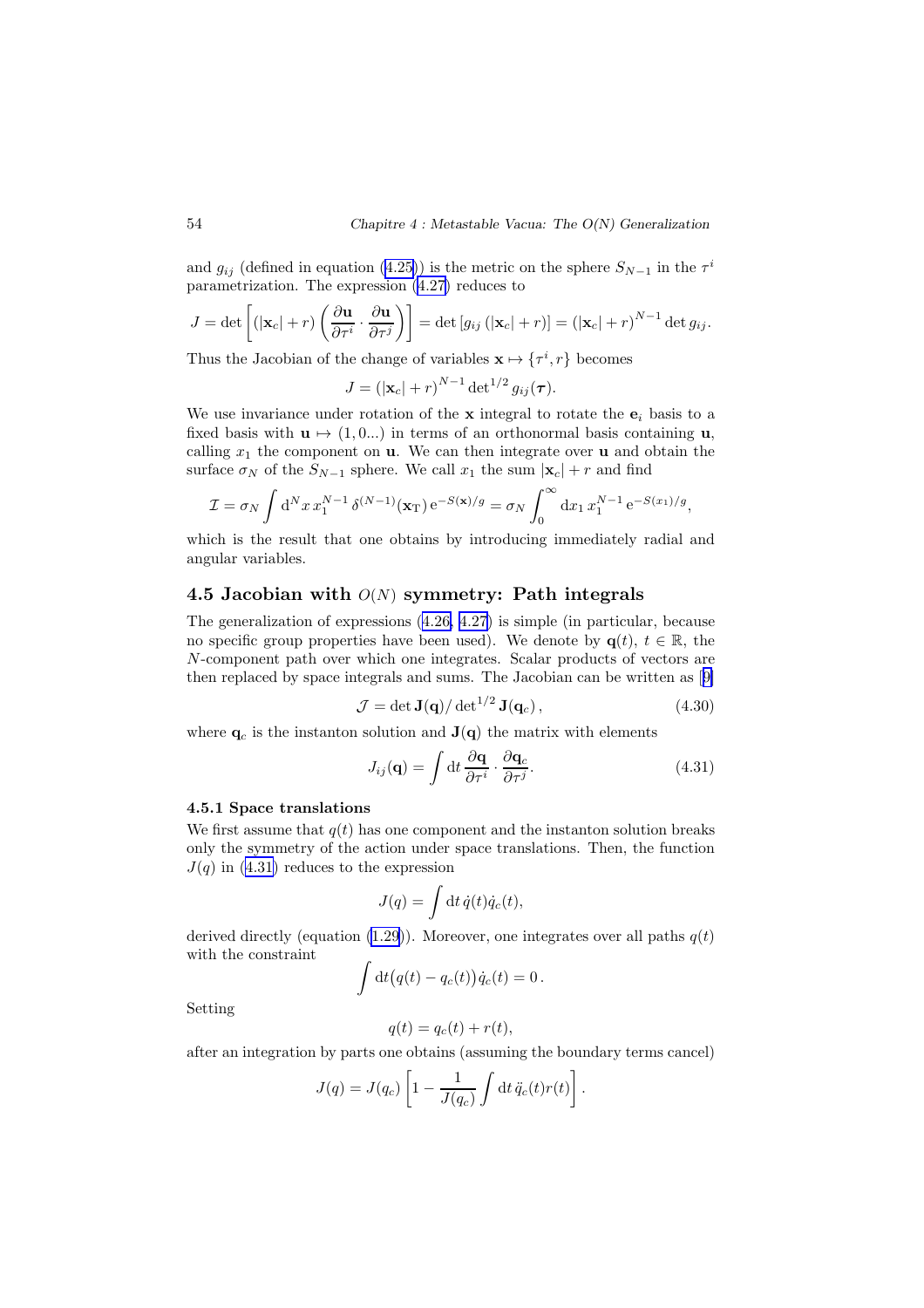<span id="page-56-0"></span>*Jacobian with*  $O(N)$  *symmetry: Path integrals* 55

### 4.5.2 Path integrals: Space translations and  $O(N)$  internal rotations

We now consider a path integral where the integrand is both invariant under space translations and internal  $O(N)$  group transformations. Under rather general conditions, one can show that the instanton solution with minimal action can be factorized in the form

$$
\mathbf{q}_c(t) = \mathbf{u} q_c(t + t_0),\tag{4.32}
$$

where **u** is a time-independent unit vector:  $u^2 = 1$ , a form that breaks both time translation and  $O(N)$  invariance. The subgroup that leaves the vector u invariant is  $O(N-1)$ . As a variant with the notation of section [4.4.1](#page-52-0), we denote by  $t_0$  the collective coordinate corresponding to time translations and we restrict the notation  $\tau \equiv \{\tau^i\}, 1 \leq i \leq N-1$ , to the collective coordinates parametrizing the sphere  $O(N)/O(N-1) \equiv S_{N-1}$ . We further assume that  $\mathbf{q}_c(t) \to 0$  when  $|t| \to \infty$ .

We then set

$$
\mathbf{q}(t) = q_{\rm L}(t+t_0)\mathbf{u}(\tau) + \mathbf{q}_{\rm T}(t+t_0),\tag{4.33}
$$

where

$$
\mathbf{u} \cdot \mathbf{q}_{\mathrm{T}}(t) = 0. \tag{4.34}
$$

We now express the conditions that the zero-modes should be omitted. Translation invariance yields

$$
\int dt \dot{q}_c(t) (q_{\rm L}(t) - q_c(t)) = \int dt \dot{q}_c(t) q_{\rm L}(t) = 0.
$$
 (4.35)

The second condition coming from  $O(N)$  transformations reads

$$
\int dt \, q_c(t) \frac{\partial \mathbf{u}}{\partial \tau^i} \cdot \mathbf{q}_T(t) = 0.
$$

The  $(N-1)$  vectors  $\partial {\bf u}/\partial \tau_i$  span the space orthogonal to **u** and, thus, the latter condition is equivalent to

$$
\int dt \, q_c(t) \mathbf{q}_T(t) = 0. \tag{4.36}
$$

More explicit form of the Jacobian. The matrix  $J(q)$  introduced in equation (4.[30\)](#page-55-0) can now be written as

$$
\mathbf{J}(\mathbf{q}) = \begin{pmatrix} \mathbf{A} & \mathbf{B} \\ \mathbf{C} & \mathbf{D} \end{pmatrix},\tag{4.37}
$$

where  $A, B, C, D$  are submatrices with elements

$$
A_{ij} = \int dt \frac{\partial \mathbf{q}(t)}{\partial \tau^i} \cdot \frac{\partial \mathbf{q}_c(t)}{\partial \tau^j}, \quad B_j = \int dt \frac{\partial \mathbf{q}(t)}{\partial t_0} \cdot \frac{\partial \mathbf{q}_c(t)}{\partial \tau^j},
$$

$$
C_i = \int dt \frac{\partial \mathbf{q}(t)}{\partial \tau^i} \cdot \frac{\partial \mathbf{q}_c(t)}{\partial t_0}, \qquad D = \int dt \frac{\partial \mathbf{q}(t)}{\partial t_0} \cdot \frac{\partial \mathbf{q}_c(t)}{\partial t_0},
$$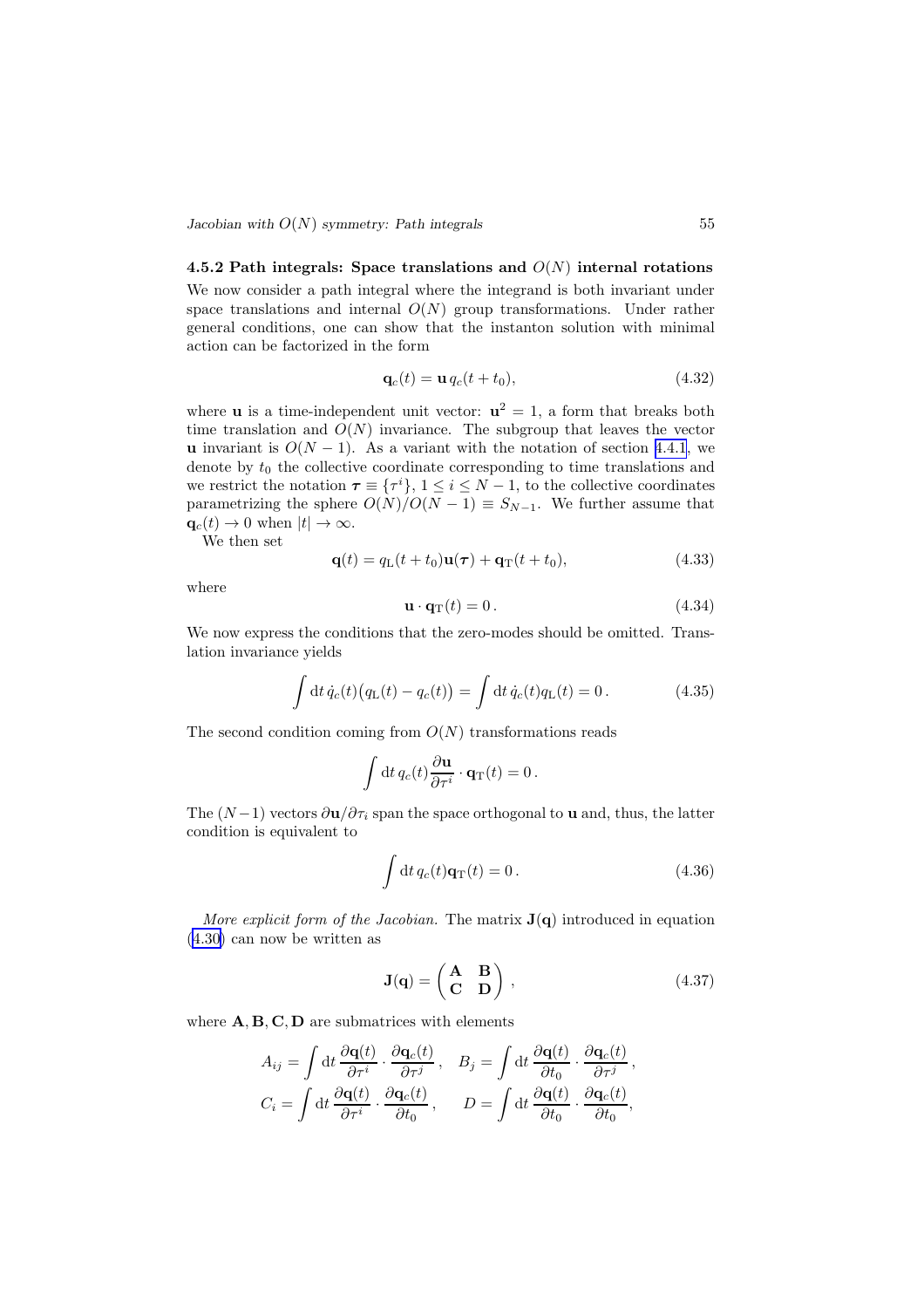<span id="page-57-0"></span>where the derivatives with respect to  $t_0$  and  $\tau^i$  refer to the parametrization (4.[33\)](#page-56-0).

Introducing the parametrization (4.[33](#page-56-0)), we obtain

$$
\frac{\partial \mathbf{q}}{\partial t_0} = \dot{\mathbf{q}}(t) = \dot{q}_L(t+t_0)\mathbf{u} + \dot{\mathbf{q}}_T(t+t_0), \quad \frac{\partial \mathbf{q}}{\partial \tau^i} = q_L(t+t_0)\frac{\partial \mathbf{u}}{\partial \tau^i} + \frac{\partial \mathbf{q}_T(t+t_0)}{\partial \tau^i},
$$

as well as

$$
\frac{\partial \mathbf{q}_c}{\partial t_0} = \dot{\mathbf{q}}_c(t) = \mathbf{u}\dot{q}_c(t+t_0), \quad \frac{\partial \mathbf{q}_c}{\partial \tau^i} = \frac{\partial \mathbf{u}}{\partial \tau^i}q_c(t+t_0).
$$

We now calculate the various contributions relevant for expression  $(4.37)$  $(4.37)$ . First,

$$
D = \int dt \, \dot{\mathbf{q}}(t) \cdot \dot{\mathbf{q}}_c(t) = \int dt \, \dot{q}_\mathrm{L}(t) \dot{q}_c(t).
$$

Also,

$$
B_i = \int dt \, \dot{\mathbf{q}}(t) \cdot \frac{\partial \mathbf{q}_c(t)}{\partial \tau^i} = \frac{\partial \mathbf{u}}{\partial \tau^i} \cdot \int dt \, \dot{\mathbf{q}}(t) q_c(t),
$$

$$
C_i = \int dt \, \dot{\mathbf{q}}_c(t) \cdot \frac{\partial \mathbf{q}(t)}{\partial \tau^i} = \mathbf{u} \cdot \int dt \, \dot{q}_c(t) \frac{\partial \mathbf{q}(t)}{\partial \tau^i}.
$$

Integrating by parts, we obtain

$$
B_i = -\frac{\partial \mathbf{u}}{\partial \tau^i} \cdot \int \mathrm{d}t \, \mathbf{q}_\mathrm{T}(t) \dot{q}_c(t).
$$

From equation (4.[34\)](#page-56-0), we derive

$$
\mathbf{u} \cdot \frac{\partial \mathbf{q}_{\mathrm{T}}(t)}{\partial \tau^i} + \frac{\partial \mathbf{u}}{\partial \tau^i} \cdot \mathbf{q}_{\mathrm{T}}(t) = 0.
$$

Thus,

$$
C_i = -\frac{\partial \mathbf{u}}{\partial \tau^i} \cdot \int dt \, \dot{q}_c(t) \mathbf{q}_{\mathrm{T}}(t).
$$

Finally,

$$
A_{ij} = \int dt \frac{\partial \mathbf{q}(t)}{\partial \tau^i} \cdot \frac{\partial \mathbf{q}_c(t)}{\partial \tau^j} = \frac{\partial \mathbf{u}}{d\tau^j} \cdot \int dt q_c(t) \left(\frac{\partial \mathbf{u}}{d\tau^i} q_L(t) + \frac{\partial \mathbf{q}_T}{\partial \tau^i}\right)
$$
  
=  $g_{ij} \int dt q_L(t) q_c(t) + \frac{\partial \mathbf{u}}{d\tau^j} \cdot \int dt q_c(t) \frac{\partial \mathbf{q}_T}{\partial \tau^i},$  (4.38)

where we have introduced the metric (4.[25](#page-53-0)) on  $S_{N-1}$ :

$$
g_{ij} = \frac{\partial \mathbf{u}}{d\tau^i} \cdot \frac{\partial \mathbf{u}}{d\tau^j}.
$$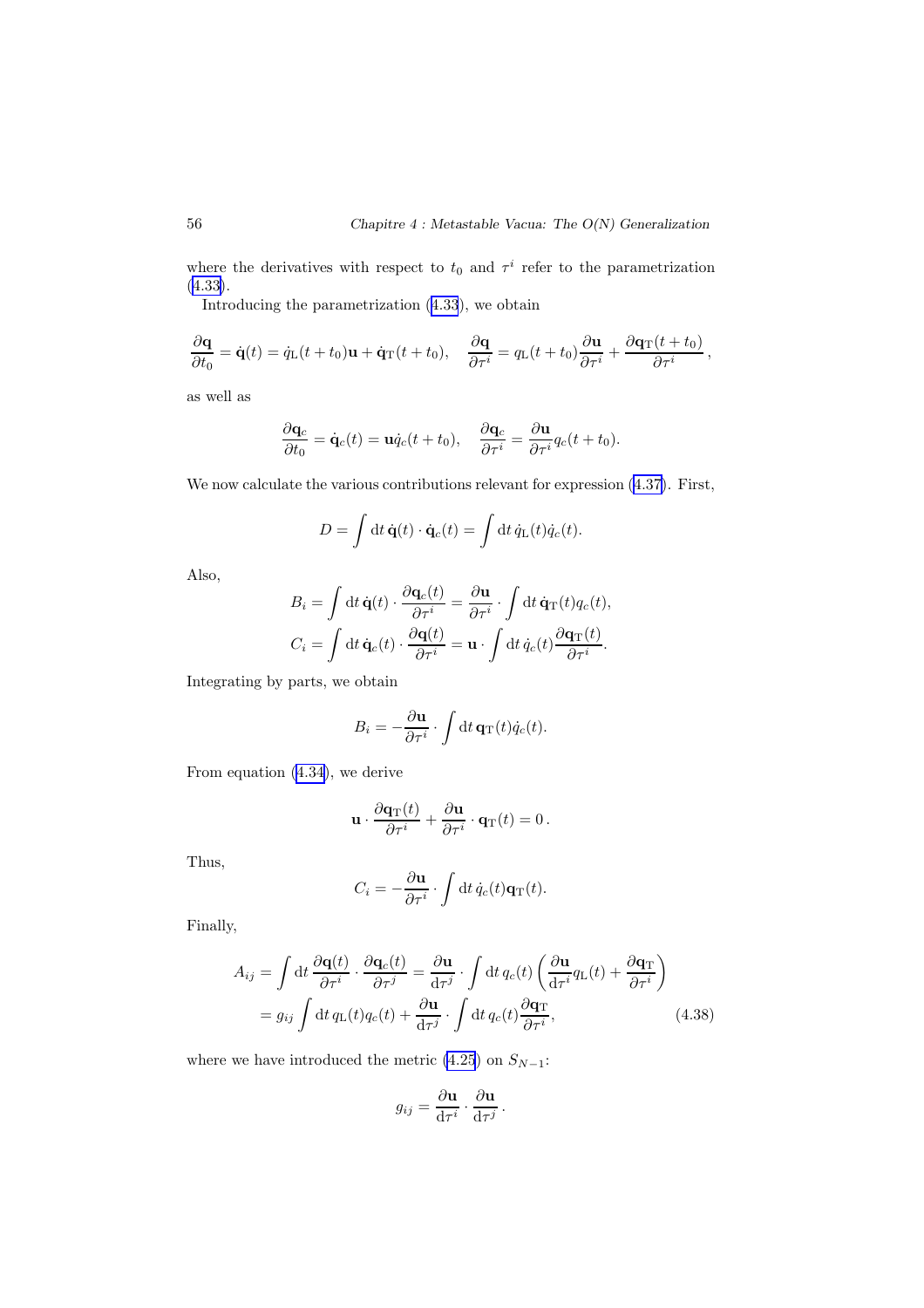<span id="page-58-0"></span>Then, differentiating the condition (4.[36](#page-56-0)) with respect to  $\tau_i$ , we find that the second term in  $(4.38)$  $(4.38)$  $(4.38)$  vanishes. The matrix **A** reduces to

$$
A_{ij} = g_{ij} \int dt \, q_{\rm L}(t) q_c(t).
$$

We use the general identity

$$
\det\begin{pmatrix} \mathbf{A} & \mathbf{B} \\ \mathbf{C} & \mathbf{D} \end{pmatrix} = \det \mathbf{A} \det \left( \mathbf{D} - \mathbf{C} \mathbf{A}^{-1} \mathbf{B} \right), \tag{4.39}
$$

valid for all submatrices. We introduce the inverse  $g^{ij}$  $\sum$ of the metric tensor:  $ig_{ik}g^{kj} = \delta_i^j$ . We need

$$
\mathbf{CA}^{-1}\mathbf{B} = \left(\int dt \, q_{\mathrm{L}}(t) q_{c}(t)\right)^{-1} \times \int dt \, dt' \sum_{i,j} \frac{\partial \mathbf{u}}{\partial \tau^{i}} \cdot \mathbf{q}_{\mathrm{T}}(t) \dot{q}_{c}(t) g^{ij} \frac{\partial \mathbf{u}}{\partial \tau^{j}} \cdot \mathbf{q}_{\mathrm{T}}(t') \dot{q}_{c}(t').
$$

The expression involves the symmetric matrix

$$
\Pi_{\alpha\beta} = \sum_{i,j} \frac{\partial u_{\alpha}}{\partial \tau^i} g^{ij} \frac{\partial u_{\beta}}{\partial \tau^j},
$$

which is given by equation (4.[29\)](#page-54-0):

$$
\Pi_{\alpha\beta} = \delta_{\alpha\beta} - u_{\alpha}u_{\beta}.
$$

It follows

$$
\mathbf{CA}^{-1}\mathbf{B} = \left(\int dt \, q_{\mathrm{L}}(t) q_c(t)\right)^{-1} \int dt \, dt' \, q_c(t) q_c(t') \dot{\mathbf{q}}_{\mathrm{T}}(t) \cdot \dot{\mathbf{q}}_{\mathrm{T}}(t').
$$

Also

$$
\det \mathbf{A} = \det g_{ij} \left[ \int dt \, q_{\mathrm{L}}(t) q_c(t) \right]^{N-1}.
$$

We conclude

$$
\det \mathbf{J}(\mathbf{q}) = \det g_{ij} \left[ \int \mathrm{d}t \, \mathbf{q}(t) \cdot \mathbf{q}_c(t) \right]^{N-2} \int \mathrm{d}t \, \mathrm{d}t' \left[ \dot{\mathbf{q}}(t) \cdot \dot{\mathbf{q}}_c(t) \mathbf{q}(t') \cdot \mathbf{q}_c(t') \right] - \dot{q}_c(t) \dot{q}_c(t') \mathbf{q}_T(t') \cdot \mathbf{q}_T(t') \right]. \tag{4.40}
$$

The complete Jacobian then is

$$
\mathcal{J} = (\det g_{ij})^{1/2} \left[ \int dt \, \mathbf{q}_c^2(t) \right]^{(1-N)/2} \left[ \int dt \, \dot{\mathbf{q}}_c^2(t) \right]^{-1/2} \left[ \int dt \, \mathbf{q}(t) \cdot \mathbf{q}_c(t) \right]^{N-2} \times \int dt \, dt' \left[ \dot{\mathbf{q}}(t) \cdot \dot{\mathbf{q}}_c(t) \mathbf{q}(t') \cdot \mathbf{q}_c(t') - \dot{q}_c(t) \dot{q}_c(t') \mathbf{q}_T(t) \cdot \mathbf{q}_T(t') \right].
$$
 (4.41)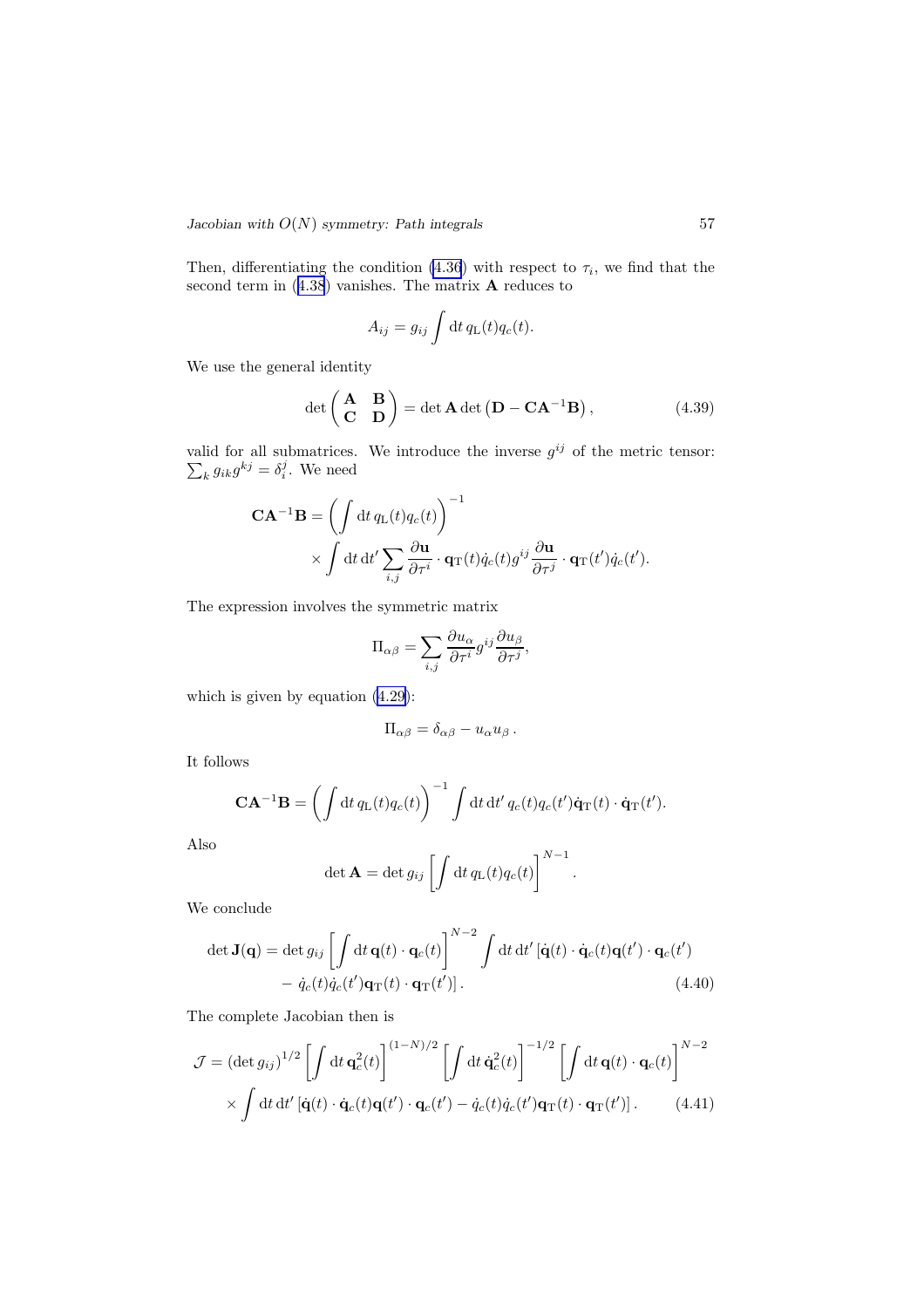<span id="page-59-0"></span>Using the first condition (4.[35](#page-56-0)), one can also rewrite this expression as[[9\]](#page-110-0)

$$
\mathcal{J} = (\det g_{ij})^{1/2} \left[ \int dt \, \mathbf{q}_c^2(t) \right]^{(1-N)/2} \left[ \int dt \, \dot{\mathbf{q}}_c^2(t) \right]^{-1/2} \left[ \int dt \, \mathbf{q}(t) \cdot \mathbf{q}_c(t) \right]^{N-2} \times \int dt \, dt' \left[ \dot{\mathbf{q}}(t) \cdot \dot{\mathbf{q}}_c(t) \mathbf{q}(t') \cdot \mathbf{q}_c(t') + \dot{\mathbf{q}}_c(t) \cdot \mathbf{q}_c(t') \mathbf{q}(t) \cdot \dot{\mathbf{q}}(t') \right].
$$
 (4.42)

In the case of the partition function, we can integrate explicitly over  $t_0$  and  $\tau^i$ after a translation and an  $O(N)$  rotation and find a factor  $\beta \sigma_N$ , where  $\beta$  is the time interval and  $\sigma_N$  the surface of  $S_{N-1}$ .

Note that this expression factorizes into a Jacobian for translations and a Jacobian for  $O(N)$  rotations only at leading order.

# 4.6 Jacobian with  $O(N)$  symmetry: Field integrals

We denote by  $\phi(x)$ ,  $x \in \mathbb{R}^d$ ,  $d > 1$ , the N-component field over which one integrates. Scalar products of vectors are then replaced by space integrals and sums. The Jacobian then reads[[10\]](#page-110-0)

$$
\mathcal{J} = \det \mathbf{J}(\phi) / \left( \det \mathbf{J}(\phi_c) \right)^{1/2},\tag{4.43}
$$

where  $J(\phi)$  is the matrix with elements

$$
J_{ij}(\phi) = \int \mathrm{d}^d x \frac{\partial \phi}{\partial \tau^i} \cdot \frac{\partial \phi_c}{\partial \tau^j}.
$$

Space translations. If the scalar field  $\phi(x)$  has only one component, the instanton solution only breaks the space translation symmetry of the action and vanishes at large distance. Then, the Jacobian (4.43) involves the determinant of a  $d \times d$  matrix **J** with elements

$$
J_{\mu\nu}(\phi) = \int d^d x \,\partial_\mu \phi_c(x) \partial_\nu \phi(x). \tag{4.44}
$$

Space translations and  $O(N)$  rotations. We now assume that we integrate over an N-component field  $\phi(x)$ ,  $x \in \mathbb{R}^d$  with an integrand that has both spacetranslation and  $O(N)$  rotation invariance. We also assume that the solution breaks both symmetries of the action and can be written as

$$
\phi_c(x) = \mathbf{u}\,\phi_c(x+x_0),
$$

where the unit vector **u** and  $\mathbf{x}_0$  are constants (this is in general the case for the minimal action solution). We choose as collective coordinates the unit vector **u**, in some parametrization  $\tau^i$ ,  $1 \leq i \leq N$ , and the *d*-component vector **x**<sub>0</sub>. The calculation follows the same lines as in the path integral example.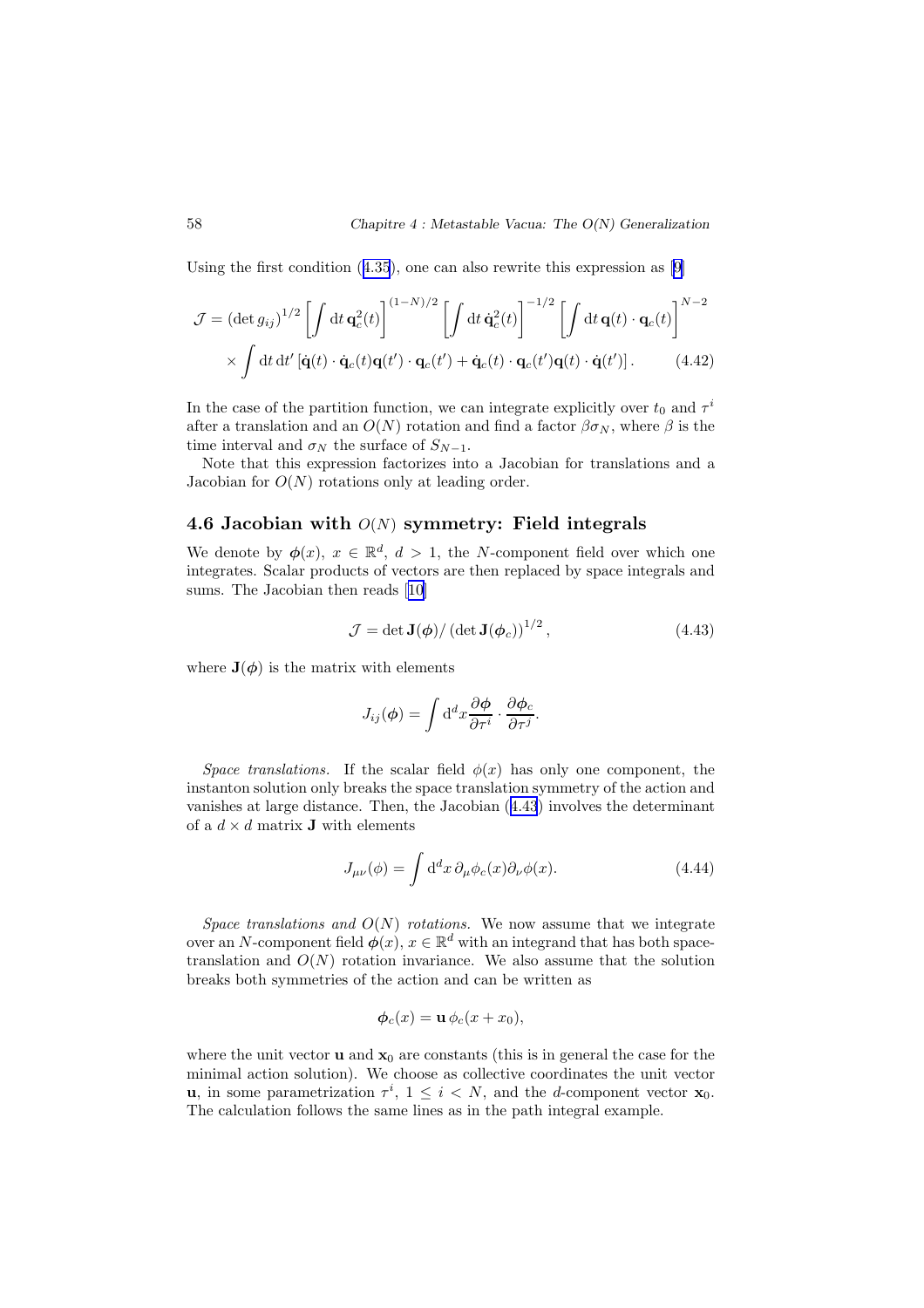*Jacobian with*  $O(N)$  *symmetry: Field integrals* 59

We parametrize the field in the form

$$
\phi(x) = \phi_{\rm L}(x + x_0)\mathbf{u} + \phi_{\rm T}(x + x_0),
$$

where

$$
\mathbf{u} \cdot \boldsymbol{\phi}_{\mathrm{T}}(x) = 0
$$

and (zero-mode conditions)

$$
\int d^d x \,\partial_\mu \phi_c(x) \left[ \phi_L(x) - \phi_c(x) \right] = 0, \qquad (4.45a)
$$

$$
\int d^d x \, \phi_c(x) \phi_T(x) = 0. \qquad (4.45b)
$$

The calculation of the determinant involves the  $d \times d$  matrix **D** (immediate generalization of expression (4.[44\)](#page-59-0)) with elements

$$
D_{\mu\nu}(\phi) = \int d^d x \,\partial_\mu \phi_c(x) \cdot \partial_\nu \phi(x) = \int d^d x \,\partial_\mu \phi_c(x) \partial_\nu \phi_L(x). \tag{4.46}
$$

Then,

$$
\partial_{\mu}\phi_c(x) = \mathbf{u}\,\partial_{\mu}\phi_c(x), \quad \frac{\partial\phi_c(x)}{\partial\tau^i} = \frac{\partial\mathbf{u}}{\partial\tau^i}\phi_c(x).
$$

We infer

$$
B_{i\mu} = \int d^d x \, \partial_{\mu} \phi(x) \cdot \frac{\partial \phi_c(x)}{\partial \tau^i} = \frac{\partial \mathbf{u}}{\partial \tau^i} \cdot \int d^d x \, \phi_c(x) \partial_{\mu} \phi_{\mathrm{T}}(x)
$$
  
\n
$$
= -\frac{\partial \mathbf{u}}{\partial \tau^i} \cdot \int d^d x \, \partial_{\mu} \phi_c(x) \phi_{\mathrm{T}}(x)
$$
  
\n
$$
C_{\mu i} = \int d^d x \, \partial_{\mu} \phi_c(x) \cdot \frac{\partial \phi(x)}{\partial \tau^i} = \mathbf{u} \cdot \int d^d x \, \partial_{\mu} \phi_c(x) \frac{\partial \phi_{\mathrm{T}}(x)}{\partial \tau^i}
$$
  
\n
$$
= -\frac{\partial \mathbf{u}}{\partial \tau^i} \cdot \int d^d x \, \partial_{\mu} \phi_c(x) \phi_{\mathrm{T}}(x).
$$

Finally, as in the path integral example,

$$
A_{ij} = \int d^d x \, \frac{\partial \phi_c(x)}{\partial \tau^i} \cdot \frac{\partial \phi(x)}{\partial \tau^j} = g_{ij} \int d^d x \, \phi_c(x) \phi_L(x),
$$

where the derivative of the condition (4.45b) has been used.

As before, we use the rule (4.[39\)](#page-58-0) of expanding determinant by blocks, identifying one block with  $g_{ij}$ . We need the  $d \times d$  matrix

$$
E_{\mu\nu} = (\mathbf{C}\mathbf{A}^{-1}\mathbf{B})_{\mu\nu}
$$
  
= 
$$
\left(\int d^d x \,\phi_c(x)\phi_L(x)\right)^{-1} \int d^d x \,d^d x' \,\partial_\mu\phi_c(x)\partial_\nu\phi_c(x')\phi_T(x) \cdot \phi_T(x').
$$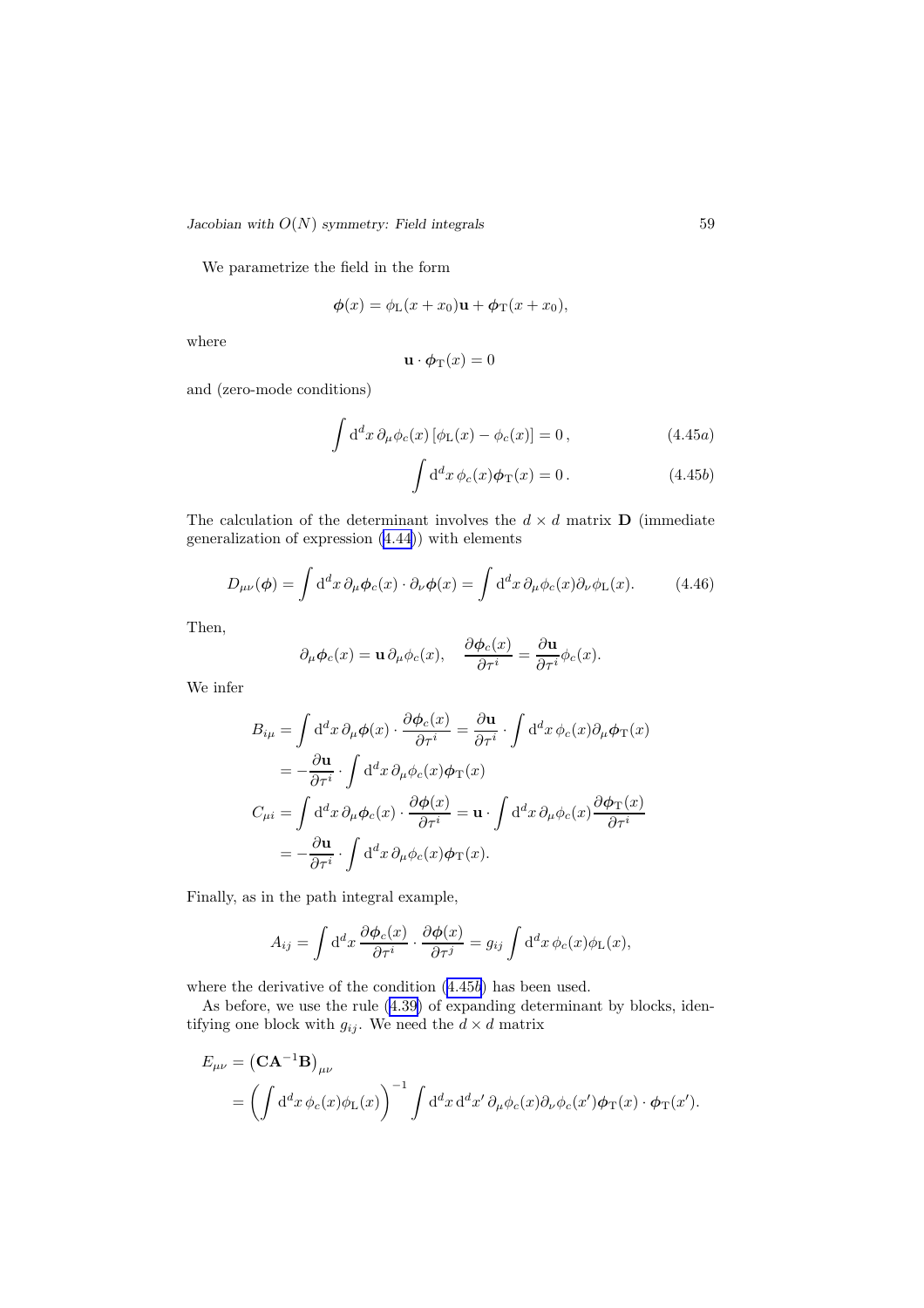We finally obtain [\[10](#page-110-0)]

$$
\mathbf{J}(\phi) = \det g_{ij} \left( \int d^dx \, \phi_c(x) \phi_{\mathrm{L}}(x) \right)^{N-d-1} \det I_{\mu\nu}
$$

with

$$
I_{\mu\nu}(\phi) = \int d^d x d^d x' \left[ \partial_{\mu} \phi_c(x) \cdot \partial_{\nu} \phi(x) \phi_c(x') \phi_{\text{L}}(x') - \partial_{\mu} \phi_c(x) \partial_{\nu} \phi_c(x') \phi_{\text{T}}(x) \cdot \phi_{\text{T}}(x') \right].
$$
\n(4.47)

The Jacobian follows:

$$
\mathcal{J} = \mathbf{J}(\phi)/\mathbf{J}^{1/2}(\phi_c).
$$

In the case of the partition function, the integration over collective coordinates yields the product of the surface of the  $S_{N-1}$  sphere and the space (or spacetime) volume.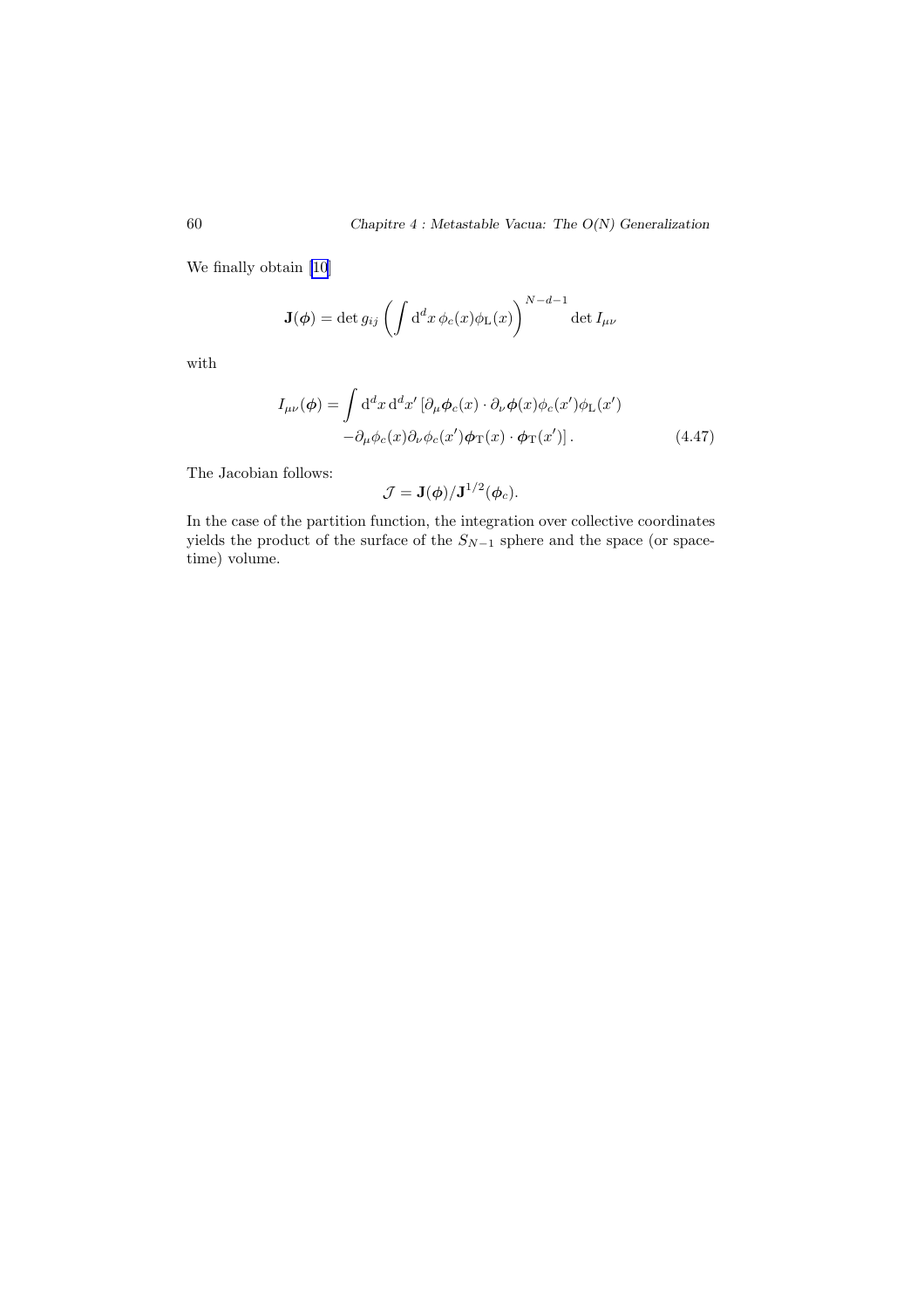# <span id="page-62-0"></span>Chapter 5

# The  $\phi^4$  Field Theory in Dimension 4

For the  $\phi^4$  field theory four dimensions is special because the theory is just renormalizable. Moreover, one discovers that only the massless field equations have instanton solutions. This leads to a set of new problems which we now examine. We first consider the massless theory which is simpler, although it has some subtle IR problems. A technical advantage is that the classical theory is conformal invariant and the instanton solution can be found explicitly. Note that the barrier penetration is somewhat peculiar since it is not generated by the potential but only by the kinetic term of the action.

We explain the leading order calculation of instanton contribution for the one-component  $\phi^4$  theory, but the extension to the  $O(N)$  symmetric model is simple,and explicit expressions can be found in the literature [[16\]](#page-111-0),[[17\]](#page-111-0).

The Euclidean action of the massless theory  $\phi^4$  theory in the tree approximation can be written as

$$
S(\phi) = \int d^4x \left[ \frac{1}{2} (\nabla_x \phi(x))^2 + \frac{1}{4} g \phi^4(x) \right], \qquad (5.1)
$$

and the corresponding field equation reads:

$$
-\nabla^2 \phi(x) + g\phi^3(x) = 0.
$$
 (5.2)

Note the unconventional normalization of the coupling constant. To return to the usual convention one has to substitute  $q \mapsto q/6$ .

We know that the solution of minimal action is spherically symmetric, thus we set  $(g \text{ is negative})$ 

$$
\phi(x) = \frac{1}{\sqrt{-g}} f(r) \tag{5.3}
$$

with

$$
r = |x - x_0|.
$$
 (5.4)

We then obtain the non-linear differential equation

$$
-\left[\left(\frac{\mathrm{d}}{\mathrm{d}r}\right)^2 + \frac{3}{r}\frac{\mathrm{d}}{\mathrm{d}r}\right]f(r) = f^3(r). \tag{5.5}
$$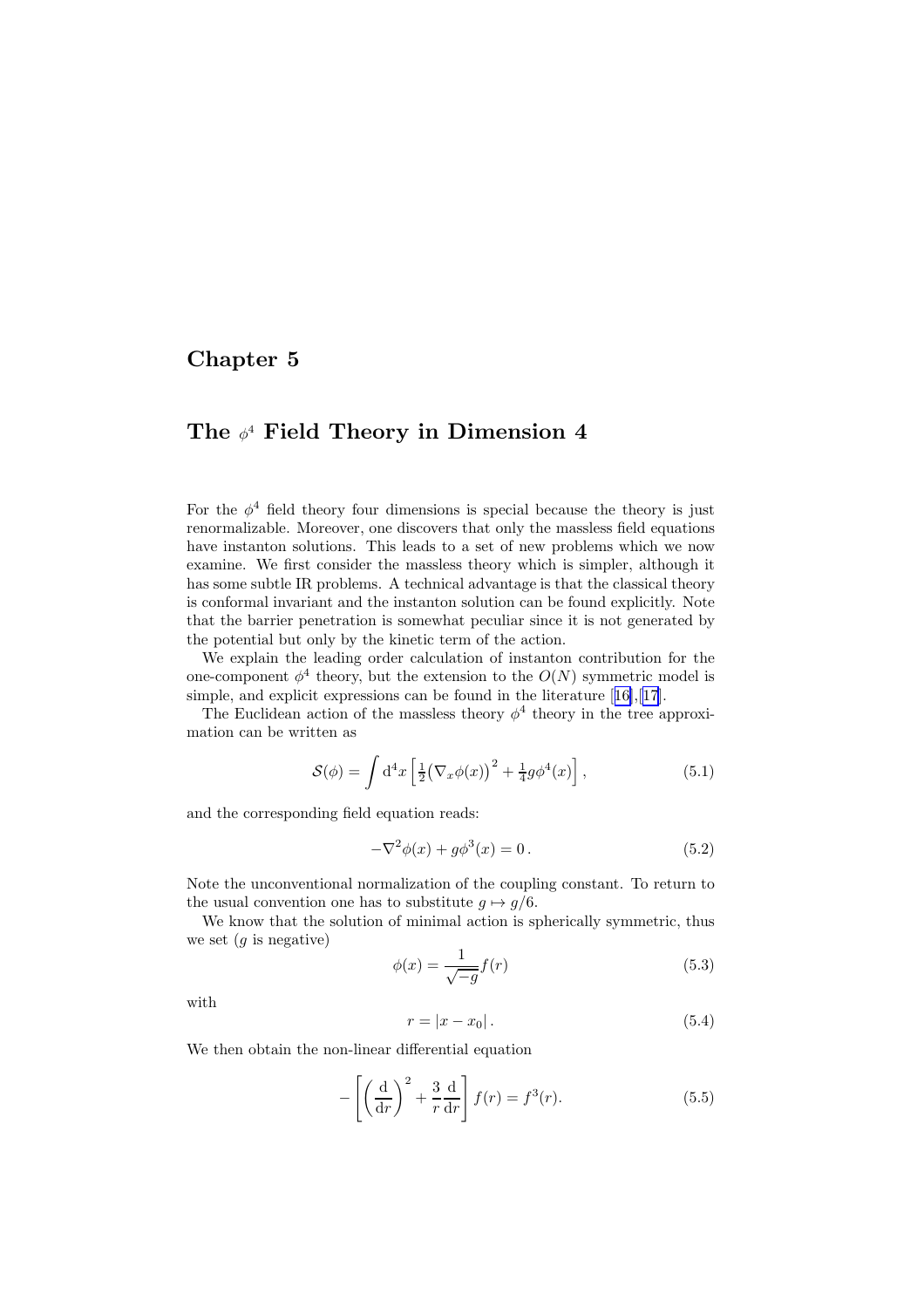We now use the scale invariance of the classical theory (the theory is actually conformal invariant). If  $\phi(x)$  is the solution to the equation, then  $\psi(x)$  is also a solution with

$$
\phi(x) = \lambda \psi(\lambda x). \tag{5.6}
$$

This suggests the changes

$$
f(r) = e^{-t} h(t), \qquad r = e^{t}, \qquad (5.7)
$$

which transform equation (5.[5\)](#page-62-0) into

$$
\ddot{h}(t) = h(t) - h^3(t).
$$
 (5.8)

We recognize the equation of motion of the anharmonic oscillator that we have solved in chapter [1:](#page-2-0)

$$
h_c(t) = \pm \frac{\sqrt{2}}{\cosh(t - t_0)}.
$$
\n(5.9)

The solution  $\phi_c(x)$  of equation (5.[2\)](#page-62-0) then is

$$
f(r) = \pm \frac{2\sqrt{2}\lambda}{1 + \lambda^2 r^2},\tag{5.10a}
$$

$$
\Rightarrow \phi_c(x) = \pm \frac{1}{\sqrt{-g}} \frac{2\sqrt{2\lambda}}{1 + \lambda^2 (x - x_0)^2},
$$
\n(5.10b)

where we have defined  $\lambda = e^{-t_0}$ . The value of corresponding classical action is

$$
S(\phi_c) = -A/g, \qquad A = 8\pi^2/3. \tag{5.11}
$$

With the standard normalization of g one finds  $A = 16\pi^2$ .

Because the classical theory is scale invariant, the instanton solution now depends on a scale parameter  $\lambda$ , in addition to the four translation parameters  $x_{0\mu}$ . Therefore, to calculate the instanton contribution we must introduce a fifth collective coordinates.

## 5.1 Instanton contributions at leading order

The general strategy. The second derivative  $M(x, x')$  of the action at the saddle point is

$$
M(x, x') = \frac{\delta^2 \mathcal{S}}{\delta \phi_c(x) \delta \phi_c(x')} = \left[ -\nabla^2 - \frac{24\lambda^2}{\left(1 + \lambda^2 x^2\right)^2} \right] \delta^{(4)}(x - x'). \tag{5.12}
$$

To find the eigenvalues the operator of M, one has to solve a 4-dimensional Schrödinger equation with a spherically symmetric potential. We immediately note at this stage two serious problems. The operator M has, as expected, five

<span id="page-63-0"></span>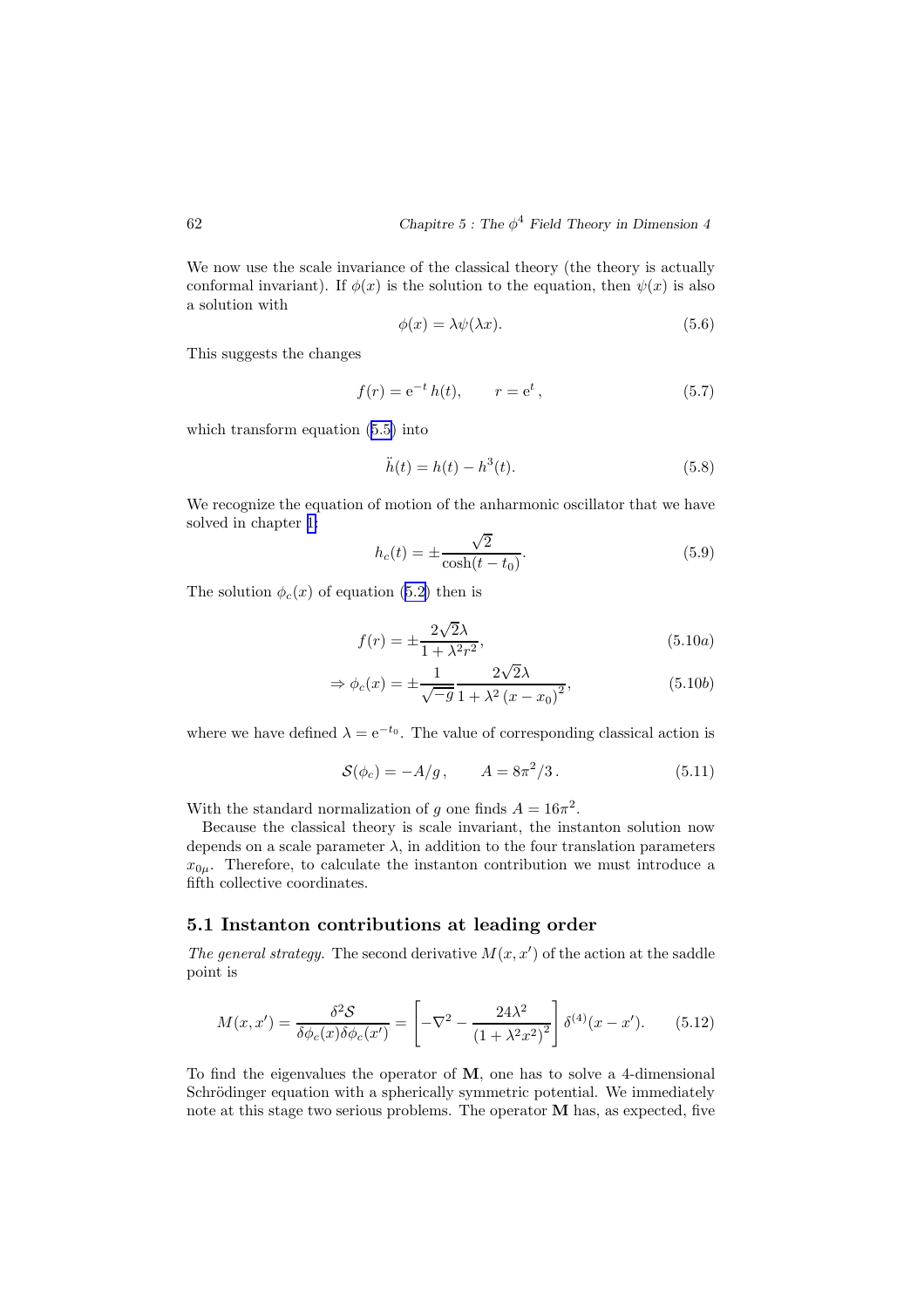eigenvectors,  $\partial_{\mu}\phi_c(x)$  and  $(d/d\lambda)\phi_c(x)$ , with eigenvalue zero, but the last of these eigenvectors is not normalizable with the natural measure of the problem,

$$
\int \left[\frac{\mathrm{d}}{\mathrm{d}\lambda}\phi_c(x)\right]^2 \mathrm{d}^4 x = \infty. \tag{5.13}
$$

This is an IR problem which arises because the theory is massless.

Another difficulty comes from the mass counter-term which has to be added to the action. It has the form:

$$
\frac{1}{2}\delta m_0^2 \int \mathrm{d}^4 x \, \phi_c^2(x) = \infty \,. \tag{5.14}
$$

The integral of  $\phi_c^2(x)$  is also IR divergent, and this IR divergence is expected to cancel with an IR divergence of detM. Thus we need in general some kind of IR regularization. In the particular case of the dimensional regularization, this problem is postponed to two-loop order.

These problems will be solved in several steps. First we realize that we do not need the eigenvalues of M but only the determinant det<sup>'</sup> $\textbf{MM}_{0}^{-1}$ <sup>{0}</sup> (equa-tions (3.[57\)](#page-45-0)). We can multiply  $M$  and  $M_0$  by the same operator. A specific choice that makes full use of the scale invariance of the classical theory, then transforms M into an operator whose eigenvalues can be calculated analytically. Because the calculations are somewhat tedious, we indicate here only the various steps, without giving all details.

The transformation. We extend the transformation (5.[7\)](#page-63-0) to arbitrary fields, setting:

$$
\phi(x) = e^{-t} h(t, \hat{n})
$$
 with  $t = \ln |x|$ ,  $\hat{n}_n = \frac{x^{\mu}}{|x|}$ . (5.15)

The classical action then becomes

$$
S(\phi) = \tilde{S}(h) = \int dt d\Omega \left[ \frac{1}{2} \left( \dot{h} - h \right)^2 + h \mathbf{L}^2 h + \frac{1}{4} g h^4 \right].
$$
 (5.16)

The symbol  $\int d\Omega$  means integration over the angular variables  $\hat{n}$ , and  $\mathbf{L}^2$  is the square of the angular momentum operator with eigenvalues  $l(l + 2)$  and degeneracy  $(l + 1)^2$ . The expression (5.16) can be rewritten

$$
\tilde{S}(h) = \int \mathrm{d}t \, \mathrm{d}\Omega \left\{ \frac{1}{2} \left[ \dot{h}^2 + h \left( \mathbf{L}^2 + 1 \right) h \right] + \frac{1}{4} g h^4 \right\}.
$$
 (5.17)

The integral of  $\dot{h}h$  vanishes due to boundary conditions.

With the parametrization

$$
\lambda = e^{-t_0}, \qquad \mathbf{x}_0 = e^{t_0} \mathbf{v},
$$

the classical solution (5.[10](#page-63-0)b) transforms into  $h_c(t)$ :

$$
\sqrt{-g}h_c(t) = \frac{\pm 2\sqrt{2}}{e^{(t-t_0)} - 2\mathbf{v} \cdot \mathbf{n} + e^{-(t-t_0)}(\mathbf{v}^2 + 1)}.
$$
(5.18)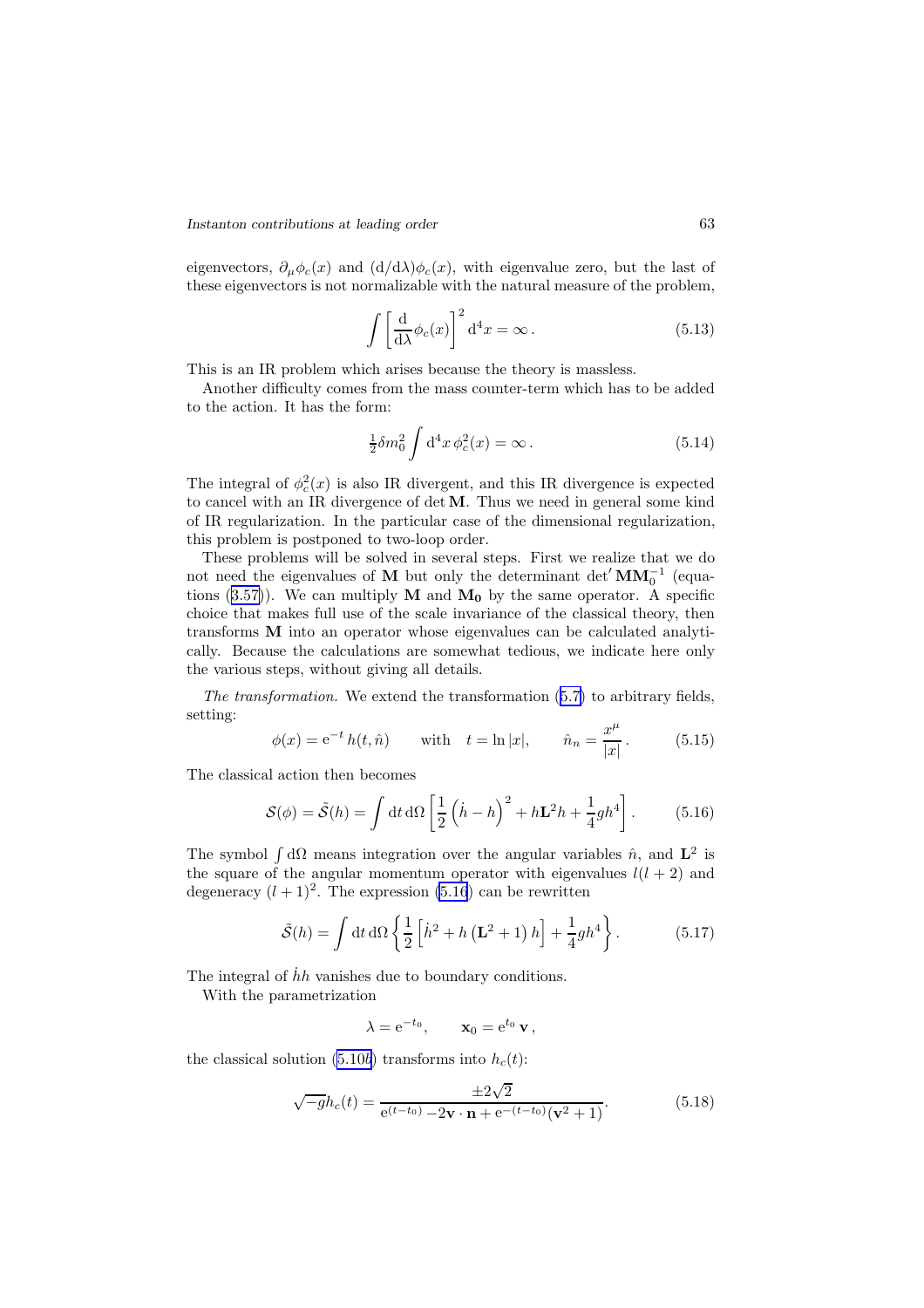We note that in these new variables translations take a complicated form, unlike dilatation which simply corresponds to a translation of the variable t.

The second derivative of the classical action at the saddle point now takes the form (for  $t_0 = x_{0\mu} = 0$ )

$$
\mathbf{M} = \frac{\delta^2 \mathcal{S}}{\delta h_c \delta h_c} = -\left(\frac{\mathrm{d}}{\mathrm{d}t}\right)^2 + \mathbf{L}^2 + 1 - \frac{6}{\cosh^2 t}.\tag{5.19}
$$

The natural measure associated to this Hamiltonian problem is

$$
\int {\rm d}t\,{\rm d}\Omega\,,
$$

which in the original language means

$$
\int \frac{\mathrm{d}^4x}{\mathbf{x}^2}.
$$

This measure is not translation invariant, and thus the Jacobian resulting from the introduction of collective coordinates, and the determinant depend individually on  $x_{0\mu}$ . However, the product of the corresponding contributions to the final result should not, thus we perform the calculation for  $x_{0\mu} = 0$ .

#### 5.1.1 The Jacobian

With the new measure  $\mathrm{d}\phi_c\,/\mathrm{d}\lambda$  is normalizable:

$$
J_1 = \left[ \int \frac{\mathrm{d}^4 x}{\mathbf{x}^2} \left( \frac{\mathrm{d}}{\mathrm{d}\lambda} \phi_c(x) \right)^2 \right]^{1/2},\tag{5.20}
$$

$$
= \left[\frac{16\pi^2}{(-g)} \int_0^\infty r \mathrm{d}r \frac{\left(1 - \lambda^2 r^2\right)^2}{\left(1 + \lambda^2 r^2\right)^4}\right]^{1/2}.\tag{5.21}
$$

This leads to a first Jacobian factor:

$$
J_1 = \frac{1}{\lambda} \sqrt{\frac{8}{3}} \frac{\pi}{\sqrt{-g}}.
$$
\n
$$
(5.22)
$$

The second Jacobian  $J_2$  comes from the collective coordinates  $x_{0\mu}$ :

$$
J_2 = \left[\frac{1}{4} \int \frac{d^4 x}{\mathbf{x}^2} \sum_{\mu=1}^4 (\partial_\mu \phi_c)^2\right]^2,
$$
\n(5.23)

$$
= \frac{1}{g^2} \left[ 16\pi^2 \int_0^\infty \frac{r^3 dr \lambda^6}{\left(1 + \lambda^2 r^2\right)^4} \right]^2 = \frac{\lambda^4}{g^2} \times \frac{16}{9} \pi^4. \tag{5.24}
$$

The complete Jacobian  $J$  is thus

$$
J = J_1 J_2 = \frac{\lambda^3}{\left(-g\right)^{5/2}} \pi^5 \times \frac{32\sqrt{2}}{9\sqrt{3}}.
$$
 (5.25)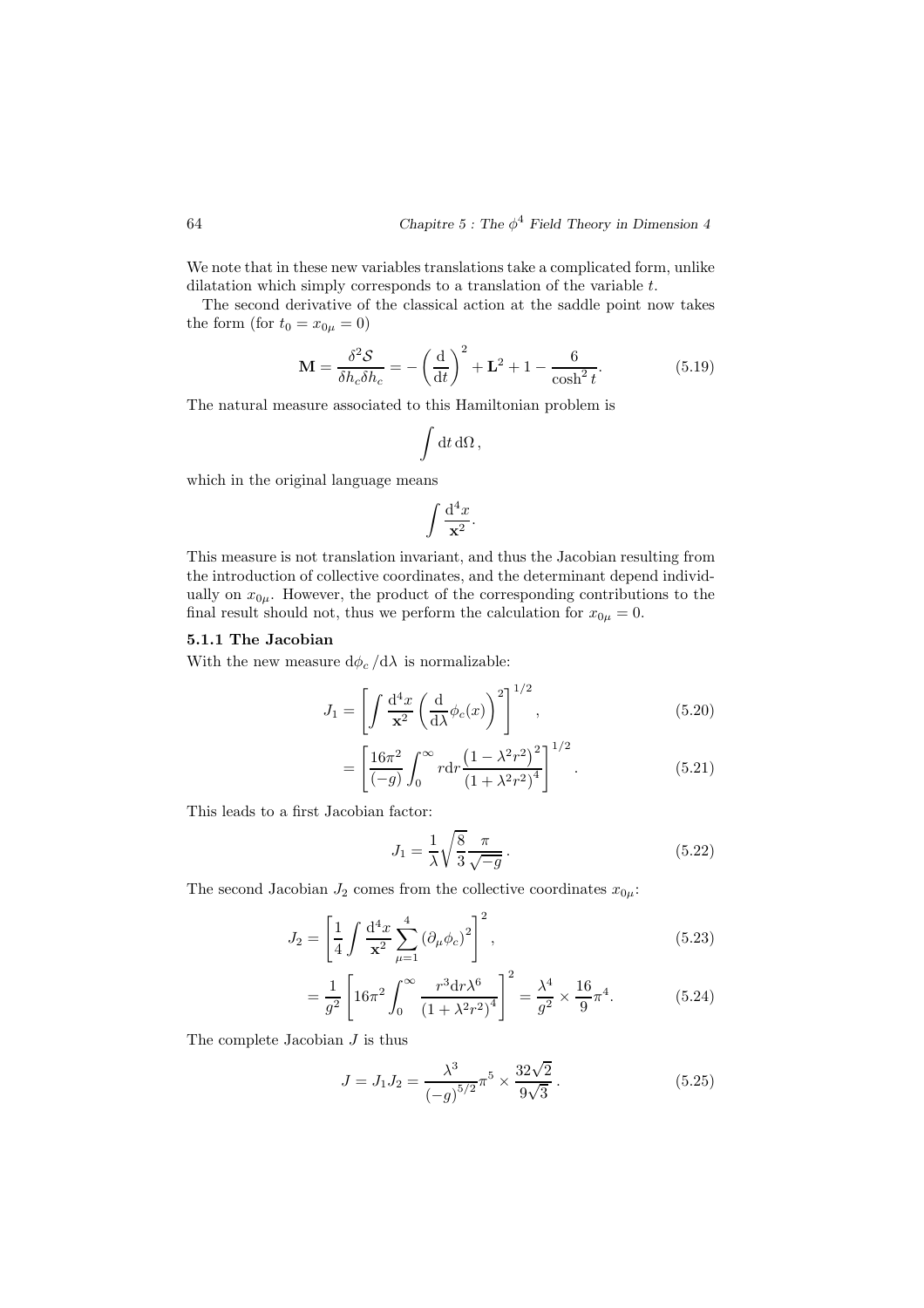<span id="page-66-0"></span>*Instanton contributions at leading order* 65

#### 5.1.2 The determinant

For each value  $l$  of the angular momentum, the operator  $\bf{M}$  is the form of a Hamiltonian corresponding to a Bargman potential:

$$
M_l = -\left(\frac{d}{dt}\right)^2 + (1+l)^2 - \frac{6}{\cosh^2 t}
$$
 (5.26)

and the determinant can be calculated explicitly. One finds

$$
\det (M_l + \varepsilon) (M_{0l} + \varepsilon)^{-1} = \frac{\sqrt{\varepsilon + (l+1)^2 - 1}}{\sqrt{\varepsilon + (l+1)^2 + 2}} \frac{\sqrt{\varepsilon + (l+1)^2 - 2}}{\sqrt{\varepsilon + (l+1)^2 + 1}},
$$
(5.27)

in which  $M_{0l}$  is the operator of the corresponding free theory. As we know, this determinant is UV divergent and we have to renormalize it. However, let us first calculate formally the unrenormalized determinant:

$$
l \ge 2: \qquad \qquad \det M_l M_{0l}^{-1} = \frac{l(l-1)}{(l+2)(l+3)}, \qquad (5.28)
$$

$$
l = 1: \qquad \lim_{\varepsilon \to 0} \frac{1}{\varepsilon} \det \left( M_1 + \varepsilon \right) \left( M_{01} + \varepsilon \right)^{-1} = \frac{1}{48}, \tag{5.29}
$$

$$
l = 0: \quad \lim_{\varepsilon \to 0} \frac{1}{\varepsilon} \det \left( M_{l=0} + \varepsilon \right) \left( M_{0l=0} + \varepsilon \right)^{-1} = -\frac{1}{12}.
$$
 (5.30)

As expected the determinant is negative and we obtain the formal expression

$$
\det' \mathbf{M} \mathbf{M}_0^{-1} = -\frac{1}{12} \times \left(\frac{1}{48}\right)^4 \times \prod_{l=2}^{\infty} \left[\frac{l(l-1)}{(l+2)(l+3)}\right]^{(l+1)^2}.
$$
 (5.31)

Renormalization. In these variables, the UV divergences appear as divergences of the infinite product on l. We thus use in an intermediate step a maximum value  $L$  of  $l$  as a cut-off. From the general analysis one knows the UV divergent part of  $\ln \det M$  is completely contained in the two first terms of the expansion in powers of  $\phi_c^2$ . Therefore, one can proceed in the following way: the determinant of the operator  $\mathbf{M}(s)$ ,

$$
\mathbf{M}(s) = -\left(\frac{\mathrm{d}}{\mathrm{d}t}\right)^2 - \frac{s(s+1)}{\cosh^2 t},\tag{5.32}
$$

is exactly known

$$
\det\left[\mathbf{M}(s) + z\right] \left[\mathbf{M}_0 + z\right]^{-1} = \frac{\Gamma(1 + \sqrt{z})\Gamma(\sqrt{z})}{\Gamma(1 + s + \sqrt{z})\Gamma(\sqrt{z} - s)}.
$$
 (5.33)

Setting:

$$
s(s+1) = 6\gamma \,,\tag{5.34}
$$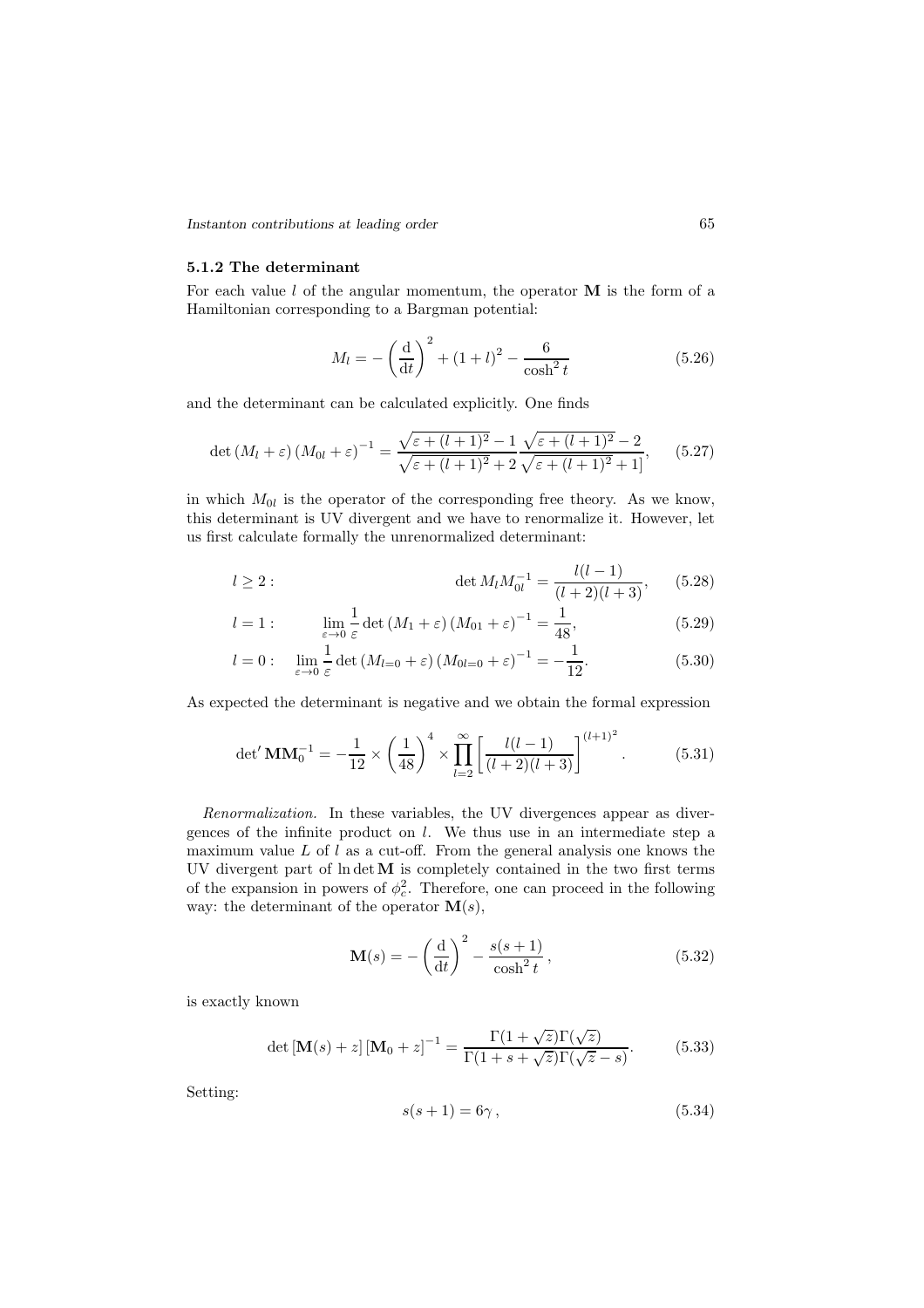one expands ln det  $\mathbf{M}(s)$  in powers of  $\gamma$ . One deduces from this expansion, the expansion up to second order of ln det **M** in powers of the potential  $-6/\cosh^2 t$ in the representation  $(5.27)$  $(5.27)$  $(5.27)$ . One then subtracts these two terms from ln det M as obtained from the representation (5.[31\)](#page-66-0). One then verifies that indeed the large L limit of the subtracted quantity:

$$
\left\{ \det' \mathbf{M} \mathbf{M}_0^{-1} \right\}_{\text{ren}}^{-1/2} = \lim_{L \to +\infty} i2\sqrt{3} \times (48)^2 \prod_{l=2}^L \left[ \frac{(l+2)(l+3)}{(l-1)} \right]^{(l+1)^2/2} \prod_{l=0}^L e^{-3(l+1)} \times \prod_{l=0}^L e^{-18(l+1)^2} \left[ \sum_{k=l+1}^\infty \frac{1}{k^2} - \frac{1}{l+1} - \frac{1}{2(l+1)^2} \right], \quad (5.35)
$$

is finite. We set:

$$
\left\{ \det^{\prime} \mathbf{M} \mathbf{M}_{0}^{-1} \right\}_{\text{ren}}^{-1/2} = i C_{1} . \tag{5.36}
$$

Taking into account the Jacobians, the factor  $(2\pi)^{-1/2}$  for each collective mode, the factor  $(2i)^{-1}$  and a factor two for the two saddle points, we get a first factor  $C_2$  of the form

$$
C_2 = \frac{\lambda^3}{\left(-g\right)^{5/2}} \times \pi^5 \times \frac{32\sqrt{2}}{9\sqrt{3}} \times \frac{C_1}{(2\pi)^{5/2}},\tag{5.37}
$$

which we write as

$$
C_2 = C_3 \lambda^3 / (-g)^{5/2} \,. \tag{5.38}
$$

We then have to add to the classical action the two terms we have subtracted above from  $\ln \det M$ . However, we can now write them in the normal space representation, regularized as we have regularized the perturbative correlation functions, and take into account the one-loop counter-terms. The first term in the expansion in powers of  $\phi_c^2$  is exactly cancelled by the mass counter-term, as we have already discussed. The second term in the expansion, which is the one-loop contribution to the four-point function, is logarithmically divergent. In the next section we calculate explicitly the finite difference between this term and the coupling constant counter-term which cancels the divergence.

### 5.2 Coupling constant renormalization

The terms we want to calculate involve the renormalized four-point function. We have to choose a renormalization scheme: we assume, therefore, that we have renormalized the field theory by minimal subtraction after dimensional regularization. The renormalization constants can be easily calculated. Notice the different normalization of the coupling constant. The contribution  $\delta S_2$ which we have to add to the action, coming from the subtraction of  $\ln \det M$ and the one-loop coupling renormalization constant, is

$$
\delta S_2 = \frac{9}{4} \frac{N_d}{\varepsilon} g^2 \int \phi_c^4(x) \mathrm{d}^4 x - \frac{9}{4} g^2 \, \text{tr} \left[ \phi_c^2 \left( -\nabla^2 \right)^{-1} \phi_c^2 \left( -\nabla^2 \right)^{-1} \right],\tag{5.39}
$$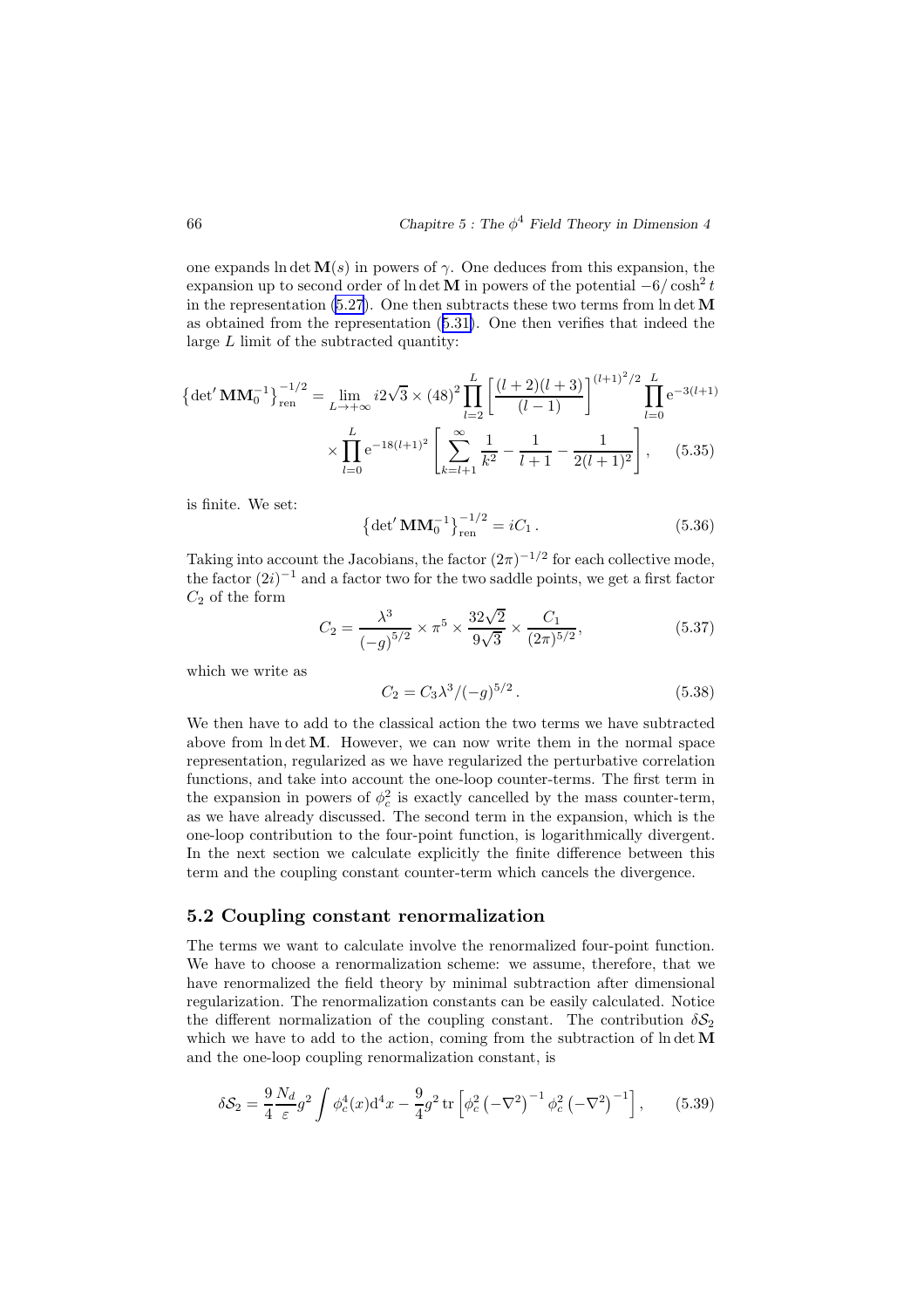<span id="page-68-0"></span>*Coupling constant renormalization* 67

in which  $N_d$  is the usual loop factor,

$$
N_d = 2(4\pi)^{-d/2} / \Gamma(d/2).
$$
 (5.40)

and  $d = 4 - \varepsilon$ . The expression can be rewritten as

$$
\delta S_2 = -\frac{9}{4}g^2 \int d^4x d^4y \frac{d^4p}{(2\pi)^4} e^{ip(x-y)} \phi_c^2(x)\phi_c^2(y)
$$

$$
\times \lim_{d \to 4} \left( \int \frac{d^dq}{(2\pi)^d} \frac{\mu^{\varepsilon}}{q^2(p-q)^2} - \frac{N_d}{\varepsilon} \right), \tag{5.41}
$$

in which  $\mu$  is the renormalization scale. The integral over q yields

$$
\int \frac{\mathrm{d}^d q}{(2\pi)^d} \frac{1}{q^2(p-q)^2} - \frac{N_d}{\varepsilon} = \frac{1}{8\pi^2} \left(\frac{1}{2} - \ln p\right) + O(\varepsilon). \tag{5.42}
$$

We also introduce the Fourier transform of the function  $f^2(r)$   $(f(r))$  is given by equation  $(5.10a)$  $(5.10a)$  $(5.10a)$ :

$$
v(p) = \frac{1}{(2\pi)^4} \int d^4x \frac{8 e^{ipx}}{(1+x^2)^2}.
$$
 (5.43)

The solution  $\phi_c(x)$  depends on the scale  $\lambda$ . Rescaling the variables x, y, and p, we can then write the total expression more explicitly:

$$
\delta S_2 = -\frac{9\pi^2}{2} \int d^4p \, v^2(p) \left[ \frac{1}{2} - \ln \left( \frac{\lambda p}{\mu} \right) \right]. \tag{5.44}
$$

From the definition of  $v(p)$  we deduce after a short calculation:

$$
\int d^4p \, v^2(p) = \frac{2}{(3\pi^2)},\tag{5.45}
$$

$$
\int d^4 p \ln p \, v^2(p) = \frac{2}{3\pi^2} \left( \ln 2 + \gamma + \frac{1}{6} \right),\tag{5.46}
$$

in which  $\gamma$  is Euler's constant:  $\gamma = -\psi(1) = 0.577215...$  We then obtain

$$
\delta S_2 = 3 \ln \lambda / \mu - \ln C_4 \tag{5.47}
$$

with

$$
\ln C_4 = 1 - 3\ln 2 - 3\gamma. \tag{5.48}
$$

We note that the right hand side of equation (5.47) now depends on the scale parameter  $\lambda$ . The interpretation of this result is the following: the coupling constant renormalization breaks the scale invariance of the classical theory, and, therefore, the scale parameter  $\lambda$  remains in the expression. Moreover, the term proportional to  $\ln \lambda$  together with the contribution from the classical action can be rewritten as

$$
\frac{8\pi^2}{3g} - 3\ln\lambda/\mu = \frac{8\pi^2}{3g(\lambda)} + O(g),
$$
 (5.49)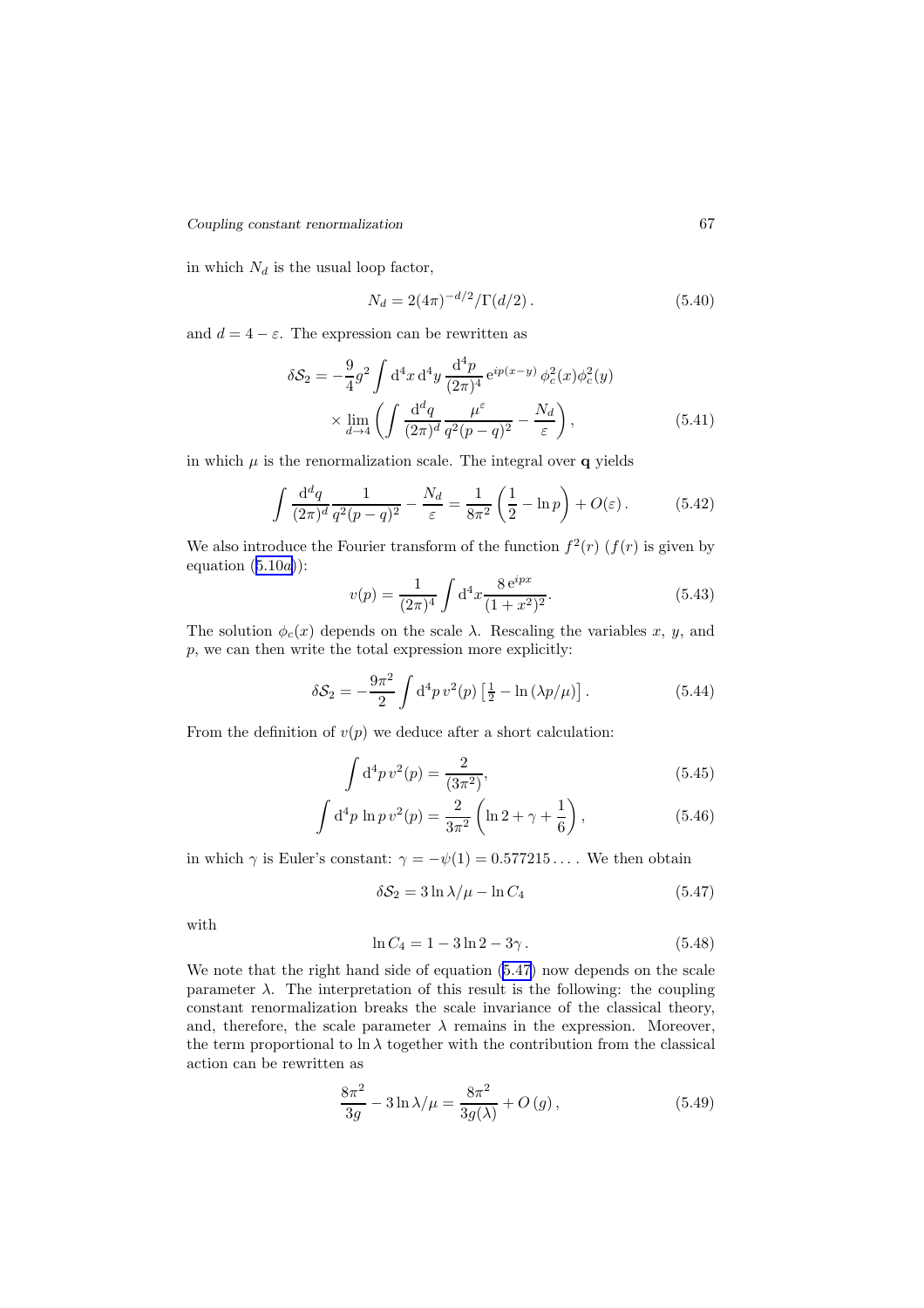<span id="page-69-0"></span>in which  $g(\lambda)$  is the effective coupling at the scale  $\lambda$ , solution of the renormalization group equation,

$$
\frac{\mathrm{d}g(\lambda)}{\mathrm{d}\ln\lambda} = \beta \left[ g(\lambda) \right],\tag{5.50}
$$

with

$$
\beta(g) = \frac{9}{8\pi^2}g^2 + O(g^3). \tag{5.51}
$$

This property is expected. The renormalization of the perturbative expansion renders the instanton contribution, before integration over dilatation, finite. Consequently this contribution should satisfy a renormalization group equation, and the coupling constant g can be present only in the combination  $g(\lambda)$ , since  $\lambda$  fixes the scale in the calculation.

# 5.3 The imaginary part of the  $n$ -point function

We can now write the complete contribution to the imaginary part of the npoint function,

Im 
$$
Z^{(n)}(x_1,...,x_n)
$$
  

$$
\int_{g\to 0}^{\infty} C_5 \int d^4x_0 \int_0^{\infty} \frac{d\lambda}{\lambda} \lambda^4 \prod_{i=1}^n \frac{2\sqrt{2}\lambda}{1 + \lambda^2 (x_i - x_0)^2} \frac{e^{8\pi^2/3g(\lambda)}}{(-g)^{(n+5)/2}},
$$
(5.52)

where we have set:

$$
C_5=C_3C_4.
$$

To calculate the Fourier transform of the expression (5.52), we introduce

$$
u(p) = 2\sqrt{2} \int e^{ipx} \frac{d^4x}{1+x^2}.
$$
 (5.53)

Then, after factorizing the  $\delta$ -function of momentum conservation,

Im 
$$
\tilde{Z}^{(n)}(p_1,\ldots,p_n) \sim \frac{C_5}{(-g)^{(n+5)/2}} \int_0^\infty d\lambda \, \lambda^{3-3n} e^{8\pi^2/3g(\lambda)} \prod_{i=1}^n u(p_i/\lambda).
$$
 (5.54)

We can express the result in terms of 1PI correlation functions  $\tilde{\Gamma}^{(n)} t(p_1,\ldots,p_n)$ :

Im 
$$
\tilde{\Gamma}^{(n)}(p_1,\ldots,p_n) \sim \frac{C_5}{(-g)^{(n+5)/2}} \int_0^\infty \frac{d\lambda}{\lambda} \lambda^{4-n} e^{8\pi^2/3g(\lambda)} \prod_{i=1}^n (p_i^2/\lambda^2) u(p_i/\lambda).
$$
 (5.55)

One verifies that  $p^2u(p)$  goes to a constant for  $|p|$  small.

In contrast to the super-renormalizable case, because the theory is only renormalizable the final result is not totally explicit, but involves instead a final integration over dilatations whose convergence is not obvious. Let us now discuss this point.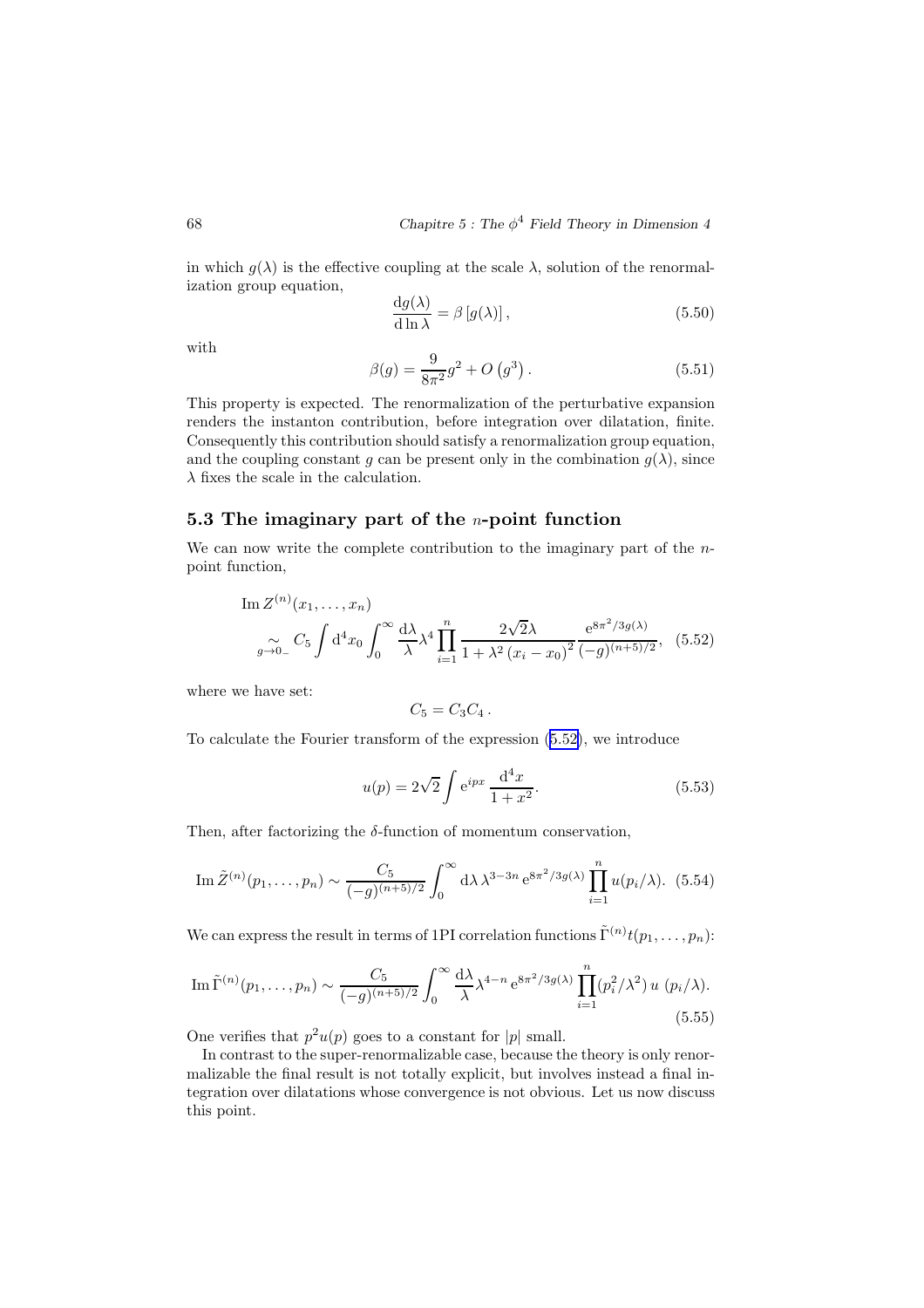The small instanton contribution. Small instantons correspond to  $\lambda$  large. For  $\lambda$  large, the integral behaves like

$$
\int^{\infty} d\lambda \lambda^{3-n} e^{8\pi^2/3g(\lambda)}, \tag{5.56}
$$

and, therefore, we have to examine the behaviour of  $q(\lambda)$  for  $\lambda$  large. From equation (5.[51](#page-69-0)) we see that the theory is UV asymptotically free because for g negative, that is,  $g(\lambda)$  goes to zero for  $\lambda$  large. Thus perturbation theory is applicable and we can use the approximation (5.[49\)](#page-68-0). The argument remains true even if we take  $g$  slightly complex. Thus the integral has the form

$$
\int^{\infty} d\lambda \lambda^{-n}.
$$
 (5.57)

We see that the power behaviour in  $\lambda$  depends explicitly on the coefficient of the  $g^2$  term of the  $\beta(g)$ -function. Without the contribution coming from  $g(\lambda)$ , the integral (5.57) would have a UV divergence similar to the one found in the corresponding perturbative expansion. Due to the additional power of  $\lambda$ coming from  $g(\lambda)$ , only the vacuum amplitude is divergent.

The convergence of the dilatation integral is thus better than expected: indeed the renormalization constants are now themselves given by divergent series and are complex for  $g$  negative. Their imaginary part contributes directly to the imaginary part of  $\tilde{\Gamma}^{(n)}(p_1,\ldots,p_n)$  for  $n \leq 4$ . In the  $\phi^6$  field theory in dimension 3, for example, these contributions cancel the divergences coming from the integral over  $\lambda$ . By contrast, here the integrals over  $\lambda$  are finite at this order. This implies in particular that in the minimal subtraction scheme the imaginary parts of the renormalization constants vanish at leading order. In another renormalization scheme (fixed momentum subtraction for example) these imaginary parts are finite at leading order.

The large instanton contribution. We now examine the convergence of the  $\lambda$  integral for  $\lambda$  small. The behaviour of  $q(\lambda)$  is totally unknown. On the other hand, it is easy to verify that the factors  $u(p_i/\lambda)$  decrease exponentially for  $\lambda$  small. Thus, if the behaviour of  $g(\lambda)$  is not too dramatic, the integrals will converge and it will be justified to replace  $g(\lambda)$  by the expansion (5.[49\)](#page-68-0). For the vacuum amplitude, this argument does not apply, and so the result is unknown.

This analysis shows that, although this calculation seems to be a simple formal extension of the calculation for lower dimensions, coupling constant renormalization introduces a set of new problems which are not all completely under control. The fact that the theory is massless only makes matters worse. Consideration of the massive theory improves the situation in this respect, but the instanton calculation becomes more complicated.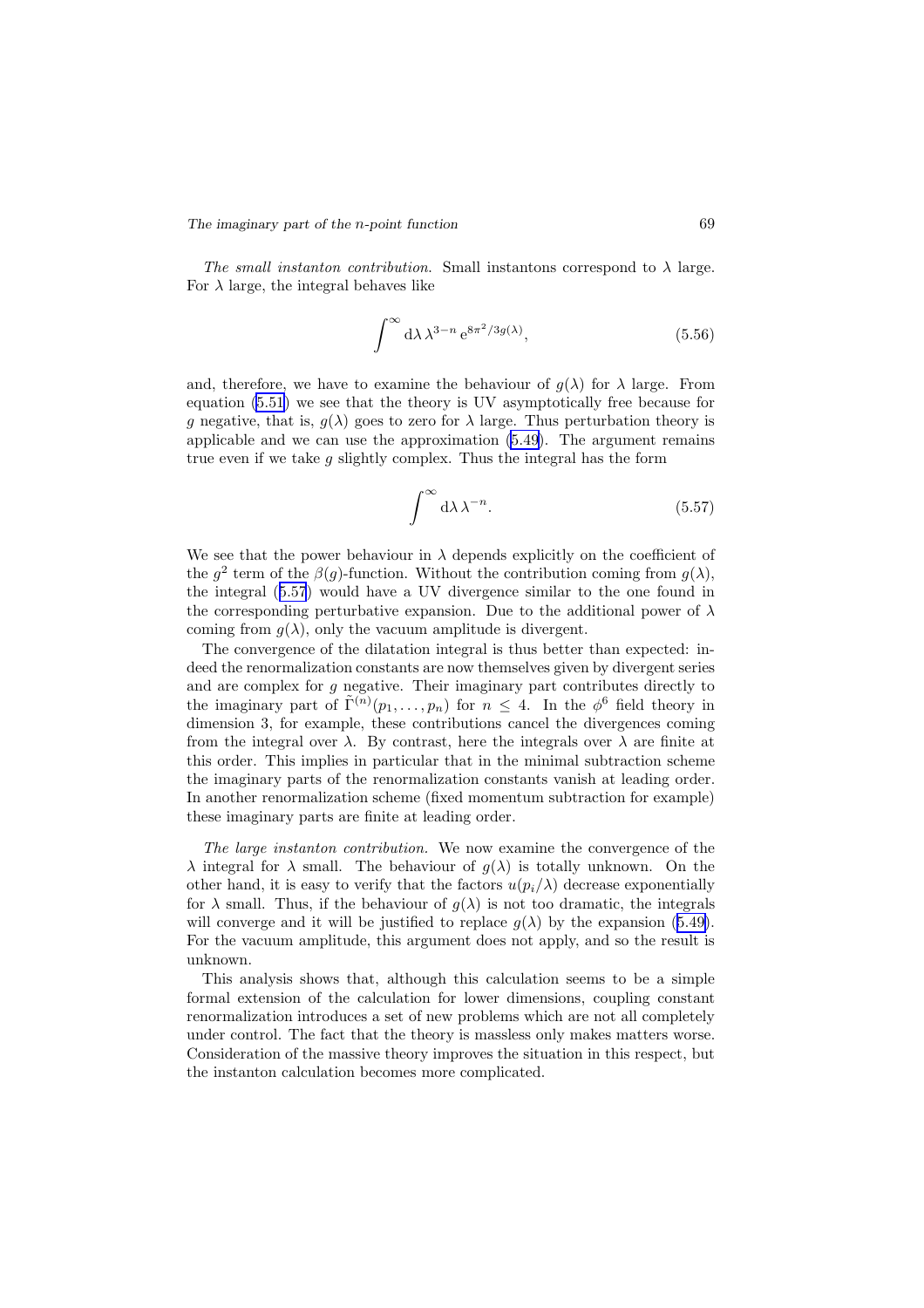### 5.4 The massive theory

It can be shown that massive field equations have no instanton solutions and that the minimum of the action is obtained from the massless theory. To study the massive theory, we thus start from the instanton solution of the massless theory, with its scale parameter  $\lambda$ . However, we notice a difficulty: as explained in section [5.1](#page-63-0) the integral of  $\phi_c^2$  is IR divergent. We have thus to modify the field configuration at large distances, by connecting it smoothly to the solution of the massive free equation with mass  $m$ . Qualitatively speaking we consider a configuration  $\phi_c(x, m)$  that up to a distance  $R, \lambda R \gg 1, mR \ll 1$ , is  $\lambda \phi_c(\lambda x)$ and for  $|x| > R$ , is proportional to the free massive solution. An analogous problem is met in the case of multi-instanton configuration. Although the theory is no longer scale invariant,  $\lambda$  has to be kept as a collective coordinate. The mass term then acts as an IR cut-off, and restrict the domain of integration in  $\lambda$  to values large with respect to m. The corresponding classical action has the form

$$
\mathcal{S}_m(\phi_c) = -\frac{1}{g} \left( \frac{8\pi^2}{3} + 8\pi^2 \frac{m^2}{\lambda^2} \ln \frac{\lambda}{m} \right) \quad \text{for} \quad \lambda \gg m \,, \tag{5.58}
$$

where the ln m term is directly related to the initial IR divergence of the  $\phi^2$ integral.

The remaining part of the calculation closely follows the calculation for the massless case and the reader is referred to the literature for details.

In the massless theory, the instanton contribution to the vacuum energy could not be evaluated without some knowledge of the non-perturbative IR behaviour of the RG  $\beta$ -function. In the massive theory the problem is solved because the  $\lambda$  integral is cut at a scale  $m/\sqrt{-g}$ . For correlation functions the integral will be cut by the largest between momenta and  $m/\sqrt{-g}$ . This implies that the limits  $m \to 0$  and  $q \to 0$  do not commute.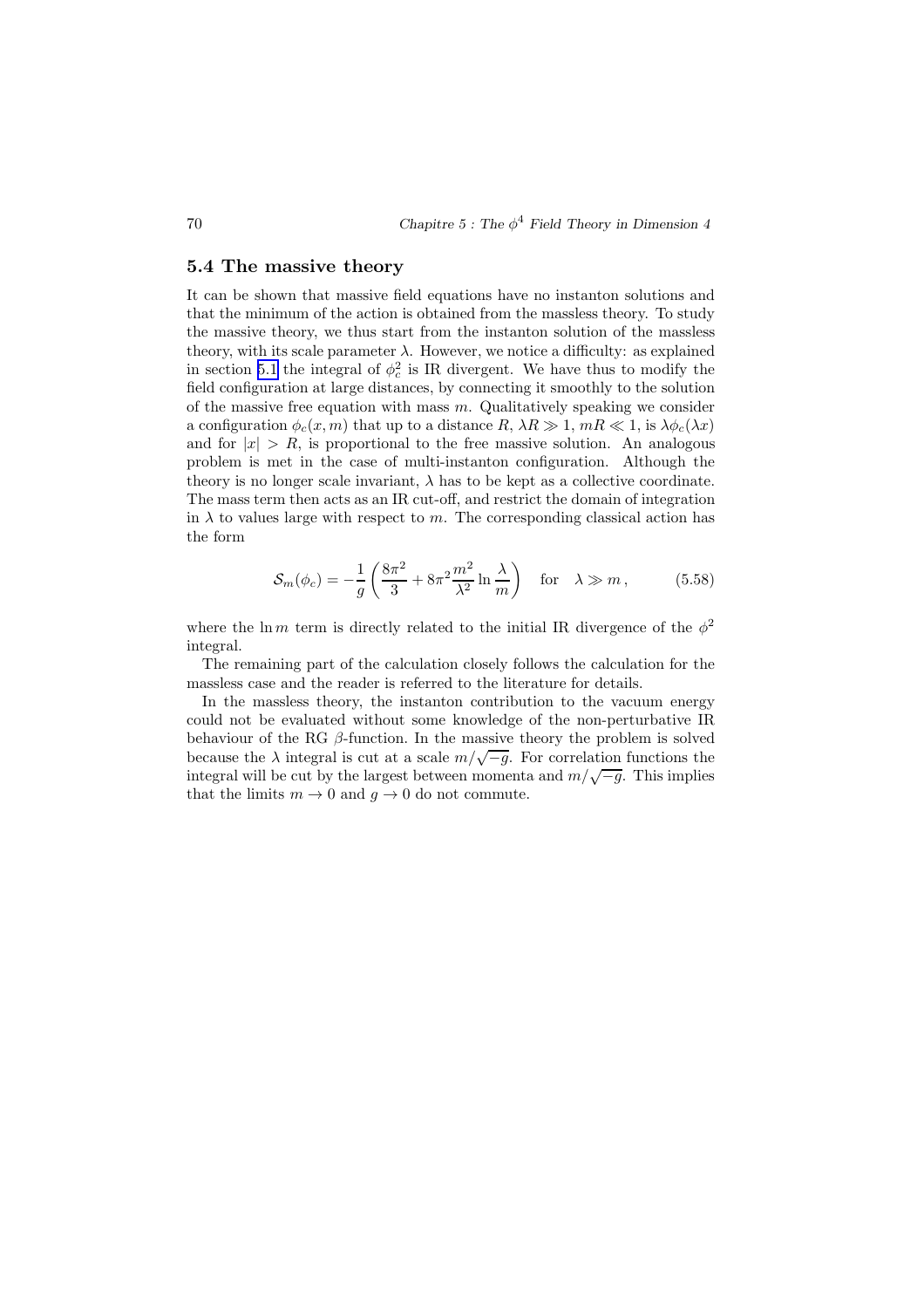# <span id="page-72-0"></span>Chapter 6

# Quantum Field Theory: Degenerate Classical Minima

In this chapter, we consider a generalization to field theory of a situation that we have discussed in chapter [1](#page-2-0) in which instantons play a role: classical actions with degenerate isolated minima.

In quantum (or statistical) field theory the problem is more subtle because phase transitions are possible and the quantum ground state or vacuum can be degenerate. There again, the presence of instantons confirms that the classical minima are connected and that the symmetry between them is not spontaneously broken.

Examples of instantons of this type are provided in two dimensions by the  $CP(N-1)$  models and in four dimensions by  $SU(2)$  gauge theories. In both examples, the classical vacua have a periodic structure, reminiscent of the periodic cosine potential discussed in section [1.5](#page-15-0) and the classification of instanton solution and the determination of their contributions involve topological considerations.

## 6.1 Instantons in stable boson field theories: General remarks

We first briefly discuss the possible existence of instantons in stable boson field theories, connecting for example degenerate classical minima. Unfortunately, the physically most interesting examples correspond to scale invariant classical theories and the evaluation of the instanton contributions at leading order, which formally follows the lines presented in chapter [3](#page-31-0), leads to difficulties due both to UV and IR divergences. Some of them have been examined in chapter [5.](#page-62-0) Since for the two examples we consider in sections [6.2](#page-74-0), [6.3](#page-79-0), they have not been satisfactorily solved yet, we restrict ourselves here to classical considerations.

## 6.1.1 Scalar field theories

We first assume that the action has the general form

$$
S(\phi) = \int \left[\frac{1}{2}g_{ij}(\phi)\partial_{\mu}\phi^{i}\partial_{\mu}\phi^{j} + V(\phi)\right]d^{d}x, \qquad (6.1)
$$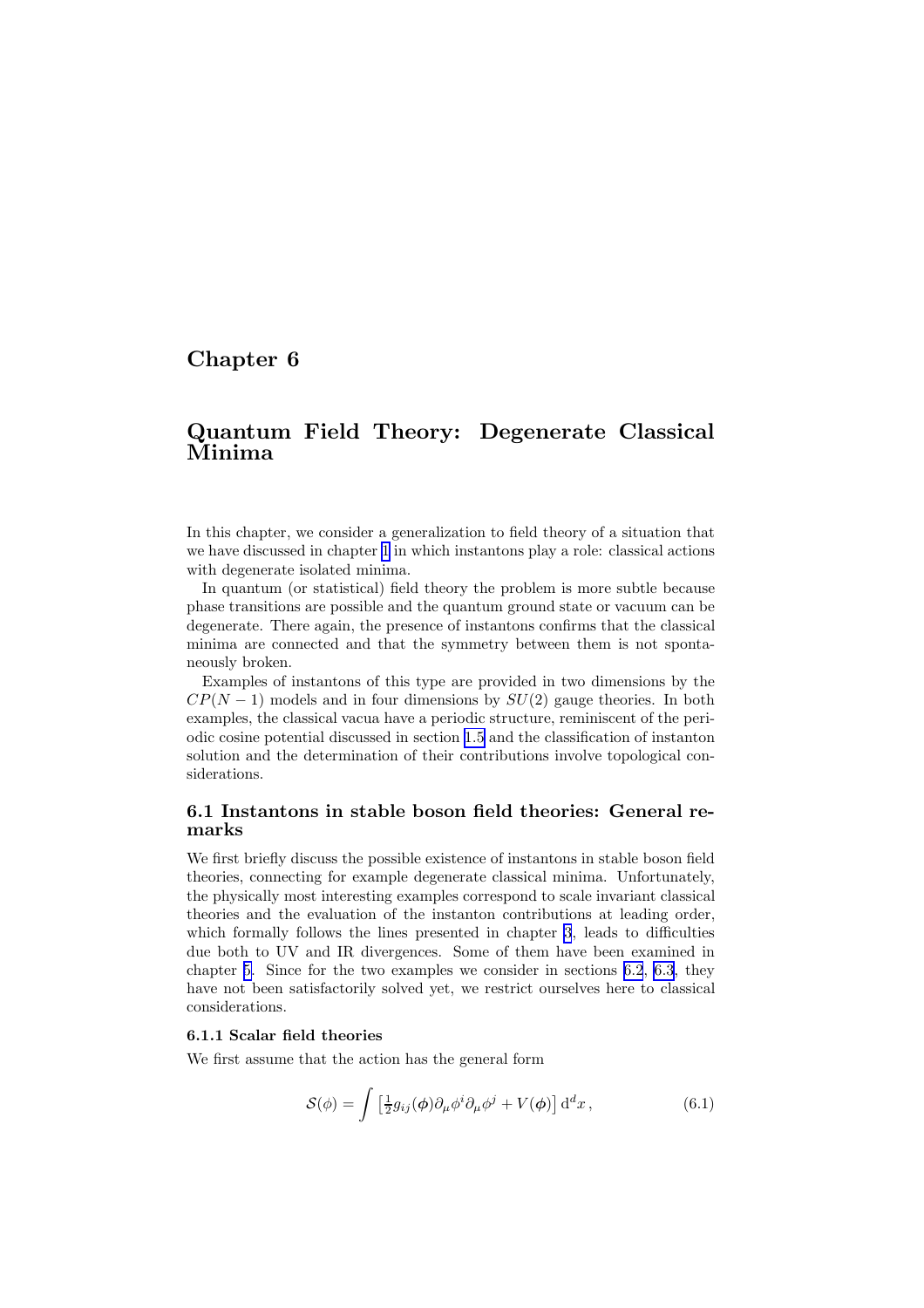in which  $\phi^i$  is a multicomponent scalar boson field,  $g_{ij}(\phi)$  a positive matrix (positive definite almost everywhere) and  $V(\phi)$  an analytic potential that vanishes at its minima:

$$
\min_{\{\phi\}} V(\phi) = 0. \tag{6.2}
$$

We denote by  $\phi_c$  an instanton solution. In the action  $\mathcal{S}(\phi_c)$ , we substitute  $\phi_c(x) \mapsto \phi_c(\lambda x)$ , then change variables  $\lambda x \mapsto x$  and express the stationarity of the action for  $\lambda = 1$ . We obtain a simple generalization of equation (3.[14\)](#page-34-0): [\[3](#page-110-0)]

$$
(2-d)\int \frac{1}{2} \left( g_{ij}(\phi)\partial_{\mu}\phi_c^i \partial_{\mu}\phi_c^j \right) \mathrm{d}^d x = d \int V(\phi_c) \mathrm{d}^d x.
$$

We see that this equation has no solution for  $d > 2$ . For  $d = 2$ , it has solutions only if

$$
V(\phi_c(x)) = 0. \tag{6.3}
$$

The condition (6.2) then implies that  $\phi_c(x)$  is for all x a minimum of the potential:

$$
\frac{\partial V(\boldsymbol{\phi}_c)}{\partial \phi^i} = 0 \,,
$$

and, therefore,  $\phi_c(x)$  is a solution of the field equations:

$$
\frac{\delta}{\partial \phi^k(y)} \int \frac{1}{2} g_{ij}(\phi) \partial_\mu \phi^i \partial_\mu \phi^j \mathrm{d}^2 x = 0 \,.
$$

These two equations are in general incompatible, except if  $V(\phi)$  vanishes identically. In the latter case the action (6.[1\)](#page-72-0) corresponds to two-dimensional models based on Riemannian manifolds with  $g_{ij}$  as a metric tensor. Of particular interest are models based on homogeneous spaces, which have a group structure and, even more specifically, on symmetric spaces because they have a unique metric. Among them, the  $CP(N-1)$  models are known to admit instanton solutions and we describe them in section [6.2.](#page-74-0)

Finally, note that the classical field theory is then scale invariant in the sense that the action is invariant under the dilatation  $\phi(x) \mapsto \phi(\lambda x)$ .

Gauge theories. We now consider a gauge invariant field theory, in which gauge fields  $A^a_\mu$  interact with scalar fields, the gauge invariant action taking the form

$$
S(\phi, \mathbf{A}_{\mu}) = \int d^{d}x \left[ \frac{1}{4} F^{a}_{\mu\nu} F^{a}_{\mu\nu} + \frac{1}{2} \left( D_{\mu} \phi_{i} \right)^{2} + V(\phi) \right]. \tag{6.4}
$$

Again we assume the existence of a finite action solution  $\{\phi^c, \mathbf{A}_{\mu}^c\}$  (in which  ${\bf A}^c_\mu$  is not a pure gauge), and calculate the action for  $\lambda {\bf A}^c_\mu(\lambda x)$  and  $\phi^c(\lambda x)$ . After the change of variables  $\lambda x \mapsto x$ , we obtain [\[3](#page-110-0)]

$$
\mathcal{S}(\phi^c, \mathbf{A}^c_\mu; \lambda) = \lambda^{4-d} \int \frac{1}{4} \left(\mathbf{F}_{\mu\nu}\right)^2 d^d x + \lambda^{2-d} \int \frac{1}{2} \left(\mathbf{D}_\mu \phi\right)^2 d^d x + \lambda^{-d} \int V(\phi) d^d x. \tag{6.5}
$$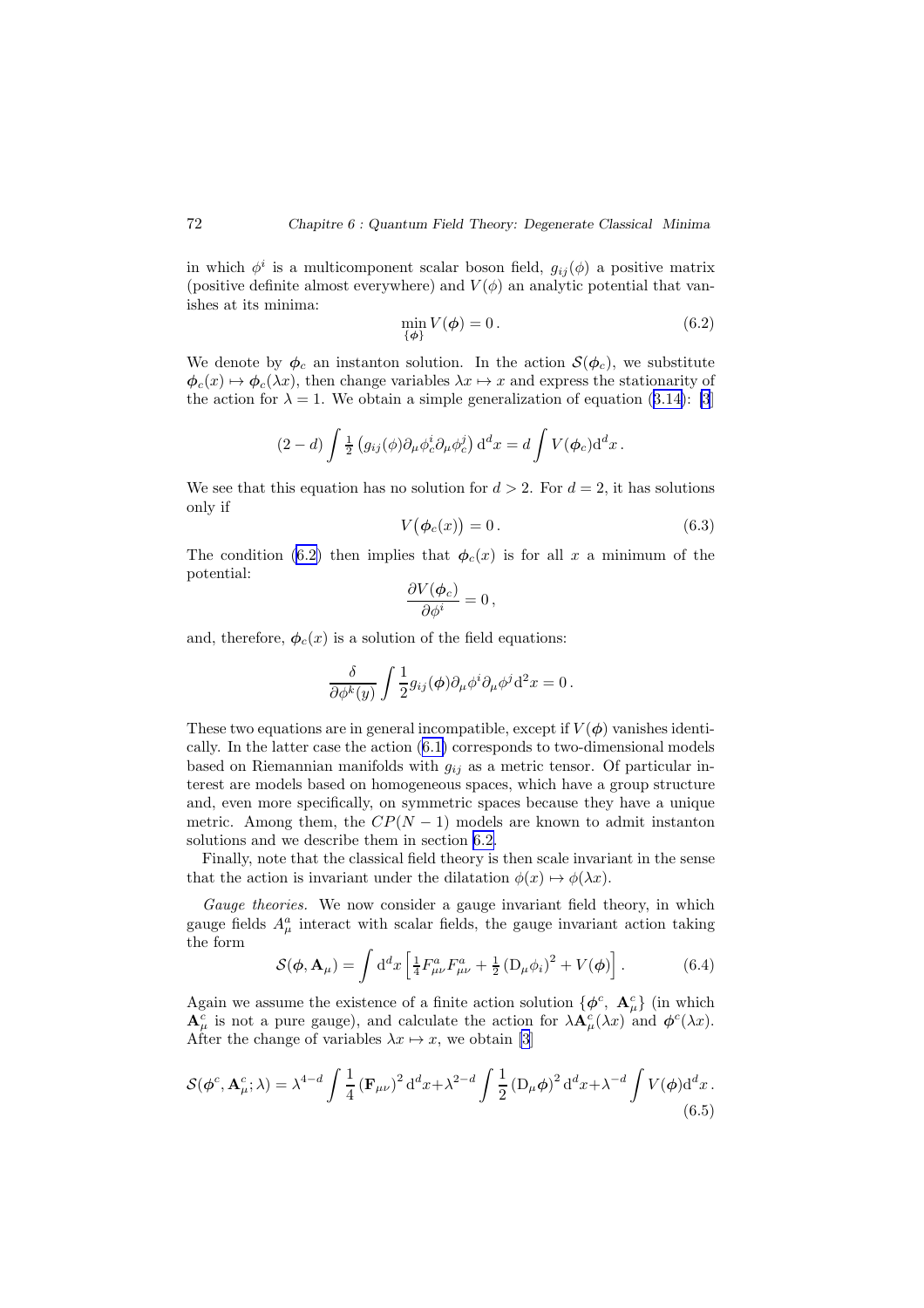<span id="page-74-0"></span>*Instantons in*  $CP(N-1)$  *models* 73

Stationarity at  $\lambda = 1$  implies

$$
(4-d)\int \frac{1}{4} \left(\mathbf{F}_{\mu\nu}\right)^2 d^d x + (2-d)\int \frac{1}{2} \left(\mathbf{D}_{\mu}\phi\right)^2 d^d x - d \int V(\phi) d^d x = 0. \tag{6.6}
$$

We see that no solution can exist for  $d > 4$ , since a sum of negative terms cannot vanish.

For  $d = 4$  we find two conditions:

$$
V(\phi) = 0, \qquad (6.7a)
$$

$$
D_{\mu}\phi = 0. \tag{6.7b}
$$

From the field equations, we then conclude that  ${\bf A}^c_\mu$  is the solution of the pure gauge field equations. As we show in section [6.3,](#page-79-0) instantons can indeed be found in pure non-Abelian gauge theories. Equation (6.7b), which now is an equation for  $\phi^c$ , then leads to the integrability conditions:

$$
[D_{\mu}, D_{\nu}] = F_{\mu\nu} \Longrightarrow (F_{\mu\nu}^a)^c t_{ij}^a \phi_j^c = 0, \qquad (6.8)
$$

in which the matrices  $t^a$  are the generators of the Lie algebra. The conditions  $(6.8)$  together with the equation  $(6.7a)$  show that in general the system has only the trivial solution  $\phi^c = 0$ .

Then, following the same argument, one verifies that the pure gauge theory is scale invariant.

## 6.2 Instantons in  $CP(N-1)$  models

The preceding considerations can be illustrated by the two-dimensional  $CP(N-$ 1) models [\[19](#page-111-0)]. We mainly describe the nature of the instanton solutions and refer the reader to the literature for a more detailed analysis.

The  $CP(N-1)$  manifold. The  $CP(N-1)$  manifold (for  $(N-1)$ -dimensional Complex Projective) is isomorphic to the  $U(N)/U(1)/U(N-1)$  symmetric (coset) space, a complex Grassmannian manifold. It can be parametrized by an N-component complex unit vector  $\varphi$  with the equivalence relation

$$
\boldsymbol{\varphi} \sim \boldsymbol{\varphi}' \; \Leftrightarrow \; \boldsymbol{\varphi}' = e^{i\Lambda} \, \boldsymbol{\varphi} \, , \; \Lambda \in \mathbb{R} \, .
$$

A symmetric space admits a unique metric.

The  $CP(N-1)$  field theory. We consider an N-component complex scalar field  $\varphi$  belonging to  $CP(N-1)$ , that is, subject to the condition

$$
\bar{\varphi}(x) \cdot \varphi(x) = 1, \qquad (6.9)
$$

with an equivalence relation that now takes a form of an Abelian  $U(1)$  gauge transformation:

$$
\varphi(x) \sim \varphi'(x) \iff \varphi'(x) = e^{i\Lambda(x)} \varphi(x), \quad \Lambda \in \mathbb{R}.
$$
 (6.10)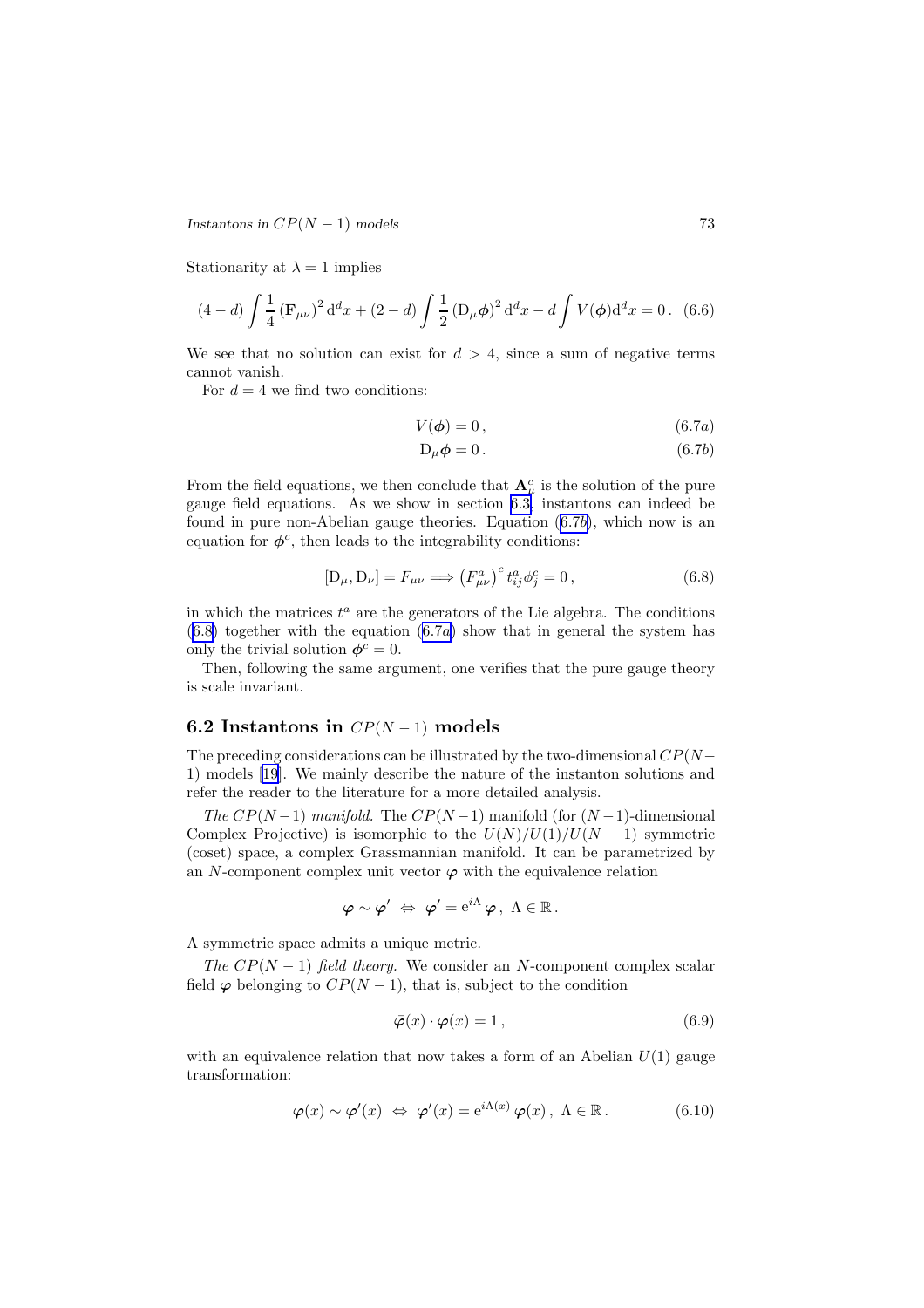<span id="page-75-0"></span>There exists a unique classical action with only two derivatives, up to a multiplicative constant, which can be written as

$$
S(\varphi, A_{\mu}) = \frac{1}{g} \int d^2 x \, \overline{D_{\mu}\varphi} \cdot D_{\mu}\varphi , \qquad (6.11)
$$

(g plays the role of  $\hbar$ ) in which the field  $A_\mu$  is a gauge field that implements the equivalence (6.[10\)](#page-74-0) and  $D_{\mu}$  is the associated covariant derivative,

$$
D_{\mu} = \partial_{\mu} + iA_{\mu} \,. \tag{6.12}
$$

Since the action is a quadratic form in  $A_\mu$  that contains no kinetic term,  $A_\mu$ is an auxiliary field that can be integrated out. The integration results in replacing  $A_{\mu}$  by the solution of the  $A_{\mu}$  field equation:

$$
A_{\mu}(x) = \frac{1}{2}i\left[\bar{\varphi}(x)\cdot\partial_{\mu}\varphi(x) - \partial_{\mu}\bar{\varphi}(x)\cdot\varphi(x)\right] = i\bar{\varphi}(x)\cdot\partial_{\mu}\varphi(x),\tag{6.13}
$$

where the relation [\(6](#page-74-0).9) has been used. After this substitution,  $\bar{\varphi}(x) \cdot \partial_{\mu} \varphi(x)$ can be considered as a composite gauge field. However, below we work mainly with the initial representation (6.11).

Instantons and topology. To prove the existence of locally stable non-trivial minima of the action, the following Bogomolny inequality [\[18](#page-111-0)] can be used:

$$
\int d^{2}x\left|D_{\mu}\varphi\mp i\epsilon_{\mu\nu}D_{\nu}\varphi\right|^{2}\geq 0, \qquad (6.14)
$$

 $(\epsilon_{\mu\nu}$  being the antisymmetric tensor,  $\epsilon_{12} = 1$ ). After expansion, the inequality can be cast into the form

$$
S(\varphi) \ge 2\pi |Q(\varphi)|/g \tag{6.15}
$$

with

$$
Q(\varphi) = -\frac{i}{2\pi} \epsilon_{\mu\nu} \int d^2x \, D_\mu \varphi \cdot \overline{D_\nu \varphi} = \frac{i}{2\pi} \int d^2x \, \epsilon_{\mu\nu} \bar{\varphi} \cdot D_\nu D_\mu \varphi \,. \tag{6.16}
$$

Then,

$$
i\epsilon_{\mu\nu}D_{\nu}D_{\mu} = \frac{1}{2}i\epsilon_{\mu\nu}[D_{\nu}, D_{\mu}] = \frac{1}{2}F_{\mu\nu},
$$
\n(6.17)

where  $F_{\mu\nu}$  is the curvature:

$$
F_{\mu\nu} = \partial_{\mu}A_{\nu} - \partial_{\nu}A_{\mu}.
$$

Therefore, using (6.[9\)](#page-74-0),

$$
Q(\varphi) = \frac{1}{4\pi} \int d^2x \,\epsilon_{\mu\nu} F_{\mu\nu} \,. \tag{6.18}
$$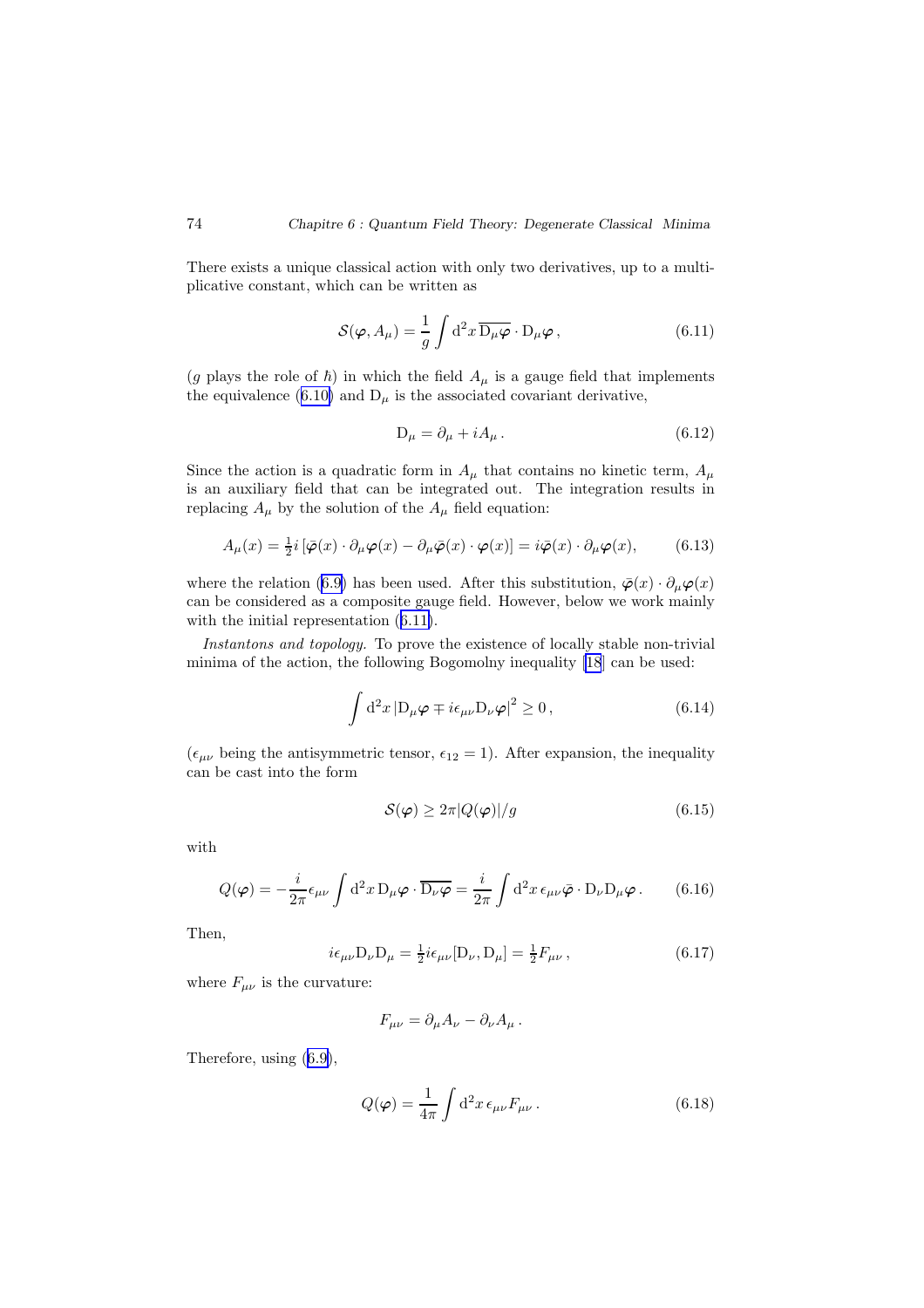<span id="page-76-0"></span>*Instantons in*  $CP(N-1)$  *models* 75

The integrand is a total divergence since

$$
\frac{1}{2}\epsilon_{\mu\nu}F_{\mu\nu} = \partial_{\mu}\epsilon_{\mu\nu}A_{\nu}\,,
$$

proportional to the two-dimensional Abelian chiral anomaly. Substituting this form into equation  $(6.18)$  $(6.18)$  $(6.18)$  and integrating over a large disc of radius  $R$ , one obtains

$$
Q(\varphi) = \frac{1}{2\pi} \lim_{R \to \infty} \oint_{|x|=R} dx_{\mu} A_{\mu}(x).
$$
 (6.19)

 $Q(\varphi)$  thus depends only on the behaviour of the classical solution for |x| large and is a topological charge. Finiteness of the action demands that at large distances  $D_{\mu}\varphi$  vanishes and, therefore,

$$
D_{\mu}\varphi = 0 \Rightarrow [D_{\mu}, D_{\nu}]\varphi = F_{\mu\nu}\varphi = 0.
$$

Since  $\varphi \neq 0$ , this equation implies that  $F_{\mu\nu}$  vanishes and, thus, that  $A_{\mu}$  is a pure gauge and  $\varphi$  a gauge transform of a constant vector:

$$
A_{\mu}(x) = \partial_{\mu} \Lambda(x), \quad \varphi(x) = e^{-i\Lambda(x)} \mathbf{v} \text{ with } \bar{\mathbf{v}} \cdot \mathbf{v} = 1.
$$

Thus,

$$
Q(\varphi) = \frac{1}{2\pi} \lim_{R \to \infty} \oint_{|x|=R} dx_{\mu} \partial_{\mu} \Lambda(x).
$$
 (6.20)

The topological charge measures the variation of the angle  $\Lambda(x)$  on a large circle, which is a multiple of  $2\pi$  because  $\varphi$  is regular. One is thus led to the consideration of the homotopy classes of continuous mappings from  $U(1)$ , that is,  $S_1$  to  $S_1$ , which are characterized by an integer n, the winding number. This is equivalent to the statement that the homotopy group  $\pi_1(S_1)$  is isomorphic to the additive group of integers Z.

Then,

$$
Q(\varphi) = n \Rightarrow S(\varphi) \ge 2\pi |n| / g. \tag{6.21}
$$

Instanton solutions. The equality  $S(\varphi) = 2\pi |n|/g$  corresponds to a local minimum of the action. Field configurations that satisfy this condition, satisfy the field equations but also the first order partial differential (self-duality) equations

$$
D_{\mu}\varphi = \pm i\epsilon_{\mu\nu}D_{\nu}\varphi. \qquad (6.22)
$$

For each sign, there is really only one equation, for instance  $\mu = 1, \nu = 2$ . It is simple to verify that both equations imply the  $\varphi$ -field equations, and combined with the constraint  $(6.9)$ , the A-field equation  $(6.13)$  $(6.13)$  $(6.13)$ . In complex coordinates  $z = x_1 + ix_2, \, \bar{z} = x_1 - ix_2 \, \text{and, thus,}$ 

$$
\partial_z = \frac{1}{2} (\partial_{x_1} - i \partial_{x_2}), \quad \partial_{\bar{z}} = \frac{1}{2} (\partial_{x_1} + i \partial_{x_2}),
$$

they can be written as

$$
\partial_{\bar{z}}\varphi_{\alpha}(z,\bar{z}) = -iA_{\bar{z}}(z,\bar{z})\varphi_{\alpha}(z,\bar{z}),\tag{6.23a}
$$

$$
\partial_z \varphi_\alpha(z,\bar{z}) = -i A_z(z,\bar{z}) \varphi_\alpha(z,\bar{z}),\tag{6.23b}
$$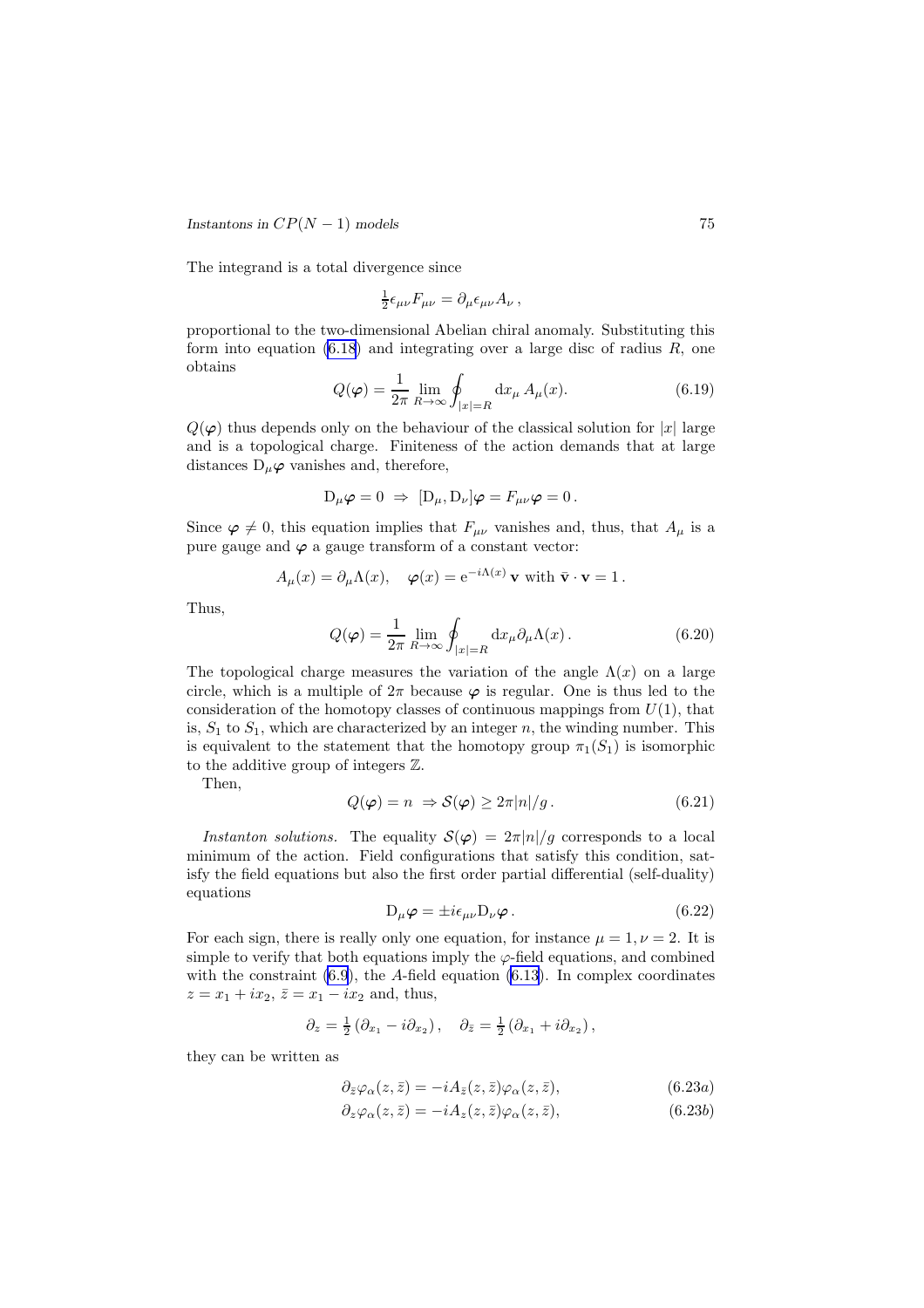where

$$
A_z = \frac{1}{2}(A_1 - iA_2), \quad A_{\bar{z}} = \frac{1}{2}(A_1 + iA_2).
$$

If  $\varphi$  satisfies equation (6.[23](#page-76-0)*a*),  $\bar{\varphi}$  satisfies equation (6.23*b*). Thus, exchanging the two equations just amounts to exchanging  $\varphi$  and  $\bar{\varphi}$ . Therefore, we solve only the equation  $(6.23a)$  $(6.23a)$  $(6.23a)$ . The general solution can be written as

$$
\varphi_{\alpha}(z,\bar{z}) = \kappa(z,\bar{z}) P_{\alpha}(z),
$$

where  $\kappa(z,\bar{z})$  is a particular solution of

$$
\partial_{\bar{z}}\kappa(z,\bar{z})=-iA_{\bar{z}}(z,\bar{z})\kappa(z,\bar{z}).
$$

Vector solutions of equations (6.[22](#page-76-0)) are thus proportional to holomorphic or anti-holomorphic (depending on the sign in equation  $(6.22)$  $(6.22)$ ) vectors (this reflects the underlying conformal invariance of the classical field theory). The phase of the function  $\kappa(z, \bar{z})$  can be cancelled by a gauge transformation (6.[10\)](#page-74-0). The function  $\kappa(z, \bar{z})$  can thus be chosen real (this corresponds to the  $\partial_{\mu}A_{\mu} = 0$ gauge), then is constrained by the condition (6.[9](#page-74-0)):

$$
\kappa^2(z,\bar{z})\,P\cdot\bar{P}=1\,.
$$

The asymptotic conditions constrain the functions  $P_{\alpha}(z)$  to be polynomials. Common roots to all  $P_\alpha$  would correspond to non-integrable singularities for  $\varphi_{\alpha}$  and, therefore, are excluded by the condition of finiteness of the action. Finally, if the polynomials have maximal degree  $n$ , asymptotically

$$
P_{\alpha}(z) \sim c_{\alpha} z^n \Rightarrow \varphi_{\alpha} \sim \frac{c_{\alpha}}{\sqrt{\mathbf{c} \cdot \bar{\mathbf{c}}}} (z/\bar{z})^{n/2}.
$$

When the phase of z varies by  $2\pi$ , the phase of  $\varphi_{\alpha}$  varies by  $2n\pi$ , showing that the corresponding winding number is  $n$ .

The structure of the semi-classical vacuum. In contrast to our analysis of periodic potentials in quantum mechanics, here we have discussed the existence of instantons without reference to the structure of the classical vacuum. To find an interpretation of instantons in gauge theories, it is useful to express the results in the temporal gauge  $A_2 = 0$ . Then, the action is still invariant under space-dependent gauge transformations. The minima of the classical  $\varphi$  potential correspond to fields  $\varphi(x_1)$ , where  $x_1$  is the space variable, gauge transforms of a constant vector:

$$
\boldsymbol{\varphi}(x_1) = e^{i\Lambda(x_1)}\mathbf{v}, \quad \bar{\mathbf{v}} \cdot \mathbf{v} = 1.
$$

Moreover, if the vacuum state is invariant under space reflection,  $\varphi(+\infty)$  =  $\varphi(-\infty)$  and, thus,

$$
\Lambda(+\infty)-\Lambda(-\infty)=2\nu\pi \quad \nu\in\mathbb{Z}.
$$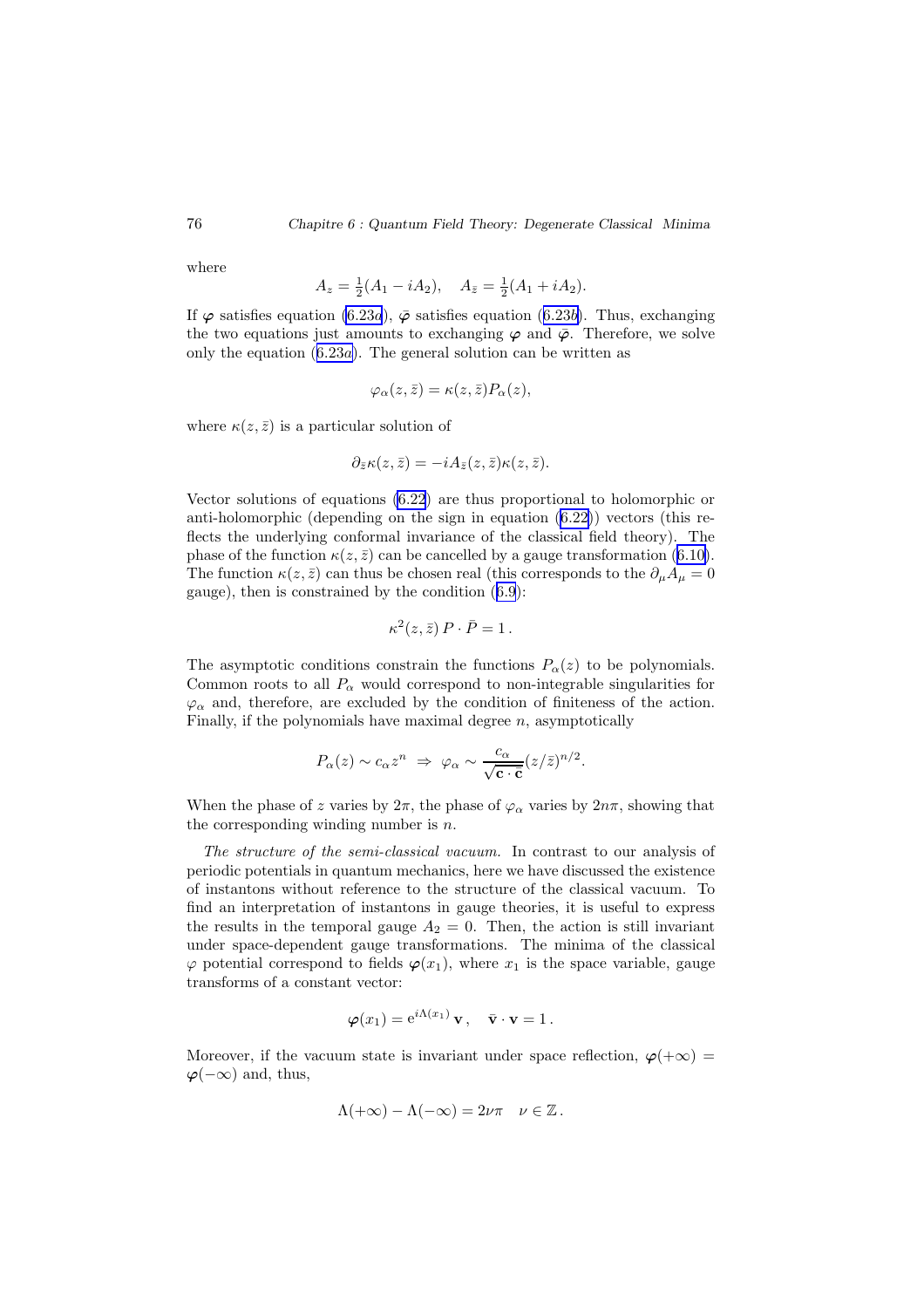<span id="page-78-0"></span>Again  $\nu$  is a topological number that classifies degenerate classical minima, and the semi-classical vacuum has a periodic structure. This analysis is consistent with Gauss's law, which implies only that states are invariant under infinitesimal gauge transformations and, thus, under gauge transformations of the class  $\nu = 0$  that are continuously connected to the identity and do not change the topological number.

We now consider a large rectangle with extension  $R$  in the space direction and  $T$  in the Euclidean time direction and by a smooth gauge transformation continue the instanton solution to the temporal gauge. Then, the variation of the pure gauge comes entirely from the sides at fixed time. For  $R \to \infty$ , one finds

$$
\Lambda(+\infty,0)-\Lambda(-\infty,0)-[\Lambda(+\infty,T)-\Lambda(-\infty,T)]=2n\pi.
$$

Therefore, instantons interpolate between different classical minima. Like in the example of the cosine potential and in analogy with the expression (1.[54\)](#page-17-0), to project onto a proper quantum eigenstate, the ' $\theta$ -vacuum' corresponding to an angle  $\theta$ , one can add a topological term to the classical action. Here,

$$
S(\varphi) \mapsto S(\varphi) + i \frac{\theta}{4\pi} \int d^2 x \,\epsilon_{\mu\nu} F_{\mu\nu}.
$$
 (6.24)

*Remark.* Replacing in the topological charge  $Q$  the gauge field by the explicit expression (6.[13\)](#page-75-0), one finds

$$
Q(\varphi) = \frac{i}{2\pi} \int d^2x \,\epsilon_{\mu\nu} \partial_\mu \bar{\varphi} \cdot \partial_\nu \varphi = \frac{i}{2\pi} \int d\bar{\varphi}_\alpha \wedge d\varphi_\alpha \,,
$$

where the notation of exterior differential calculus has been used. We recognize the integral of a two-form, a symplectic form, and  $4\pi Q$  is the area of a 2-surface embedded in  $CP(N-1)$ . A symplectic form is always closed. Here it is also exact, so that  $Q$  is the integral of a one-form  $(cf.$  equation  $(6.19)$  $(6.19)$  $(6.19)$ :

$$
Q(\varphi) = \frac{i}{2\pi} \int \bar{\varphi}_{\alpha} d\varphi_{\alpha} = \frac{i}{4\pi} \int \left( \bar{\varphi}_{\alpha} d\varphi_{\alpha} - \varphi_{\alpha} d\bar{\varphi}_{\alpha} \right).
$$

The  $O(3)$  non-linear  $\sigma$ -model. The  $CP(1)$  model is locally isomorphic to the  $O(3)$  non-linear  $\sigma$ -model, with the identification

$$
\phi^i(x) = \bar{\varphi}_{\alpha}(x)\sigma^i_{\alpha\beta}\varphi_{\beta}(x),\qquad(6.25)
$$

where  $\sigma^i$  are the three Pauli matrices.

Using, for example, an explicit representation of Pauli matrices, one indeed verifies

$$
\phi^i(x)\phi^i(x) = 1\,,\quad \partial_\mu\phi^i(x)\partial_\mu\phi^i(x) = 4\,\overline{\mathcal{D}_\mu\varphi}\cdot\mathcal{D}_\mu\varphi\,.
$$

Therefore, the field theory can be expressed in terms of the field  $\phi^i$  and takes the form of the non-linear  $\sigma$ -model. The fields  $\phi$  are gauge invariant and the whole physical picture is a picture of confinement of the charged scalar 'quarks'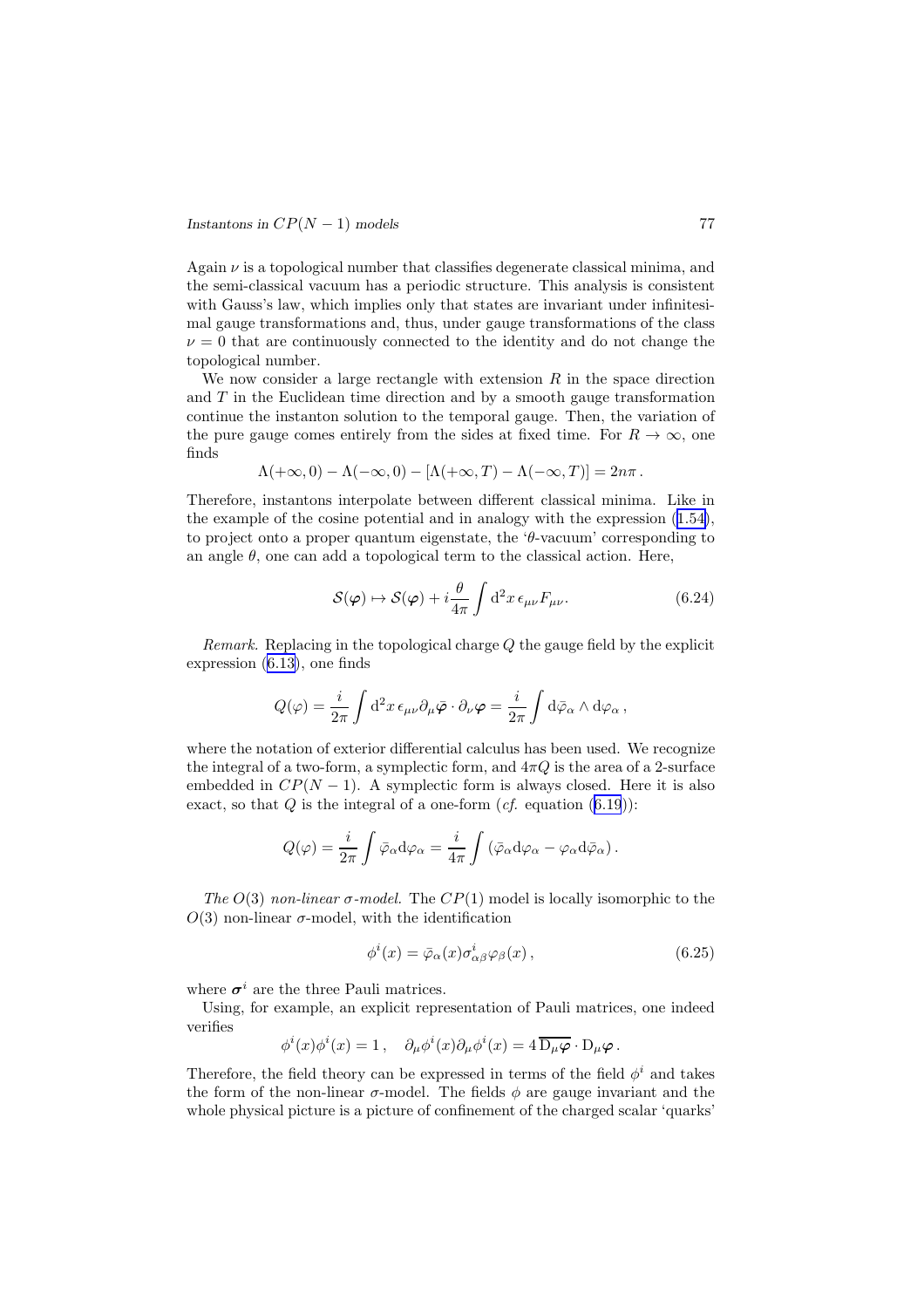<span id="page-79-0"></span> $\varphi_{\alpha}(x)$  and the propagation of neutral bound states corresponding to the fields  $\phi^i.$ 

Instantons in the  $\phi$  description take the form of  $\phi$  configurations with uniform limit for  $|x| \to \infty$ . Thus, they define a continuous mapping from the compactified plane topologically equivalent to  $S_2$  to the sphere  $S_2$  (the  $\phi^i$  configurations). Since  $\pi_2(S_2) = \mathbb{Z}$ , the  $\varphi$  and  $\phi$  pictures are consistent.

In the example of  $CP(1)$ , a solution of winding number 1 is

$$
\varphi_1 = \frac{1}{\sqrt{1+z\bar{z}}}, \quad \varphi_2 = \frac{z}{\sqrt{1+z\bar{z}}}.
$$

Translating the  $CP(1)$  minimal solution into the  $O(3)$   $\sigma$ -model language, one finds

$$
\phi_1 = \frac{z + \overline{z}}{1 + \overline{z}z}, \quad \phi_2 = \frac{1}{i} \frac{z - \overline{z}}{1 + \overline{z}z}, \quad \phi_3 = \frac{1 - \overline{z}z}{1 + \overline{z}z}.
$$

This defines a stereographic mapping of the plane onto the sphere  $S_2$ , as one verifies by setting  $z = \tan(\eta/2) e^{i\theta}, \eta \in [0, \pi]$ .

In the  $O(3)$  representation

$$
Q = \frac{i}{2\pi} \int d\bar{\varphi}_{\alpha} \wedge d\varphi_{\alpha} = \frac{1}{8\pi} \epsilon_{ijk} \int \phi_i d\phi_j \wedge \phi_k \equiv \frac{1}{8\pi} \epsilon_{\mu\nu} \epsilon_{ijk} \int d^2x \, \phi_i \partial_\mu \phi_j \partial_\nu \phi_k.
$$

The topological charge  $4\pi Q$  has the interpretation of the area of the sphere  $S_2$ , multiply covered, and embedded in  $\mathbb{R}^3$ . Its value is a multiple of the area of  $S_2$ , which in this interpretation explains the quantization.

### 6.3 Instantons in the  $SU(2)$  gauge theory

We now give an example of instantons in four dimensions[[20\]](#page-111-0), directly relevant to particle physics. According to the analysis of section [6.1](#page-72-0), we can consider only pure gauge theories. Actually it is sufficient to consider the gauge group  $SU(2)$  since a general theorem states that for a Lie group containing  $SU(2)$  as a subgroup the instantons are those of the  $SU(2)$  subgroup.

In the absence of matter fields it is convenient to use a  $SO(3)$  notation. The gauge field  $\mathbf{A}_{\mu}$  is a  $SO(3)$  vector that is related to the corresponding element  $\mathfrak{A}_\mu$  of the Lie algebra by

$$
\mathfrak{A}_{\mu} = -\frac{1}{2}i\mathbf{A}_{\mu}^{a}\boldsymbol{\sigma}^{a},\qquad(6.26)
$$

where  $\sigma^a$  are the three Pauli matrices. The gauge action then reads

$$
\mathcal{S}(\mathbf{A}_{\mu}) = \frac{1}{4g^2} \int \left[\mathbf{F}_{\mu\nu}(x)\right]^2 \mathrm{d}^4 x \,, \tag{6.27}
$$

 $(g$  is the gauge coupling constant) where the curvature

$$
\mathbf{F}_{\mu\nu} = \partial_{\mu}\mathbf{A}_{\nu} - \partial_{\nu}\mathbf{A}_{\mu} + \mathbf{A}_{\mu} \times \mathbf{A}_{\nu},
$$
 (6.28)

is also an  $SO(3)$  vector.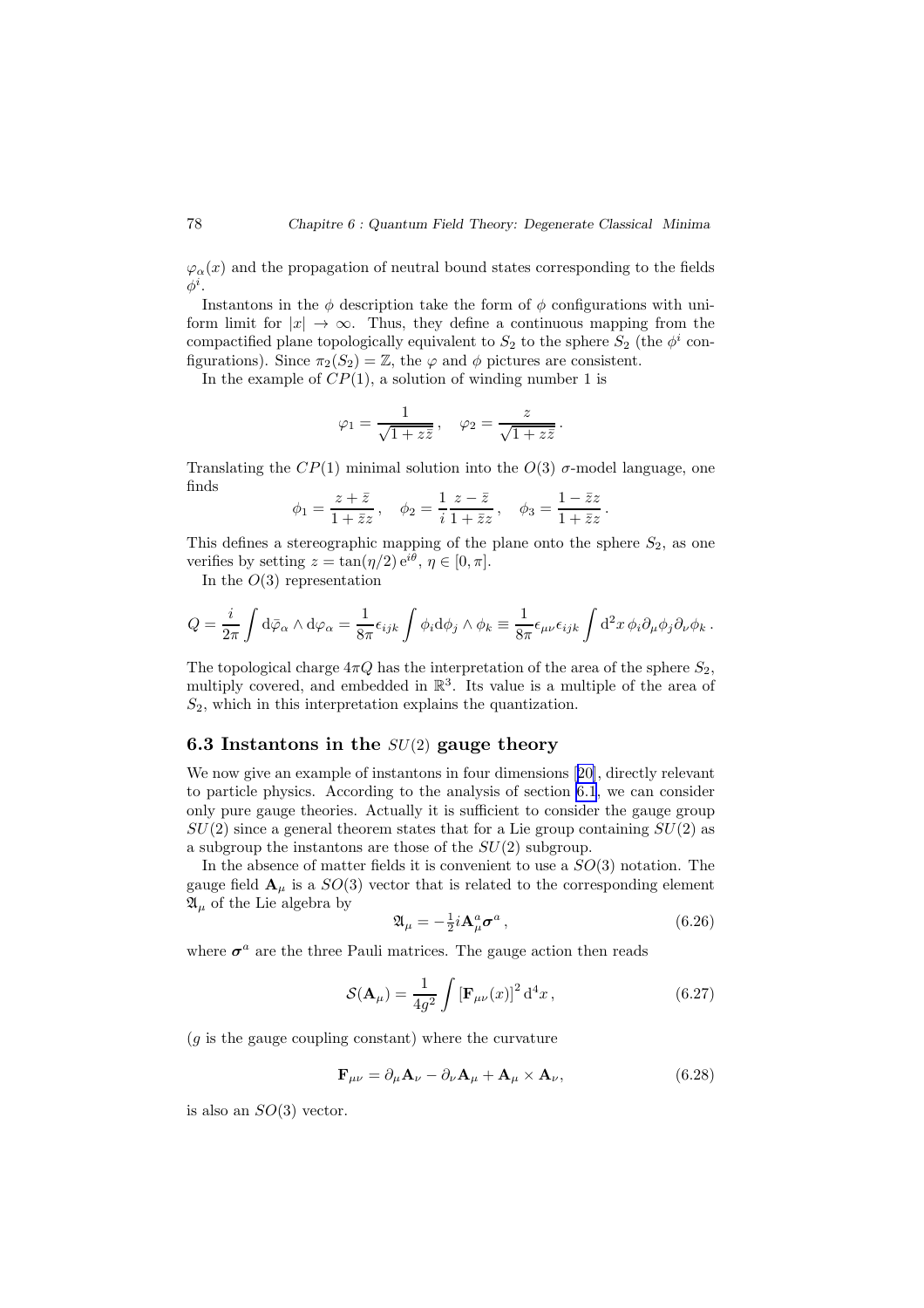<span id="page-80-0"></span>*Instantons in the*  $SU(2)$  *gauge theory* 79

The corresponding classical field equations are

$$
\mathbf{D}_{\nu}\mathbf{F}_{\nu\mu} = \partial_{\nu}\mathbf{F}_{\nu\mu} + \mathbf{A}_{\nu} \times \mathbf{F}_{\nu\mu} = 0, \qquad (6.29)
$$

where  $\mathbf{D}_{\mu}$  is the gauge covariant derivative.

The existence and some properties of instantons in this theory follow from considerations analogous to those presented for the  $CP(N-1)$  models.

Instantons and topology. We define the dual of the tensor  $\mathbf{F}_{\mu\nu}$  by

$$
\tilde{\mathbf{F}}_{\mu\nu} = \frac{1}{2} \epsilon_{\mu\nu\rho\sigma} \mathbf{F}_{\rho\sigma} \,. \tag{6.30}
$$

Then, the Bogomolny inequality

$$
\int d^4x \left[ \mathbf{F}_{\mu\nu}(x) \pm \tilde{\mathbf{F}}_{\mu\nu}(x) \right]^2 \ge 0 \tag{6.31}
$$

implies

$$
\mathcal{S}(\mathbf{A}_{\mu}) \ge 8\pi^2 |Q(\mathbf{A}_{\mu})|/g^2 \tag{6.32}
$$

with

$$
Q(\mathbf{A}_{\mu}) = \frac{1}{32\pi^2} \int d^4x \, \mathbf{F}_{\mu\nu}(x) \cdot \tilde{\mathbf{F}}_{\mu\nu}(x). \tag{6.33}
$$

The expression  $Q(\mathbf{A}_{\mu})$  is proportional to the integral of the chiral anomaly (*cf.*, equation  $(6.50)$  $(6.50)$  $(6.50)$ , here written in  $SO(3)$  notation.

One verifies that the quantity  $\mathbf{F}_{\mu\nu}\cdot\tilde{\mathbf{F}}_{\mu\nu}$  is a pure divergence:

$$
\mathbf{F}_{\mu\nu}\cdot\mathbf{\tilde{F}}_{\mu\nu}=\partial_{\mu}V_{\mu}
$$

with

$$
V_{\mu} = -4 \epsilon_{\mu\nu\rho\sigma} \operatorname{tr} \left( \mathfrak{A}_{\nu} \partial_{\rho} \mathfrak{A}_{\sigma} + \frac{2}{3} \mathfrak{A}_{\nu} \mathfrak{A}_{\rho} \mathfrak{A}_{\sigma} \right) \tag{6.34a}
$$

$$
=2\epsilon_{\mu\nu\rho\sigma}\left[\mathbf{A}_{\nu}\cdot\partial_{\rho}\mathbf{A}_{\sigma}+\frac{1}{3}\mathbf{A}_{\nu}\cdot(\mathbf{A}_{\rho}\times\mathbf{A}_{\sigma})\right].
$$
 (6.34b)

The integral thus depends only on the behaviour of the gauge field at large distances. Here again, as in the  $CP(N - 1)$  model, the bound involves a topological charge:  $Q(\mathbf{A}_{\mu})$ .

Stokes theorem implies

$$
\int_{\mathcal{D}} d^4x \, \partial_\mu V_\mu = \int_{\partial \mathcal{D}} dS \, \hat{n}_\mu V_\mu \,,
$$

where dS is the measure on the boundary  $\partial \mathcal{D}$  of the four-volume  $\mathcal{D}$  and  $\hat{n}_{\mu}$  the unit vector normal to  $\partial \mathcal{D}$ . We then take for  $\mathcal D$  a sphere of large radius R and find for the topological charge

$$
Q(\mathbf{A}_{\mu}) = \frac{1}{32\pi^2} \int d^4x \, \operatorname{tr} \mathbf{F}_{\mu\nu}(x) \cdot \tilde{\mathbf{F}}_{\mu\nu}(x) = \frac{1}{32\pi^2} R^3 \int_{r=R} d\Omega \, \hat{n}_{\mu} V_{\mu} \,, \quad (6.35)
$$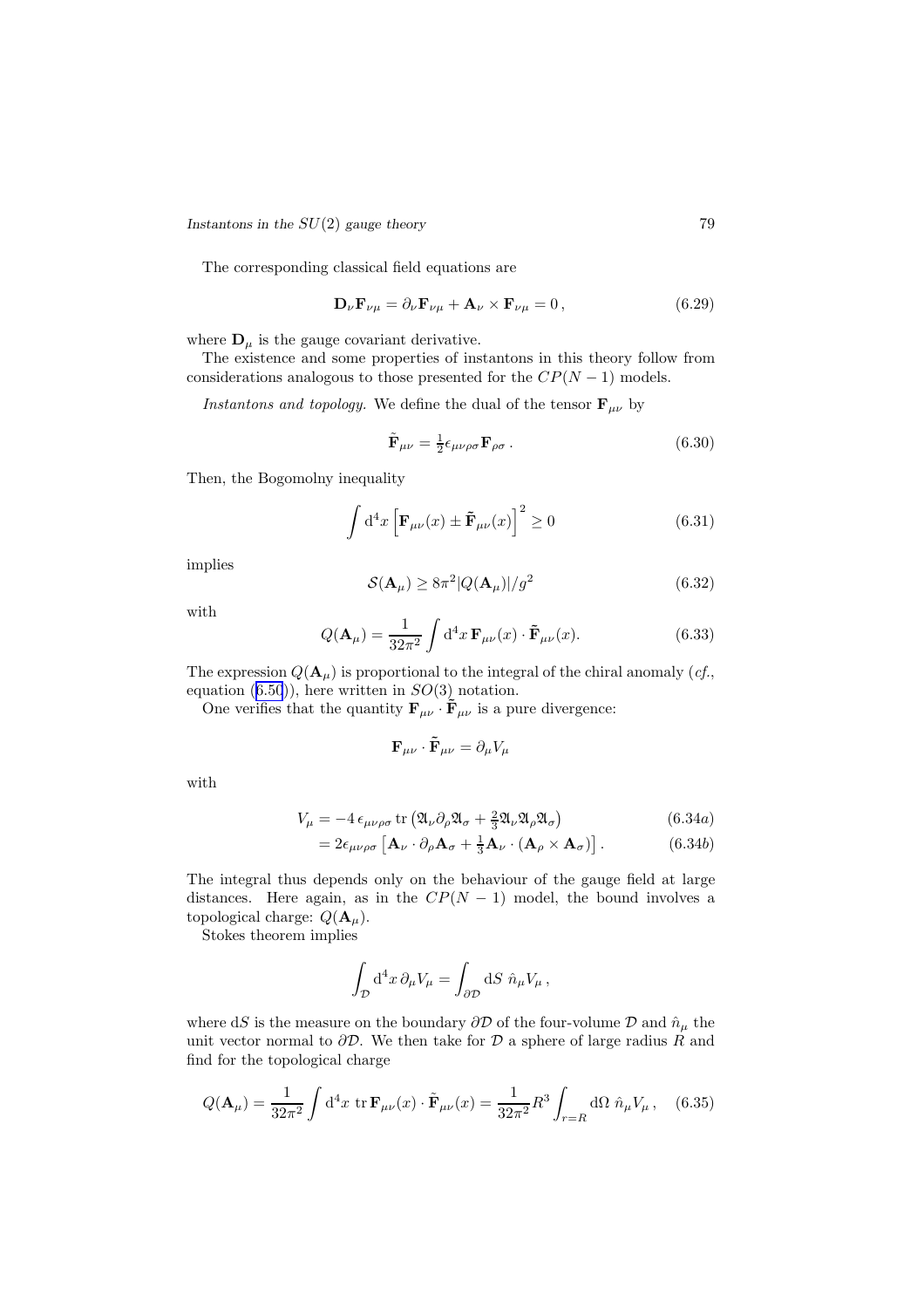<span id="page-81-0"></span>where we have set  $dS = R^3 d\Omega$ .

The finiteness of the action implies that the classical solution must asymptotically become a pure gauge, that is, with our conventions,

$$
\mathfrak{A}_{\mu} = -\frac{1}{2}i\mathbf{A}_{\mu} \cdot \boldsymbol{\sigma} = \mathbf{g}(x)\partial_{\mu}\mathbf{g}^{-1}(x) + O\left(|x|^{-2}\right) \quad |x| \to \infty. \tag{6.36}
$$

The element  $g$  of the  $SU(2)$  group can be parametrized in terms of Pauli matrices:

$$
\mathbf{g} = u_4 \mathbf{1} + i \mathbf{u} \cdot \boldsymbol{\sigma} \,, \tag{6.37}
$$

where the four-component real vector  $(u_4, \mathbf{u})$  satisfies

$$
u_4^2 + {\bf u}^2 = 1\,,
$$

and thus belongs to the unit sphere  $S_3$ . Since  $SU(2)$  is topologically equivalent to the sphere  $S_3$ , the pure gauge configurations on a sphere of large radius  $|x| = R$  define a continuous mapping from  $S_3$  to  $S_3$ . Such mappings belong to different homotopy classes that are characterized by an integer  $n \in \mathbb{Z}$  called the winding number. Here, we identify the homotopy group  $\pi_3(S_3)$ , which again is isomorphic to the additive group of integers Z.

The  $n = 1$  example. The simplest one to one mapping corresponds to an element of the form

$$
\mathbf{g}(x) = \frac{x_4 \mathbf{1} + i\mathbf{x} \cdot \boldsymbol{\sigma}}{r}, \quad r = (x_4^2 + \mathbf{x}^2)^{1/2}
$$
(6.38)

and thus

$$
A_{m}^{i} \underset{r \to \infty}{\sim} 2 \left( x_{4} \delta_{im} + \epsilon_{imk} x_{k} \right) r^{-2}, \quad A_{4}^{i} = -2 x_{i} r^{-2}.
$$
 (6.39)

Note that the transformation

$$
\mathbf{g}(x) \mapsto \mathbf{U}_1 \mathbf{g}(x) \mathbf{U}_2^{\mathsf{T}} = \mathbf{g}(\mathbf{R}x),
$$

where  $U_1$  and  $U_2$  are two constant  $SU(2)$  matrices, induces a  $SO(4)$  rotation of matrix **R** of the vector  $x_{\mu}$ . Then,

$$
\mathbf{U}_2 \partial_\mu \mathbf{g}^\dagger(x) \mathbf{U}_1^\dagger = R_{\mu\nu} \partial_\nu \mathbf{g}^\dagger(\mathbf{R}x), \quad \mathbf{U}_1 \mathbf{g}(x) \partial_\mu \mathbf{g}^\dagger(x) \mathbf{U}_1^\dagger = \mathbf{g}(\mathbf{R}x) R_{\mu\nu} \partial_\nu \mathbf{g}^\dagger(\mathbf{R}x)
$$

and, therefore,

$$
\mathbf{U}_1 \mathfrak{A}_{\mu}(x) \mathbf{U}_1^{\dagger} = R_{\mu\nu} \mathfrak{A}_{\nu}(\mathbf{R}x).
$$

Introducing this relation into the definition  $(6.34a)$  $(6.34a)$  $(6.34a)$  of  $V_\mu$ , one verifies that the dependence on the matrix  $U_1$  cancels in the trace and, thus,  $V_\mu$  transforms like a 4-vector. Since only one vector is available, and taking into account dimensional analysis, one concludes that

$$
V_{\mu} \propto x_{\mu}/r^4.
$$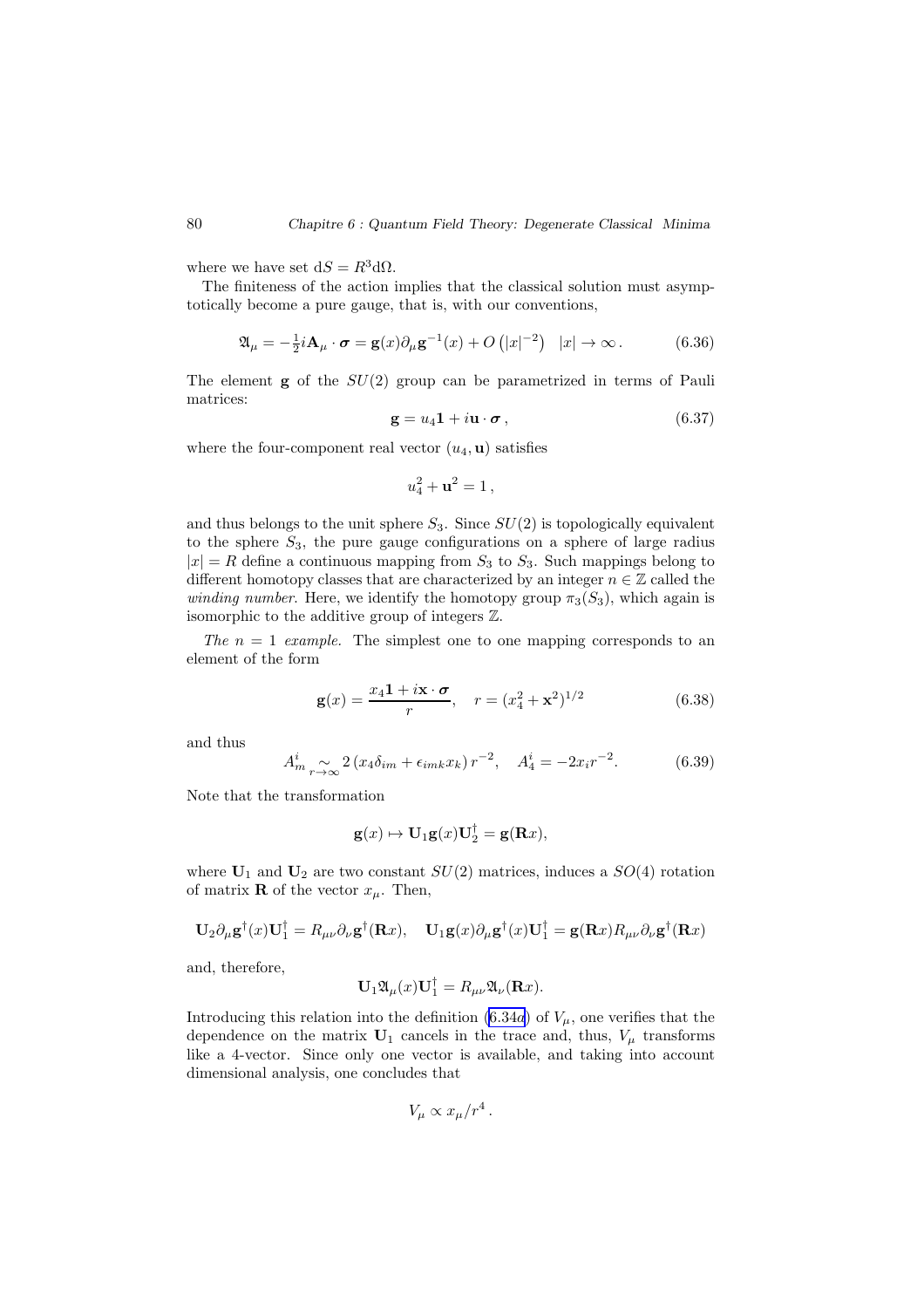*Instantons in the SU(2) gauge theory* 81

We still have to calculate the coefficient. For  $r \to \infty$ ,  $\mathbf{A}_{\mu}$  approaches a pure gauge (equation (6.[36\)](#page-81-0)) and, therefore,  $V_{\mu}$  can be transformed into

$$
V_{\mu} \underset{r \to \infty}{\sim} -\frac{1}{3} \epsilon_{\mu \nu \rho \sigma} \mathbf{A}_{\nu} \cdot (\mathbf{A}_{\rho} \times \mathbf{A}_{\sigma}).
$$

It is sufficient to calculate  $V_1$ . We choose  $\rho = 3, \sigma = 4$  and multiply by a factor six to take into account all other choices. Then,

$$
V_1 \underset{r \to \infty}{\sim} 16\epsilon_{ijk}(x_4\delta_{2i} + \epsilon_{i2l}x_l)(x_4\delta_{3j} + \epsilon_{j3m}x_m)x_k/r^6 = 16x_1/r^4
$$

and, thus, the proportionality coefficient is determined:

$$
V_{\mu} \sim 16x_{\mu}/r^4 = 16\hat{n}_{\mu}/R^3. \qquad (6.40)
$$

The powers of R in equation (6.[35\)](#page-80-0) cancel and since  $\int d\Omega = 2\pi^2$ , the value of the topological charge is simply

$$
Q(\mathbf{A}_{\mu}) = 1. \tag{6.41}
$$

General situation. As in the case of the  $CP(N-1)$  model, the second expression in equation (6.[35\)](#page-80-0), in which  $V_\mu$  is replaced by its general asymptotic form, has a geometric interpretation. Quite generally, in the parametrization (6.[37\)](#page-81-0) one finds

$$
V_{\mu} \underset{r \to \infty}{\sim} \frac{8}{3} \epsilon_{\mu \nu \rho \sigma} \epsilon_{\alpha \beta \gamma \delta} u_{\alpha} \partial_{\nu} u_{\beta} \partial_{\rho} u_{\gamma} \partial_{\sigma} u_{\delta}.
$$

A few algebraic manipulations starting from (again in the notation of exterior differential calculus)

$$
\int_{S_3} R^3 d\Omega \ \hat{n}_{\mu} V_{\mu} = \frac{1}{6} \epsilon_{\mu \nu \rho \sigma} \int V_{\mu} dx_{\nu} \wedge dx_{\rho} \wedge dx_{\sigma} ,
$$

then yield

$$
Q = \frac{1}{12\pi^2} \epsilon_{\alpha\beta\gamma\delta} \int u_{\alpha} du_{\beta} \wedge du_{\gamma} \wedge du_{\delta} , \qquad (6.42)
$$

has been used. The expression is proportional to the area  $\Sigma_4$  of the sphere  $S_3$ , which in the same notation can be written as

$$
\Sigma_4 = \frac{1}{3!} \epsilon_{\alpha\beta\gamma\delta} \int u_\alpha \mathrm{d}u_\beta \wedge \mathrm{d}u_\gamma \wedge \mathrm{d}u_\delta = 2\pi^2 ,
$$

when the vector  $u_{\mu}$  describes the sphere  $S_3$  only once. Because in general  $u_{\mu}$ describes  $S_3$  n times when  $x_\mu$  describes  $S_3$  only once, a factor n is generated.

The inequality (6.[33](#page-80-0)) then implies

$$
\mathcal{S}(\mathbf{A}_{\mu}) \ge 8\pi^2 |n| / g^2. \tag{6.43}
$$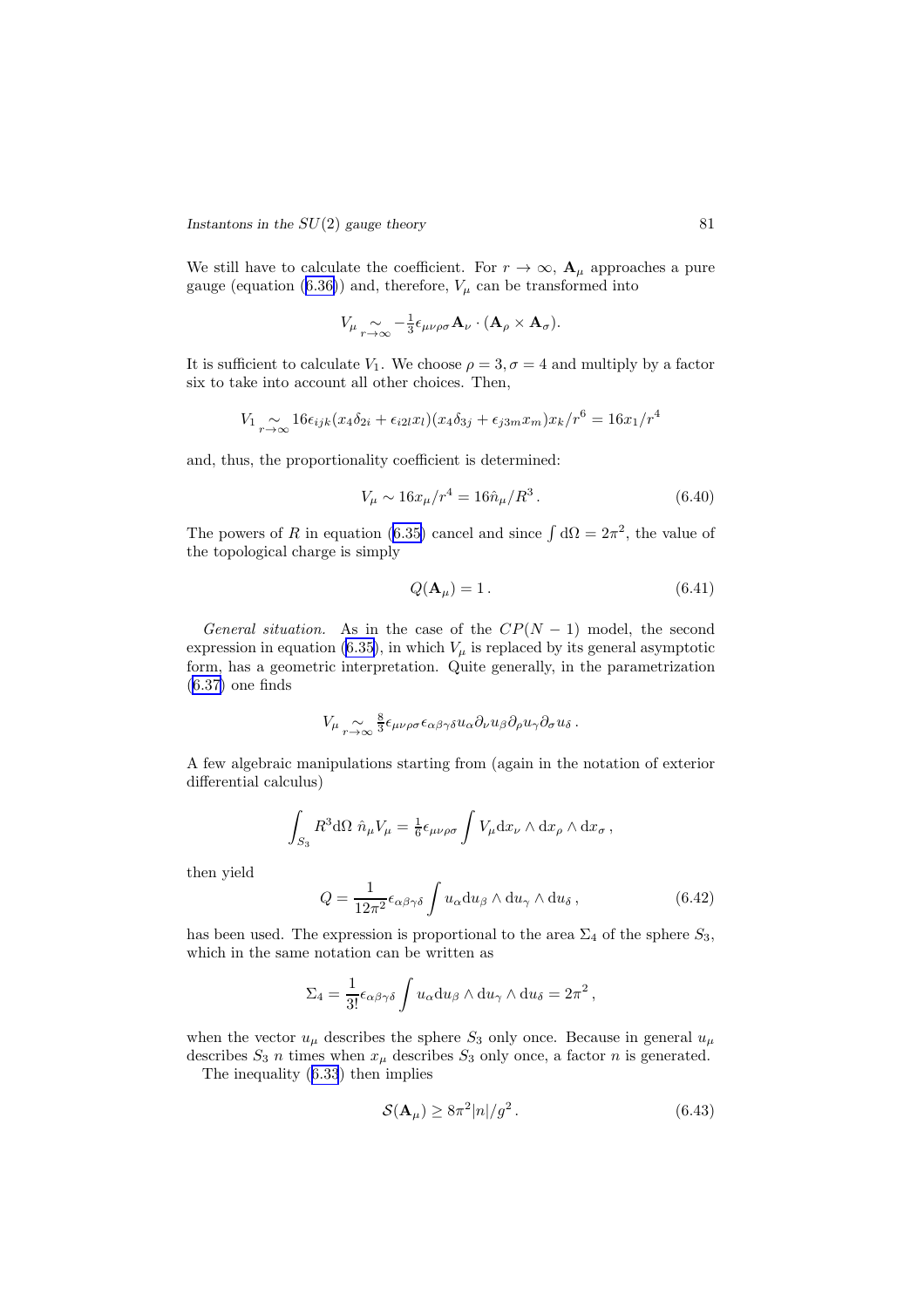<span id="page-83-0"></span>On the other hand, without any explicit calculation, it is known from the study of the index of the gauge covariant Dirac operator  $\mathbf{D} = \gamma_{\mu} \mathbf{D}_{\mu}$ , that the topological charge is an integer. In SO(3) notation,

$$
Q(\mathbf{A}_{\mu}) = \frac{1}{32\pi^2} \int d^4x \, \mathbf{F}_{\mu\nu} \cdot \tilde{\mathbf{F}}_{\mu\nu} = n_+ - n_-\,,\tag{6.44}
$$

where  $n_{\pm}$  is the number of eigenvectors with eigenvalue zero and with chirality ±.

Instanton solutions. The equality is obtained for fields satisfying the selfduality equations

$$
\mathbf{F}_{\mu\nu} = \pm \tilde{\mathbf{F}}_{\mu\nu} \,. \tag{6.45}
$$

Because the inequality corresponds to a local minimum of the action, the solutions satisfy also the general classical field equations (6.[29\)](#page-80-0) but the equations (6.45) are first order partial differential equations and, thus, easier to solve. The one-instanton solution, which depends on an arbitrary scale parameter  $\lambda$ , can be written as

$$
A_m^i = \frac{2}{r^2 + \lambda^2} \left( x_4 \delta_{im} + \epsilon_{imk} x_k \right), \quad m = 1, 2, 3, \quad A_4^i = -\frac{2x_i}{r^2 + \lambda^2}.
$$
 (6.46)

The semi-classical vacuum. We now proceed in analogy with the analysis of the  $CP(N-1)$  model. In the temporal gauge  $\mathbf{A}_4 = 0$ , the classical minima of the potential correspond to gauge field components  $\mathbf{A}_i$ ,  $i = 1, 2, 3$ , which are pure gauge functions of the three space variables  $x_i$ :

$$
\mathfrak{A}_m = -\frac{1}{2}i\mathbf{A}_m \cdot \boldsymbol{\sigma} = \mathbf{g}(x_i)\partial_m \mathbf{g}^{-1}(x_i). \qquad (6.47)
$$

The structure of the classical minima is related to the homotopy classes of mappings of the group elements **g** into compactified  $\mathbb{R}^3$  (because **g**(*x*) goes to a constant for  $|x| \to \infty$ , that is, again of  $S_3$  into  $S_3$  and thus the semi-classical vacuum, as in the  $CP(N-1)$  model, has a periodic structure. One verifies that the instanton solution  $(6.46)$ , transported into the temporal gauge by a gauge transformation, connects minima with different winding numbers. Therefore, as in the case of the  $CP(N-1)$  model (equation (6.[24\)](#page-78-0)), to project onto a  $\theta$ -vacuum, one adds a term to the classical action of gauge theories:

$$
\mathcal{S}_{\theta}(\mathbf{A}_{\mu}) = \mathcal{S}(\mathbf{A}_{\mu}) + \frac{i\theta}{32\pi^2} \int d^4x \, \mathbf{F}_{\mu\nu}(x) \cdot \tilde{\mathbf{F}}_{\mu\nu}(x), \tag{6.48}
$$

and then integrates over all fields  $A_\mu$  without restriction. At least in the semi-classical approximation, the gauge theory thus depends on one additional parameter, the angle  $\theta$ .

The strong CP violation problem. For non-vanishing values of  $\theta$ , due to instanton contributions the additional term violates CP (charge conjugation times space reflection) conservation in strong interactions and is at the origin of the *strong CP violation problem*: Except if  $\theta$  vanishes for some as yet unknown reason then, according to experimental data, it can only be unnaturally small. Indeed, limits on the neutron electric dipole moment imply  $|\theta| < 10^{-10}$ .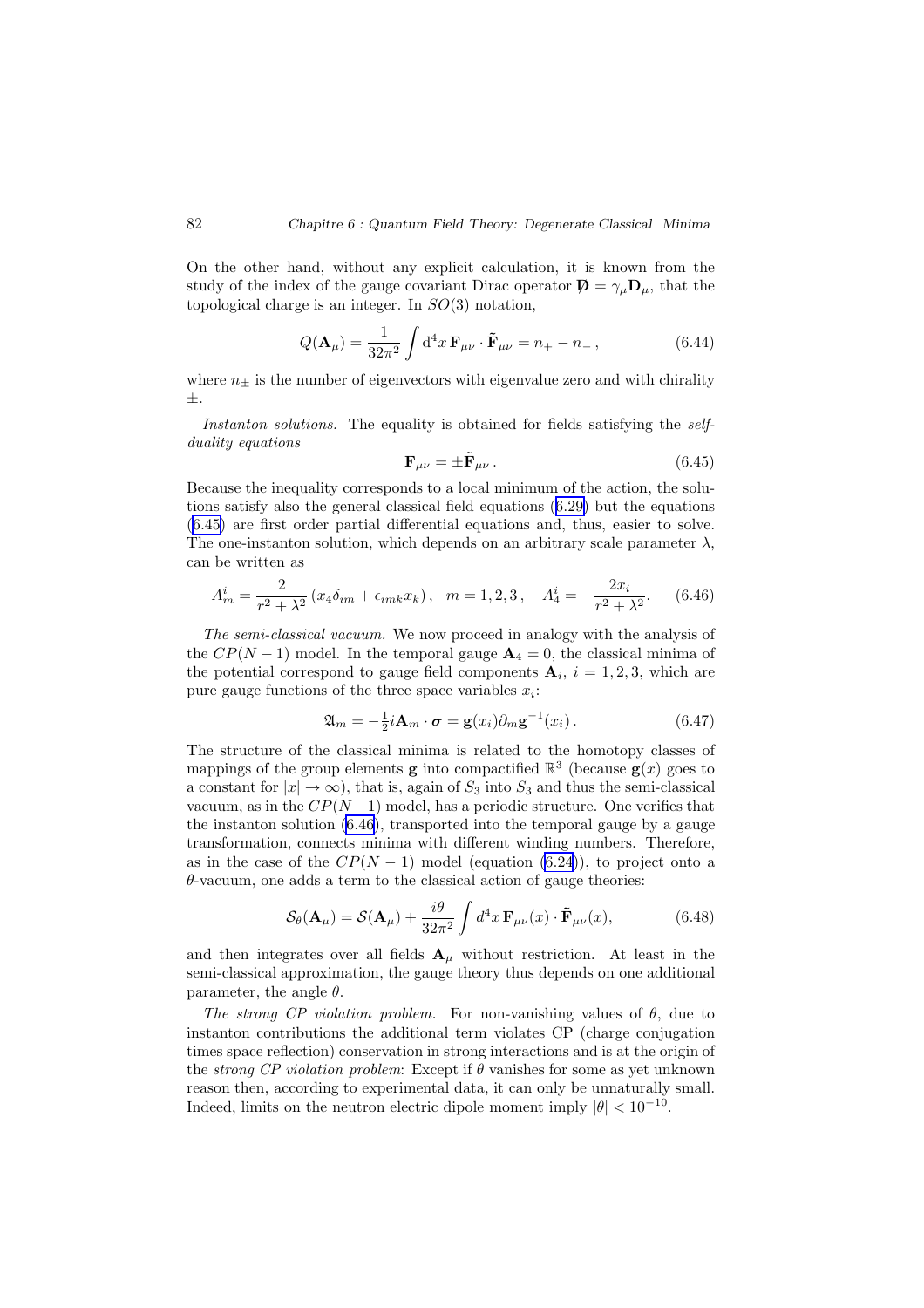*Instantons in the*  $SU(2)$  *gauge theory* 83

#### 6.3.1 Fermions in an instanton background

In QCD gauge fields are coupled to quarks  $Q$ ,  $\dot{Q}$  with an action of the form (now in  $SU(3)$ ) notation and gauge fields and curvature tensor being matrices in the Lie algebra):

$$
\mathcal{S}(\mathbf{A}_{\mu}, \bar{\mathbf{Q}}, \mathbf{Q}) = -\int \mathrm{d}^4 x \left[ \frac{1}{4g^2} \operatorname{tr} \mathbf{F}_{\mu\nu}^2 + \sum_{f=1}^{N_F} \bar{\mathbf{Q}}_f \left( \mathbf{\not D} + m_f \right) \mathbf{Q}_f \right],
$$

 $N_F$  being the number of flavours.

The strong CP violation problem. Instantons contribute to the  $\theta$ -term in (6.[48\)](#page-83-0) and this leads to the strong CP violation problem. However, if at least one fermion field is massless, the determinant resulting from the fermion integration vanishes. Indeed, in presence of instantons the Dirac operator has at least one vanishing eigenvalue because the index  $n_{+} - n_{-}$  of the Dirac operator does not vanish, being related to the chiral anomaly by (equation (6.[24\)](#page-78-0))[[25\]](#page-112-0)

$$
-\frac{1}{16\pi^2} \int d^4x \, \text{tr}\, \mathbf{F}_{\mu\nu}(x)\tilde{\mathbf{F}}_{\mu\nu}(x) = n_+ - n_-\,,\tag{6.49}
$$

 $n_{\pm}$  being the number of eigenvectors with eigenvalue zero and with chirality  $\pm$ . Then, the instantons do not contribute to the functional integral and the strong CP violation problem is solved.

However, such an hypothesis seems to be inconsistent with experimental data and an indirect determination of quark masses, the lightest u quark mass being found in the range  $1.5MeV < m_{\rm u} < 3.5MeV$ . Another scheme is based on a scalar field, the axion, which unfortunately has remained, up to now, experimentally invisible [\[21](#page-111-0)].

The  $U(1)$  problem. Experimentally it is observed that the masses of a number of pseudo-scalar mesons are smaller or even much smaller (in the case of pions) than the masses of the corresponding scalar mesons. This strongly suggests that pseudo-scalar mesons are almost Goldstone bosons associated with an approximate chiral symmetry realized in a phase of spontaneous symmetry breaking. (When a continuous (non gauge) symmetry is spontaneously broken, the spectrum of the theory exhibits massless scalar particles called Goldstone bosons.) This picture is confirmed by its many other phenomenological implications.

In the Standard Model, this approximate symmetry is viewed as the consequence of the very small masses of the u and d quarks and the moderate value of the strange s quark mass.

Indeed, in a theory in which the quarks are massless, the action has a chiral  $U(N_{\rm F}) \times U(N_{\rm F})$  symmetry, in which  $N_{\rm F}$  is the number of flavours. The spontaneous breaking of chiral symmetry to its diagonal subgroup  $U(N_F)$  leads to expect  $N_F^2$  Goldstone bosons associated with all axial currents (corresponding to the generators of  $U(N) \times U(N)$  that do not belong to the remaining  $U(N)$ symmetry group). In the physically relevant theory, the masses of quarks are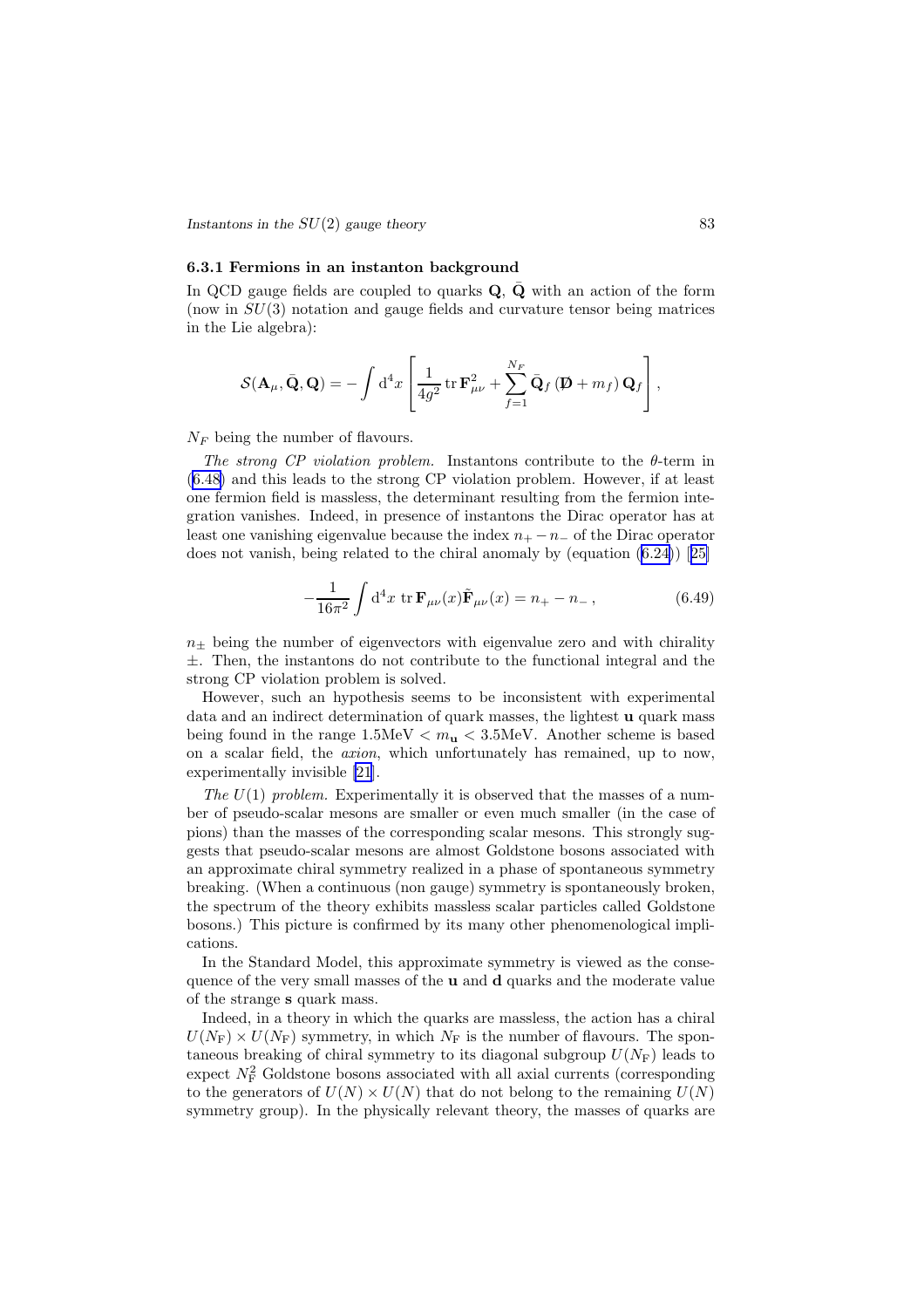<span id="page-85-0"></span>non-vanishing but small, and one expects this picture to survive approximately with, instead of Goldstone bosons, light pseudo-scalar mesons.

However, the experimental mass pattern is consistent only with a slightly broken  $SU(2) \times SU(2)$  and more badly violated  $SU(3) \times SU(3)$  symmetries.

The solution of the problem is related to the axial anomaly: due to the anomaly, the divergence of the axial current  $J_{\lambda}^{5}$  corresponding to the  $U(1)$ Abelian subgroup does not vanish and is given by

$$
\langle \partial_{\lambda} J_{\lambda}^{5}(x) \rangle = -\frac{i}{8\pi^{2}} \operatorname{tr} \mathbf{F}_{\mu\nu}(x) \tilde{\mathbf{F}}_{\mu\nu}(x). \tag{6.50}
$$

The WT identities, which imply the existence of Goldstone bosons, correspond to constant (global or space-independent) group transformations and, thus, involve only the space integral of the divergence of the current. Since the anomaly is a total derivative, one might have expected the integral to vanish. However, non-Abelian gauge theories have configurations that give non-vanishing values of the form  $(6.44)$  $(6.44)$  to the space integral of the anomaly  $(6.50)$ . For small couplings, these configurations are in the neighbourhood of instanton solutions (as discussed in section [6.3\)](#page-79-0). This indicates (though no satisfactory calculation of the instanton contribution has been performed yet) that for small, but nonvanishing, quark masses the  $U(1)$  axial current is far from being conserved and, therefore, no corresponding light almost Goldstone boson is generated[[22\]](#page-112-0).

Instanton contributions to the anomaly thus resolve a long standing experimental puzzle.

For additional speculations and a review see, for example, [\[23](#page-112-0),[24\]](#page-112-0).

#### 6.3.2 The Gaussian integration

Both in  $CP(N-1)$  models and non-Abelian gauge theories the classical theory is scale invariant. Therefore, solutions depend on a scale parameter that is an additional collective coordinate over which one has to integrate. This leads to a number of difficulties as the analysis of the massless  $\phi_4^4$  field theory reveals (see chapter [5](#page-62-0)). Both theories are asymptotically free and the main problems come from the infrared region, that is, from instantons of large size for which the semi-classical approximation is no longer legitimate because the interaction increases with distance.

The role of instantons thus is not fully understood, a complete calculation being possible only with an IR cut-off, provided, for example, by a finite volume. Moreover, singularities not of semi-classical nature may also be expected.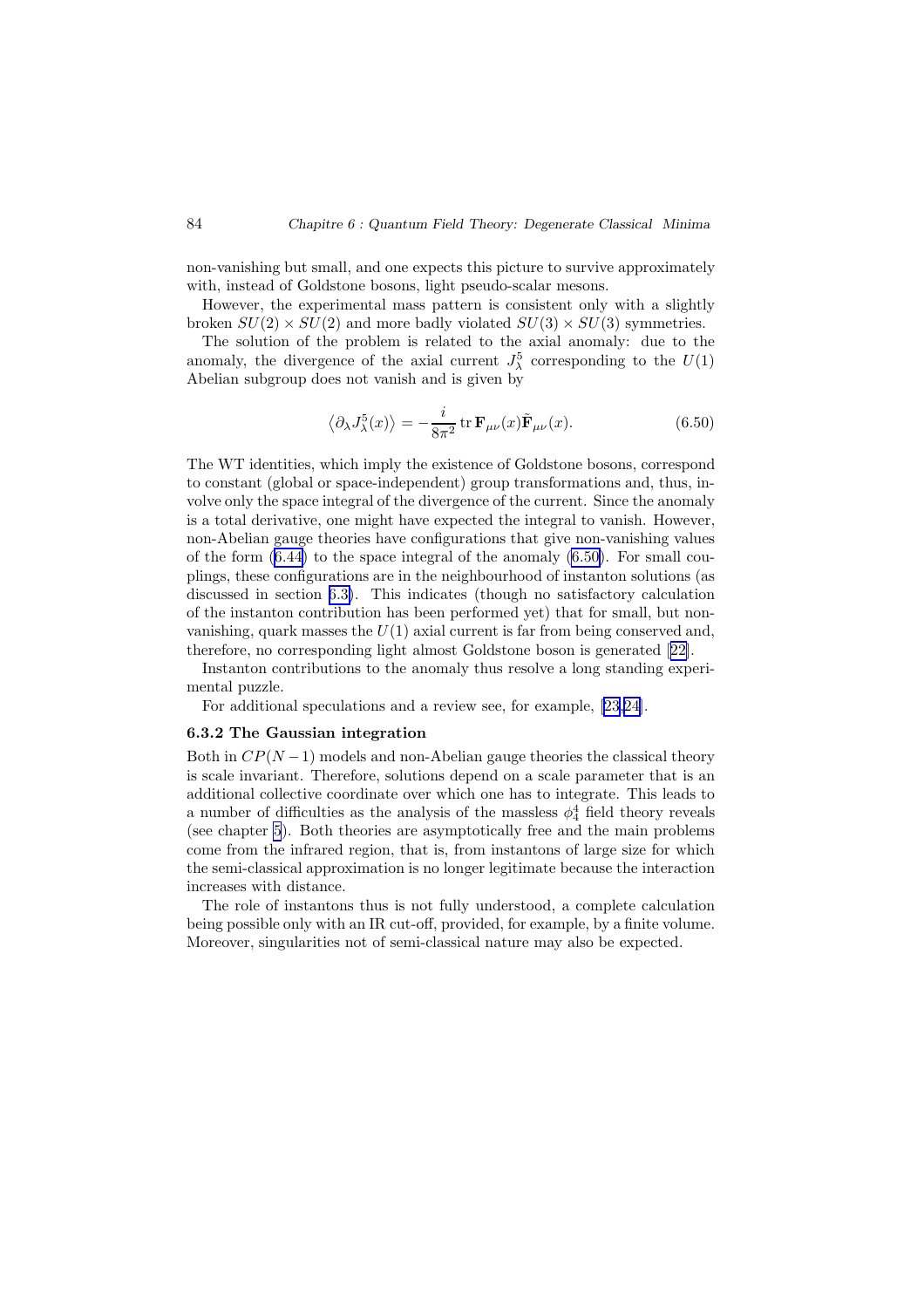# Chapter 7

# Perturbation Series at Large Orders. Summation Methods

In section [2.3,](#page-26-0) we have determined the analytic structure of the ground state energy  $E(q)$  of the quartic anharmonic oscillator. We have shown that  $E(q)$ is analytic in a cut-plane, and calculated by instanton methods its imaginary part on the cut for g small and negative. On the other hand, perturbation theory yields  $E(g)$  for g small as a power series in g:

$$
E(g) = \sum_{k=0}^{\infty} E_k g^k.
$$
\n(7.1)

In this chapter, we estimate the behaviour of the coefficients  $E_k$  when the order k becomes large by relating it to the behaviour of Im  $E(q)$  for  $q \to 0_-\$ . We then generalize the method to the class of potentials for which we have calculated instanton contributions. The same method can be readily applied to boson field theories[[16, 17](#page-111-0), [3\]](#page-110-0) using the results of chapter [3](#page-31-0), while the extension to field theories involving fermions requires, as we show, solving some additional problems[[26\]](#page-112-0).

We already know that the expansion  $(7.1)$  is divergent for all values of q. This implies that, even for g small, the series does not determine the function  $E(q)$  uniquely. We thus examine the implications of the large order behaviour for the problem of the summation of the series. Finally, we describe a few practical methods commonly used to sum divergent series of the type met in quantum mechanics and quantum field theory. Some of these methods have been successfully applied to the  $(\phi^2)^2$  field theory in two and three dimensions and have led to precise predictions of critical exponents, universal quantities relevant to the theory of continuous phase transitions.

## 7.1 Quantum mechanics

We first consider two situations where we have already found instantons, both related to quantum metastability. We then argue that for other analytic potentials complex solutions to the Euclidean equation of motion are also relevant.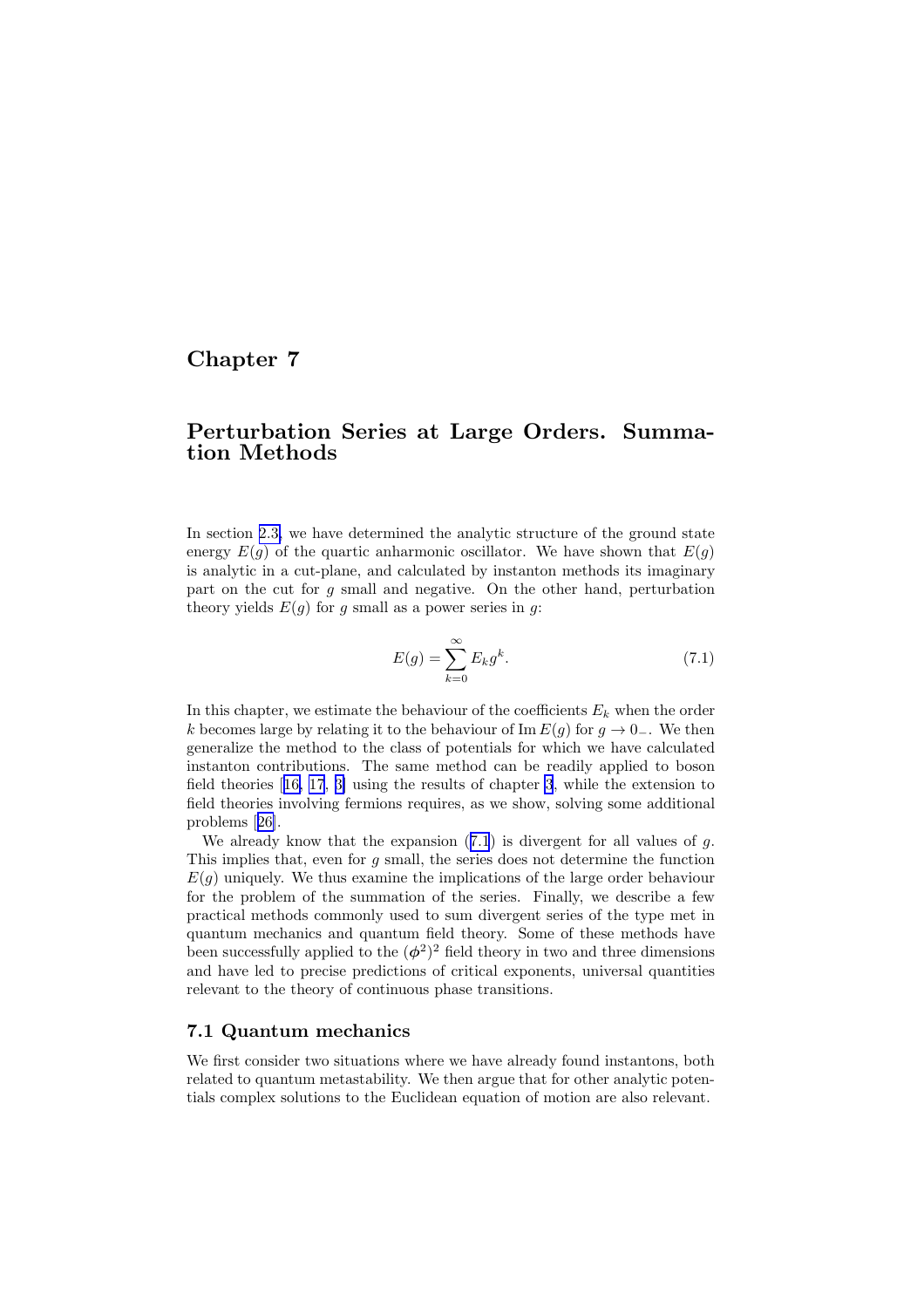#### 7.1.1 Metastable states: Real instantons

The quartic anharmonic oscillator. We first consider the ground state energy  $E(q)$  of the quartic anharmonic oscillator introduced in section [2.3](#page-26-0). Since  $E(q)$ is analytic in the cut-plane and behaves like  $g^{1/3}$  for g large, it has a Cauchy representation of the form

$$
E(g) = \frac{1}{2} + \frac{g}{\pi} \int_{-\infty}^{0} \frac{\text{Im } E(g') \, dg'}{g'(g'-g)}.
$$
 (7.2)

Expanding the integrand in powers of  $q$ , one obtains an integral representation for the coefficients  $E_k$ :

$$
E_k = \frac{1}{\pi} \int_{-\infty}^{0} \frac{\operatorname{Im} E(g) \, \mathrm{d}g}{g^{k+1}} \quad \text{for } k > 0. \tag{7.3}
$$

When k, the order in the expansion, becomes large, due to the factor  $g^{-k}$  the dispersion integral  $(7.3)$  is dominated by the small negative g values. In section [2.3](#page-26-0), we have calculated Im  $E(g)$  for g small and negative. We can here use this result to estimate the large k behaviour of  $E_k$ :

$$
E_k \underset{k \to \infty}{\sim} \frac{1}{\pi} \int^{0_{-}} \left(\frac{8}{\pi}\right)^{1/2} \frac{1}{\sqrt{-g}} \frac{e^{4/3g}}{g^{k+1}} \left[1 + O(g)\right] dg. \tag{7.4}
$$

The explicit integration yields

$$
E_k = (-1)^{k+1} \left(\frac{6}{\pi^3}\right)^{1/2} \left(\frac{3}{4}\right)^k \Gamma(k+1/2) \left[1 + O\left(\frac{1}{k}\right)\right].\tag{7.5}
$$

The factor  $\Gamma(k+1/2)$  is thus responsible for the divergence of the series.

Successive corrections to the semi-classical result yield a series in powers of g which, integrated, generates a systematic expansion in powers of  $1/k$ .

Remark. We note that for  $q > 0$ , the stable situation, the series is alternating due to sign factor, while in the metastable situation  $g < 0$  all terms have the same sign.

General potentials. The same argument is applicable to the generic situation described in section [2.1](#page-22-0). We can calculate the energy of the metastable state in power series of the coupling constant  $g$  by making a systematic expansion around the relative minimum of the potential. On the other hand we can, as above, derive from the knowledge of the imaginary part of the energy level for small coupling, an estimate of the behaviour of the perturbative coefficients at large order. Let us consider the action

$$
S(q) = \int \mathrm{d}t \left[ \frac{1}{2} \dot{q}^2(t) + g^{-1} V(q\sqrt{g}) \right],\tag{7.6}
$$

where here g plays the role of  $\hbar$ .

<span id="page-87-0"></span>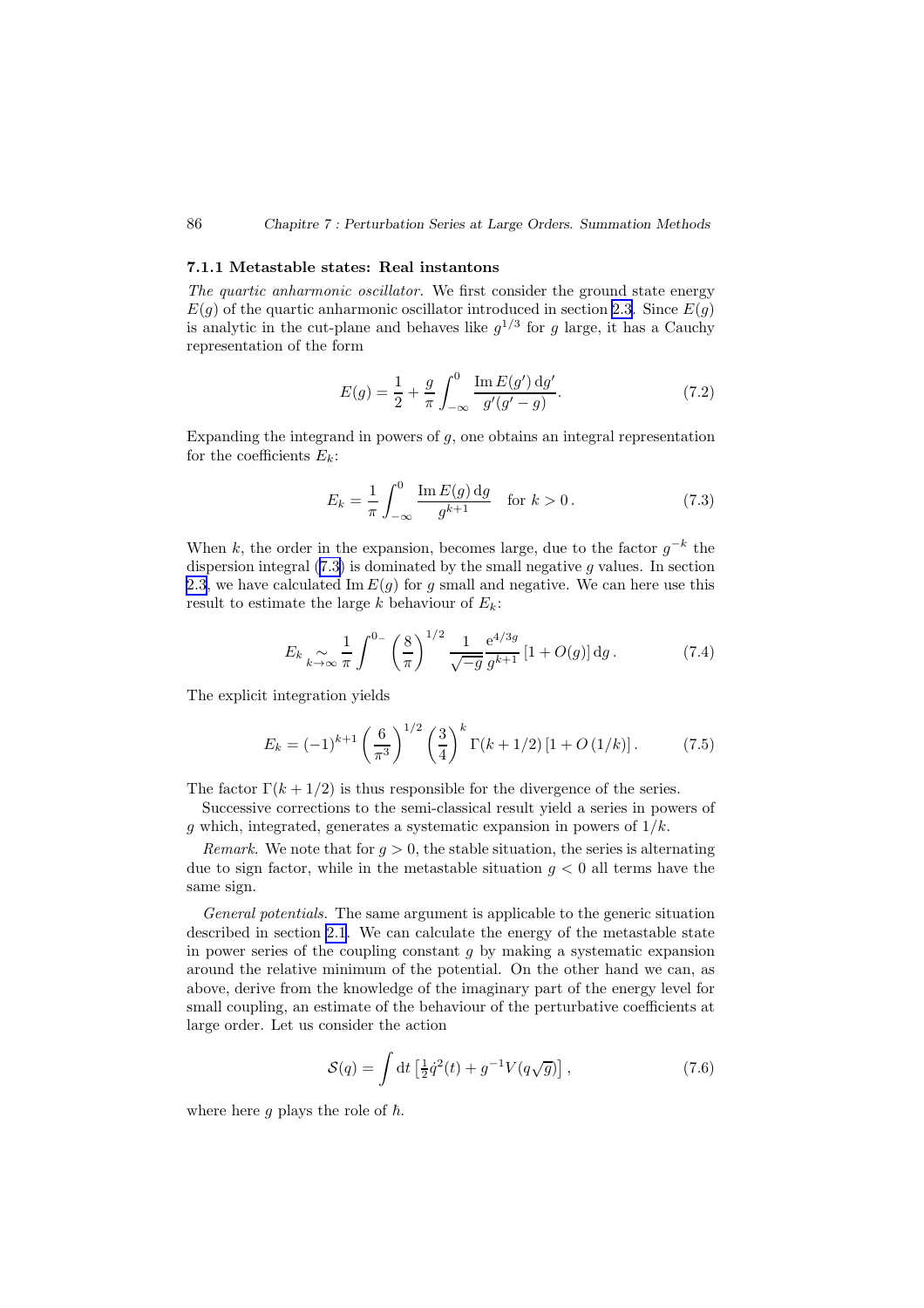<span id="page-88-0"></span>*Quantum mechanics* 87

The analogue of the dispersion integral([7](#page-87-0).3) is

$$
E_k \sim \frac{1}{\pi} \int_0^\infty \frac{\operatorname{Im} E(g)}{g^{k+1}} \mathrm{d}g.
$$

The behaviour of  $\text{Im } E(g)$  for g small is given by expression (2.[13\)](#page-26-0) with the changes  $m = 1$ ,  $E_0 \mapsto E_0/\hbar$  and  $\hbar \mapsto g$ :

Im 
$$
E_0 \sim \frac{1}{2i} \left[ \det'(MM_0^{-1}) \right]^{-1/2} \sqrt{\frac{A}{2\pi g}} e^{-A/g}
$$
. (7.7)

Integrating near  $q = 0$ , one obtains

$$
E_k \sim \frac{1}{i(2\pi)^{3/2}} \left[ \det'(MM_0^{-1}) \right]^{-1/2} A^{-k} \Gamma(k+1/2), \tag{7.8}
$$

where A is the classical action

$$
A = 2 \int_0^{q_0} \sqrt{2V(q)} \, dq > 0.
$$
 (7.9)

We now see generic features emerge: at large orders, the perturbative coefficients  $E_k$  behave like

$$
E_k \underset{k \to \infty}{\sim} C k^{b-1} k! A^{-k}.
$$
 (7.10)

The factor  $k!$  is universal and characteristic of the semi-classical or loop expansion. It shows that the perturbation series is a divergent series. The factor  $A^{-k}$  depends only on the action, since it is the action of the classical solution; in particular, it also characterizes the behaviour at large orders of the excited energy levels or of correlation functions. The power  $k^b$  comes from the power of g in front of the result. It depends, in particular, on the number of continuous symmetries broken by the classical solution, but it would also change if we considered an excited state rather than the ground state. This can be verified by explicitly calculating the imaginary parts of the energy of the excited levels. The parameter  $b$  is in general a half integer. Finally, there is a constant multiplicative factor C which depends in a more complicated way of the expanded quantity.

Discussion. In both examples, we have calculated the large order behaviour of perturbation series from the decay rate, due to barrier penetration, of a metastable minimum of the potential. In particular, we have found that in the metastable case, all terms of the series at larger order have the same sign since either  $A$  is positive or  $q$  is negative.

By contrast, for  $g$  positive, in which case perturbation series has been expanded around the stable minimum of the potential, we observe that the perturbative coefficients oscillate in sign. Moreover, we note that for  $q > 0$ , the instanton solution becomes purely imaginary. This helps to understand how the large behaviour in the generic stable situation can be determined.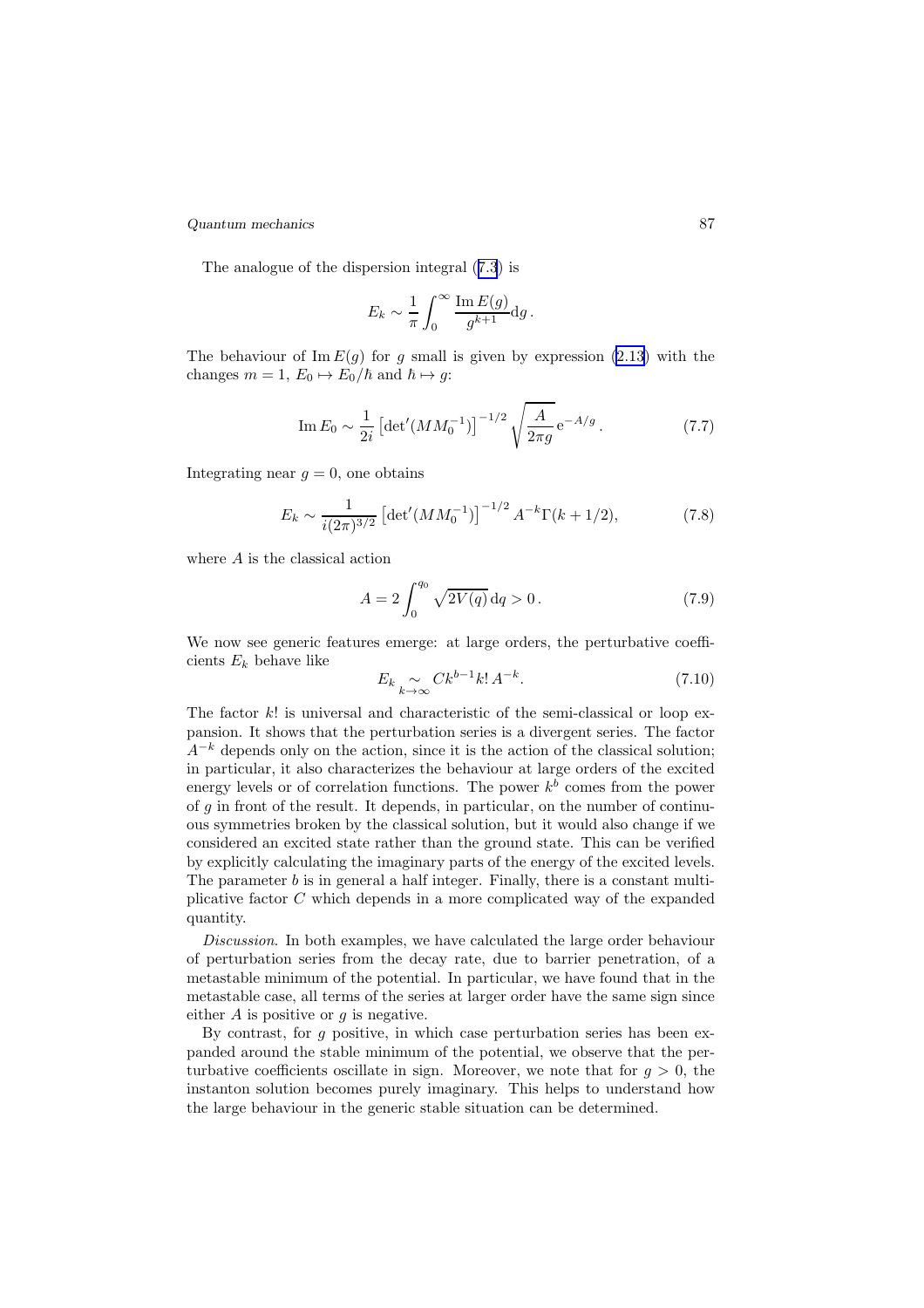#### 7.1.2 Complex instantons

Up to now, we have characterized the large order behaviour of perturbation theory in two cases, in the generic case in which we expand around a relative minimum of the potential, and in one special case in which we were expanding around an absolute minimum of the potential, but which by analytic continuation in the coupling constant could become a relative one.

We now consider actions of the form  $(7.6)$ , in which the potential  $V(q)$  is an entire function of q. We assume that perturbation theory is expanded around  $q = 0$ , the absolute minimum of the potential.

Then, clearly no real instanton solution can be found. Following the example of the anharmonic oscillator, we thus assume that we can introduce parameters in the potential that allow an analytic continuation to a metastable situation. We then obtain the large order behaviour from the expression [\(7](#page-88-0).8). We then invert the analytic continuation to return to the initial situation. We expect that the large behaviour of the initial expansion will be given by the analytic continuation of the expression [\(7](#page-88-0).8).

We can now formulate the rules of the large order behaviour calculation directly in the initial theory: to the complex zeros (at finite or infinite distance) of the potential  $V(q)$  are associated complex instanton solutions, with, in general, complex (or exceptionally negative) action. These instantons are candidates to contribute to the large order behaviour. In the expression (7.[8](#page-88-0)), we see that the action(s) with the smallest modulus (when the action is complex, there will be at least two complex conjugate actions) gives the dominant contribution to the large order behaviour. Note that the instanton solutions always start from a minimum of the potential and return to the same minimum.

Let us stress, here, that the difference we have found between the anharmonic oscillator and the metastable case is generic. In the stable case, the classical action is non-real positive, and the perturbative coefficients at large order have an order-dependent phase factor. This property has direct implications for the summability of divergent series (see section [7.6\)](#page-105-0).

#### 7.1.3 Potentials with degenerate minima

The preceding discussion does not immediately apply to the case of potentials with degenerate minima because no solution can be found that starts from a minimum and return to the same minimum. However, let us consider such a potential as the limit of a potential which has two minima at which the values of the potential are very close and assume that we have expanded around the relative minimum. From the explicit form of the action, we see that the classical action has a limit that is twice the action (1.[19](#page-8-0)) of the instanton that connects the two minima of the potential:

$$
A = 2 \int_{-\infty}^{+\infty} dt \, \dot{q}_c^2(t) = 2 \int_{-q_0}^{+q_0} dq \, \sqrt{2V(q)}.
$$

Alternatively, one can verify that the same result is obtained when one starts from the absolute minimum of the potential. The asymptotic configuration has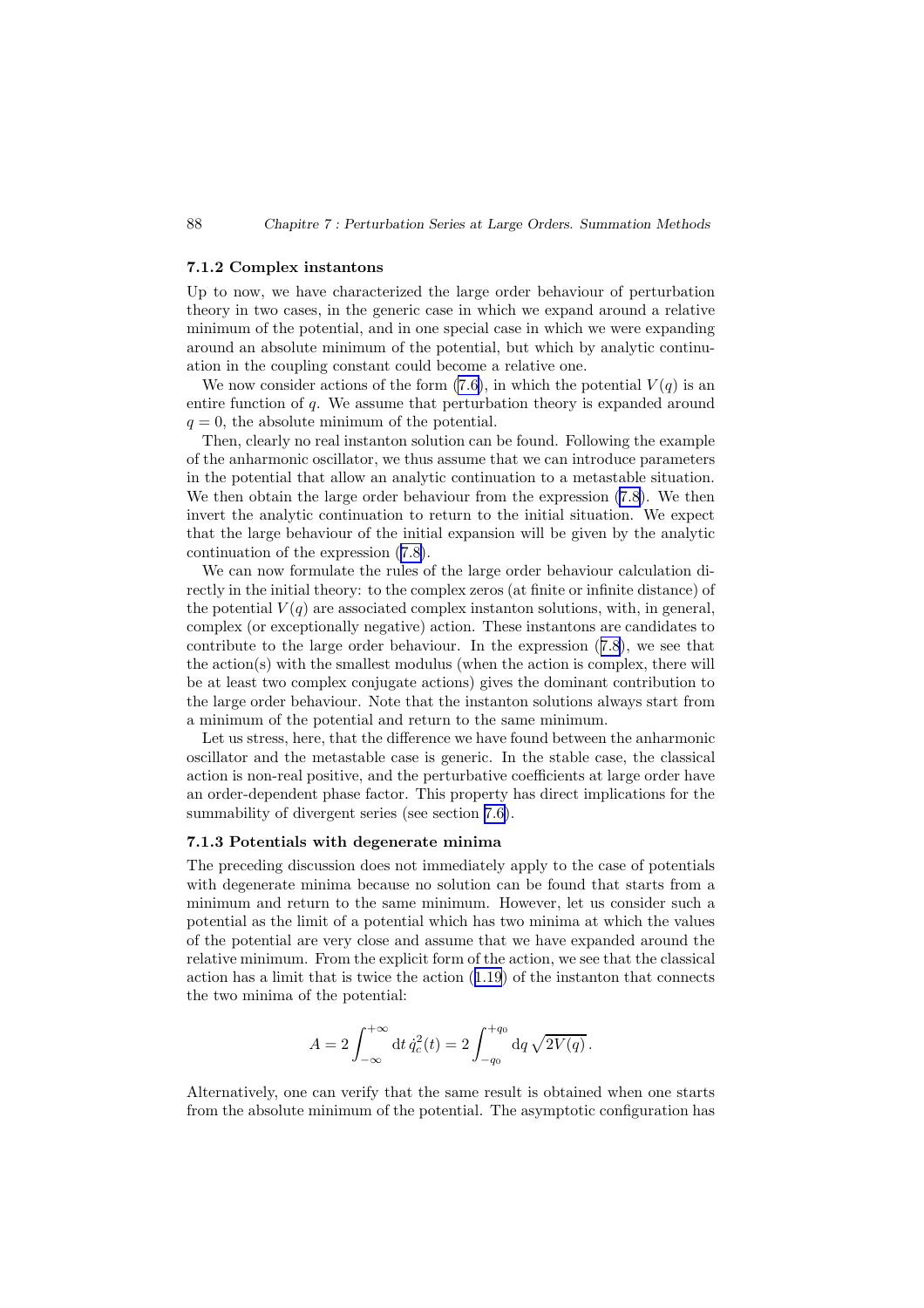#### *Scalar field theory* 89

converges to the succession of an instanton and its time reversed, often called anti-instanton.

As a consequence, even though we consider here a stable situation, the action of the instanton is positive like in the metastable situation, a problem that requires a deeper analysis. This is the source of serious difficulties when one tries to sum the perturbation series. The solution requires a multi-instanton analysis [\[27,](#page-112-0) [5, 6\]](#page-110-0).

Gaussian integration. One verifies that the amplitude in front of the expression([7](#page-88-0).8) diverges the degenerate limit. This result can be easily understood. When the values at the two minima approach each other, the time spent close to the second minimum of the potential by the classical trajectory corresponding to the instanton solution diverges: the instanton decomposes in the sequel of an instanton and an anti-instanton, each with its own collective coordinate: therefore, fluctuations which tend to change this time leave the action almost stationary. Correspondingly one eigenvalue of the operator  $\delta^2 S(q_c)/\delta q \delta q$  goes to zero, and this explains the divergence of expression (7.[8\)](#page-88-0) in this case. To obtain the correct answer, one must introduce a second time collective coordinate to integrate over these fluctuations.

Non-Abelian gauge theories. [\[28](#page-112-0)] We discuss in the coming sections the application of these methods to quantum field theory. However, anticipating this discussion, let us point out that in non-Abelian gauge theories the classical vacuum has a periodic structure (section [6.3\)](#page-79-0) and the degeneracy is lifted by instantons. In the same way as for the periodic cosine potential, the semiclassical contributions to the large order behaviour are governed by instantonanti-instanton configurations.

## 7.2 Scalar field theory

In chapter [3,](#page-31-0) we have shown how to evaluate the contributions of instantons to the decay rate of metastable states. These results can be applied to large order behaviour estimates. In a general scalar boson field theory, if instanton solutions can be found, the same arguments lead to

$$
\left\{ Z^{(n)}(x_1,\ldots,x_n) \right\}_{k \to \infty} \sum_{\substack{\text{dominant} \\ \text{saddle points}}} C_n(x_1,\ldots,x_n) k^{b-1} A^{-k} k!, \quad (7.11)
$$

in which

(i) A is the instanton action, which is in general complex;

(ii)  $b = \frac{1}{2}(n + \delta)$  and  $\delta$  is the number of symmetries broken by the classical solution;

(iii)  $C_n(x_1, \ldots, x_n)$ , which does not depend on k, contains the whole dependence in the external arguments.

In the case of the  $\phi^4$  field theory, the discontinuity across the cut of the n-point function reads (equation (3.[22\)](#page-37-0), note the change in notation  $A \mapsto -A$ )

disc. 
$$
Z^{(n)}(x_1,...,x_n) \underset{g \to 0^-}{\sim} \left(\frac{A}{2\pi}\right)^{d/2} \Omega \frac{e^{A/g}}{(-g)^{(d+n)/2}} F_n(x_1,...,x_n)
$$
 (7.12)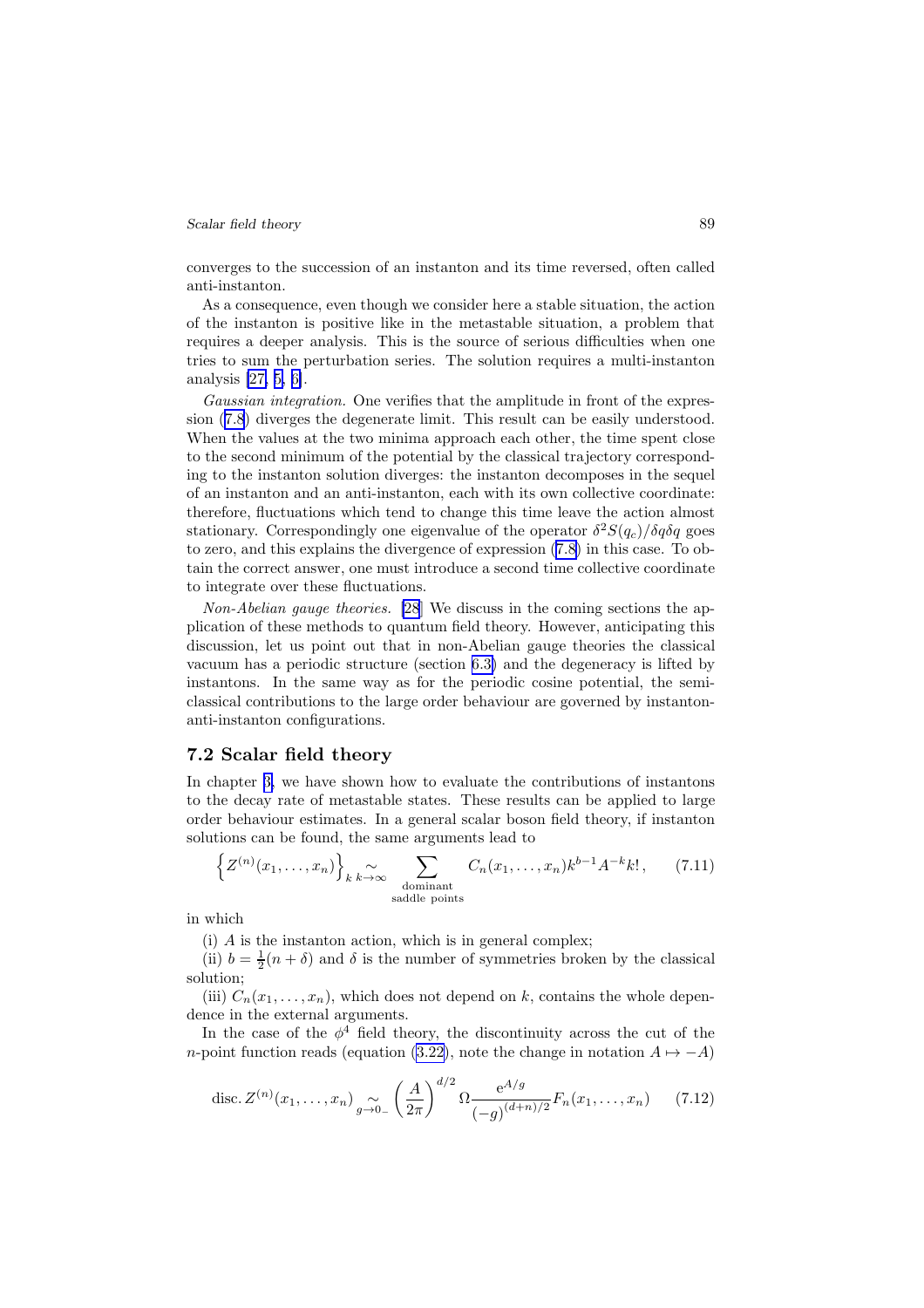#### Table 7.1

The coefficients  $\beta_k$  of the coupling constant RG function  $\beta(q)$  divided by the large order estimate for the  $O(N)$  symmetric  $(\phi^2)^2_3$  field theory.

| $\kappa$ | $\overline{2}$ | 3    |       | 5     | 6     |       |
|----------|----------------|------|-------|-------|-------|-------|
| $N=0$    | 3.53           | 1.55 | 1.185 | 1.022 | 0.967 | 0.951 |
| $N=1$    | 3.98           | 1.75 | 1.32  | 1.120 | 1.050 | 1.023 |
| $N=2$    | 4.82           | 2.09 | 1.53  | 1.29  | 1.20  | 1.15  |
| $N=3$    | 6.14           | 2.58 | 1.86  | 1.55  | 1.41  | 1.35  |

with

$$
\Omega = \left( \det M' M_0^{-1} \right)_{\rm ren}^{-1/2}
$$

and

$$
F_n(x_1,\ldots,x_n) = m^{d+n(d-2)/2} 6^{n/2} \int d^d x_0 \prod_{i=1}^n f(m(x_i - x_0)).
$$
 (7.13)

Using previous arguments, we can immediately translate this result into a large order behaviour estimate for correlation functions

$$
\left\{ Z^{(n)}(x_1,\ldots,x_n) \right\}_k = \frac{1}{2i\pi} \int_{-\infty}^0 \frac{dg}{g^{k+1}} \operatorname{disc} Z^{(n)}(x_1,\ldots,x_n)
$$

and, therefore,

$$
\left\{ Z^{(n)}(x_1,\ldots,x_n) \right\}_{k \to \infty} \frac{1}{2i\pi} \frac{\Omega}{(2\pi)^{d/2}} F_n(x_1,\ldots,x_n) \frac{\Gamma(k + (d+n)/2)}{A^{n/2+k}}.
$$
\n(7.14)

Example: the renormalization group  $\beta$ -function in the  $(\phi^2)^2$  field theory in dimension 3. The large order behaviour has been determined by solving the field equations numerically to determine the classical action  $A$  [\[15](#page-111-0)] and then by evaluating the determinant [\[31](#page-112-0)]. The predictions of the asymptotic formulae have been compared with the terms of the series which have been calculated. The agreement is quite reasonable and gives us confidence that the large order behaviour estimates are indeed correct (see table 7.1).

## 7.3 The  $\phi^4$  field theory in four dimensions

As a by-product of the calculation of the instanton contribution in sections [5](#page-62-0)– [5.3](#page-69-0), we can evaluate the semi-classical contribution to the large order behaviour in the  $\phi^4$  field theory in four dimensions [\[16](#page-111-0), [17](#page-111-0)]. However, because the theory is exactly renormalizable, it has been found out that, as a consequence of their large momenta properties, individual diagrams at order k grow themselves like k!, introducing some new complications in the large order behaviour analysis [[29](#page-112-0)]. Moreover, IR singularities in the massless theory also yield contributions of order k!, but with a different sign[[30\]](#page-112-0).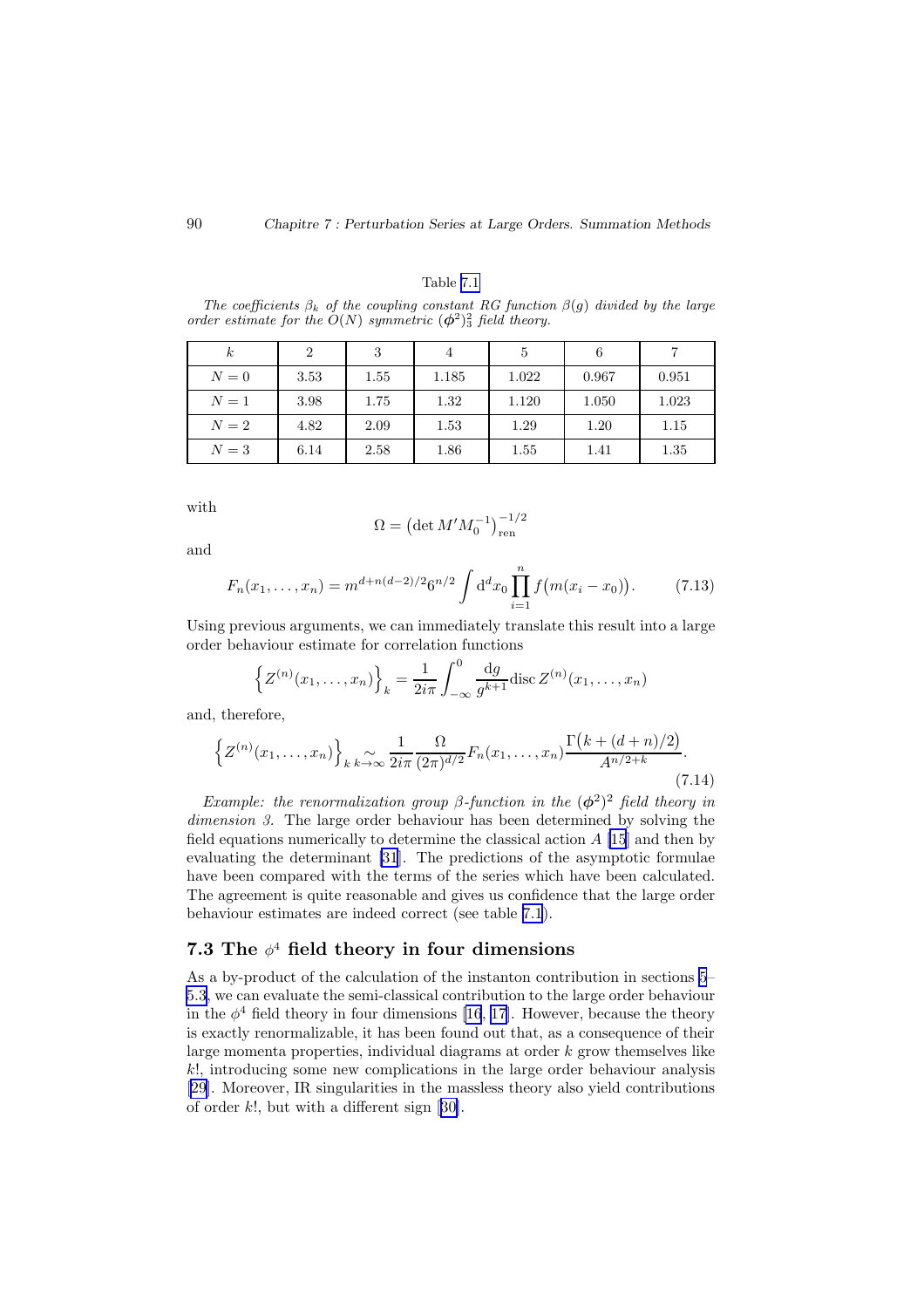<span id="page-92-0"></span> $The \phi^4$  field theory in four dimensions 91

### 7.3.1 Semi-classical contribution

The instanton contribution to the large order behaviour is given by

$$
\left\{\Gamma^{(n)}(p_1,\ldots,p_n)\right\}_k = \frac{1}{\pi} \int_{-\infty}^0 \frac{\operatorname{Im}\Gamma^{(n)}(p_1,\ldots,p_n)}{g^{k+1}} \mathrm{d}g. \tag{7.15}
$$

This yields a result of the form

$$
\left\{\Gamma^{(n)}(p_1,\ldots,p_n)\right\}_{k \to \infty} C_n(p_1,\ldots,p_n) \int^{0-} \frac{e^{8\pi^2/3g}}{(-g)^{n+5/2}} \frac{dg}{g^{k+1}}.
$$
 (7.16)

After integration, one obtains

$$
\left\{\Gamma^{(n)}(p_1,\ldots,p_n)\right\}_k \sim C_n(p_1,\ldots,p_n)(-1)^k \left(\frac{3}{8\pi^2}\right)^{n+3+k} \Gamma(k+n/2+5/2). \tag{7.17}
$$

From this expression, it is straightforward to derive the large order behaviour of various RG functions in, for example, the fixed momentum subtraction scheme. A comparison between large order behaviour and explicit calculations can be found in table 7.2, in the case of the RG  $\beta$ -function.

### Table 7.2

The coefficients  $\beta_k$  of the RG  $\beta$ -function divided by the asymptotic estimate, in the case of the  $O(N)$  symmetric  $\phi_4^4$  field theory.

| к     |      |      |      |          |
|-------|------|------|------|----------|
| $N=1$ | 0.10 | 0.66 | 1.08 | 1.57     |
| $N=2$ | 0.06 | 0.49 | 0.87 | 1.32     |
| $N=3$ | 0.04 | 0.33 | 0.66 | $1.09\,$ |

The large order behaviour of Wilson–Fisher's  $\varepsilon$ -expansion, which is important for the theory of critical phenomena, can instead only be guessed at because the RG functions in the minimal subtraction scheme vanish at leading order. A calculation of the next order would be necessary and this has not yet been done. Since at leading order the fixed point constant  $g^*(\varepsilon)$  is

$$
6g^*(\varepsilon) \sim 48\pi^2 \varepsilon/(N+8)\,,
$$

except if for some unknown reason the accident of leading order persists, the  $\varepsilon$ expansion is likely to involve a factor  $(-3/(N+8))^{k}k!$  multiplied by an unknown power of k.

Finally, note that in the massive theory the calculation is slightly modified because the integral over the collective dilatation coordinate is cut at a scale of order  $m\sqrt{k}$  (see section [5.4\)](#page-71-0).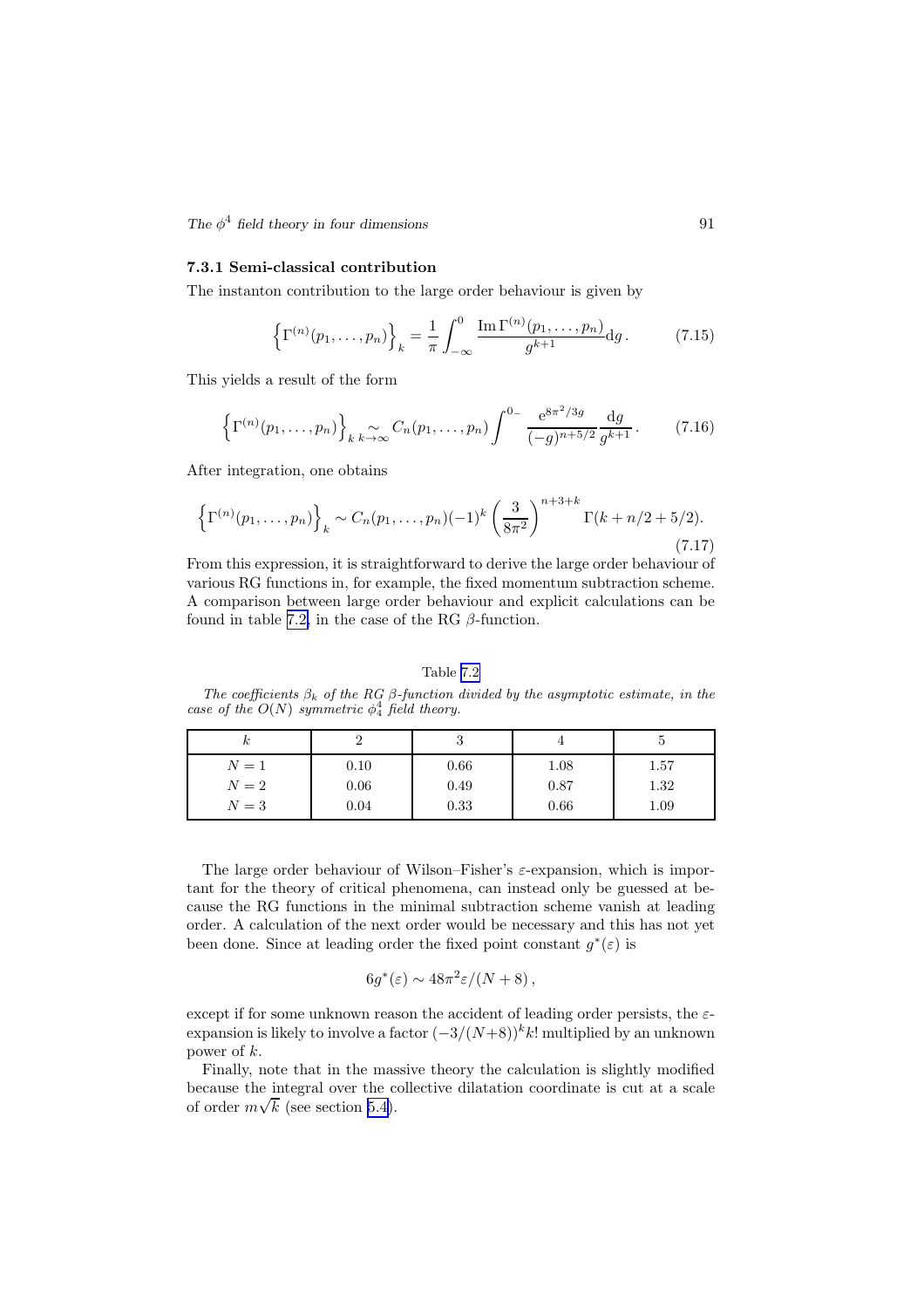#### <span id="page-93-0"></span>92 *Chapitre 7 : Perturbation Series at Large Orders. Summation Methods*

#### 7.3.2 UV and IR (renormalons) contributions

Implicit in the large order behaviour calculation is the assumption that the singularities of correlation functions come entirely, in the neighbourhood of the origin, from barrier penetration effects. If this assumption is certainly correct in quantum mechanics, if we have convincing evidence that it is valid for super-renormalizable theories, it is much more questionable for renormalizable theories, not to mention massless renormalizable theories. Indeed, individual diagrams can then have a k! behaviour while the k! of the semi-classical analysis comes from the number of Feynman diagrams.

We first explain the large momentum problem [\[29](#page-112-0)] and then the IR problem of massless theories[[30](#page-112-0)].

UV singularities: renormalons [[29\]](#page-112-0). If the semi-classical analysis is valid for the regularized field theory, it becomes somewhat formal for the renormalized theory in the infinite cut-off limit. We have already seen in section [5.3](#page-69-0) that even in the naive calculation, non-trivial questions arise about the global RG properties of the theory. Direct investigation of the perturbative expansion raises new questions and suggests that UV singularities yield additional contributions to the large order behaviour.

Let us consider the  $(\phi^2)^2$  field theory in dimension 4, in which  $\phi$  is an Ncomponent vector, and the model has an  $O(N)$  symmetry,

$$
S(\phi) = \int d^4x \left[ \frac{1}{2} \left( \partial_\mu \phi(x) \right)^2 + \frac{m^2}{2} \phi^2(x) + \frac{g}{4} \left( \phi^2(x) \right)^2 \right]. \tag{7.18}
$$

It can be shown that at order  $1/N$  in the large N expansion the renormalized two-point function is given by a divergent integral because the integrand has a pole, corresponding to the Landau ghost. We briefly recall the argument. The  $1/N$  contribution to the two-point function in the massive renormalized theory is

$$
F_2(p) = \frac{2g}{(2\pi)^4} \int \frac{\mathrm{d}^4q}{[(p+q)^2 + m^2][1 + NgB_{\rm r}(q)]} - \text{subtractions},\qquad(7.19)
$$

where the renormalized 'bubble' diagram is given by

$$
B_{\rm r}(p) = \frac{1}{(2\pi)^4} \int \frac{\mathrm{d}^4 q}{[(p+q)^2 + m^2] (q^2 + m^2)} - \text{subtraction.} \tag{7.20}
$$

For large momenta,  $B_r(p)$  behaves like

$$
B_{\rm r}(p) \sim \frac{1}{8\pi^2} \ln(m/p) \,, \quad p \to \infty \,. \tag{7.21}
$$

Therefore, the sum of the bubble diagrams that appears in expression (7.19) has a singularity for g small (which justifies the large momentum approximation) and positive at momentum

$$
|p| \sim m e^{8\pi^2/\mathbf{N}g} \quad \text{for } g \to 0_+.
$$
 (7.22)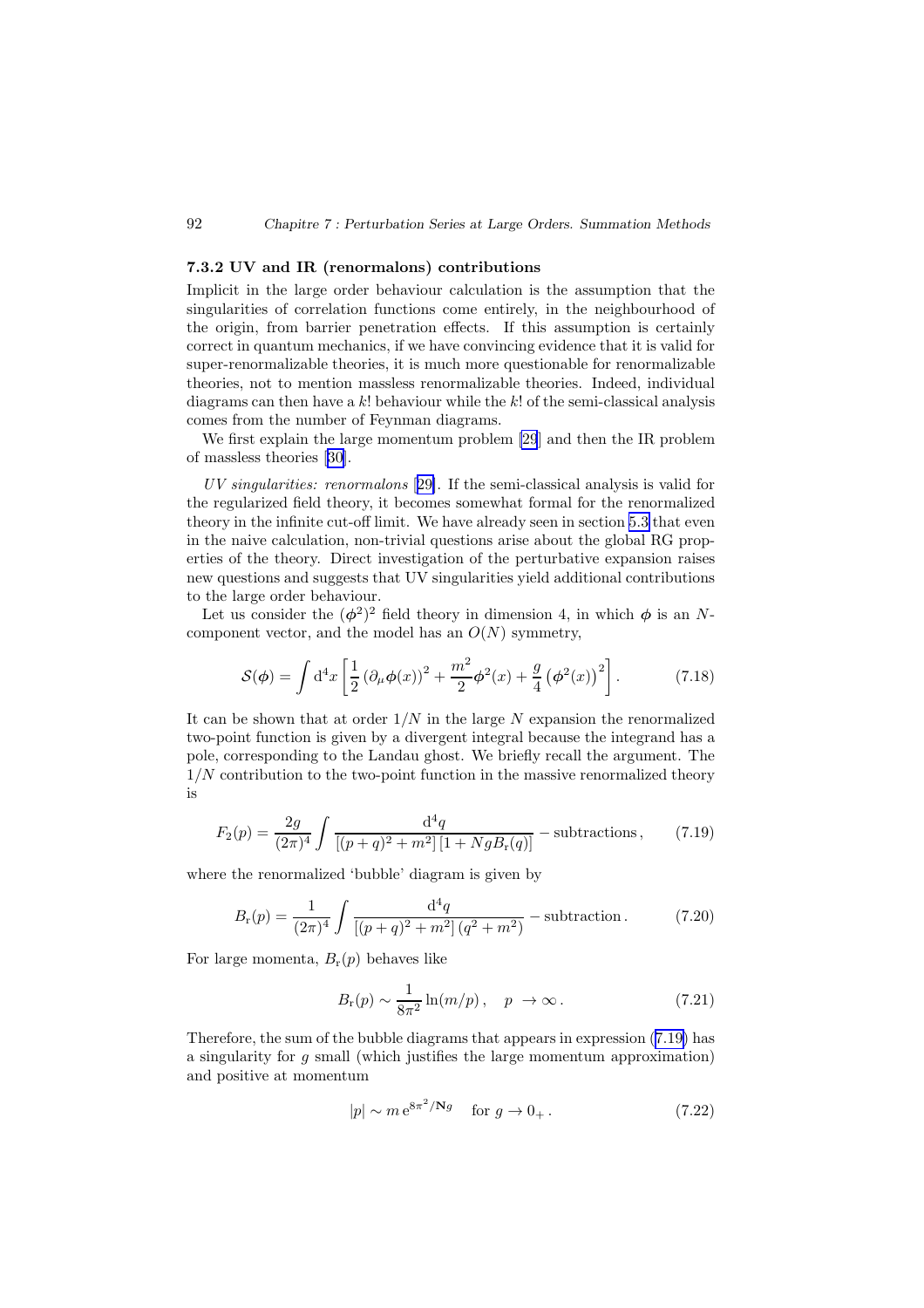Since the theory is IR free, and not UV asymptotically free, this singularity occurs for positive values of the coupling constant. Once this sum of bubbles is inserted into expression  $(7.19)$  $(7.19)$ , it produces a cut for g small and positive. More precisely, after subtraction, and for  $q$  large, the integrand of  $F_2$  at large momenta behaves like

$$
\int_{|q| \gg 1} \frac{\mathrm{d}q}{q^3} \left[ 1 + \frac{Ng}{8\pi^2} \ln(m/q) \right]^{-1} + \cdots \tag{7.23}
$$

The change of variables  $t = \ln(q/m)$  transforms the expression (7.23) into

$$
\int^{\infty} dt \ e^{-2t} \frac{1}{1 - Ngt/(8\pi^2)}.
$$
 (7.24)

This yields an imaginary contribution to the correlation functions for  $q$  small and positive of the form  $\exp(-16\pi^2/Ng)$ . Alternatively, by expanding expression  $(7.19)$  $(7.19)$  in powers of g, we obtain the contribution of individual diagrams containing bubble insertions. These diagrams behave like  $(N/16\pi^2)^k k!$  at large order k. Therefore, in contrast to super-renormalizable theories in which an individual diagram behaves like a power in  $k$  and the  $k!$  comes from the number of diagrams, here some individual diagrams give a  $k!$  contribution, without the sign oscillations characteristic of the semi-classical result.

Further investigations show that if a non-perturbative contribution exists, it should satisfy the homogeneous RG equations. Let us for simplicity consider the case of a dimensionless ratio of correlation functions  $R(p/m, g)$  without anomalous dimensions,

$$
\left(m\frac{\partial}{\partial m} + \beta(g)\frac{\partial}{\partial g}\right)R(p/m, g) = 0.
$$
\n(7.25)

The RG equation tells us that the function  $R(p/m, g)$  is actually a function of only one variable  $s(g)p/m$ , in which  $s(g)$  then satisfies

$$
\beta(g)s'(g) = s(g),\tag{7.26}
$$

which after integration yields

$$
s(g) \sim \exp\left[\int^g \frac{\mathrm{d}g'}{\beta(g')}\right].\tag{7.27}
$$

For g small,  $s(q)$  behaves like

$$
\beta(g) = \beta_2 g^2 + O(g^3)
$$
 with  $\beta_2 = \frac{N+8}{8\pi^2}$ , (7.28)

$$
s(g) \underset{g \to 0}{\propto} g^{-\beta_3/\beta_2^2} e^{-1/\beta_2 g} \,. \tag{7.29}
$$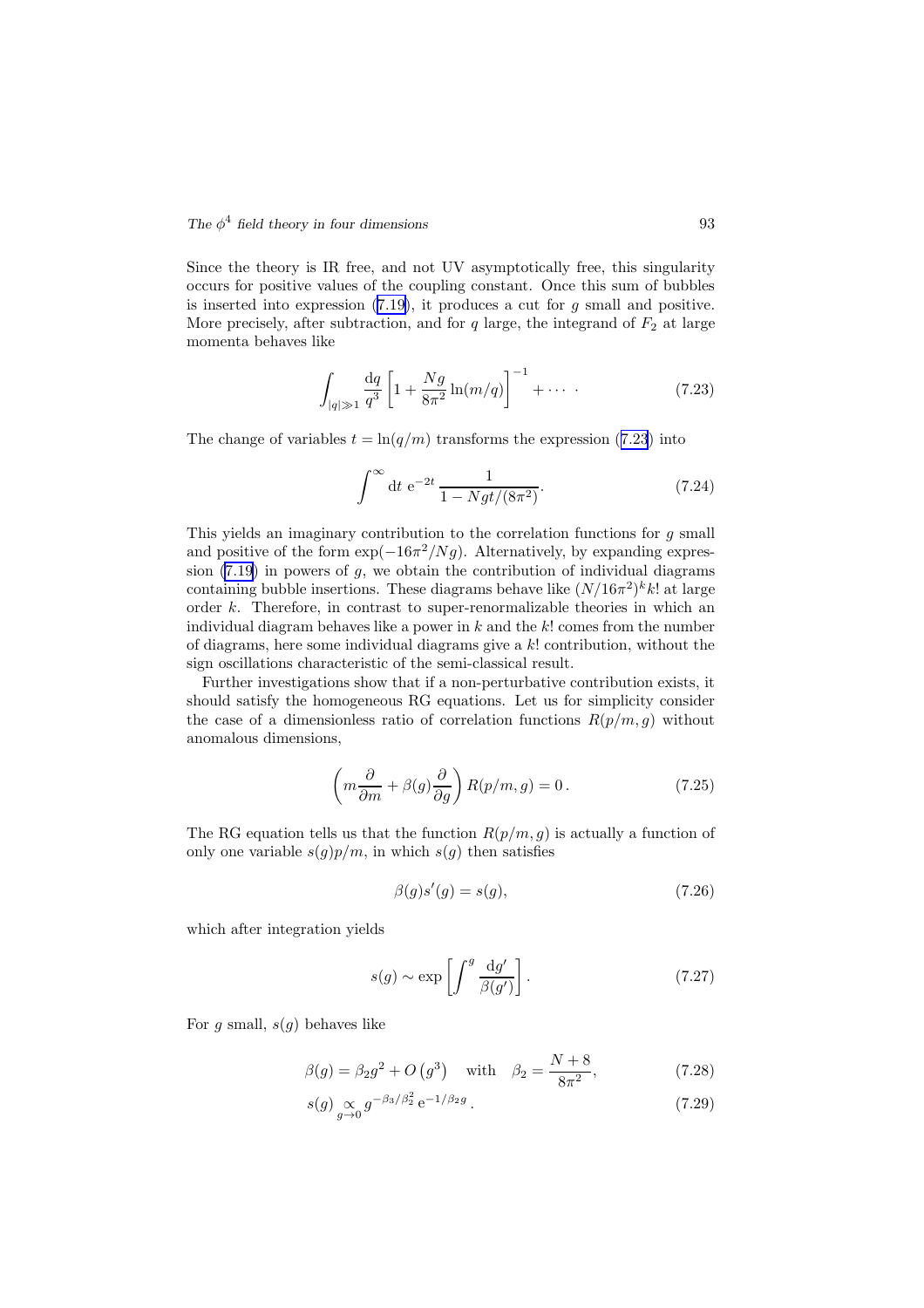Since the correlation function depends only on the mass squared, only  $s^2(g)$ enters the calculation, and the contribution to the large order behaviour has the form

$$
\int_0^{\infty} \frac{s(g)}{g^{k+1}} \, \mathrm{d}g \propto (\beta_2/2)^k \Gamma(k+1+2\beta_3/\beta_2^2),\tag{7.30}
$$

a result which coincides in the large N limit with the contribution that we obtained from the set of bubble diagrams.

This potential contribution has to be compared with the semi-classical result  $(7.17).$  $(7.17).$  $(7.17).$ 

These problems are in fact related to the question of the existence of the renormalized  $\phi^4$  field theory in four dimensions. If the theory does not exist, then probably the sum of perturbation theory is complex for g positive, and these singular terms, sometimes called renormalon effects, are the small coupling evidence of this situation. More generally, the existence of renormalons shows that the perturbation series is not Borel summable and does not define unique correlation functions.

Finally, we note that, at leading order in the  $1/N$  expansion, for the Wilson– Fisher  $\varepsilon$ -expansion, and thus also for suitably defined RG functions, the renormalon singularities cancel. We conjecture on this basis and on the basis of the numerical evidence that the  $\varepsilon$ -expansion is free of renormalon singularities.

Massless renormalizable theories [[30\]](#page-112-0). We again illustrate the problem with the  $(\phi^2)^2$  field theory in the large N limit. We now work in a massless theory with fixed cut-off Λ. We evaluate the contribution of the small momentum region to the mass renormalization constant. The bubble diagram (7.[20\)](#page-93-0) behaves like

$$
I(p) \sim \frac{1}{8\pi^2} \ln(\Lambda/p).
$$

The sum of bubbles yields a contribution to the mass renormalization proportional to

$$
\int^{\Lambda} \frac{\mathrm{d}^4 q}{q^2 (1 + NgI(q))} = \int \frac{\mathrm{d}^4 q}{q^2 (1 + \frac{N}{8\pi^2} g \ln(\Lambda/q))}.
$$

Expanded in powers of g this yields a contribution of order  $(-1)^k (N/16\pi^2)^k k!$ for large order  $k$ . This contribution has the sign oscillations of the semi-classical term. More generally for finite N one finds  $(-\beta_2/2)^k k!$ . IR singularities yield an additional Borel summable contribution to the large order behaviour.

For massless, but asymptotically free theories the role of the IR and UV regions are interchanged. UV renormalons are expected yielding additional singularities to the Borel transform on the real negative axis, while IR contributions destroy Borel summability. When these theories have real instantons like QCD or the  $CP(N-1)$  models (see sections [6.2,](#page-74-0) [6.3](#page-79-0)), the Borel transform has also semi-classical singularities on the real positive axis.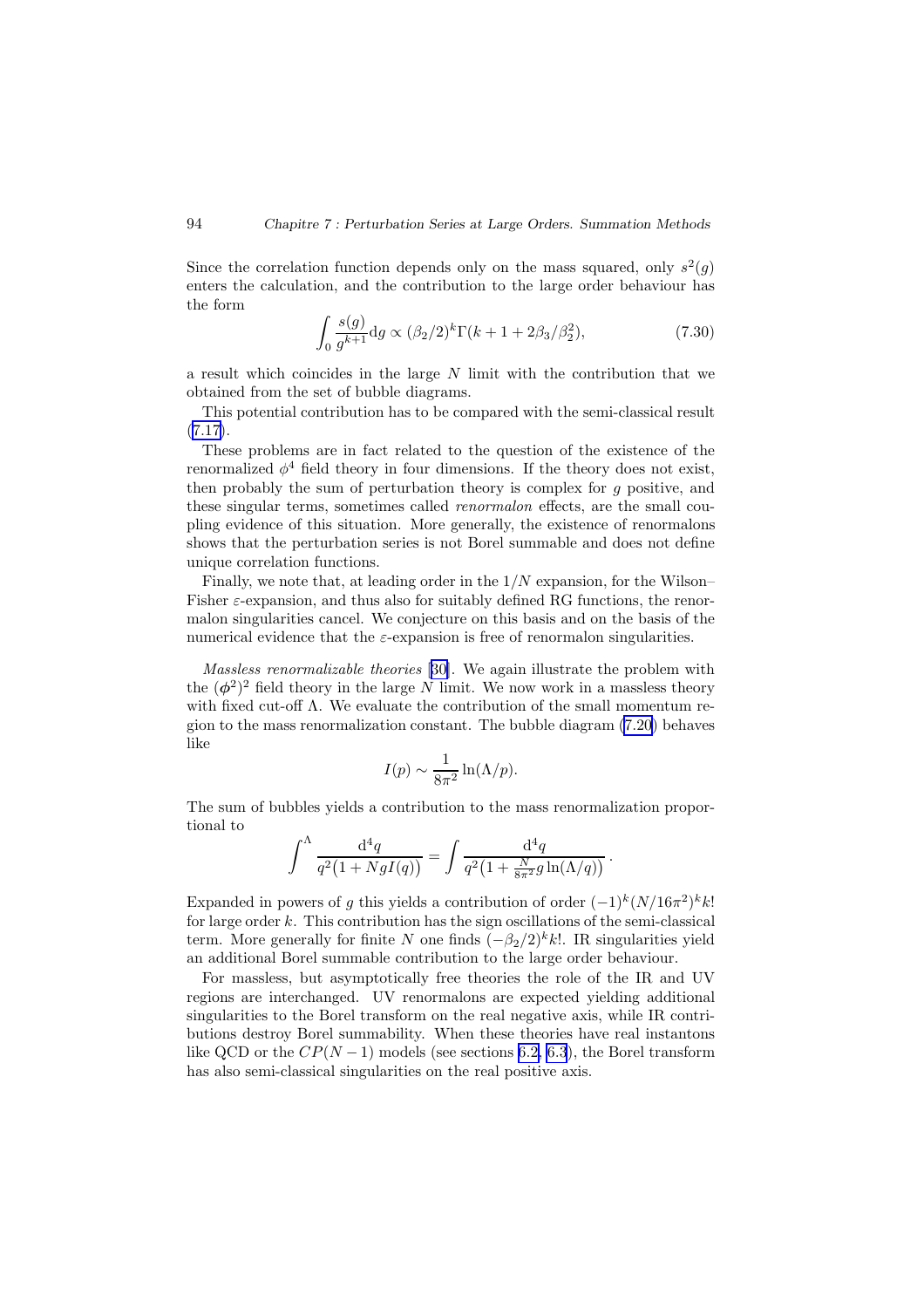<span id="page-96-0"></span>*Field theories with fermions* 95

## 7.4 Field theories with fermions

In the case of boson field theories, we have related the large order behaviour of perturbation theory to the decay of a metastable vacuum for, in general, unphysical values of the coupling constant. We expect some modifications in the case of self-interacting fermions, or of fermions interacting with bosons that themselves have no self-interaction. (The first case can be reduced to the second one by introducing an auxiliary boson field but additional difficulties then arise.) Indeed, the Pauli principle makes the decay of the false vacuum more difficult because several fermions cannot be in the same state to generate a classical field, and this effect is especially strong in low dimensions. Note that if the bosons have self-interactions, these interactions will, in general, drive the decay of the vacuum, and the fermions may no longer play a role.

Seen from the point of view of integrals, the difference between fermions and bosons is also immediately apparent. We have shown that the simple integral counting the number of Feynman diagrams, which is also the  $\phi^4$  field theory in  $d = 0$  dimensions, already has the characteristic k! behaviour at large orders. Let us instead consider a zero-dimensional fermion theory, that is, an integral over a finite number of fermion degrees of freedom:

$$
I(\lambda) = \int \prod_{i=1}^{N} d\bar{\xi}_i d\xi_i \exp\left[\bar{\xi}_i D_{ij}\xi_j + \lambda C_{ijkl}\bar{\xi}_i\bar{\xi}_j\xi_k\xi_l\right].
$$
 (7.31)

The quantities  $\xi_i$  and  $\bar{\xi}_i$  are anticommuting variables and  $D_{ij}$  and  $C_{ijkl}$  are a set of numbers. Because we assume a finite number of anticommuting variables, the expansion of the exponential yields a polynomial and thus  $I(\lambda)$  is a polynomial in  $\lambda$ .

#### 7.4.1 Example of a Yukawa-like field theory

We now consider the vacuum amplitude or partition function of the Yukawalike theory with Dirac fermions  $\psi(\mathbf{x}), \psi(\mathbf{x})$ , and a scalar boson  $\phi(\mathbf{x})$  without self-interaction:

$$
\mathcal{Z} = \int \left[ d\phi(\mathbf{x}) \right] \left[ d\bar{\psi}(\mathbf{x}) \right] \left[ d\psi(\mathbf{x}) \right] \exp \left[ -\mathcal{S}(\phi, \bar{\psi}, \psi) \right],\tag{7.32}
$$

in which the action is

$$
\mathcal{S}(\phi, \bar{\psi}, \psi) = \int d^d x \left[ -\bar{\psi} \left( \partial \!\!\!/ + M + \lambda \phi \right) \psi + \frac{1}{2} \left( \partial_\mu \phi \right)^2 + \frac{1}{2} m^2 \phi^2 \right],\tag{7.33}
$$

where we choose  $\lambda > 0$ . In this form,  $g = \lambda^2$  is a loop expansion parameter and the partition function a series in  $g$ . Since a fermion field has no classical limit, the expression (7.32) is not very well suited to the study of the vacuum decay. In fact, we expect the fermion fields to generate an effective interaction for the boson field  $\phi(\mathbf{x})$ , and this effective interaction will lead to the decay of the vacuum. This suggests that we should integrate over the  $\psi$  and  $\bar{\psi}$  variables,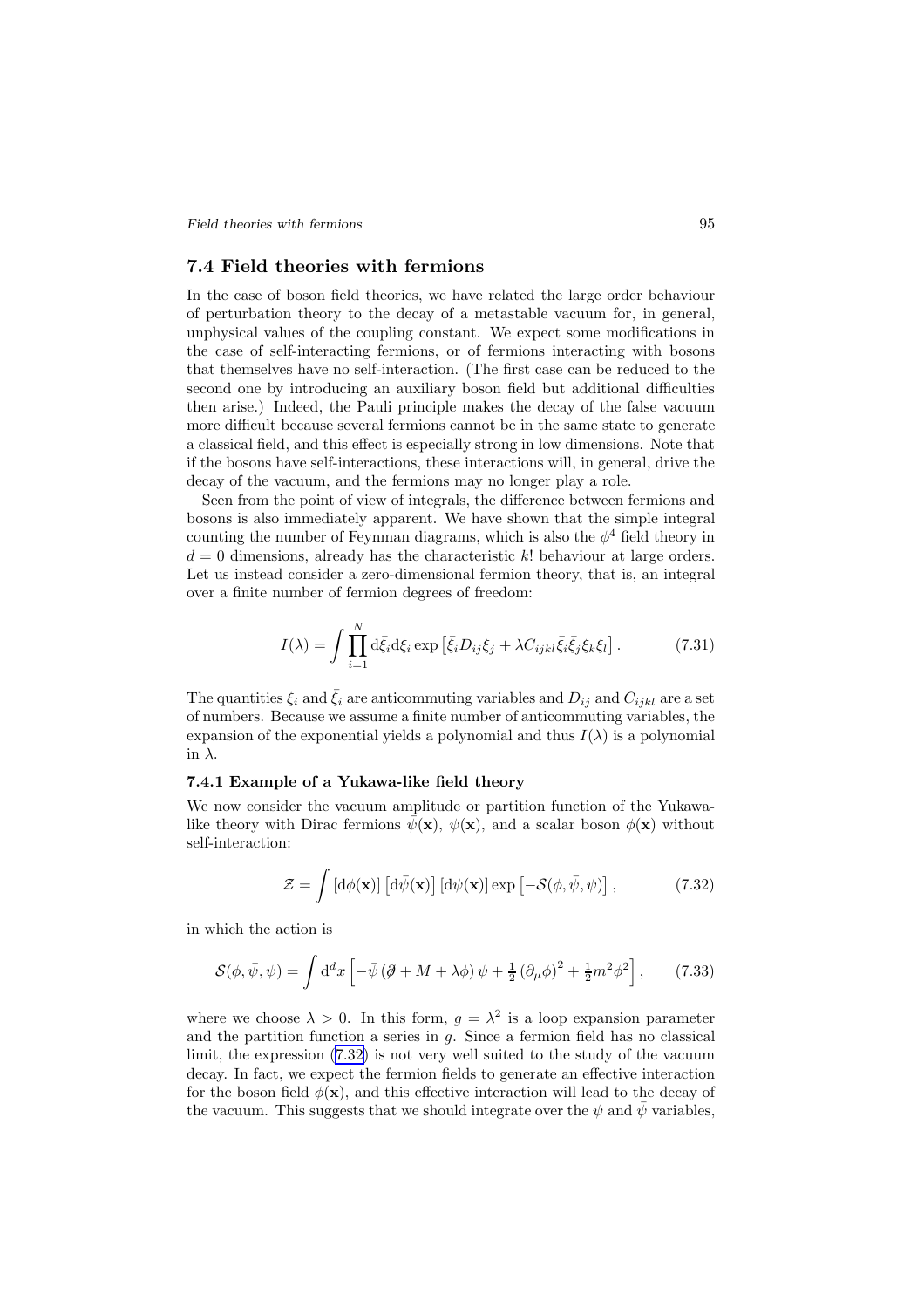and study the instantons of the effective theory for  $\phi(\mathbf{x})$ . In addition, the zerodimensional example has shown that the fermion integration gives some hints about the analytic structure of the theory. After the integration over  $\psi$  and  $\bar{\psi}$ , we obtain

$$
\mathcal{Z} = \int \left[ d\phi(\mathbf{x}) \right] \det \left\{ \left[ \mathcal{J} + M + \lambda \phi(\mathbf{x}) \right] \left[ \mathcal{J} + M \right]^{-1} \right\} \times \exp \left[ -\frac{1}{2} \int d^d x \left( (\partial_\mu \phi)^2 + m^2 \phi^2 \right) \right],
$$
\n(7.34)

where we have normalized the integral with respect to the free theory.

We are faced with a new difficulty arising from the integration, the effective action now is no longer local in  $\phi(\mathbf{x})$ , and leads to non-local field equations. However, because we are concerned only with the determination of the large behaviour, we can simplify the effective action. The determinant generated by the fermion integration is, at least for the class of relevant  $\phi(\mathbf{x})$  fields, an entire function of the coupling constant  $\lambda$ . As a consequence, essential singularities can only be generated by the infinite range of the  $\phi$ -integration. It is thus sufficient to calculate the contribution to the functional integral of large fields $\phi(\mathbf{x})$  [[37\]](#page-113-0). This situation has to be contrasted with what would have happened if  $\psi(\mathbf{x})$  and  $\bar{\psi}(\mathbf{x})$  would have been commuting variables. The integration then would have generated the inverse of the determinant, a function that has singularities for all zeros in  $\lambda$  of the determinant. These singularities would have yielded essential singularities in the coupling constant after integration. Finally, we note that this difference, determinant versus inverse determinant, is responsible for the minus sign for each fermion loop in perturbation theory, which allows for cancellations.

#### 7.4.2 The determinant

The contribution to the action generated by the fermion integration can be written as

$$
\Sigma(\phi) \equiv -\ln \det \left( \mathbf{1} + \lambda \mathbf{\Xi} \right) \tag{7.35}
$$

with

$$
\mathbf{\Xi} = (\partial \!\!\! /+M)^{-1} \phi(\mathbf{x}),
$$

an expression that, for instanton purpose, we have to evaluate for large (and smooth enough) fields  $\phi$  decaying at infinity.

The perturbative expansion of the expression (7.35) involves the successive traces of  $\Xi$ . Both tr  $\Xi$  and tr  $\Xi^2$  are divergent for  $d \geq 2$  and have to be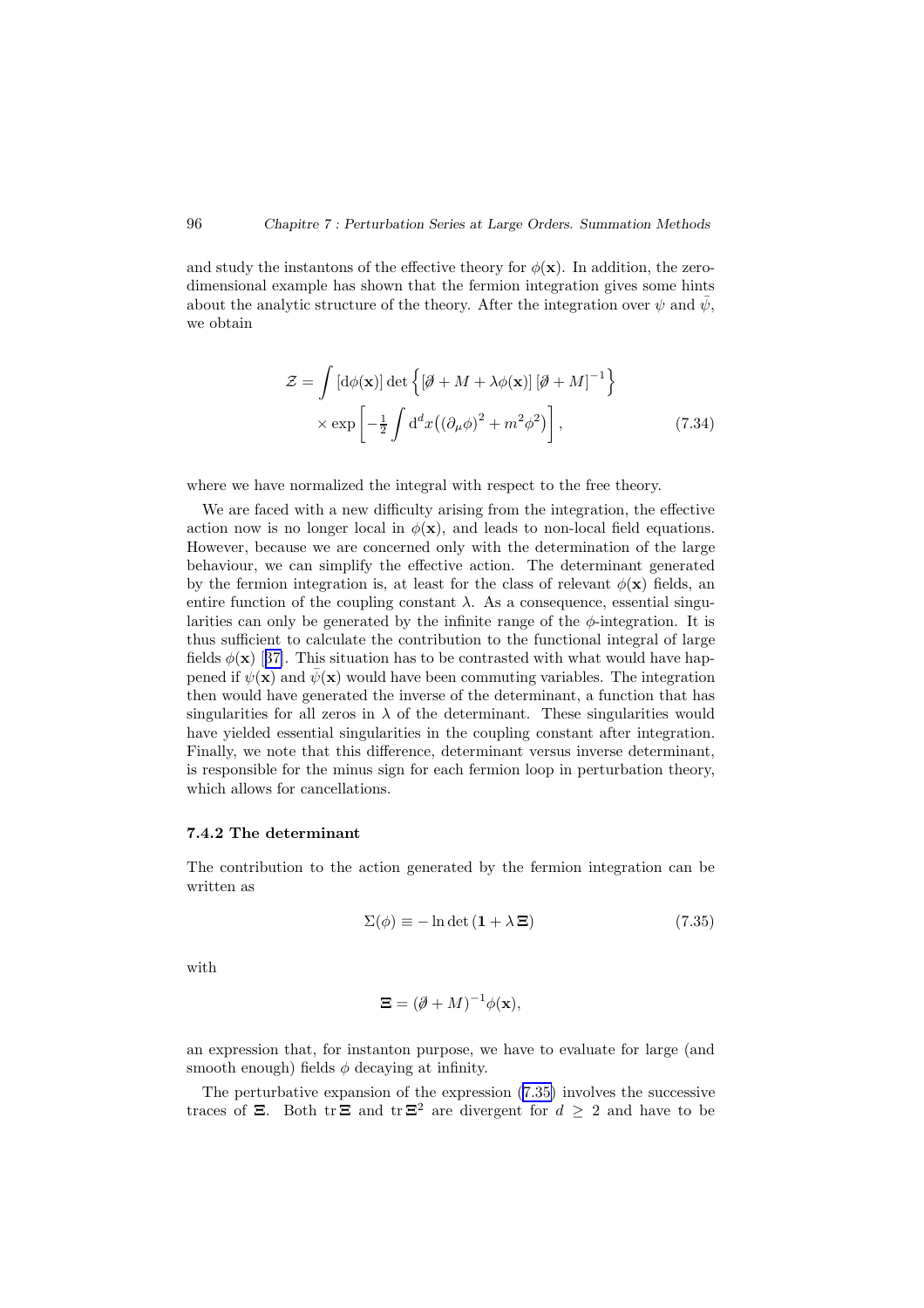## *Field theories with fermions* 97

renormalized:

$$
\begin{split} \text{tr}\,\Xi&=\int\mathrm{d}^{d}x\,\phi(x)\frac{1}{(2\pi)^{d}}\,\text{tr}_{\gamma}\int\frac{\mathrm{d}^{d}p}{i\rlap/v+M}&=\int\mathrm{d}^{d}x\,\phi(x)\frac{NM}{(2\pi)^{d}}\int\frac{\mathrm{d}^{d}p}{p^{2}+M^{2}},\\ \text{tr}\,\Xi^{2}&=\int\mathrm{d}^{d}x\,\mathrm{d}^{d}y\,\phi(x)\phi(y)\frac{1}{(2\pi)^{2d}}\,\text{tr}_{\gamma}\int\mathrm{d}^{d}p\,\mathrm{d}^{d}q\frac{e^{i(x-y)p}}{(i q\!\!\!/\!\!+\!M)(i (\rlap/v+q\!\!\!/\!\!\!)+M)}\,,\\ &=\int\mathrm{d}^{d}x\,\mathrm{d}^{d}y\,\phi(x)\phi(y)\frac{N}{(2\pi)^{2d}}\int\mathrm{d}^{d}p\,\mathrm{d}^{d}q\frac{e^{i(x-y)p}(M^{2}-q^{2}-pq)}{(q^{2}+M^{2})( (p+q)^{2}+M^{2})}\,,\\ &=-\int\mathrm{d}^{d}x\,\phi^{2}(x)\frac{N}{(2\pi)^{d}}\int\frac{\mathrm{d}^{d}q}{q^{2}+M^{2}}\\ &+\int\mathrm{d}^{d}x\,\mathrm{d}^{d}y\,\phi(x)\phi(y)\frac{N}{(2\pi)^{2d}}\int\frac{\mathrm{d}^{d}p\,\mathrm{d}^{d}q}{(q^{2}+M^{2})( (p+q)^{2}+M^{2})}\,, \end{split}
$$

where  $\text{tr}_{\gamma}$  means trace over Dirac  $\gamma$ -matrices and  $N = \text{tr}_{\gamma} \mathbf{1}$ . We can choose the counter-terms such that

tr 
$$
\Xi_{ren.} = 0
$$
,  
\ntr  $\Xi_{ren.}^2 = \int d^d x d^d y \phi(x) \phi(y) \frac{N}{(2\pi)^{2d}} \int \frac{d^d p d^d q e^{i(x-y)p} (p^2/2 + M^2)}{(q^2 + M^2)((p+q)^2 + M^2)}$ .

Then, tr  $\Xi^3$  and tr  $\Xi^4$  are only divergent for  $d \geq 4$ . Since the higher order traces are finite, the operator  $\Xi$  has a discrete spectrum. We denote by  $\xi_n(\phi)$ the eigenvalues. The eigenvalues accumulate at the origin. Then, for  $d < 4$ ,

$$
\Sigma_{\text{ren.}}(\phi) = -\sum_{n} \left[ \ln(1 + \lambda \xi_n(\phi)) - \lambda \xi_n(\phi) + \frac{1}{2} \lambda^2 \xi_n^2(\phi) \right] - \frac{1}{2} \lambda^2 \operatorname{tr} \Xi_{\text{ren.}}^2
$$

This expression shows that the determinant is an entire function of  $\lambda$ .

## 7.4.3 Evaluation of the fermion determinant for large fields

Wenow evaluate the large field or large  $\lambda$  contribution [[37\]](#page-113-0). For convenience we set

$$
M + \lambda \phi(\mathbf{x}) = \kappa V(\mathbf{x}),
$$

and we differentiate  $\Sigma$  with respect to the parameter  $\kappa$  using the identity

$$
d(\ln \det \Omega) = \operatorname{tr} d\Omega \Omega^{-1}.
$$

We find

$$
\Sigma'(\kappa) = -\operatorname{tr}_{\gamma} \int d^d x \, V(\mathbf{x}) \, \langle \mathbf{x} | \left[ \mathcal{J} + \kappa V \right]^{-1} | \mathbf{x} \rangle \, .
$$

In the large V (and V smooth enough) or equivalently large  $\kappa$  limit, the operator  $[\partial + \kappa V]^{-1}$  tends toward a local operator and the operator V can be replaced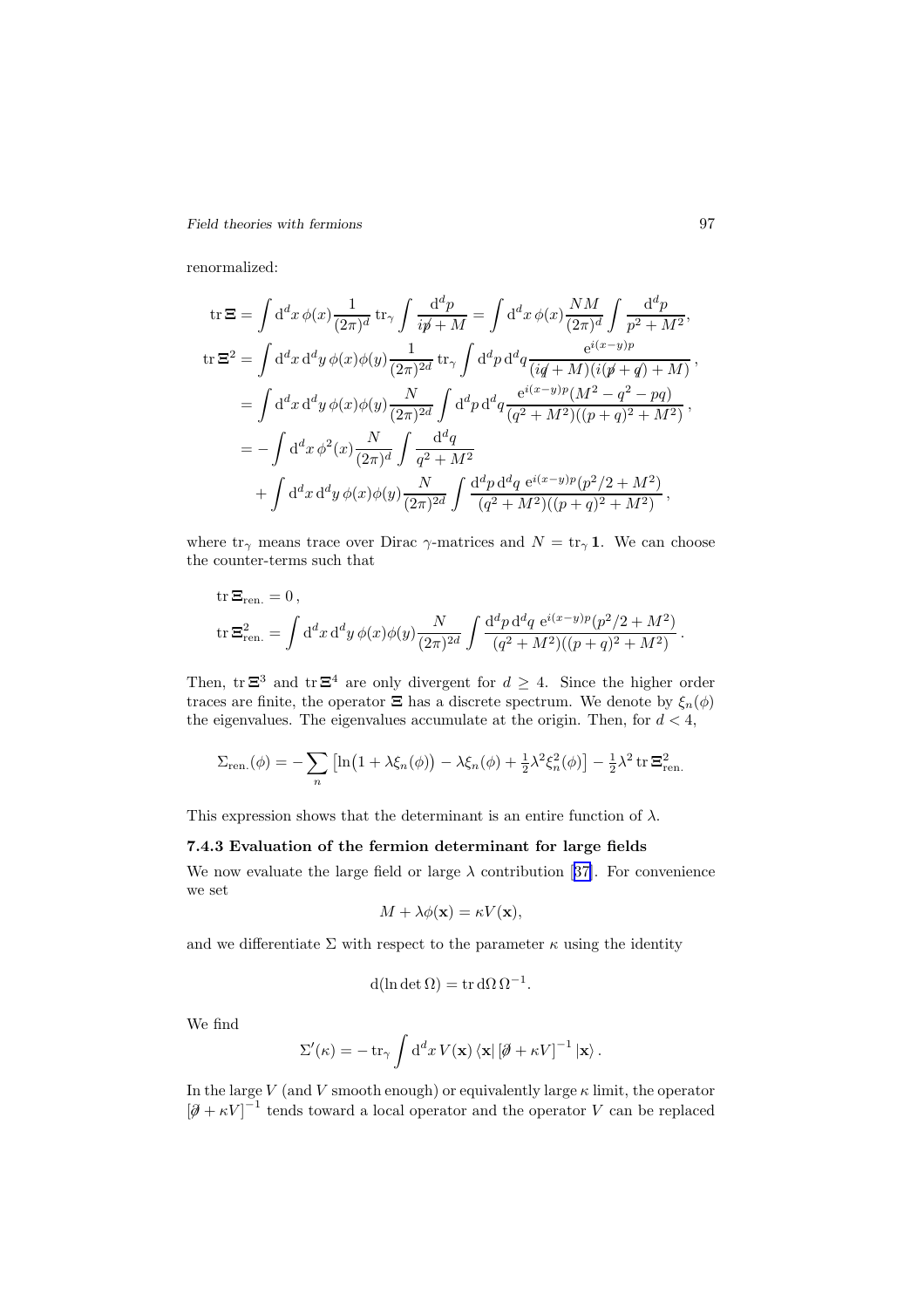by its expectation value  $V(\mathbf{x})$  in the state  $|\mathbf{x}\rangle$ . The calculation of the matrix element is then simple:

$$
\langle \mathbf{x} | [\partial \theta + \kappa V]^{-1} | \mathbf{x} \rangle = \frac{1}{(2\pi)^d} \int d^d p \operatorname{tr}_{\gamma} (i p \theta + \kappa V(\mathbf{x}))^{-1}
$$
  

$$
= \frac{N}{(2\pi)^d} \kappa V(\mathbf{x}) \int \frac{d^d p}{p^2 + \kappa^2 V^2(\mathbf{x})}
$$
  

$$
= \frac{N}{(4\pi)^{d/2}} \Gamma(1 - d/2) \kappa^{d-1} V(\mathbf{x}) |V(\mathbf{x})|^{d-2}.
$$

We then integrate over κ. Substituting  $\kappa V(\mathbf{x}) \mapsto M + \lambda \phi(\mathbf{x})$ , neglecting M for  $\lambda \phi(\mathbf{x})$  large, we obtain the large field behaviour:

$$
\Sigma(\phi) \sim \frac{N}{2} \frac{\Gamma(-d/2)}{(4\pi)^{d/2}} \int \mathrm{d}^d x \, |M + \lambda \phi(x)|^d \sim \frac{N}{2} \frac{\Gamma(-d/2)}{(4\pi)^{d/2}} \lambda^d \int \mathrm{d}^d x \, |\phi(\mathbf{x})|^d. \tag{7.36}
$$

This expression shows that the determinant is an entire function of order d in  $\lambda$  or of order  $d/2$  in  $g = \lambda^2$ .

For  $d$  even, the expression diverges and the divergence is cancelled by the counter-terms required to render the one-loop diagrams finite.

We can then examine various dimensions of interest. For  $d = 2$ , the mass counter-term has to be added and on finds

$$
\Sigma(\phi) \sim \frac{N\lambda^2}{4\pi} \int d^2x \,\phi^2(\mathbf{x}) \ln|\phi(\mathbf{x})|.\tag{7.37}
$$

For  $d = 3$ .

$$
\Sigma(\phi) \sim \frac{N}{12\pi} \lambda^3 \int d^3x \, |\phi(\mathbf{x})|^3 \tag{7.38}
$$

and, finally, for  $d = 4$  a  $\phi^4$  coupling counter-term is required and the result becomes

$$
\Sigma(\phi) \sim -\frac{N}{32\pi^2} \lambda^4 \int d^4x \, \phi^4(\mathbf{x}) \ln|\phi(\mathbf{x})|.
$$
 (7.39)

In the latter dimension, the induced term leads to an unstable local theory.

#### 7.4.4 The large order behaviour

We can now study the essential singularity of the theory at  $\lambda = 0$  small from the properties of the effective local boson action

$$
\mathcal{S}_{\text{eff}}(\phi) = \int d^d \mathbf{x} \left[ \frac{1}{2} \left( \partial_\mu \phi(\mathbf{x}) \right)^2 + \frac{1}{2} m^2 \phi^2(\mathbf{x}) + \frac{N}{2} \frac{\Gamma(-d/2)}{(4\pi)^{d/2}} \lambda^d |\phi(\mathbf{x})|^d \right], \tag{7.40}
$$

where the fermion term has to be replaced by its renormalized form for  $d$  even. Some care is required in handling this expression since the fermion term is only asymptotic and the exact determinant is an entire function of the coupling  $\lambda$ .

For  $d < 4$  the additional contribution leads to a stable theory and instantons correspond to complex values of  $\lambda$  while for  $d = 4$  the additional term

<span id="page-99-0"></span>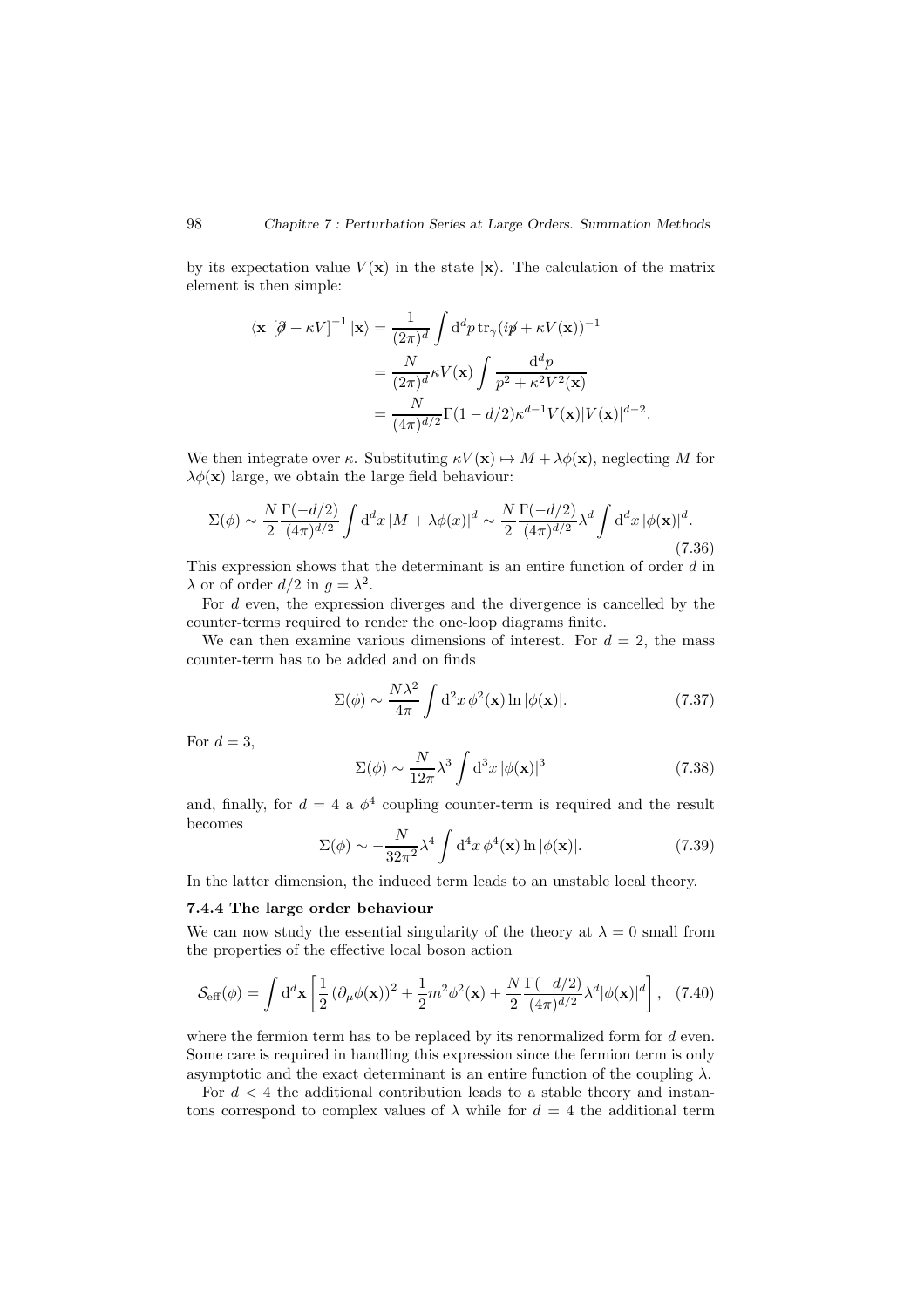<span id="page-100-0"></span>renders the theory unstable and instantons exist for  $\lambda > 0$ . However, in  $d = 4$ renormalization requires a  $\phi^4$  interaction that, generically, dominates the large order behaviour.

Formal derivation. Since the action (7.[40](#page-99-0)) is not a regular function of  $\phi$  and is unrenormalized, the arguments that follow are somewhat formal and the problem has to be analysed more carefully.

We now assume the existence of an instanton solution. We then rescale the field  $\phi$  to factorize the *q*-dependence in front of the classical action:

$$
\phi(\mathbf{x}) \mapsto \phi(\mathbf{x}) \lambda^{-d/(d-2)}.\tag{7.41}
$$

The classical action calculated for a solution takes thus the form

$$
\mathcal{S}(\phi_c) = (A/\lambda^2)^{d/d - 2},\tag{7.42}
$$

where A is constant. At this point it is useful to introduce the loop expansion parameter  $g = \lambda^2$ . Introducing this form into the Cauchy representation, we find  $\ldots$ 

$$
\mathcal{Z}_k \underset{k \to \infty}{\sim} \int_0 \frac{\mathrm{e}^{-(A/g)^{d/d - 2}}}{g^{k - 1}} \mathrm{d}g \,. \tag{7.43}
$$

The integration yields the large order estimate

$$
\mathcal{Z}_k \sim A^{-k} \Gamma \left[ k(d-2)/d \right]. \tag{7.44}
$$

We observe that, as expected, this theory is less divergent than a purely boson field theory. The boson result is recovered (in a cut-off field theory) for  $d$  large, because the Pauli principle becomes decreasingly effective when the dimension increases.

Dimension  $d = 3$ . This is a simple situation. The action becomes

$$
\mathcal{S}_{\text{eff}}(\phi) = \int d^3 \mathbf{x} \left[ \frac{1}{2} \left( \partial_\mu \phi(\mathbf{x}) \right)^2 + \frac{1}{2} m^2 \phi^2(\mathbf{x}) + \frac{N}{12\pi} \lambda^3 |\phi(\mathbf{x})|^3 \right].
$$

Since the problem of analytic continuation in  $\lambda$  is not simple, we use another method. We expand the partition function in powers of  $\lambda$  and estimate directly

$$
\zeta_k = \frac{(-1)^k}{k!} \left(\frac{N}{12\pi}\right)^k \lambda^3 \mathcal{I}_k
$$

with

$$
\mathcal{I}_k = \int [\mathrm{d}\phi] \left( \int \mathrm{d}^3 \mathbf{x} \, |\phi(\mathbf{x})|^3 \right)^k \exp \left[ -\frac{1}{2} \int \mathrm{d}^3 \mathbf{x} \left( \left( \partial_\mu \phi(\mathbf{x}) \right)^2 + m^2 \phi^2(\mathbf{x}) \right) \right].
$$

We have to look for the minimum of the quantity

$$
\Sigma(\phi) = \frac{1}{2} \int d^3 \mathbf{x} \left( (\partial_\mu \phi(\mathbf{x}))^2 + m^2 \phi^2(\mathbf{x}) \right) - k \ln \int d^3 \mathbf{x} |\phi(\mathbf{x})|^3.
$$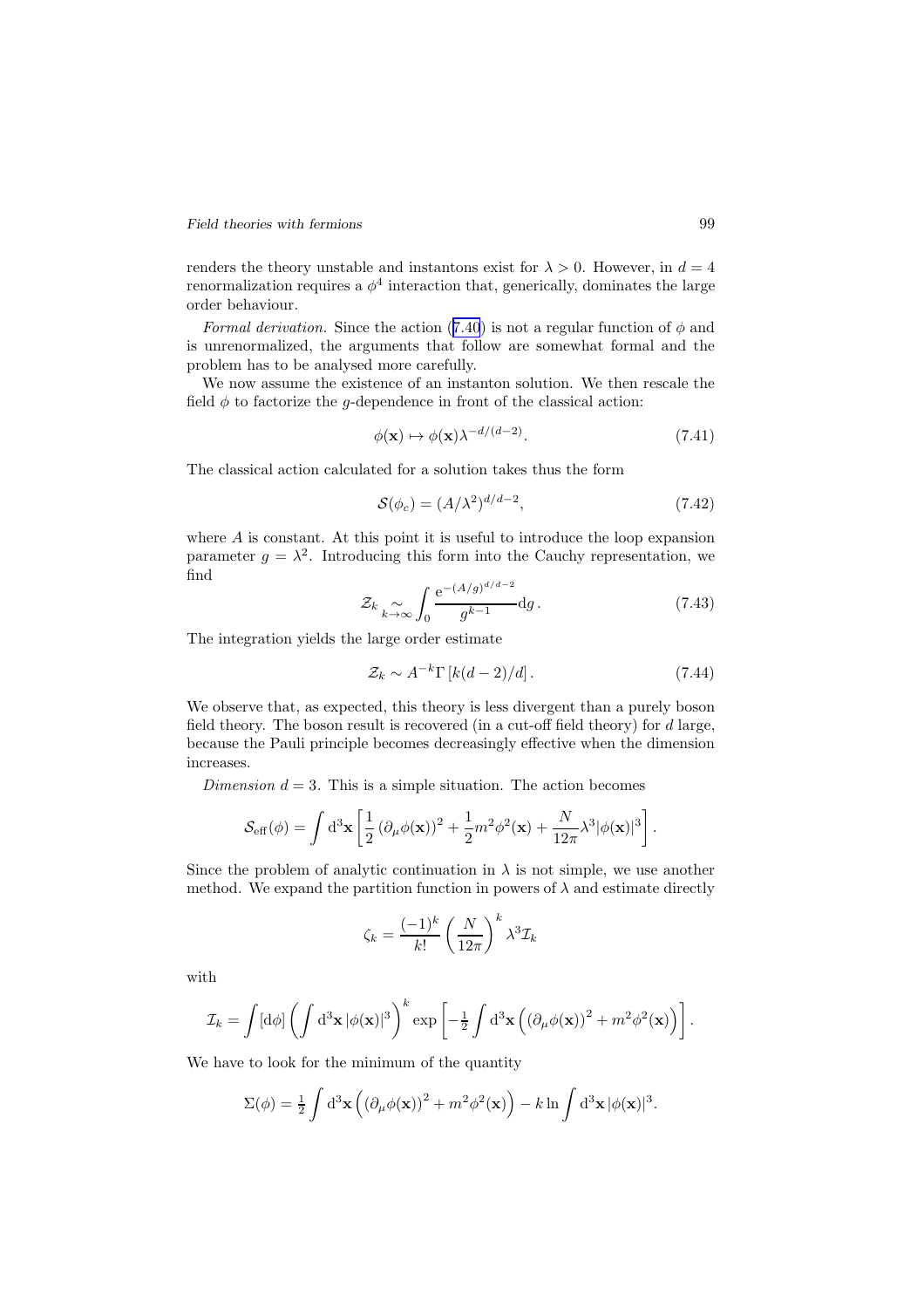To extract the k dependence we set  $\phi \mapsto k^{1/2}\phi$  and obtain

$$
\Sigma(\phi) = \frac{1}{2}k \int d^3 \mathbf{x} \left( (\partial_\mu \phi(\mathbf{x}))^2 + m^2 \phi^2(\mathbf{x}) \right) - k \ln \int d^3 \mathbf{x} |\phi(\mathbf{x})|^3 - \frac{3}{2}k \ln k.
$$

The corresponding field equation is

$$
(-\nabla_x^2 + m^2)\phi(\mathbf{x}) - \frac{3}{I_3}\operatorname{sgn}(\phi(\mathbf{x}))\phi^2(\mathbf{x}) = 0,
$$

where we have defined

$$
I_3 = \int \mathrm{d}^3 \mathbf{x} \, |\phi(\mathbf{x})|^3. \tag{7.45}
$$

This equation has instanton solutions  $\phi_c$ . Note that the constraint (7.45) changes the determinant. Then, integrating the field equation, we conclude that

$$
\frac{1}{2}k\int\mathrm{d}^3\mathbf{x}\left(\left(\partial_\mu\phi_c(\mathbf{x})\right)^2+m^2\phi_c^2(\mathbf{x})\right)=\tfrac{3}{2}k\,.
$$

We conclude

$$
\mathcal{I}_k \propto [I_3(\phi_c)]^k e^{3k/2 \ln k - 3k/2}
$$

and, thus,

$$
\zeta_k \propto (-1)^k \left(\frac{NI_3\sqrt{2}}{12\pi}\right)^k \Gamma(k/2) \lambda^{3k}.
$$

The large order behaviour of the coefficient of  $g^k$  is then

$$
\mathcal{Z}_k \propto \left(\frac{NI_3\sqrt{2}}{12\pi}\right)^{2k/3} \Gamma(k/3),
$$

a result consistent, but more explicit than the result (7.[44](#page-100-0)).

The method can be generalized to generic values of d.

Dimension  $d = 2$  and  $d = 4$ . For  $d = 2$ , the expression (7.[44\)](#page-100-0) becomes

$$
\mathcal{Z}_k \propto A^{-k} (\ln k)^k,\tag{7.46}
$$

in agreement with rigorous bounds that yield

$$
|\mathcal{Z}_k| < (k!)^{\varepsilon} \quad \text{for all } \varepsilon > 0. \tag{7.47}
$$

For  $d = 4$ , the expression (7.[44](#page-100-0)) is also modified by the same kind of logarithmic factor

$$
\mathcal{Z}_k \propto A^{-k} (\ln k)^k \Gamma(k/2). \tag{7.48}
$$

However, in  $d = 4$  for renormalization purpose a  $\phi^4$  interaction has to be added to the action (7.[33\)](#page-96-0), as the expression (7.[40](#page-99-0)) shows. Then, in a loop expansion the boson contributions dominates the large order behaviour.

Alternatively, it is also consistent with renormalization to consider the  $\phi^4$ coupling as being of order  $g^2$ , as expression (7.[40\)](#page-99-0) shows. Then, both interaction terms  $\bar{\psi}\psi\phi$  and  $\phi^4$  give similar contributions to the large order behaviour, up to powers of logarithm.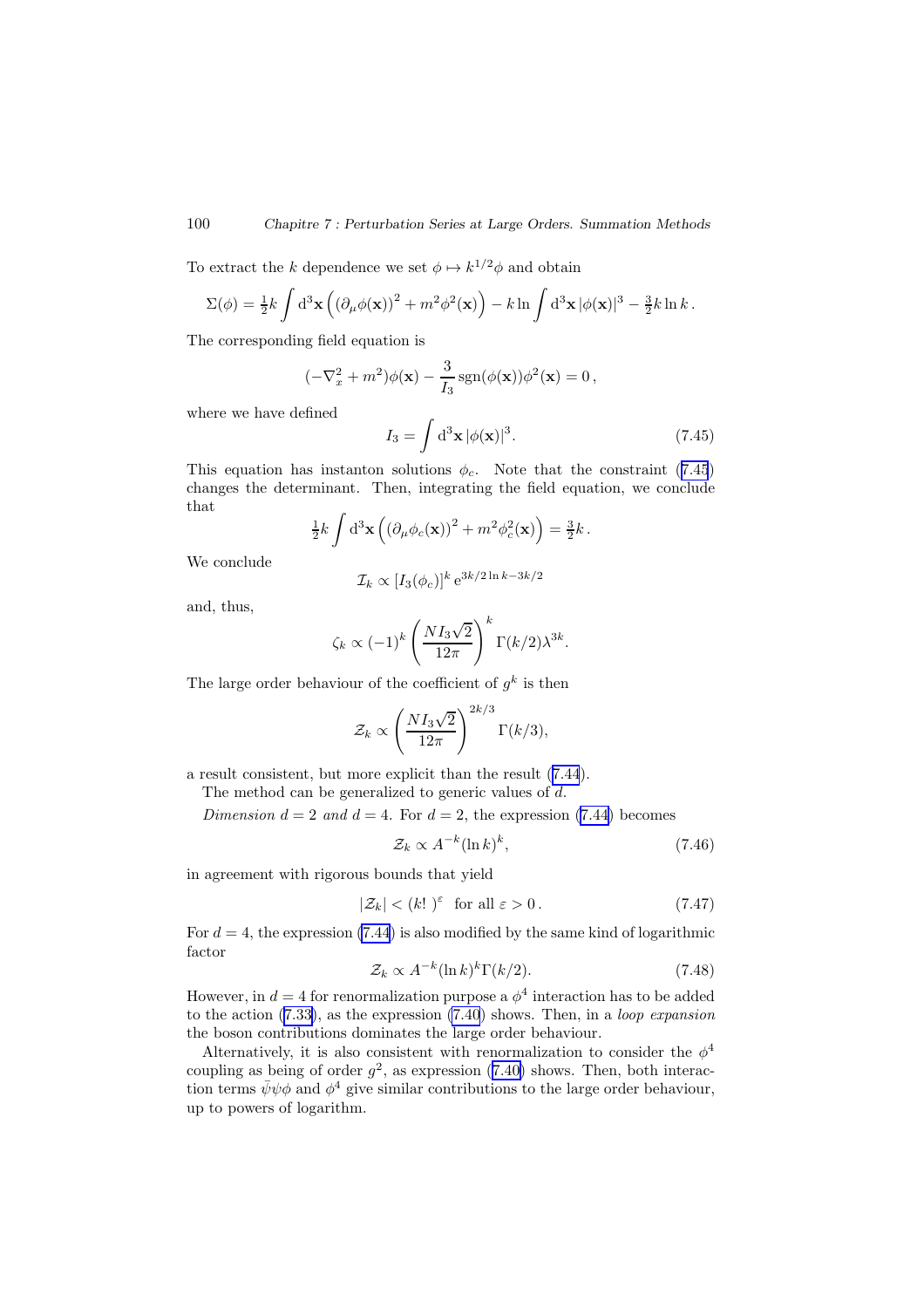*Field theories with fermions* 101

## 7.4.5 The QED problem

A potentially interesting application of the fermion analysis is QED in four dimensions. The action has formally the same structure, but one additional complication then arises. The fermion action is

$$
S_{\rm F} = \int d^d x \,\overline{\psi}(x) \, (\not\!\!D + m) \psi(x),
$$

where

$$
\not{\!\!\!D} = D_\mu \gamma_\mu \,, \quad D_\mu = \partial_\mu + ieA_\mu \,.
$$

 $(D_{\mu}$  is the covariant derivative). The fermion integration yields the contribution to the action

$$
\Sigma = -\ln \det (\not\!\!\!D + m). \tag{7.49}
$$

However, this expression is gauge invariant and the concept of large gauge dependent quantity  $A_{\mu}$  is not meaningful. Moreover, the gauge degree of freedom of the gauge field cannot be considered as slowly varying. Thus, one must fix the gauge. It is convenient to choose a gauge linear in  $A_{\mu}$  and covariant. This leads to the choice

$$
\partial_{\mu}A_{\mu}(x) = 0 \Rightarrow [D_{\mu}, A_{\mu}] = 0.
$$

In  $d = 2$  dimensions, we already know from the solution of the massless Schwinger model, and from the bosonisation of the massive model, that the origin is not an essential singularity: for  $m = 0$  the determinant can be calculated exactly and is related to the Abelian anomaly:

$$
\Sigma(A) \equiv -\ln \det(\mathcal{D}) = -\frac{e^2}{2\pi} \int d^2x A^2_\mu(x).
$$

More generally, on the basis of studying the determinant for special gauge fields, it has been conjectured, that the determinant is equivalent for large e to [[38](#page-113-0), [39](#page-113-0)]

$$
\Sigma(A) \sim -C(d) \int d^d x \left| e A_\mu(x) \right|^d; \quad C^{-1}(d) = d(4\pi)^{(d-1)/2} \Gamma((d+1)/2).
$$

This expression is local in the  $\partial_{\mu}A_{\mu} = 0$  gauge but non-local otherwise. It agrees for  $d = 2$  with the exact result obtained from the Abelian anomaly  $(C(2) = 1/2\pi)$ . For  $d = 4$ , the case of physical interest,  $C(4) = 1/12\pi^2$ . The effective classical field theory then is scale invariant. Arguments related to conformal invariance can be used to construct some ansatz for the instanton solutions. Two kind of solutions have been explored [\[38](#page-113-0), [39\]](#page-113-0). Taking the minimal action solution one obtains an evaluation of the form

$$
\mathcal{Z}_k \sim (-1)^k A^{-k} \Gamma(k/2), \quad A = 4.886\,,\tag{7.50}
$$

the expansion parameter being  $\alpha = e^2/4\pi$ . It should be pointed out that this evaluation is probably not very useful as a practical mean to predict new orders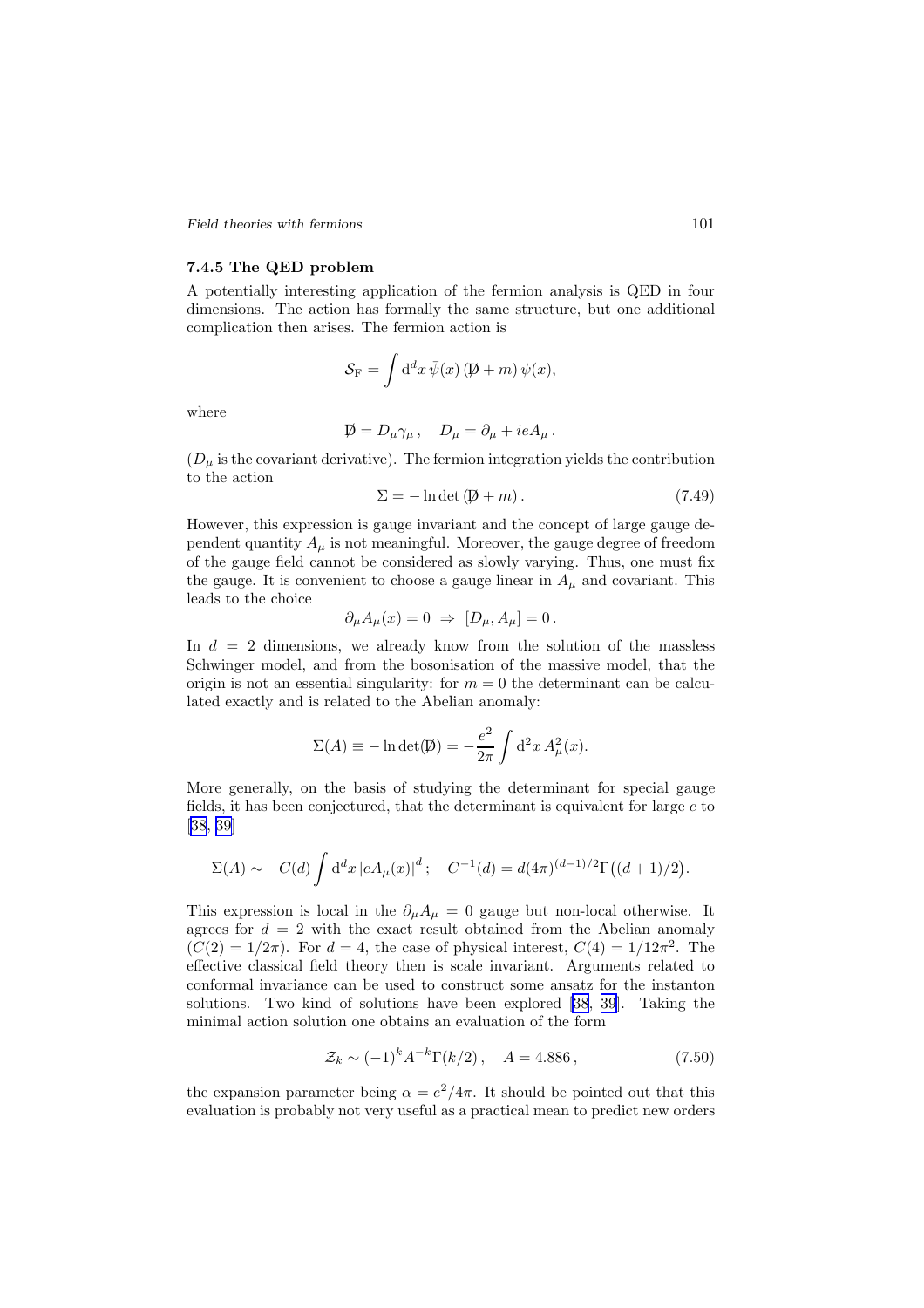<span id="page-103-0"></span>in QED for several reasons. First, the theory is not asymptotically free and thus has a potential renormalon problem, which can be understood by inserting in a Feynman diagram the one-loop corrected photon propagator. Second, the cancellation coming from the sign of fermion loops does not seem to be very effective at low orders. Therefore, an alternative calculation, which leads to a large order behaviour at a fixed number of fermion loops, seems to be more useful. Predictions of this kind made for diagrams with one fermion loop, seem to agree well with numerical estimates.

## 7.5 Divergent series, Borel summability

As we have shown, most perturbative expansions in quantum field theory lead to divergent series. An important issue is whether a function can be determined from the knowledge of such a series. This is the case, in particular, if the series is Borel summable.

#### 7.5.1 Asymptotic series

Let us consider a function  $f(z)$ , analytic in the sector S of the complex plane defined by

$$
|\operatorname{Arg} z| \le \alpha/2, \quad |z| \le |z_0|. \tag{7.51}
$$

We say that  $f(z)$  has in S the asymptotic expansion

$$
f(z) = \sum_{0}^{\infty} f_k z^k
$$
 (7.52)

if the series in the right hand side of (7.52) diverges for all  $z \neq 0$  and if in S the truncated series satisfies the bound

$$
\left| f(z) - \sum_{k=0}^{N} f_k z^k \right| \le F_{N+1} |z|^{N+1} \quad \forall N.
$$
 (7.53)

(This implies  $F_N \ge |f_N|$ .) Though the series (7.52) diverges, it is possible to use it to estimate the function  $f(z)$  for  $|z|$  small. At  $|z|$  fixed, we can look for a minimum in the bound (7.53) when N varies. If  $|z|$  is small enough, the bound first decreases with  $N$  and then, since the series is divergent, finally increases. If we truncate the series at the minimum, we get the best possible estimate of  $f(z)$ , with a finite error  $\varepsilon(z)$ . Let us assume for definiteness that the coefficients  $F_N$  have the form

$$
F_N = M A^{-N} (N!)^{\beta}.
$$
 (7.54)

We can then estimate  $\varepsilon(z)$  explicitly and find

$$
\varepsilon(z) = \min_{\{N\}} F_N |z|^N \sim \exp\left[-\beta (A/|z|)^{1/\beta}\right]. \tag{7.55}
$$

Therefore, an asymptotic series does not in general define a unique function. Indeed, if one function has been found that satisfies the bounds (7.53), we can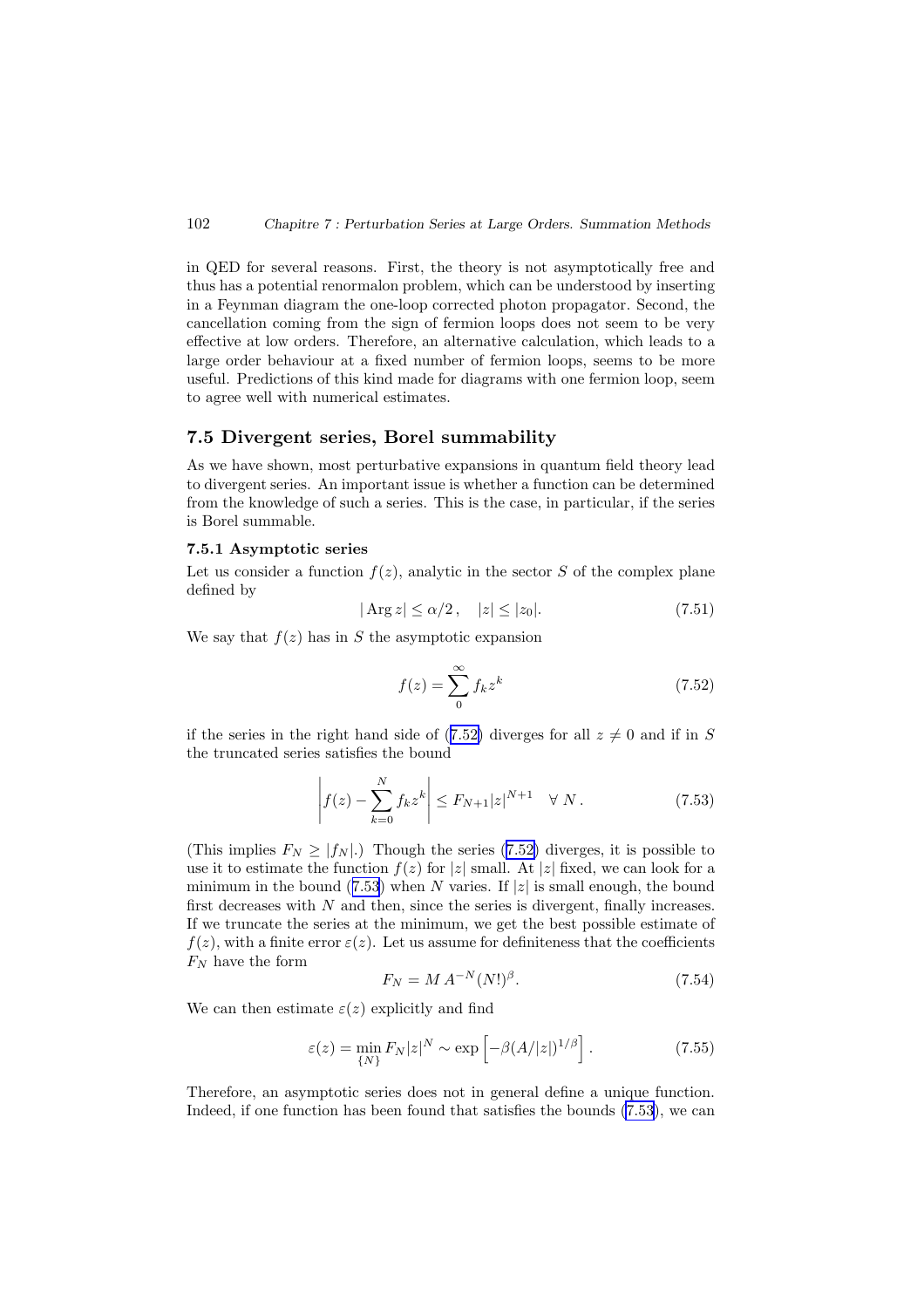<span id="page-104-0"></span>add to it any function analytic in the sector (7.[51](#page-103-0)) and bounded by  $\varepsilon(z)$  in the whole sector. The new function still satisfies the bounds  $(7.53)$  $(7.53)$ . However, there is one situation in which the asymptotic series defines a unique function. If the angle  $\alpha$  satisfies:  $\alpha \geq \pi \beta$ , then a classical theorem about analytic functions tells us that a function analytic in the sector and bounded by  $\varepsilon(z)$  in the whole sector vanishes identically.

### 7.5.2 Borel transformation

Loopwise expansion. Even though most arguments can be easily generalized, from now on we specialize to the case  $\beta = 1$ , which is typical for the steepest descent method and, thus, also for perturbative expansions in quantum field theory in a loopwise expansion. One then finds

$$
\alpha \ge \pi \,. \tag{7.56}
$$

In the marginal case in which the series is asymptotic only in the open interval  $|\text{Arg } z| \in (-\pi \beta/2, \pi \beta/2)$ , additional conditions have to be imposed to prove uniqueness.

Under the condition (7.56), the function  $f(z)$  is uniquely defined by the series. Moreover, there then exist methods to 'sum' the series, which means that one can derive from the knowledge of the series a sequence converging to the function. One set of methods is based upon the Borel transformation.

The Borel transform  $B_f(z)$  of  $f(z)$  is defined by

$$
B_f(z) = \sum_{0}^{\infty} B_k z^k \equiv \sum_{0}^{\infty} \frac{f_k}{k!} z^k.
$$
 (7.57)

The bounds (7.[53\)](#page-103-0) and the form (7.[54\)](#page-103-0) imply

$$
|f_k/k| < M A^{-k}.\tag{7.58}
$$

Thus  $B_f(z)$  is analytic at least in a circle of radius A and uniquely defined by the series. Furthermore, in the sense of formal power series

$$
f(z) = \int_0^\infty e^{-t} B_f(zt) dt.
$$
 (7.59)

As a consequence of the inequality (7.56), it can be shown that  $B_f(z)$  is also analytic in a sector

$$
|\operatorname{Arg} z| \in [0, \frac{1}{2}(\alpha - \pi)[\,,\tag{7.60}
$$

and does not increase faster than an exponential in the sector, so that integral  $(7.59)$  converges for |z| small enough and inside the sector

$$
|\operatorname{Arg} z| < \alpha/2.
$$

In addition, it can be shown that the right hand side of equation (7.59) satisfies a bound of type (7.[53\)](#page-103-0). Hence, this integral representation yields the unique function which has the asymptotic expansion (7.[52\)](#page-103-0) in the domain (7.[51\)](#page-103-0).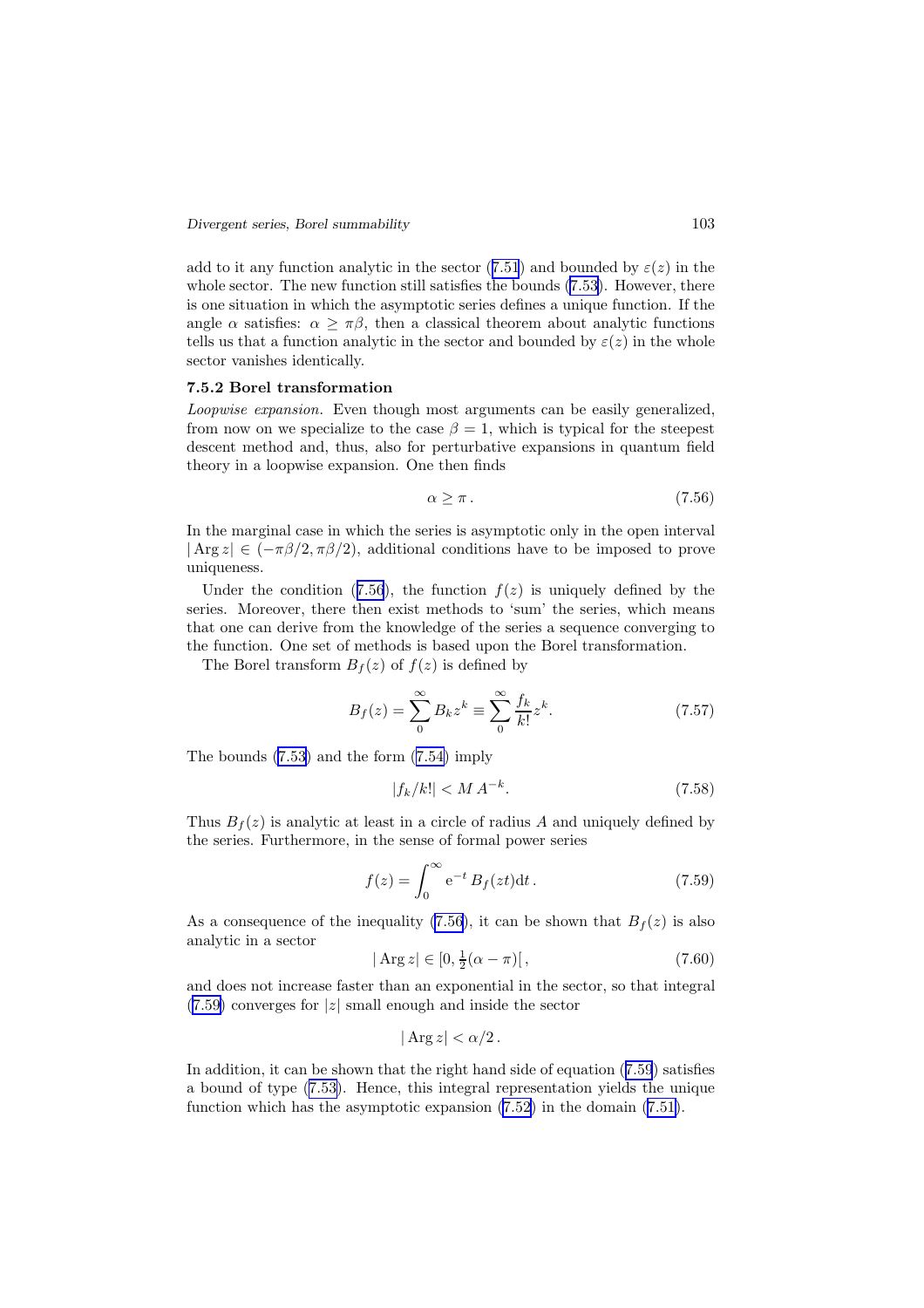#### <span id="page-105-0"></span>104 *Chapitre 7 : Perturbation Series at Large Orders. Summation Methods*

## 7.6 Large order behaviour and Borel summability

We have learned that, for a large class of potentials in quantum mechanics and for a number of field theories, instanton contributions for small values of the loop expansion parameter g behave like

$$
Cg^{-b}e^{-a/g}.
$$
\n
$$
(7.61)
$$

The corresponding contribution to the perturbative coefficients for large order  $k$  of the loop expansion is then,

$$
(C/\pi)k^{b-1}a^k k! \tag{7.62}
$$

Therefore, the coefficients  $B_k$  of the Borel transform  $B(z)$  (equation (7.[57\)](#page-104-0)) behave as

$$
B_k \sim (C/\pi)k^{b-1}a^k. \tag{7.63}
$$

This asymptotic estimate tells us that the singularity of  $B(z)$  closest to the origin is located at the point  $z = 1/a$ . More precisely, the Borel transform  $B(z)$  has an algebraic singularity of the form

$$
\frac{C}{\pi} \int_0 \frac{\mathrm{d}g \,\mathrm{e}^{-a/g}}{g^{b+1}} \sum_k \frac{1}{k!} \left(\frac{z}{g}\right)^k = \frac{C}{\pi} \int_0 \frac{\mathrm{d}g \,\mathrm{e}^{-(a-z)/g}}{g^{b+1}} = (C/\pi) \Gamma(b) (a-z)^{-b}.
$$

Therefore, the integral (7.[59\)](#page-104-0) does not exist if the classical action  $A = 1/a$ is positive. The perturbation series in such theories is not Borel summable. This observation has the following implications when applied to the various situations we have encountered:

(i) The field equations have no real instanton solutions. This is, in particular, the case if we have expanded around the unique absolute minimum of the potential. If complex instanton solutions exist, the corresponding classical action is non-positive, and the perturbative expansion is presumably Borel summable. It is only a presumption because various features of the perturbative expansion, invisible at large orders, could prevent still Borel summability. The perturbative expansion could contain for instance contributions all of the same sign, growing faster than any exponential of the order  $k$ , but much smaller than  $k!$  (for example  $\sqrt{k!}$ ). Then,  $B(z)$  would grow too rapidly for large argument  $z(\ln B(z) \sim z^2$  in the example) and the Borel integral would not converge at infinity.

(ii) We have found real instantons in the theory because we expanded around a relative minimum of the potential: the perturbative expansion is not Borel summable.

However, in this case, we can provide one additional piece of information useful for determining the solution: the unstable situation can be considered as coming from a stable situation by analytic continuation. Therefore, a possible solution could be to integrate in the Borel transform just above the cut which is on the real positive axis. As a consequence, from a real perturbative expansion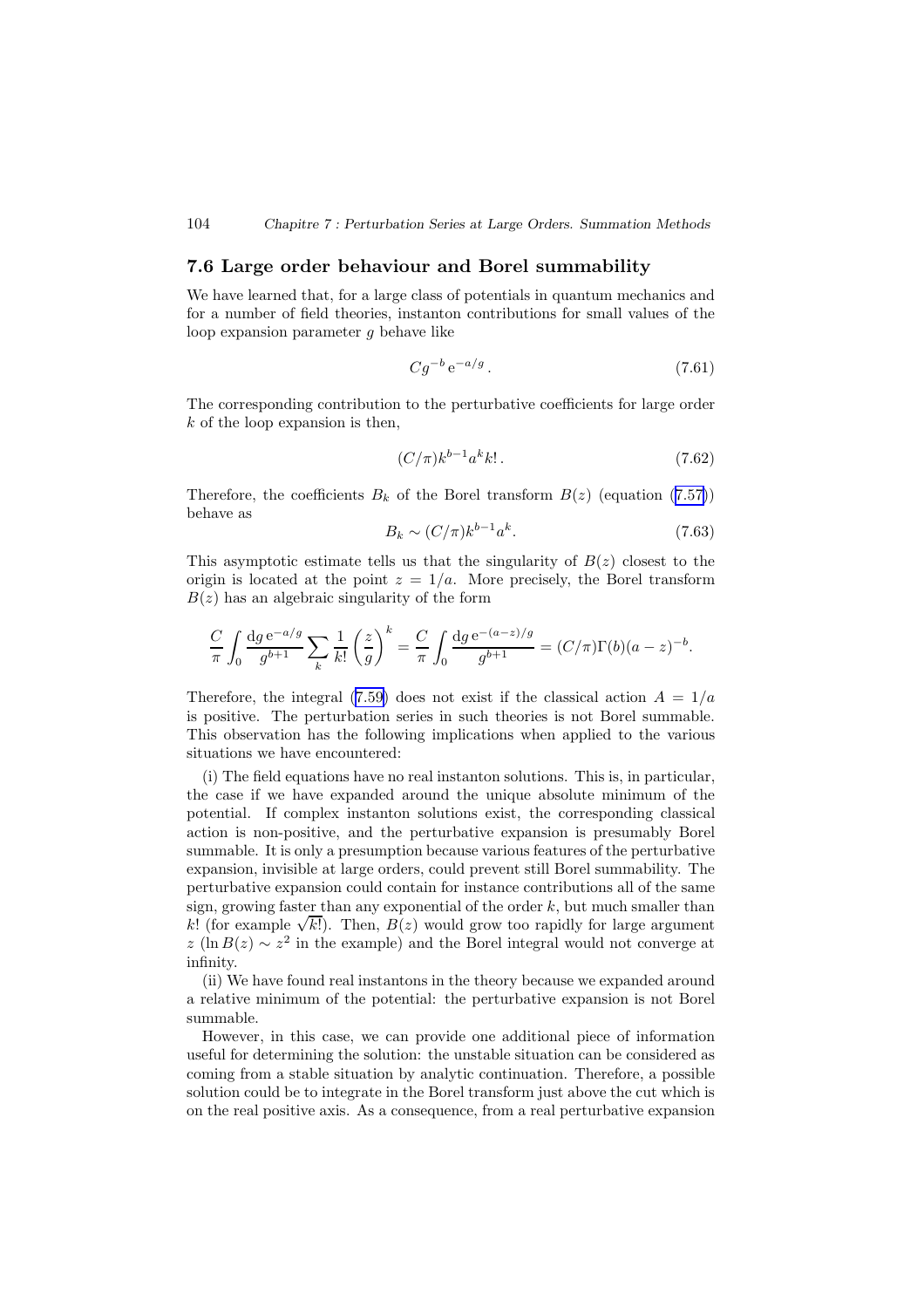#### *Practical summation methods* 105

we would obtain a complex result, but this is exactly what we expect. It is easy to verify that the imaginary part is for g small exactly what we have calculated directly. Actually, this is only the solution of the problem in the simplest case, when no other instanton singularities cross the contour of integration in the analytic continuation.

(iii) There are real instantons connecting degenerate classical minima.

The theory is not Borel summable. Integration above or below the axis yields a complex result for a real quantity. This cannot be the correct prescription. The half sum of the integral above and below is real, but even in the simple example of the quartic double well-potential, one can verify numerically, and argue analytically, that it is not the correct solution. In the example of one-dimensional potentials that are entire functions, one can show that the additional information needed to determine the sum of the perturbative expansion is provided by the consideration of multi-instanton contributions. The corresponding problem has not been solved in field theory examples yet.

Remarks. We have given field theory examples of such a situation in sections [6.2](#page-74-0), [6.3](#page-79-0): the two-dimensional  $CP(N-1)$  models and four-dimensional  $SU(2)$ gauge theory. In these models real instantons connect degenerate minima of the classical action and the corresponding classical action is positive. Therefore, the coefficients of the perturbative expansion contain a non-Borel summable contribution. This contribution does not necessarily dominate the large order behaviour, because, as the example of of the  $\phi_4^4$  massless field theory (see section [7.3.2](#page-93-0)) illustrates, when a field theory is classically scale invariant, the perturbative expansion might be dominated by contributions unobtainable by semi-classical methods, and related to the UV or IR singularities.

## 7.7 Practical summation methods

Various practical summation methods rely upon a Borel transformation.

The Borel transformation reduces the problem of determining the function to the analytic continuation of the Borel transform. The Borel transform is given by a Taylor series in a circle and an analytic continuation of the series on the real positive axis is required. This analytic continuation can be performed by various methods and the optimal choice depends somewhat on the additional information one possesses about the function. We give here two examples.

We give also an example of a method that does not involve a Borel transformation, the order-dependent mapping (ODM).

#### 7.7.1 Padé approximants

In the absence of a precise knowledge of the location of the singularities of the Borel transform in the complex plane, one can use the Padé approximation [[32](#page-112-0), [33\]](#page-112-0). From the series, one derives Padé approximants which are rational functions  $P_M/Q_N$  satisfying

$$
B_f(z) = \frac{P_M(z)}{Q_N(z)} + O\left(z^{N+M+1}\right),\tag{7.64}
$$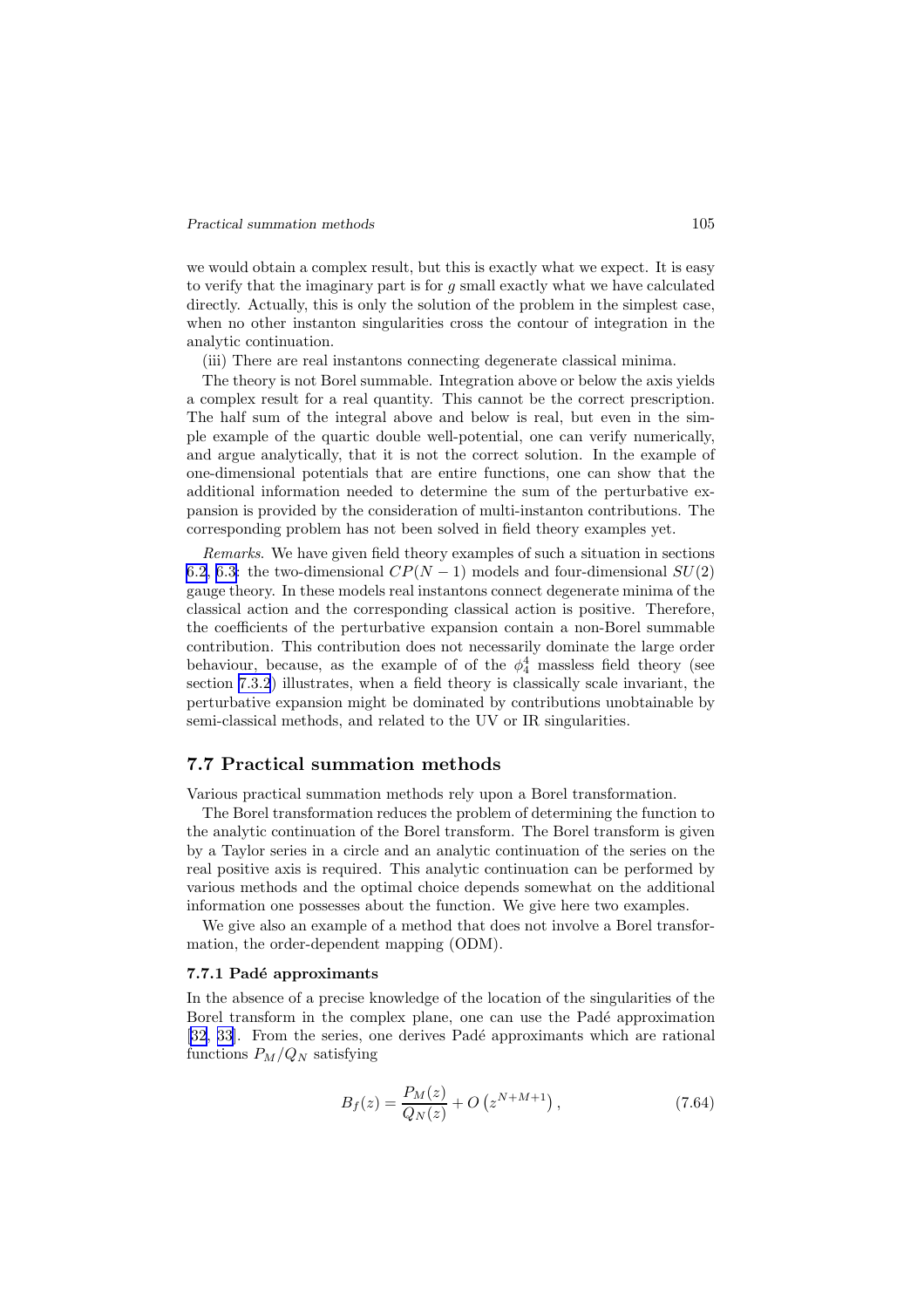where  $P_M$  and  $Q_N$  are polynomials of degrees M and N, respectively. If one knows  $K+1$  terms of the series, one can construct all  $[M, N]$  Padé approximants with  $N + M \leq K$ . This method is well adapted to meromorphic functions. The main disadvantage of the method is that for a rather general class of functions, Padé approximants are known to converge only in measure and thus spurious poles may occasionally appear close to or on the real positive axis.

Even if Padé approximants converge, this property may be the source of some instabilities in the results, and, therefore, make the empirical evaluation of errors difficult.

#### 7.7.2 Conformal mapping

If the domain of analyticity of the Borel transform is known, one can find a mapping that preserves the origin, and maps the domain of analyticity onto a circle. In the transformed variable, the new series converges in the whole domain of analyticity.

As an example, we assume that the Borel transform is analytic in a cut-plane, the cut running along the real negative axis from  $-\infty$  to  $-1/a$ . To map the cut-plane onto a circle of radius 1, we set[[34](#page-113-0), [35](#page-113-0)]

$$
z \mapsto u
$$
,  $u(z) = \frac{\sqrt{1+az}-1}{\sqrt{1+az}+1}$ . (7.65)

From the original series for the Borel transform, we derive a series in powers of the new variable u:

$$
B_f(z) = \sum \frac{f_k}{k!} z^k, \qquad B_f[z(u)] = \sum_{0}^{\infty} B_k u^k. \tag{7.66}
$$

Introducing this expansion in the Borel transformation, we obtain a new expansion for  $f(z)$ ,

$$
f(z) = \sum_{0}^{\infty} B_k I_k(z), \qquad (7.67)
$$

in which the functions  $I_k(z)$  have the integral representation:

$$
I_k(z) = \int_0^\infty e^{-t} [u(zt)]^k dt.
$$
 (7.68)

It is possible to study the natural domain of convergence of this new expansion. One verifies that  $I_k(z)$  for k behaves large as [\[26](#page-112-0)]

$$
I_k(z) \sim \exp\left[-3k^{2/3}/(az)^{1/3}\right].
$$
 (7.69)

Three situations can then arise:

(i) The coefficients  $B_k$  either decrease or at least do not grow too rapidly,

$$
|B_k| < M e^{\varepsilon k^{2/3}} \quad \text{for all } \varepsilon > 0 \,.
$$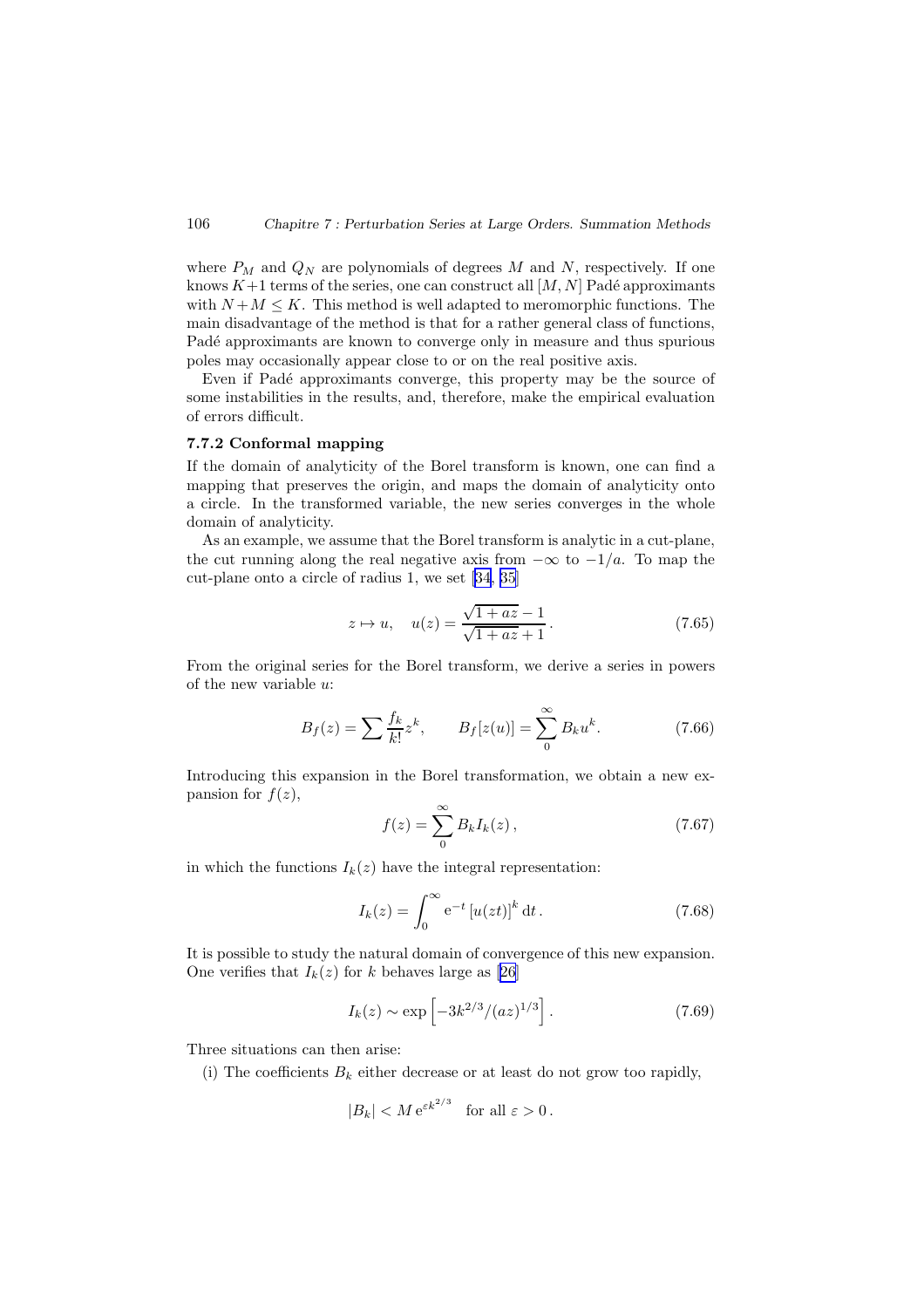*Practical summation methods* 107

Then, the expansion (7.[67](#page-107-0)) converges at least in the region

$$
\operatorname{Re} z^{-1/3} > 0 \implies |\operatorname{Arg} z| < 3\pi/2. \tag{7.70}
$$

In particular, this implies that the function  $f(z)$  must be analytic in the corresponding region which contains a part of the second sheet.

(ii) The coefficients behave like

$$
B_k \sim \exp\left(ck^{2/3}\right) \quad \text{for } k \text{ large.} \tag{7.71}
$$

The domain of convergence is, then,

$$
\operatorname{Re} z^{-1/3} > \frac{1}{3} c a^{1/3}.\tag{7.72}
$$

This condition implies analyticity in a finite domain containing a part of the second sheet since for  $|z|$  small, the right hand side is negligible.

(iii) The coefficients  $B_k$  grow faster than  $\exp(ck^{2/3})$ . This is quite possible since the only constraint on the coefficients  $B_k$  is that the series (7.[66\)](#page-107-0) has a radius of convergence 1. For instance the coefficients  $B_k$  could grow like  $\exp(ck^{4/5})$ . In such a situation, the new series is also divergent. Such a situation arises when the singularities on the boundary of the domain of analyticity are too strong. One should map a smaller part of the domain of analyticity onto a circle.

Application to the calculation of critical exponents. In the summation method based on Borel transformation and mapping, it is easy to take into account the large order behaviour. This is one reason why it has been used quite systematically in the framework of the  $\phi^4$  field theory to calculate critical exponents and other universal quantities [\[35](#page-113-0), [36\]](#page-113-0). Critical exponents have been calculated by applying variants of the Borel summation method to the known terms of the perturbative expansion, that is, six successive terms in fixed dimension 3 and up to order  $\varepsilon^5$  for the  $\varepsilon$ -expansion.

Let us now summarize the information available in the  $\phi^4$  field theory that justifies the use of this summation method.

(i) The Borel summability of perturbation theory in the  $\phi_2^4$  and  $\phi_3^4$  theories has been rigorously established.

(ii) The large order behaviour has been determined in all cases and compares favourably with the first terms of the series available (see section [7.2\)](#page-90-0).

(iii) Since all known instanton solutions in the  $\phi^4$  theory give negative actions, it is plausible that the Borel transform is analytic in a cut-plane, the location and nature of the singularity closest to the origin being given by the large order estimates.

Consequently, the methods based upon a Borel transformation and a conformal mapping of the cut-plane onto a circle, have appeared as excellent candidates to sum the perturbation series and the  $\varepsilon$ -expansion.

For completeness, let us finally give one example of a summation method not based on a Borel transformation.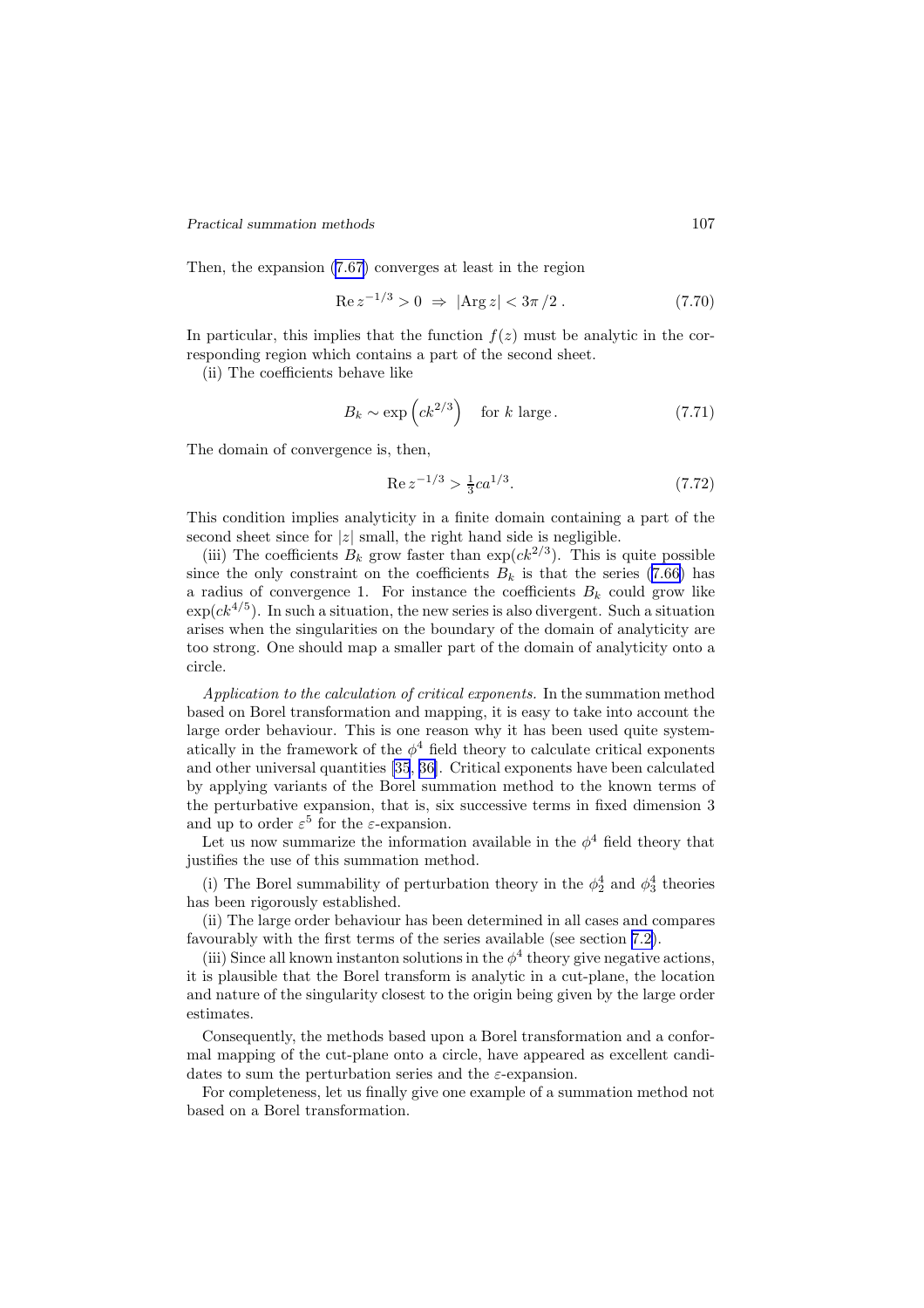## 108 *Chapitre 7 : Perturbation Series at Large Orders. Summation Methods*

## 7.7.3 Order dependent mappings (ODM)

The ODM method[[40](#page-113-0)--[44\]](#page-113-0) requires, to be applicable, some knowledge (or educated guess) of the analyticity properties of the function itself. As we have discussed, the series diverge because the function has singularities accumulating at the origin. However, the strengths of the singularities have to decrease fast enough for the function to have a series expansion. In the examples we have met, the discontinuity of the function decreases exponentially near the origin. The idea is then to pretend that the function is analytic, in addition to its true domain of analyticity, in a small circle centred at the origin of adjustable radius  $\rho$  and to map this extended domain onto a circle centred at the origin, keeping the origin fixed. If the function would really be analytic in such a domain, the expansion in the transformed variable would converge in the whole domain of analyticity and our problem would be solved. Since the original series is in fact only asymptotic, the series in the transformed variable is also asymptotic. However, as a result of this transformation, the coefficients of the new series now depend on an adjustable parameter  $\rho$ .

Let us assume for instance that  $f(z)$  is analytic in a cut-plane. We then use the mapping

$$
z = 4\rho u/(1-u)^2.
$$
 (7.73)

The transformed series has the form

$$
f(z(u)) = \sum_{0}^{\infty} P_k(\rho) u^k, \qquad (7.74)
$$

in which the coefficients  $P_k(\rho)$  are polynomials of degree k in the parameter  $\rho$ . The kth order approximation is obtained by truncating the series at order k, and choosing  $\rho$  as one of the zeros of the polynomial  $P_k(\rho)$ . The zero cannot actually be chosen arbitrarily, but roughly speaking must be the zero of largest modulus for which the derivative  $P'_{k}(\rho)$  is small. The idea behind the method is the following: with the original series, the best approximation is obtained by truncating the series at  $z$  fixed, at an order dependent on  $z$  such the modulus of the last term taken into account is minimal. By introducing an additional parameter, one modifies the situation: one can choose first the order of truncation and then try to adjust the parameter  $\rho$  in such a way that, at z again fixed, the last term taken into account is minimal.

The kth order approximant has the form

$$
\{f(z)\}_k = \sum_{l=0}^k P_l(\rho_k) [u(z)]^l, \qquad P_k(\rho_k) = 0.
$$
 (7.75)

It can be shown under some conditions that if the terms  $f_k$  of the original series grow like  $(k!)^{\beta}$  then the sequence  $\rho_k$  decreases like  $1/k^{\beta}$ . Such a method has been successfully applied to test problems like the quartic anharmonic oscillator and the imaginary cubic potential, and to one physical example, the hydrogen atom in a strong magnetic field.

A review about various summation methods can also be found in reference [\[45](#page-113-0)].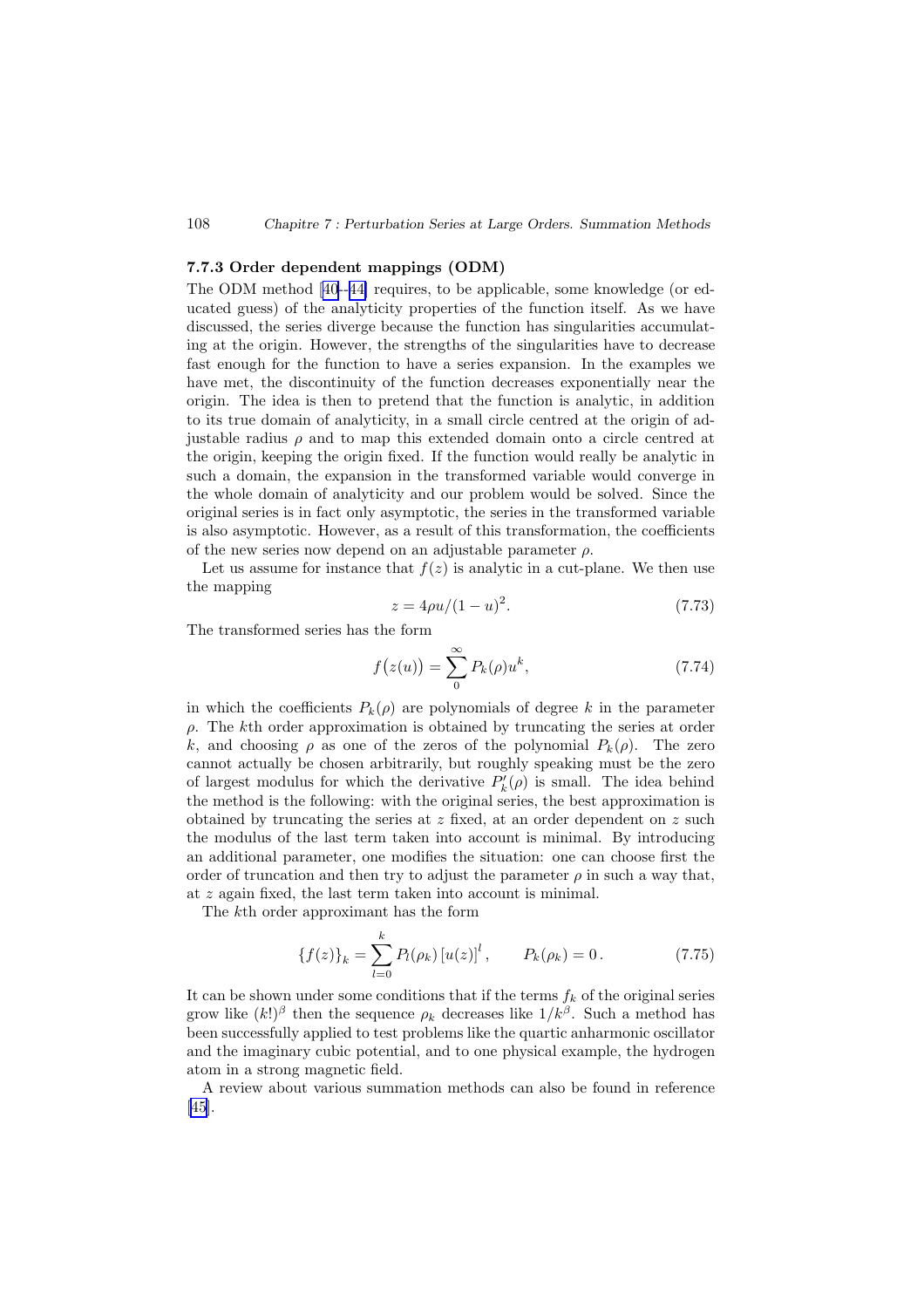## Bibliography

- [1] For an introduction see
	- J. Zinn-Justin, Path integral, Scholarpedia, 4(2): 8674 (2009).
- [2] For a detailed discussion, see for example J. Zinn-Justin, *Intégrale de chemin en mécanique quantique: introduction*, (EDP Sciences et CNRS Editions, Les Ulis 2002; Path integrals in quantum mechanics, Oxford Univ. Press (Oxford 2005), Russian translation Fislitmat (Moscou 2006).
- [3] E. Brézin, J.C. Le Guillou and J. Zinn-Justin, *Perturbation theory at large* order. II. Role of the vacuum instability , Phys. Rev. D15 (1977) 1558-1577.
- [4] J. S. Langer, Theory of the condensation point, Ann. Phys. (N.Y.) 41 (1967) 108-157.
- [5] J. Zinn-Justin, Multi-instanton contributions in quantum mechanics, Nucl. Phys. B192, 125-140 (1981).
- [6] J. Zinn-Justin, Multi-instanton contributions in quantum mechanics II, Nucl. Phys. B218, 333-348 (1983).
- [7] E. Delabaere, H. Dillinger, and F. Pham, Exact semiclassical expansions for one-dimensional quantum oscillators , J. Math. Phys. 38 (1997) 6126.
- [8] J. Zinn-Justin and U.D. Jentschura, Higher-order corrections to instantons, J. Phys. A: Math. Gen. 34 (2001) L253; Multi-instantons and exact results I: conjectures, WKB expansions, and instanton interactions, Ann. Phys. NY 313 (2004) 197-267.
- [9] U.D. Jentschura and J. Zinn-Justin, Multi-Instantons and Exact Results IV: Path Integral Formalism, Annals of Physics (2011) 2186-2242.
- [10] U.L. Jentschura and J. Zinn-Justin, unpublished.
- [11] J. Zinn-Justin, Quantum Field Theory and Critical Phenomena, (Oxford University Press, 2002) International Series of Monographs on Physics 113, 1054 pp. (2002), Fourth Edition, chapters 39–43.
- [12] S. Coleman, Fate of the false vacuum: Semiclassical theory, Phys. Rev. D 15 (1977) 2929-2936.
- [13] C. G. Callan and S. Coleman, Fate of the false vacuum. II. First quantum corrections, Phys. Rev. D 16 (1977) 1762-1768.
- [14] The relativistic generalization of the method of collective coordinates is described in

J-.L. Gervais and B. Sakita, Extended particles in quantum field theories, Phys. Rev. D11 (1975) 2943-2945; V.E. Korepin, P.P. Kulish and L.D.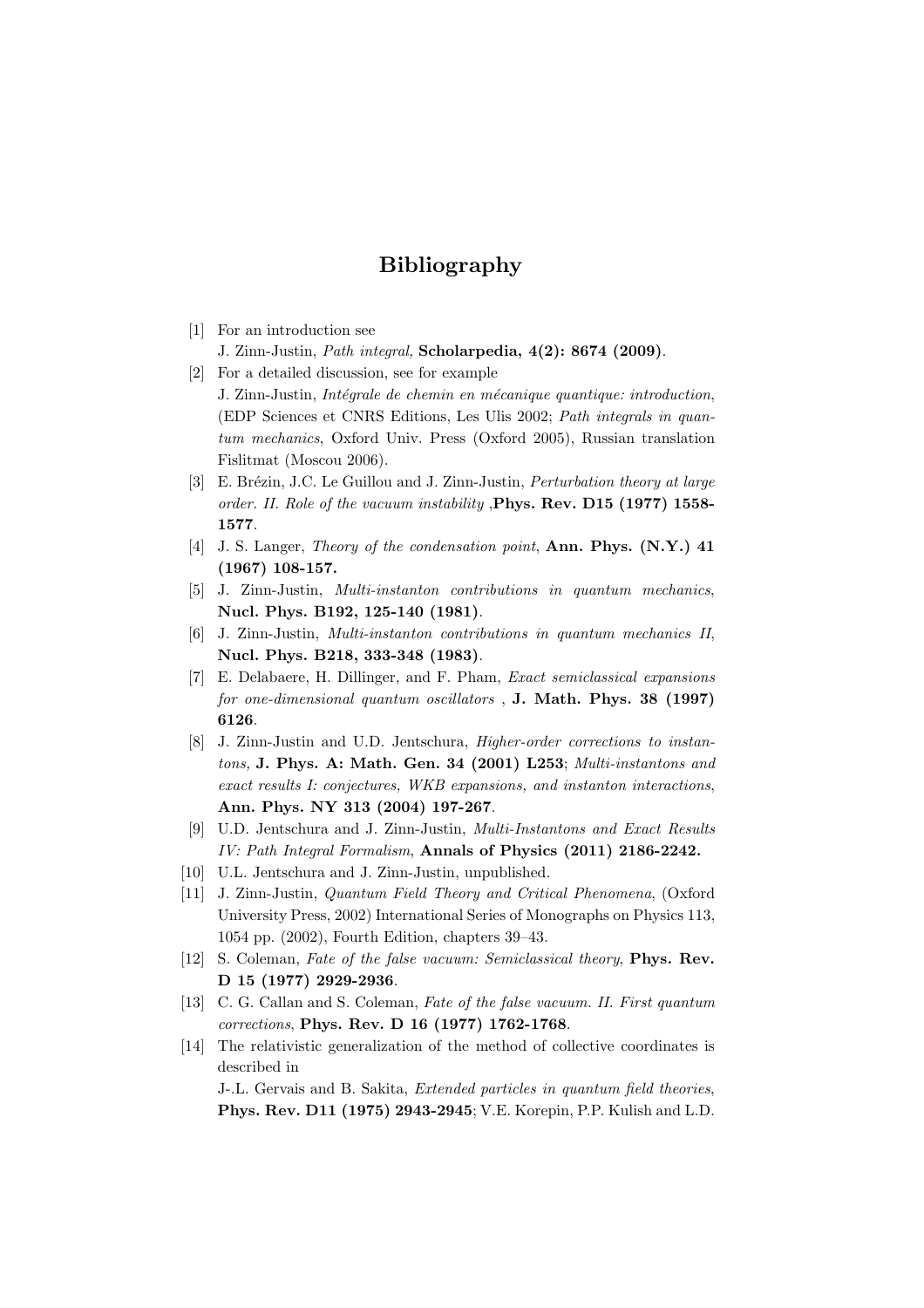Faddeev, Soliton quantization, JETP Lett. 21 (1975) 138139; V.E. Korepin, and L.D. Faddeev, Quantization of solitons, Theor. and Math. Phys. 169 (1975) 1039-1049. N.H. Christ and T.D. Lee, Quantum expansion of soliton solutions, Phys. Rev. D12 (1975) 1606-1627.

- [15] J. Zinn-Justin, unpublished.
- [16] L.N. Lipatov, *Divergence of the perturbation theory series and pseudopar*ticles, JETP Lett. 25 (1977) 104-107, ibidem, Divergence of the perturbation theory series and the quasi-classical theory, Sov. Phys. JETP 45 (1977) 216.
- [17] E. Brézin, J.C. Le Guillou and J. Zinn-Justin, *Perturbation theory at large* order. I. The  $\varphi^{2N}$  interaction, **Phys. Rev. D15** (1977) 1544-1557.
- [18] E.B. Bogomolny, Stability of Classical Solutions, Sov. J. Nucl. Phys. 24 (1976) 449.
- [19] A. Jevicki, Quantum fluctuations of pseudoparticles in the non-linear s model, Nucl. Phys. B127 (1977) 125-140; A. D'Adda, P. Di Vecchia and M. Lüscher,  $A \frac{1}{n}$  Expandable Series of Nonlinear Sigma Models with Instantons, Nucl. Phys. B146 (1978) 63-76; Confinement and Chiral Symmetry Breaking in  $\mathbb{CP}^{n-1}$  Models with Quarks, **B152 (1979) 125-**144; H. Eichenherr, SU(N) Invariant Nonlinear Sigma Models, Nucl. Phys. B146 (1978) 215-223, Erratum-ibid. B155 (1979) 544 ; V.L. Golo and A. Perelomov, Solution of the Duality Equations for the Two-Dimensional  $SU(N)$  Invariant Chiral Model, Phys. Lett. 79B (1978) 112-113; A.M. Perelomov, Chiral models: Geometrical aspects, Phys. Rep. 146 (1987) 135-213.
- [20] A.A. Belavin, A.M. Polyakov, A.S. Schwartz and Yu S. Tyupkin, Pseudoparticle solutions of the Yang-Mills equations, Phys. Lett. 59B (1975) 85-87; R. Jackiw and C. Rebbi, Vacuum Periodicity in a Yang-Mills Quantum Theory, Phys. Rev. Lett. 37 (1976) 172-175; E. Witten, Some Exact Multipseudoparticle Solutions of Classical Yang-Mills Theory, Phys. Rev. Lett. 38 (1977) 121-124; G. 't Hooft, Computation of the quantum effects due to a four-dimensional pseudoparticle, **Phys. Rev. D14** (1976) 3432-3450, (Erratum Phys. Rev. D18 (1978) 2199-2200); A. Actor, Classical solutions of  $SU(2)$  Yang-Mills theories, Rev. Mod. Phys. 51, 461-525 (1979).
- [21] The strong CP violation is discussed in

R.D. Peccei, H.R. Quinn, CP Conservation in the Presence of Pseudoparticles, Phys. Rev. Lett. 38 (1977) 14401443; ibidem, Constraints Imposed by CP Conservation in the Presence of Instantons, Phys. Rev. D16 (1977) 1791-1797; S.Weinberg, A New Light Boson?, Phys. Rev. Lett.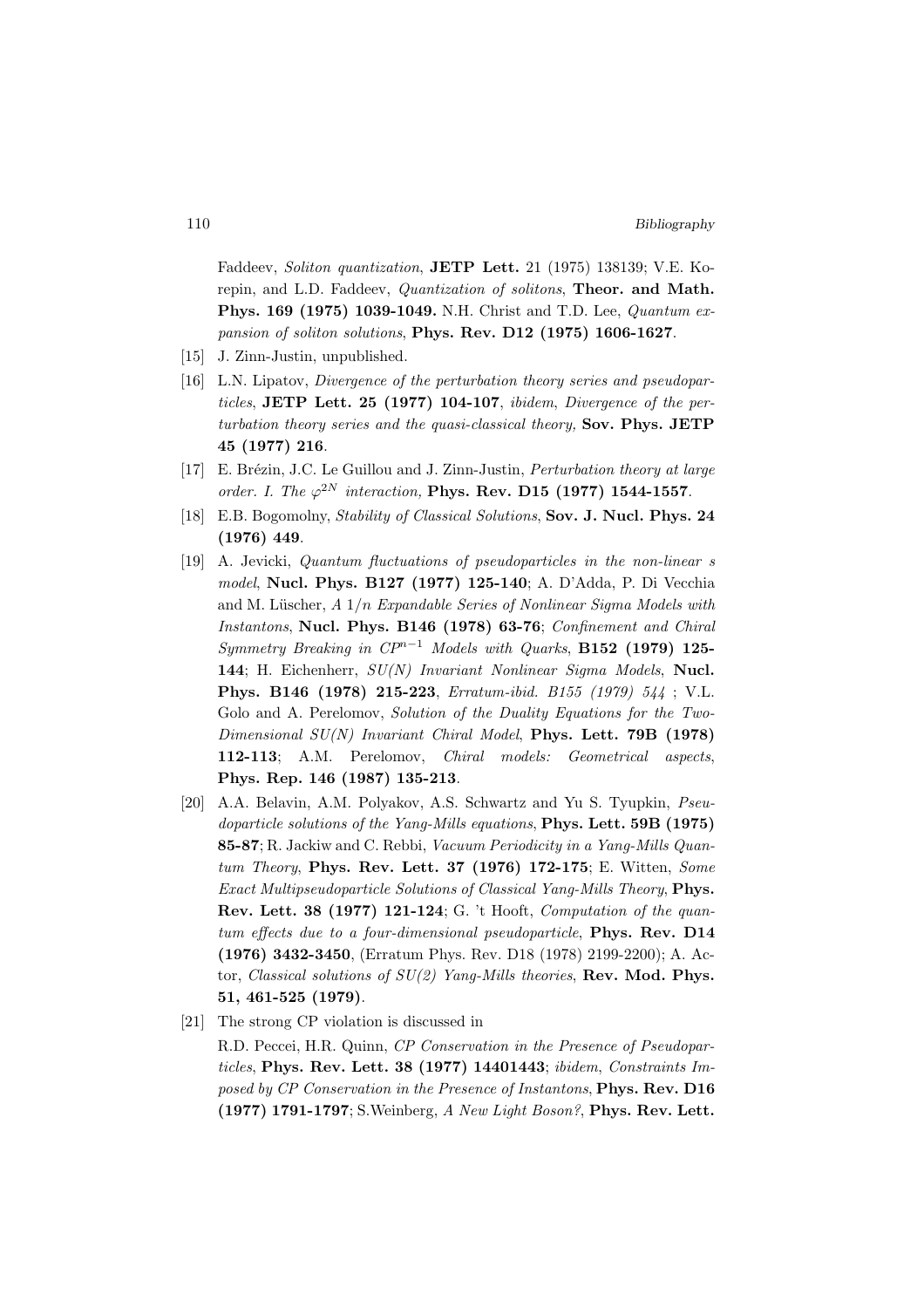40 (1978) 223-226.

- [22] G. 't Hooft, How instantons solve the  $U(1)$  problem, **Phys. Rep. 142** (1986) 357-387.
- [23] M. Velkovsky1, E. Shuryak, QCD with large number of quarks: effects of the instanton anti-instanton pairs, Phys. Lett. B437 (1998) 398-402.
- [24] T. Schäfer, E.V. Shuryak, *Instantons in OCD*, Rev. Mod. Phys. 70 (1998) 323-425.
- [25] For details see, for example, J. Zinn-Justin, Chiral Anomalies and Topology, School: Topology and Geometry in Physics, Rot an der Rot, Germany, September 24-28 2001, Lecture Notes in Physics 659 (2005) 167-236, [hep-th/0201220].
- [26] For an early review see, for example,

J. Zinn-Justin, Perturbation series at large orders in quantum mechanics and field theories: application to the problem of resummation, Phys. Reports 70 (1981) 110-167.

- [27] E. Brézin, G. Parisi, J. Zinn-Justin, Perturbation theory at large orders for a potential with degenerate minima, Phys. Rev. D16 (1977) 408-412.
- [28] E.B. Bogomolny, V.A. Fateyev, Large order calculations in gauge theories, Phys. Lett. B71 (1977) 93-96.
- [29] Renormalons have been discussed in G. Parisi, Singularities of the Borel transform in renormalizable theories, Phys. Lett. 76B (1978) 65-66; B. Lautrup, On high order estimates in QED, Phys. Lett. 69B (1977) 109.
- [30] Renormalons have IR analogues in massless field theories: G. Parisi, On infrared divergences, Nucl. Phys. B150 (1979) 163- 172; F. David, Non-perturbative effects and infrared renormalons within the  $1/N$  expansion of the  $O(N)$  non-linear sigma model, Nucl. Phys. B209 (1982) 433-460; ibidem, On the ambiguity of composite operators, IR renormalons and the status of the operator product expansion,  $B234$ (1984) 237-251.
- [31] E. Brézin and G. Parisi, Critical exponents and large-order behavior of perturbation theory, J. Stat. Phys. 19 (1978) 269-292.
- [32] G.A. Baker, B.G. Nickel, M.S. Green and D.I. Meiron, Ising-Model Critical Indices in Three Dimensions from the Callan-Symanzik Equation, Phys. Rev. Lett. 36 (1976) 1351-1354; B.G. Nickel, D.I. Meiron, G.A. Baker, Univ. of Guelph Report 1977.
- [33] G.A. Baker, B.G. Nickel, and D.I. Meiron, Critical indices from perturbation analysis of the Callan-Symanzik equation, Phys. Rev. B17 (1978) 1365-1374.